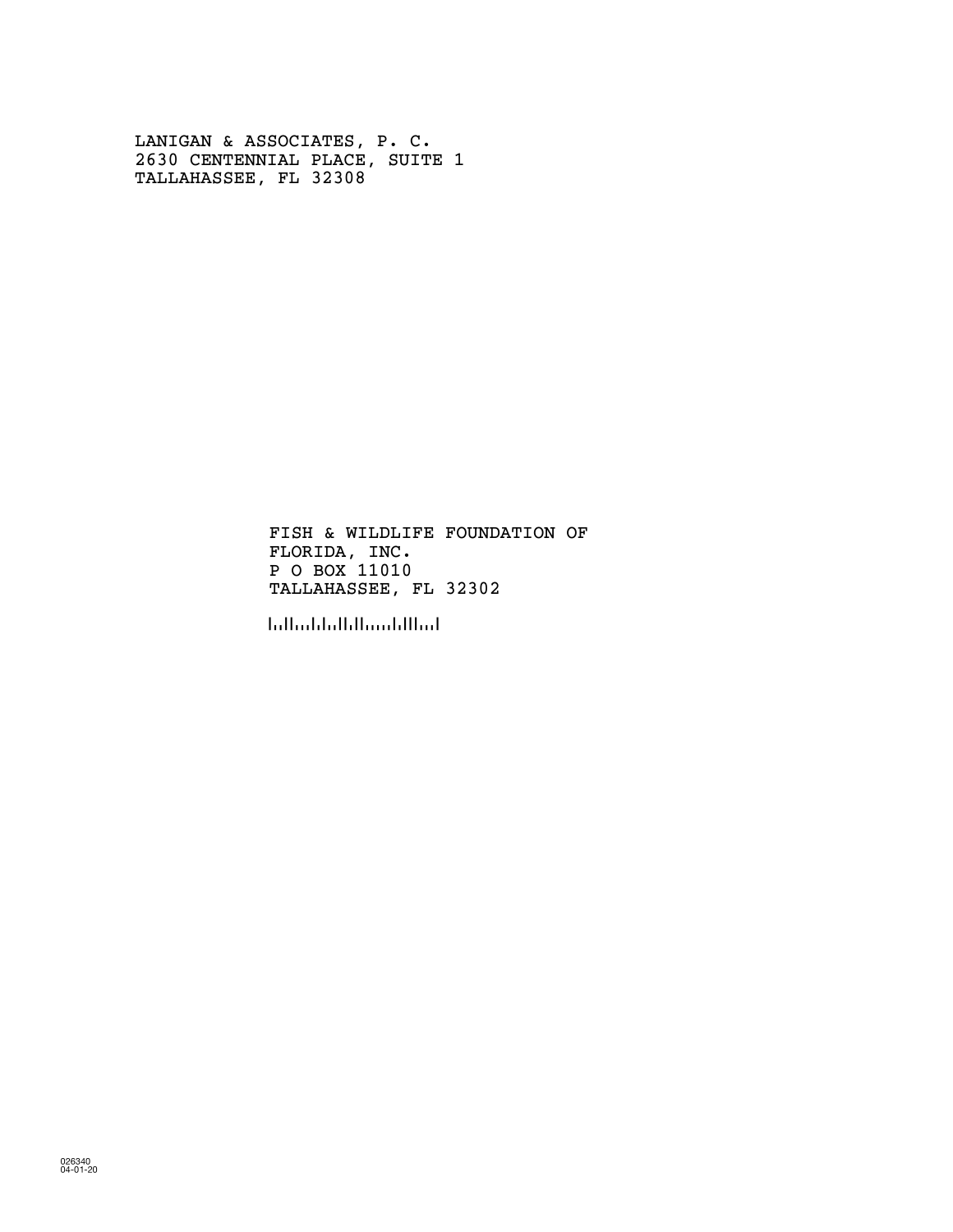# **TAX RETURN FILING INSTRUCTIONS**

FORM 990

# **FOR THE YEAR ENDING**

June 30, 2021

# **Prepared For:**

Fish & Wildlife Foundation of Florida, Inc. P O Box 11010 Tallahassee, FL 32302

# **Prepared By:**

Lanigan & Associates, P. C. 2630 Centennial Place, Suite 1 Tallahassee, FL 32308

### **Amount Due or Refund:**

Not applicable

## **Make Check Payable To:**

Not applicable

# **Mail Tax Return and Check (if applicable) To:**

Not applicable

# **Return Must be Mailed On or Before:**

Not applicable

### **Special Instructions:**

This return has qualified for electronic filing. After you have reviewed the return for completeness and accuracy, please sign, date and return Form 8879-EO to our office. We will transmit the return electronically to the IRS and no further action is required. Return Form 8879-EO to us by May 16, 2022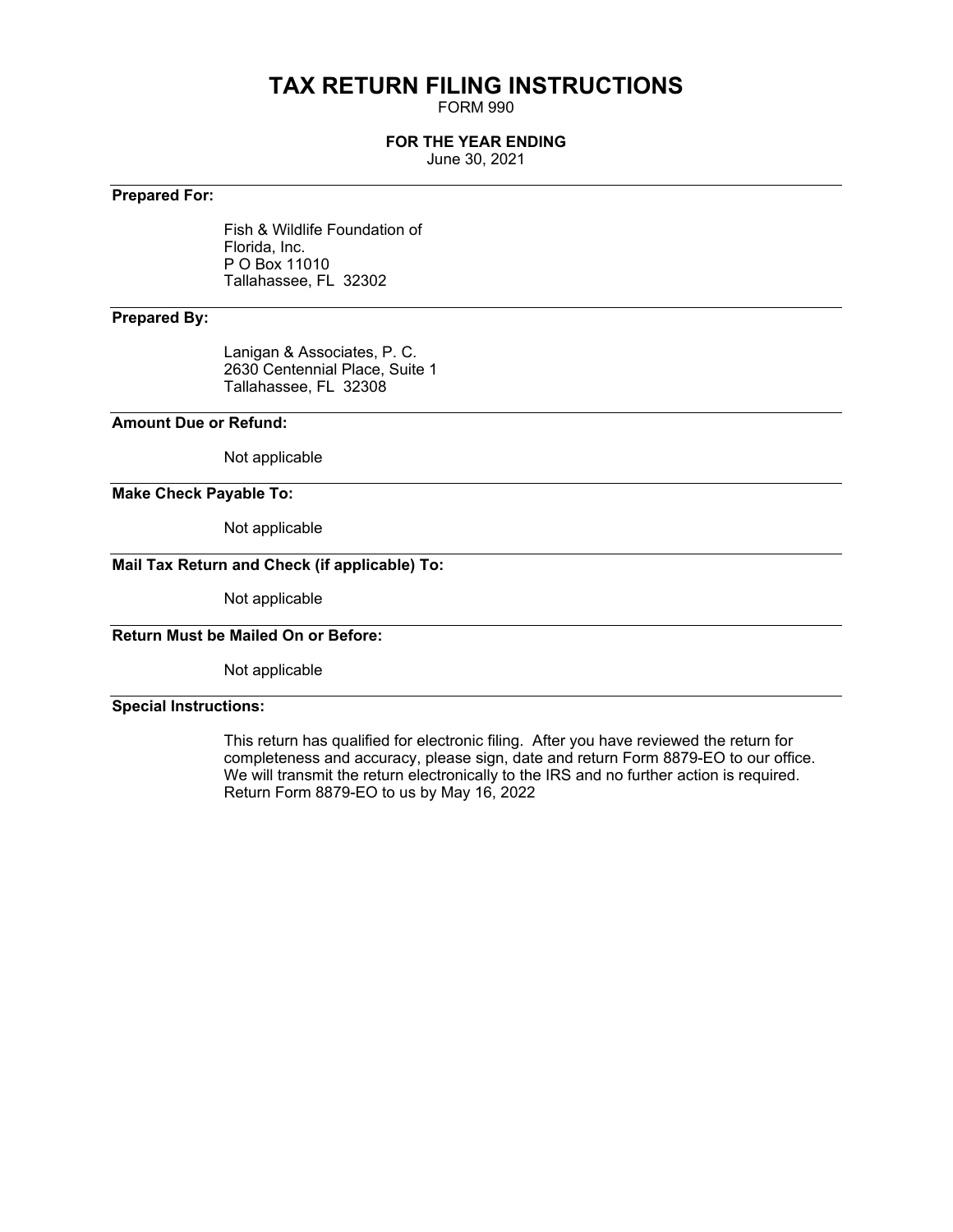| Form 8879-EO                                                               |                                                                                                                                                                                                                                                                                                                                                                                                                                                                                                                                                                                                                                                                                                                                                                                                                                                   | <b>IRS e-file Signature Authorization</b><br>for an Exempt Organization |                 | OMB No. 1545-0047                |
|----------------------------------------------------------------------------|---------------------------------------------------------------------------------------------------------------------------------------------------------------------------------------------------------------------------------------------------------------------------------------------------------------------------------------------------------------------------------------------------------------------------------------------------------------------------------------------------------------------------------------------------------------------------------------------------------------------------------------------------------------------------------------------------------------------------------------------------------------------------------------------------------------------------------------------------|-------------------------------------------------------------------------|-----------------|----------------------------------|
|                                                                            | For calendar year 2020, or fiscal year beginning $JUL_1$ 1 . 2020, and ending $JUN_30$ , 20 $21$                                                                                                                                                                                                                                                                                                                                                                                                                                                                                                                                                                                                                                                                                                                                                  |                                                                         |                 |                                  |
|                                                                            |                                                                                                                                                                                                                                                                                                                                                                                                                                                                                                                                                                                                                                                                                                                                                                                                                                                   | Do not send to the IRS. Keep for your records.                          |                 | 2020                             |
| Department of the Treasury<br>Internal Revenue Service                     |                                                                                                                                                                                                                                                                                                                                                                                                                                                                                                                                                                                                                                                                                                                                                                                                                                                   | Go to www.irs.gov/Form8879EO for the latest information.                |                 |                                  |
| Name of exempt organization or person subject to tax                       |                                                                                                                                                                                                                                                                                                                                                                                                                                                                                                                                                                                                                                                                                                                                                                                                                                                   |                                                                         |                 | Taxpayer identification number   |
|                                                                            | FISH & WILDLIFE FOUNDATION OF                                                                                                                                                                                                                                                                                                                                                                                                                                                                                                                                                                                                                                                                                                                                                                                                                     |                                                                         |                 |                                  |
| FLORIDA, INC.                                                              |                                                                                                                                                                                                                                                                                                                                                                                                                                                                                                                                                                                                                                                                                                                                                                                                                                                   |                                                                         |                 | 59-3277808                       |
| Name and title of officer or person subject to tax<br>WILL BRADFORD<br>COO |                                                                                                                                                                                                                                                                                                                                                                                                                                                                                                                                                                                                                                                                                                                                                                                                                                                   |                                                                         |                 |                                  |
| Part I                                                                     | Type of Return and Return Information (Whole Dollars Only)                                                                                                                                                                                                                                                                                                                                                                                                                                                                                                                                                                                                                                                                                                                                                                                        |                                                                         |                 |                                  |
|                                                                            | Check the box for the return for which you are using this Form 8879-EO and enter the applicable amount, if any, from the return. If you<br>check the box on line 1a, 2a, 3a, 4a, 5a, 6a, or 7a below, and the amount on that line for the return being filed with this form was<br>blank, then leave line 1b, 2b, 3b, 4b, 5b, 6b, or 7b, whichever is applicable, blank (do not enter -0-). But, if you entered -0- on the<br>return, then enter -0- on the applicable line below. Do not complete more than one line in Part I.                                                                                                                                                                                                                                                                                                                  |                                                                         |                 |                                  |
|                                                                            | 1a Form 990 check here $\blacktriangleright \boxed{X}$ b Total revenue, if any (Form 990, Part VIII, column (A), line 12)  1b $\_\_1$ 12, 283, 576.                                                                                                                                                                                                                                                                                                                                                                                                                                                                                                                                                                                                                                                                                               |                                                                         |                 |                                  |
| 2a Form 990-EZ check here $\blacktriangleright$                            |                                                                                                                                                                                                                                                                                                                                                                                                                                                                                                                                                                                                                                                                                                                                                                                                                                                   |                                                                         |                 |                                  |
| 3a Form 1120-POL check here                                                | $\blacktriangleright$ $\vdash$ $\vdash$                                                                                                                                                                                                                                                                                                                                                                                                                                                                                                                                                                                                                                                                                                                                                                                                           |                                                                         |                 |                                  |
| 4a Form 990-PF check here                                                  | ▶                                                                                                                                                                                                                                                                                                                                                                                                                                                                                                                                                                                                                                                                                                                                                                                                                                                 |                                                                         |                 |                                  |
| 5a Form 8868 check here                                                    |                                                                                                                                                                                                                                                                                                                                                                                                                                                                                                                                                                                                                                                                                                                                                                                                                                                   |                                                                         |                 |                                  |
| 6a Form 990-T check here                                                   |                                                                                                                                                                                                                                                                                                                                                                                                                                                                                                                                                                                                                                                                                                                                                                                                                                                   |                                                                         |                 |                                  |
| 7a Form 4720 check here $\blacktriangleright$<br>$ $ Part II $ $           | Declaration and Signature Authorization of Officer or Person Subject to Tax                                                                                                                                                                                                                                                                                                                                                                                                                                                                                                                                                                                                                                                                                                                                                                       |                                                                         |                 |                                  |
|                                                                            | Under penalties of perjury, I declare that $[X]$ I am an officer of the above organization or $[$ I am a person subject to tax with respect to                                                                                                                                                                                                                                                                                                                                                                                                                                                                                                                                                                                                                                                                                                    |                                                                         |                 |                                  |
|                                                                            | (name of organization) examined a copy and that I have examined a copy                                                                                                                                                                                                                                                                                                                                                                                                                                                                                                                                                                                                                                                                                                                                                                            |                                                                         |                 |                                  |
| PIN: check one box only                                                    | Agent to initiate an electronic funds withdrawal (direct debit) entry to the financial institution account indicated in the tax preparation<br>software for payment of the federal taxes owed on this return, and the financial institution to debit the entry to this account. To revoke<br>a payment, I must contact the U.S. Treasury Financial Agent at 1-888-353-4537 no later than 2 business days prior to the payment<br>(settlement) date, I also authorize the financial institutions involved in the processing of the electronic payment of taxes to receive<br>confidential information necessary to answer inquiries and resolve issues related to the payment. I have selected a personal<br>identification number (PIN) as my signature for the electronic return and, if applicable, the consent to electronic funds withdrawal. |                                                                         |                 |                                  |
|                                                                            |                                                                                                                                                                                                                                                                                                                                                                                                                                                                                                                                                                                                                                                                                                                                                                                                                                                   |                                                                         |                 |                                  |
|                                                                            | $\boxed{\text{X}}$ lauthorize LANIGAN & ASSOCIATES, P. C.                                                                                                                                                                                                                                                                                                                                                                                                                                                                                                                                                                                                                                                                                                                                                                                         |                                                                         | to enter my PIN | 61763<br>Enter five numbers, but |
|                                                                            | ERO firm name                                                                                                                                                                                                                                                                                                                                                                                                                                                                                                                                                                                                                                                                                                                                                                                                                                     |                                                                         |                 | do not enter all zeros           |
|                                                                            | as my signature on the tax year 2020 electronically filed return. If I have indicated within this return that a copy of the return is being filed with<br>a state agency(ies) regulating charities as part of the IRS Fed/State program, I also authorize the aforementioned ERO to enter my<br>PIN on the return's disclosure consent screen.                                                                                                                                                                                                                                                                                                                                                                                                                                                                                                    |                                                                         |                 |                                  |
|                                                                            | As an officer or person subject to tax with respect to the organization, I will enter my PIN as my signature on the tax year 2020<br>electronically filed return. If I have indicated within this return that a copy of the return is being filed with a state agency(ies)<br>regulating charities as part of the IRS Fed/State program, I will enter my PIN on the return's disclosure consent screen.                                                                                                                                                                                                                                                                                                                                                                                                                                           |                                                                         |                 |                                  |
| Signature of officer or person subject to tax                              | Will Bradford, COO<br><b>Certification and Authentication</b>                                                                                                                                                                                                                                                                                                                                                                                                                                                                                                                                                                                                                                                                                                                                                                                     |                                                                         | Date 1          | 05/03/2022                       |
| Partill                                                                    |                                                                                                                                                                                                                                                                                                                                                                                                                                                                                                                                                                                                                                                                                                                                                                                                                                                   |                                                                         |                 |                                  |
|                                                                            | ERO's EFIN/PIN. Enter your six-digit electronic filing identification<br>number (EFIN) followed by your five-digit self-selected PIN.                                                                                                                                                                                                                                                                                                                                                                                                                                                                                                                                                                                                                                                                                                             | 58040768320<br>Do not enter all zeros                                   |                 |                                  |
| IRS e-file Providers for Business Returns.                                 | l certify that the above numeric ently is my PIN, which is my signature on the 2020 electronically filed return indicated above. I confirm<br>that I am submitting this return in accordance with the requirements of Pub. 4163, Modernized e-File (MeF) Information for Authorized                                                                                                                                                                                                                                                                                                                                                                                                                                                                                                                                                               |                                                                         |                 |                                  |
| ERO's signature $\blacktriangleright$                                      |                                                                                                                                                                                                                                                                                                                                                                                                                                                                                                                                                                                                                                                                                                                                                                                                                                                   | Date 1                                                                  | $5\overline{z}$ | 2122                             |
|                                                                            |                                                                                                                                                                                                                                                                                                                                                                                                                                                                                                                                                                                                                                                                                                                                                                                                                                                   | <b>ERO Must Retain This Form - See Instructions</b>                     |                 |                                  |
|                                                                            | Do Not Submit This Form to the IRS Unless Requested To Do So                                                                                                                                                                                                                                                                                                                                                                                                                                                                                                                                                                                                                                                                                                                                                                                      |                                                                         |                 |                                  |

 $\bar{z}$ 

LHA For Paperwork Reduction Act Notice, see instructions.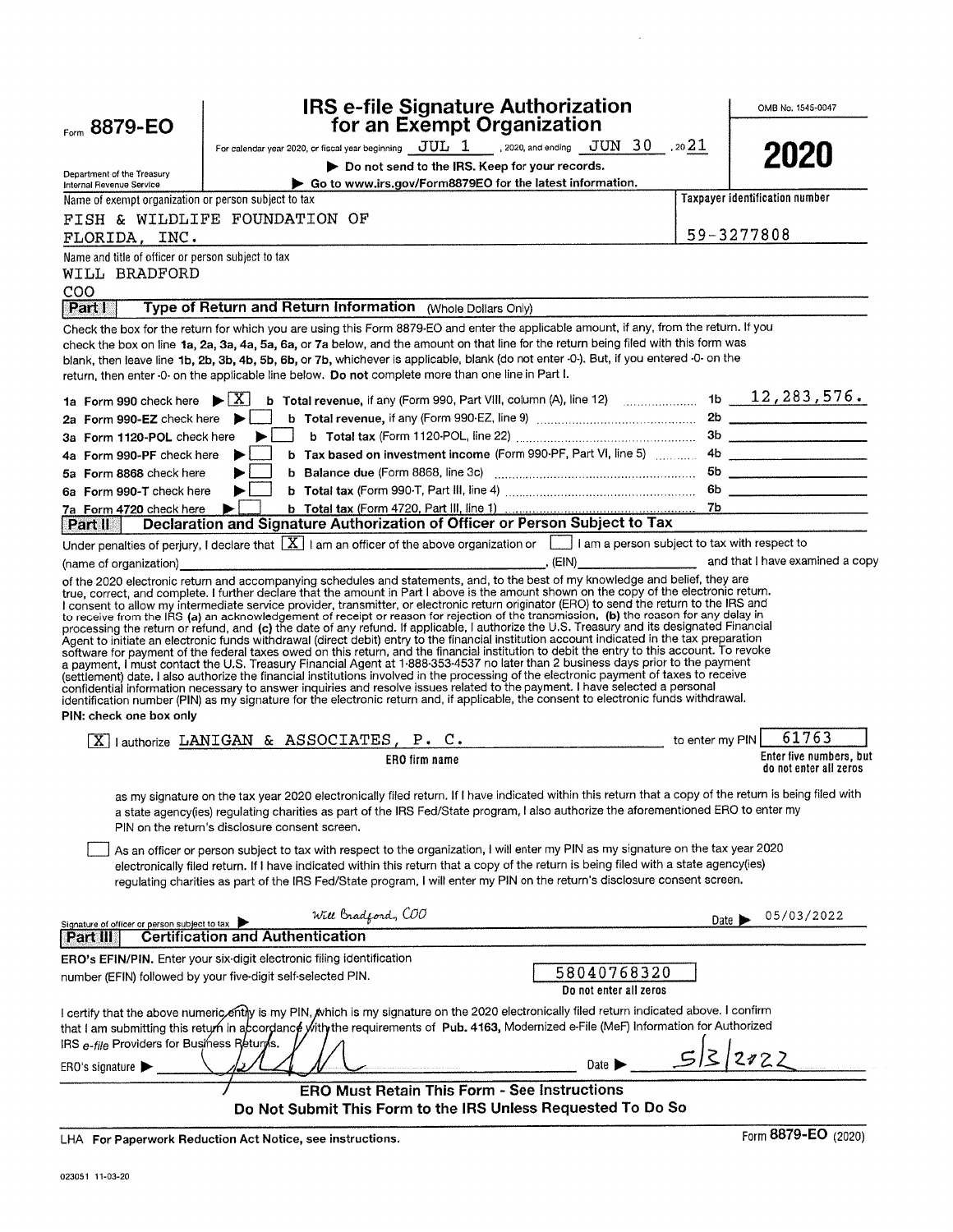| Form 8879-EO                                                               | <b>IRS e-file Signature Authorizat</b><br>for an Exempt Organization                                                                                                                                                                                                                                                                                                                                                                        |
|----------------------------------------------------------------------------|---------------------------------------------------------------------------------------------------------------------------------------------------------------------------------------------------------------------------------------------------------------------------------------------------------------------------------------------------------------------------------------------------------------------------------------------|
|                                                                            | JUL 1<br>, 2020, and ending<br>For calendar year 2020, or fiscal year beginning                                                                                                                                                                                                                                                                                                                                                             |
| Department of the Treasury<br>Internal Revenue Service                     | Do not send to the IRS. Keep for your records<br>Go to www.irs.gov/Form8879EO for the latest inforn                                                                                                                                                                                                                                                                                                                                         |
| Name of exempt organization or person subject to tax                       |                                                                                                                                                                                                                                                                                                                                                                                                                                             |
| FLORIDA,<br>INC.                                                           | FISH & WILDLIFE FOUNDATION OF                                                                                                                                                                                                                                                                                                                                                                                                               |
| Name and title of officer or person subject to tax<br>WILL BRADFORD<br>COO |                                                                                                                                                                                                                                                                                                                                                                                                                                             |
| Part I                                                                     | Type of Return and Return Information<br>(Whole Dollars Only)                                                                                                                                                                                                                                                                                                                                                                               |
|                                                                            | Check the box for the return for which you are using this Form 8879-EO and enter the applicable amo<br>check the box on line 1a, 2a, 3a, 4a, 5a, 6a, or 7a below, and the amount on that line for the return be<br>blank, then leave line <b>1b, 2b, 3b, 4b, 5b, 6b, or 7b,</b> whichever is applicable, blank (do not enter -0-). Bu<br>return, then enter -0- on the applicable line below. Do not complete more than one line in Part I. |
| 1a Form 990 check here                                                     | ΧI<br><b>b</b> Total revenue, if any (Form 990, Part VIII, column (A), line 12                                                                                                                                                                                                                                                                                                                                                              |
| 2a Form 990-EZ check here                                                  | <b>b</b> Total revenue, if any (Form 990-EZ, line 9)                                                                                                                                                                                                                                                                                                                                                                                        |
| 3a Form 1120-POL check here                                                | <b>b</b> Total tax (Form 1120-POL line 22)                                                                                                                                                                                                                                                                                                                                                                                                  |

# **IRS e-file Signature Authorization**

For calendar year 2020, or fiscal year beginning  $\rm\,JUL~$   $1$   $\rm\,$  , 2020, and ending  $\rm\,JUN~$   $30$   $\rm\,$  , 20 $21$ 

**| Do not send to the IRS. Keep for your records.** Form8879EO for the latest information.



OMB No. 1545-0047

**Taxpayer identification number**

| 59-3277808 |
|------------|

| WILL BRADFORD                                                                                                                                                                                                                                                                                                                                                                                                                                                                                                                                                                                                                                                                                                                                                                                                                                                                                                                                                                                                                                                                                                                                                                                                                                                                                                                                                                                                                                                 |                                       |                            |                                                   |
|---------------------------------------------------------------------------------------------------------------------------------------------------------------------------------------------------------------------------------------------------------------------------------------------------------------------------------------------------------------------------------------------------------------------------------------------------------------------------------------------------------------------------------------------------------------------------------------------------------------------------------------------------------------------------------------------------------------------------------------------------------------------------------------------------------------------------------------------------------------------------------------------------------------------------------------------------------------------------------------------------------------------------------------------------------------------------------------------------------------------------------------------------------------------------------------------------------------------------------------------------------------------------------------------------------------------------------------------------------------------------------------------------------------------------------------------------------------|---------------------------------------|----------------------------|---------------------------------------------------|
| <b>COO</b>                                                                                                                                                                                                                                                                                                                                                                                                                                                                                                                                                                                                                                                                                                                                                                                                                                                                                                                                                                                                                                                                                                                                                                                                                                                                                                                                                                                                                                                    |                                       |                            |                                                   |
| Type of Return and Return Information (Whole Dollars Only)<br>Part I                                                                                                                                                                                                                                                                                                                                                                                                                                                                                                                                                                                                                                                                                                                                                                                                                                                                                                                                                                                                                                                                                                                                                                                                                                                                                                                                                                                          |                                       |                            |                                                   |
| Check the box for the return for which you are using this Form 8879-EO and enter the applicable amount, if any, from the return. If you<br>check the box on line 1a, 2a, 3a, 4a, 5a, 6a, or 7a below, and the amount on that line for the return being filed with this form was<br>blank, then leave line 1b, 2b, 3b, 4b, 5b, 6b, or 7b, whichever is applicable, blank (do not enter -0-). But, if you entered -0- on the<br>return, then enter -0- on the applicable line below. Do not complete more than one line in Part I.                                                                                                                                                                                                                                                                                                                                                                                                                                                                                                                                                                                                                                                                                                                                                                                                                                                                                                                              |                                       |                            |                                                   |
| <b>b</b> Total revenue, if any (Form 990, Part VIII, column (A), line 12) $\ldots$ 15 $\ldots$ 16 $\ldots$ 12, 283, 576.<br>1a Form 990 check here $\blacktriangleright \boxed{X}$                                                                                                                                                                                                                                                                                                                                                                                                                                                                                                                                                                                                                                                                                                                                                                                                                                                                                                                                                                                                                                                                                                                                                                                                                                                                            |                                       |                            |                                                   |
| 2a Form 990-EZ check here $\blacktriangleright$                                                                                                                                                                                                                                                                                                                                                                                                                                                                                                                                                                                                                                                                                                                                                                                                                                                                                                                                                                                                                                                                                                                                                                                                                                                                                                                                                                                                               |                                       |                            |                                                   |
| 3a Form 1120-POL check here                                                                                                                                                                                                                                                                                                                                                                                                                                                                                                                                                                                                                                                                                                                                                                                                                                                                                                                                                                                                                                                                                                                                                                                                                                                                                                                                                                                                                                   |                                       |                            |                                                   |
| 4a Form 990-PF check here                                                                                                                                                                                                                                                                                                                                                                                                                                                                                                                                                                                                                                                                                                                                                                                                                                                                                                                                                                                                                                                                                                                                                                                                                                                                                                                                                                                                                                     |                                       |                            |                                                   |
| 5a Form 8868 check here                                                                                                                                                                                                                                                                                                                                                                                                                                                                                                                                                                                                                                                                                                                                                                                                                                                                                                                                                                                                                                                                                                                                                                                                                                                                                                                                                                                                                                       |                                       |                            |                                                   |
| 6a Form 990-T check here                                                                                                                                                                                                                                                                                                                                                                                                                                                                                                                                                                                                                                                                                                                                                                                                                                                                                                                                                                                                                                                                                                                                                                                                                                                                                                                                                                                                                                      |                                       |                            |                                                   |
| 7a Form 4720 check here<br>▶                                                                                                                                                                                                                                                                                                                                                                                                                                                                                                                                                                                                                                                                                                                                                                                                                                                                                                                                                                                                                                                                                                                                                                                                                                                                                                                                                                                                                                  |                                       |                            |                                                   |
| Declaration and Signature Authorization of Officer or Person Subject to Tax<br>Part II                                                                                                                                                                                                                                                                                                                                                                                                                                                                                                                                                                                                                                                                                                                                                                                                                                                                                                                                                                                                                                                                                                                                                                                                                                                                                                                                                                        |                                       |                            |                                                   |
| Under penalties of perjury, I declare that $\boxed{\mathbf{X}}$ I am an officer of the above organization or $\boxed{\phantom{\mathbf{X}}}$ I am a person subject to tax with respect to                                                                                                                                                                                                                                                                                                                                                                                                                                                                                                                                                                                                                                                                                                                                                                                                                                                                                                                                                                                                                                                                                                                                                                                                                                                                      |                                       |                            |                                                   |
| (name of organization)<br>$\overline{\phantom{a}}$ (EIN) $\overline{\phantom{a}}$ and that I have examined a copy                                                                                                                                                                                                                                                                                                                                                                                                                                                                                                                                                                                                                                                                                                                                                                                                                                                                                                                                                                                                                                                                                                                                                                                                                                                                                                                                             |                                       |                            |                                                   |
| true, correct, and complete. I further declare that the amount in Part I above is the amount shown on the copy of the electronic return.<br>I consent to allow my intermediate service provider, transmitter, or electronic return originator (ERO) to send the return to the IRS and<br>to receive from the IRS (a) an acknowledgement of receipt or reason for rejection of the transmission, (b) the reason for any delay in<br>processing the return or retund, and (c) the date of any refund. If applicable, I authorize the U.S. Treasury and its designated Financial<br>Agent to initiate an electronic funds withdrawal (direct debit) entry to the financial institution account indicated in the tax preparation<br>software for payment of the federal taxes owed on this return, and the financial institution to debit the entry to this account. To revoke<br>a payment, I must contact the U.S. Treasury Financial Agent at 1-888-353-4537 no later than 2 business days prior to the payment<br>(settlement) date. I also authorize the financial institutions involved in the processing of the electronic payment of taxes to receive<br>confidential information necessary to answer inquiries and resolve issues related to the payment. I have selected a personal<br>identification number (PIN) as my signature for the electronic return and, if applicable, the consent to electronic funds withdrawal.<br>PIN: check one box only |                                       |                            |                                                   |
| $\boxed{\text{X}}$   authorize LANIGAN & ASSOCIATES, P. C.                                                                                                                                                                                                                                                                                                                                                                                                                                                                                                                                                                                                                                                                                                                                                                                                                                                                                                                                                                                                                                                                                                                                                                                                                                                                                                                                                                                                    |                                       |                            | to enter my PIN $61763$                           |
| <b>ERO</b> firm name                                                                                                                                                                                                                                                                                                                                                                                                                                                                                                                                                                                                                                                                                                                                                                                                                                                                                                                                                                                                                                                                                                                                                                                                                                                                                                                                                                                                                                          |                                       |                            | Enter five numbers, but<br>do not enter all zeros |
| as my signature on the tax year 2020 electronically filed return. If I have indicated within this return that a copy of the return is being filed with<br>a state agency(ies) regulating charities as part of the IRS Fed/State program, I also authorize the aforementioned ERO to enter my<br>PIN on the return's disclosure consent screen.<br>As an officer or person subject to tax with respect to the organization, I will enter my PIN as my signature on the tax year 2020<br>electronically filed return. If I have indicated within this return that a copy of the return is being filed with a state agency(ies)<br>regulating charities as part of the IRS Fed/State program, I will enter my PIN on the return's disclosure consent screen.                                                                                                                                                                                                                                                                                                                                                                                                                                                                                                                                                                                                                                                                                                     |                                       |                            |                                                   |
| Signature of officer or person subject to tax                                                                                                                                                                                                                                                                                                                                                                                                                                                                                                                                                                                                                                                                                                                                                                                                                                                                                                                                                                                                                                                                                                                                                                                                                                                                                                                                                                                                                 |                                       | Date $\blacktriangleright$ |                                                   |
| <b>Part III Certification and Authentication</b>                                                                                                                                                                                                                                                                                                                                                                                                                                                                                                                                                                                                                                                                                                                                                                                                                                                                                                                                                                                                                                                                                                                                                                                                                                                                                                                                                                                                              |                                       |                            |                                                   |
| <b>ERO's EFIN/PIN.</b> Enter your six-digit electronic filing identification                                                                                                                                                                                                                                                                                                                                                                                                                                                                                                                                                                                                                                                                                                                                                                                                                                                                                                                                                                                                                                                                                                                                                                                                                                                                                                                                                                                  |                                       |                            |                                                   |
| number (EFIN) followed by your five-digit self-selected PIN.                                                                                                                                                                                                                                                                                                                                                                                                                                                                                                                                                                                                                                                                                                                                                                                                                                                                                                                                                                                                                                                                                                                                                                                                                                                                                                                                                                                                  | 58040768320<br>Do not enter all zeros |                            |                                                   |
| I certify that the above numeric entry is my PIN, which is my signature on the 2020 electronically filed return indicated above. I confirm<br>that I am submitting this return in accordance with the requirements of Pub. 4163, Modernized e-File (MeF) Information for Authorized<br>IRS e-file Providers for Business Returns.                                                                                                                                                                                                                                                                                                                                                                                                                                                                                                                                                                                                                                                                                                                                                                                                                                                                                                                                                                                                                                                                                                                             |                                       |                            |                                                   |
| ERO's signature                                                                                                                                                                                                                                                                                                                                                                                                                                                                                                                                                                                                                                                                                                                                                                                                                                                                                                                                                                                                                                                                                                                                                                                                                                                                                                                                                                                                                                               | Date $\blacktriangleright$            |                            |                                                   |
| <b>ERO Must Retain This Form - See Instructions</b><br>Do Not Submit This Form to the IRS Unless Requested To Do So                                                                                                                                                                                                                                                                                                                                                                                                                                                                                                                                                                                                                                                                                                                                                                                                                                                                                                                                                                                                                                                                                                                                                                                                                                                                                                                                           |                                       |                            |                                                   |
|                                                                                                                                                                                                                                                                                                                                                                                                                                                                                                                                                                                                                                                                                                                                                                                                                                                                                                                                                                                                                                                                                                                                                                                                                                                                                                                                                                                                                                                               |                                       |                            |                                                   |

LHA For Paperwork Reduction Act Notice, see instructions.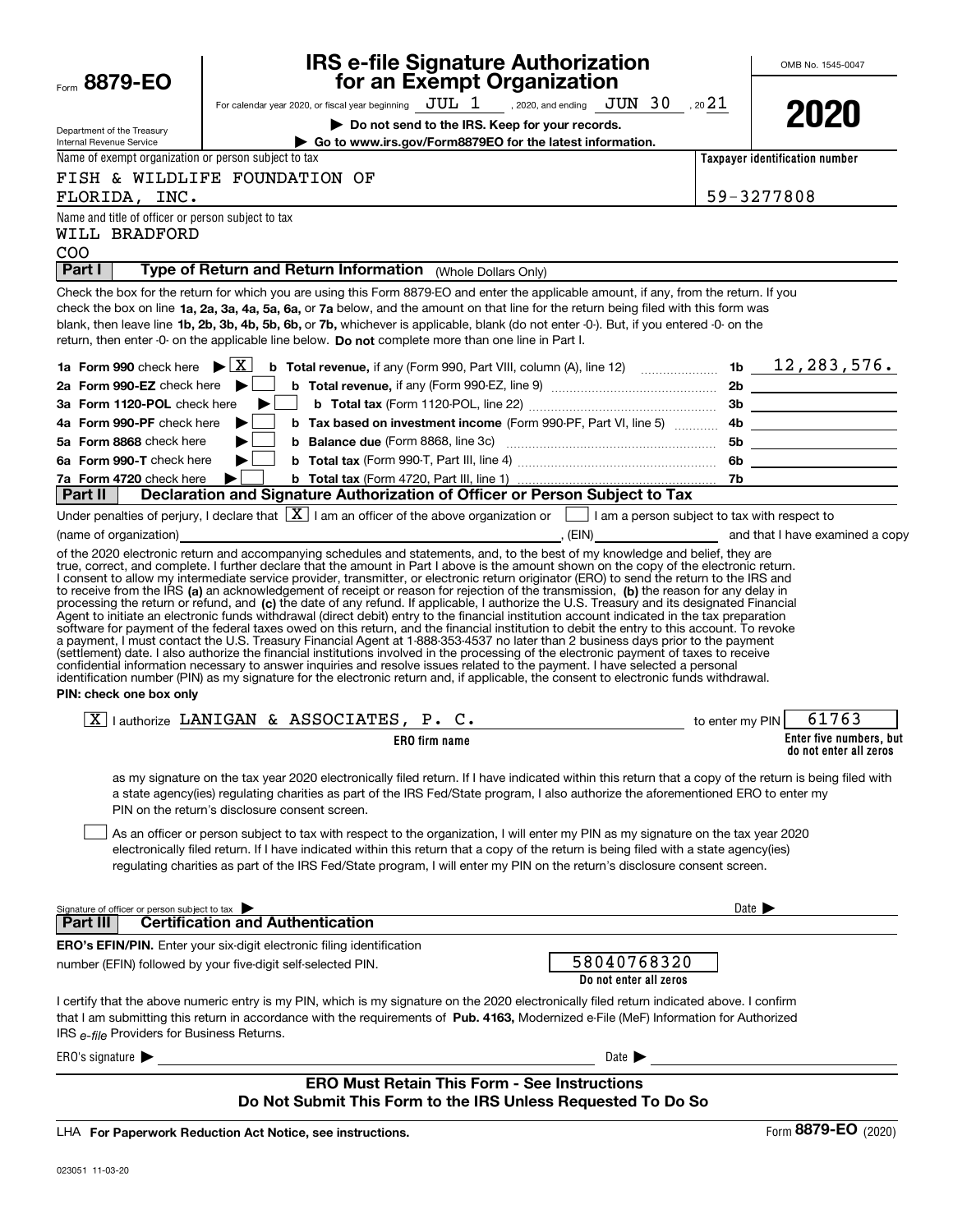(Rev. January 2020)

# **Application for Automatic Extension of Time To File an Exempt Organization Return**

Department of the Treasury Internal Revenue Service

**| File a separate application for each return.**

**| Go to www.irs.gov/Form8868 for the latest information.**

**Electronic filing (e-file).**  You can electronically file Form 8868 to request a 6-month automatic extension of time to file any of the filing of this form, visit www.irs.gov/e-file-providers/e-file-for-charities-and-non-profits. forms listed below with the exception of Form 8870, Information Return for Transfers Associated With Certain Personal Benefit Contracts, for which an extension request must be sent to the IRS in paper format (see instructions). For more details on the electronic

## **Automatic 6-Month Extension of Time.** Only submit original (no copies needed).

All corporations required to file an income tax return other than Form 990-T (including 1120-C filers), partnerships, REMICs, and trusts must use Form 7004 to request an extension of time to file income tax returns.

| Type or<br>print                                          | Name of exempt organization or other filer, see instructions.<br>FISH & WILDLIFE FOUNDATION OF<br>FLORIDA, INC.                                                                                                                                                                                                                                                                                                                                                                                                                                                                                                                 |        |                                                                                                                                                                                                                     | Taxpayer identification number (TIN)<br>59-3277808 |    |                                              |
|-----------------------------------------------------------|---------------------------------------------------------------------------------------------------------------------------------------------------------------------------------------------------------------------------------------------------------------------------------------------------------------------------------------------------------------------------------------------------------------------------------------------------------------------------------------------------------------------------------------------------------------------------------------------------------------------------------|--------|---------------------------------------------------------------------------------------------------------------------------------------------------------------------------------------------------------------------|----------------------------------------------------|----|----------------------------------------------|
| File by the<br>due date for<br>filing your<br>return. See | Number, street, and room or suite no. If a P.O. box, see instructions.<br>P O BOX 11010                                                                                                                                                                                                                                                                                                                                                                                                                                                                                                                                         |        |                                                                                                                                                                                                                     |                                                    |    |                                              |
| instructions.                                             | City, town or post office, state, and ZIP code. For a foreign address, see instructions.<br>TALLAHASSEE, FL<br>32302                                                                                                                                                                                                                                                                                                                                                                                                                                                                                                            |        |                                                                                                                                                                                                                     |                                                    |    |                                              |
|                                                           | Enter the Return Code for the return that this application is for (file a separate application for each return)                                                                                                                                                                                                                                                                                                                                                                                                                                                                                                                 |        |                                                                                                                                                                                                                     |                                                    |    | $\mathbf 0$<br>1                             |
| Application                                               |                                                                                                                                                                                                                                                                                                                                                                                                                                                                                                                                                                                                                                 | Return | Application                                                                                                                                                                                                         |                                                    |    | Return                                       |
| Is For                                                    |                                                                                                                                                                                                                                                                                                                                                                                                                                                                                                                                                                                                                                 | Code   | Is For                                                                                                                                                                                                              |                                                    |    | Code                                         |
|                                                           | Form 990 or Form 990-EZ                                                                                                                                                                                                                                                                                                                                                                                                                                                                                                                                                                                                         | 01     | Form 990-T (corporation)                                                                                                                                                                                            |                                                    |    | 07                                           |
| Form 990-BL                                               |                                                                                                                                                                                                                                                                                                                                                                                                                                                                                                                                                                                                                                 | 02     | Form 1041-A                                                                                                                                                                                                         |                                                    |    | 08                                           |
|                                                           | Form 4720 (individual)                                                                                                                                                                                                                                                                                                                                                                                                                                                                                                                                                                                                          | 03     | Form 4720 (other than individual)                                                                                                                                                                                   |                                                    |    | 09                                           |
| Form 990-PF                                               |                                                                                                                                                                                                                                                                                                                                                                                                                                                                                                                                                                                                                                 | 04     | Form 5227                                                                                                                                                                                                           |                                                    |    | 10                                           |
|                                                           | Form 990-T (sec. 401(a) or 408(a) trust)                                                                                                                                                                                                                                                                                                                                                                                                                                                                                                                                                                                        | 05     | Form 6069                                                                                                                                                                                                           |                                                    |    | 11                                           |
|                                                           | Form 990-T (trust other than above)<br>WILL BRADFORD                                                                                                                                                                                                                                                                                                                                                                                                                                                                                                                                                                            | 06     | Form 8870                                                                                                                                                                                                           |                                                    |    | 12                                           |
| $box \blacktriangleright$<br>1<br>$\mathbf{2}$            | Telephone No. $\triangleright$ 850-404-6129<br>If this is for a Group Return, enter the organization's four digit Group Exemption Number (GEN) [f this is for the whole group, check this<br>. If it is for part of the group, check this box $\blacktriangleright$<br>I request an automatic 6-month extension of time until<br>the organization named above. The extension is for the organization's return for:<br>calendar year<br><b>Solution</b> or<br>$\overline{\text{X}}$ tax year beginning JUL 1, 2020<br>If the tax year entered in line 1 is for less than 12 months, check reason:<br>Change in accounting period |        | Fax No. $\triangleright$ 850-921-5786<br>and attach a list with the names and TINs of all members the extension is for.<br>MAY 16, 2022<br>____________ , and ending __ <b>JUN</b> _ 30 , __ 2021<br>Initial return | Final return                                       |    | , to file the exempt organization return for |
| За                                                        | If this application is for Forms 990-BL, 990-PF, 990-T, 4720, or 6069, enter the tentative tax, less<br>any nonrefundable credits. See instructions.                                                                                                                                                                                                                                                                                                                                                                                                                                                                            |        |                                                                                                                                                                                                                     | За                                                 | \$ | 0.                                           |
| b                                                         | If this application is for Forms 990-PF, 990-T, 4720, or 6069, enter any refundable credits and<br>estimated tax payments made. Include any prior year overpayment allowed as a credit.                                                                                                                                                                                                                                                                                                                                                                                                                                         |        |                                                                                                                                                                                                                     | 3b                                                 | \$ | 0.                                           |
| c                                                         | <b>Balance due.</b> Subtract line 3b from line 3a. Include your payment with this form, if required, by                                                                                                                                                                                                                                                                                                                                                                                                                                                                                                                         |        |                                                                                                                                                                                                                     |                                                    |    |                                              |
|                                                           | using EFTPS (Electronic Federal Tax Payment System). See instructions.                                                                                                                                                                                                                                                                                                                                                                                                                                                                                                                                                          |        |                                                                                                                                                                                                                     | 3 <sub>c</sub>                                     |    | 0.                                           |
| instructions.                                             | Caution: If you are going to make an electronic funds withdrawal (direct debit) with this Form 8868, see Form 8453-EO and Form 8879-EO for payment                                                                                                                                                                                                                                                                                                                                                                                                                                                                              |        |                                                                                                                                                                                                                     |                                                    |    |                                              |

**HA** For Privacy Act and Paperwork Reduction Act Notice, see instructions. **But a struction of the Constantion Constant** Form 8868 (Rev. 1-2020) LHA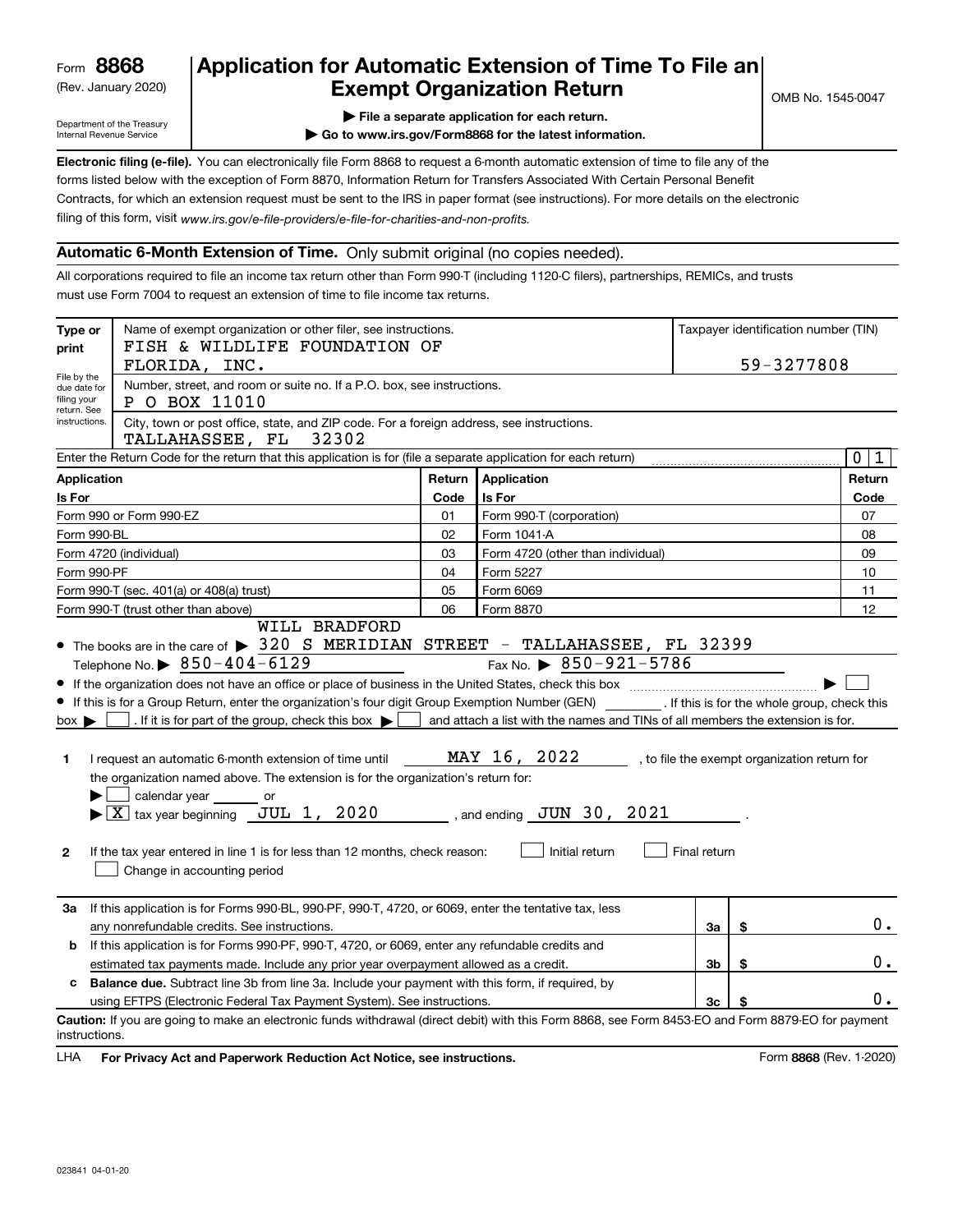|                                                                                                                 | <b>Return of Organization Exempt From Income Tax</b>                                                                                                                                                                                                                                |            |                                                     |                         | OMB No. 1545-0047                                                                                                                                            |
|-----------------------------------------------------------------------------------------------------------------|-------------------------------------------------------------------------------------------------------------------------------------------------------------------------------------------------------------------------------------------------------------------------------------|------------|-----------------------------------------------------|-------------------------|--------------------------------------------------------------------------------------------------------------------------------------------------------------|
| Form <b>990</b>                                                                                                 | Under section 501(c), 527, or 4947(a)(1) of the Internal Revenue Code (except private foundations)                                                                                                                                                                                  |            |                                                     |                         |                                                                                                                                                              |
| Department of the Treasury                                                                                      | Do not enter social security numbers on this form as it may be made public.                                                                                                                                                                                                         |            |                                                     |                         | <b>Open to Public</b><br><b>Inspection</b>                                                                                                                   |
| Internal Revenue Service                                                                                        | Go to www.irs.gov/Form990 for instructions and the latest information.<br>2020<br>JUL 1,<br>A For the 2020 calendar year, or tax year beginning                                                                                                                                     |            | and ending JUN 30, 2021                             |                         |                                                                                                                                                              |
|                                                                                                                 |                                                                                                                                                                                                                                                                                     |            |                                                     |                         |                                                                                                                                                              |
| <b>B</b> Check if<br>applicable:                                                                                | <b>C</b> Name of organization<br>FISH & WILDLIFE FOUNDATION OF                                                                                                                                                                                                                      |            | D Employer identification number                    |                         |                                                                                                                                                              |
| Address                                                                                                         | FLORIDA, INC.                                                                                                                                                                                                                                                                       |            |                                                     |                         |                                                                                                                                                              |
| change<br>Name                                                                                                  | Doing business as                                                                                                                                                                                                                                                                   |            |                                                     | 59-3277808              |                                                                                                                                                              |
| change<br>Initial                                                                                               | Number and street (or P.O. box if mail is not delivered to street address)                                                                                                                                                                                                          | Room/suite | E Telephone number                                  |                         |                                                                                                                                                              |
| return<br>Final                                                                                                 | P O BOX 11010                                                                                                                                                                                                                                                                       |            |                                                     | $850 - 404 - 6129$      |                                                                                                                                                              |
| return/<br>termin-<br>ated                                                                                      | City or town, state or province, country, and ZIP or foreign postal code                                                                                                                                                                                                            |            | G Gross receipts \$                                 |                         | 23,089,307.                                                                                                                                                  |
| Amended                                                                                                         | 32302<br>TALLAHASSEE, FL                                                                                                                                                                                                                                                            |            | H(a) Is this a group return                         |                         |                                                                                                                                                              |
| return]<br> Applica-<br>tion                                                                                    | F Name and address of principal officer: WILL BRADFORD                                                                                                                                                                                                                              |            |                                                     | for subordinates?       | $\sqrt{}$ Yes $\sqrt{X}$ No                                                                                                                                  |
| pending                                                                                                         | SAME AS C ABOVE                                                                                                                                                                                                                                                                     |            | $H(b)$ Are all subordinates included? $\Box$ Yes    |                         |                                                                                                                                                              |
|                                                                                                                 | Tax-exempt status: $\boxed{\mathbf{X}}$ 501(c)(3)<br>$501(c)$ (<br>$\blacktriangleleft$ (insert no.)<br>4947(a)(1) or                                                                                                                                                               | 527        |                                                     |                         | If "No," attach a list. See instructions                                                                                                                     |
|                                                                                                                 | J Website: WILDLIFEFLORIDA.ORG                                                                                                                                                                                                                                                      |            | $H(c)$ Group exemption number $\blacktriangleright$ |                         |                                                                                                                                                              |
|                                                                                                                 | K Form of organization: $\boxed{\mathbf{X}}$ Corporation<br>Other $\blacktriangleright$<br>Trust<br>Association                                                                                                                                                                     |            |                                                     |                         | L Year of formation: $1994$ M State of legal domicile: $FL$                                                                                                  |
| Part I                                                                                                          | Summary                                                                                                                                                                                                                                                                             |            |                                                     |                         |                                                                                                                                                              |
| 1.                                                                                                              | Briefly describe the organization's mission or most significant activities: PROVIDE ASSISTANCE, FUNDING, AND                                                                                                                                                                        |            |                                                     |                         |                                                                                                                                                              |
| 2<br>З                                                                                                          | PROMOTIONAL SUPPORT TO CONTRIBUTE TO THE HEALTH AND WELL-BEING OF<br>Check this box $\blacktriangleright \Box$ if the organization discontinued its operations or disposed of more than 25% of its net assets.<br>Number of voting members of the governing body (Part VI, line 1a) |            |                                                     | 3                       |                                                                                                                                                              |
|                                                                                                                 |                                                                                                                                                                                                                                                                                     |            |                                                     |                         |                                                                                                                                                              |
|                                                                                                                 |                                                                                                                                                                                                                                                                                     |            |                                                     |                         |                                                                                                                                                              |
| 4                                                                                                               |                                                                                                                                                                                                                                                                                     |            |                                                     | $\overline{\mathbf{4}}$ |                                                                                                                                                              |
| 5                                                                                                               |                                                                                                                                                                                                                                                                                     |            |                                                     | $5\phantom{a}$          |                                                                                                                                                              |
|                                                                                                                 |                                                                                                                                                                                                                                                                                     |            |                                                     | 6                       |                                                                                                                                                              |
|                                                                                                                 |                                                                                                                                                                                                                                                                                     |            |                                                     | 7a                      |                                                                                                                                                              |
|                                                                                                                 |                                                                                                                                                                                                                                                                                     |            |                                                     | 7b                      |                                                                                                                                                              |
|                                                                                                                 |                                                                                                                                                                                                                                                                                     |            | <b>Prior Year</b>                                   |                         | <b>Current Year</b>                                                                                                                                          |
| 8                                                                                                               | Contributions and grants (Part VIII, line 1h)                                                                                                                                                                                                                                       |            | 2,769,847.                                          |                         |                                                                                                                                                              |
| 9                                                                                                               | Program service revenue (Part VIII, line 2g)                                                                                                                                                                                                                                        |            | 7,379,913.                                          |                         |                                                                                                                                                              |
| 10                                                                                                              |                                                                                                                                                                                                                                                                                     |            | 288,336.                                            |                         |                                                                                                                                                              |
| 11                                                                                                              | Other revenue (Part VIII, column (A), lines 5, 6d, 8c, 9c, 10c, and 11e)                                                                                                                                                                                                            |            | 339,009.                                            |                         |                                                                                                                                                              |
| 12                                                                                                              | Total revenue - add lines 8 through 11 (must equal Part VIII, column (A), line 12)                                                                                                                                                                                                  |            | 10,777,105.                                         |                         |                                                                                                                                                              |
| 13                                                                                                              | Grants and similar amounts paid (Part IX, column (A), lines 1-3)                                                                                                                                                                                                                    |            | $\overline{4,954,345}$ .                            |                         |                                                                                                                                                              |
| 14                                                                                                              |                                                                                                                                                                                                                                                                                     |            |                                                     | 0.                      |                                                                                                                                                              |
|                                                                                                                 | 15 Salaries, other compensation, employee benefits (Part IX, column (A), lines 5-10)                                                                                                                                                                                                |            | 716, 244.                                           |                         |                                                                                                                                                              |
|                                                                                                                 |                                                                                                                                                                                                                                                                                     |            |                                                     | 0.                      |                                                                                                                                                              |
|                                                                                                                 | 32,406.<br><b>b</b> Total fundraising expenses (Part IX, column (D), line 25)                                                                                                                                                                                                       |            |                                                     |                         |                                                                                                                                                              |
| 17                                                                                                              |                                                                                                                                                                                                                                                                                     |            | 1,098,361.                                          |                         |                                                                                                                                                              |
| 18                                                                                                              | Total expenses. Add lines 13-17 (must equal Part IX, column (A), line 25)                                                                                                                                                                                                           |            | 6,768,950.                                          |                         |                                                                                                                                                              |
| 19                                                                                                              | Revenue less expenses. Subtract line 18 from line 12                                                                                                                                                                                                                                |            | 4,008,155.                                          |                         |                                                                                                                                                              |
|                                                                                                                 |                                                                                                                                                                                                                                                                                     |            | <b>Beginning of Current Year</b>                    |                         | <b>End of Year</b>                                                                                                                                           |
| 20                                                                                                              | Total assets (Part X, line 16)                                                                                                                                                                                                                                                      |            | 35,038,800.                                         |                         | 2,650,991.<br>8,423,242.<br>1,312,654.<br>$-103,311.$<br>12, 283, 576.<br>4,963,147.<br>844, 642.<br>1, 124, 853.<br>6,932,642.<br>5,350,934.<br>47,933,575. |
| 21                                                                                                              | Total liabilities (Part X, line 26)                                                                                                                                                                                                                                                 |            | 579,568.                                            |                         | 674,633.                                                                                                                                                     |
| Governance<br><b>Activities &amp;</b><br>Revenue<br>Expenses<br>t Assets or<br>d Balances<br>혏<br>22<br>Part II | <b>Signature Block</b>                                                                                                                                                                                                                                                              |            | 34,459,232.                                         |                         | 47,258,942.                                                                                                                                                  |

| Sign     | Signature of officer                                                                                         |                      |                              | Date                                         |  |  |  |  |
|----------|--------------------------------------------------------------------------------------------------------------|----------------------|------------------------------|----------------------------------------------|--|--|--|--|
| Here     | WILL BRADFORD, COO                                                                                           |                      |                              |                                              |  |  |  |  |
|          | Type or print name and title                                                                                 |                      |                              |                                              |  |  |  |  |
|          | Print/Type preparer's name                                                                                   | Preparer's signature | Date                         | <b>PTIN</b><br>Check                         |  |  |  |  |
| Paid     | UOHN KEILLOR                                                                                                 |                      |                              | P01315239<br>self-emploved                   |  |  |  |  |
| Preparer | Firm's name LANIGAN & ASSOCIATES, P. C.                                                                      |                      |                              | $1$ Firm's EIN $\triangleright$ 58 - 1304721 |  |  |  |  |
| Use Only | Firm's address > 2630 CENTENNIAL PLACE, SUITE 1                                                              |                      |                              |                                              |  |  |  |  |
|          | TALLAHASSEE, FL 32308                                                                                        |                      | Phone no. $850 - 893 - 8418$ |                                              |  |  |  |  |
|          | $X \mid Y$ es<br>No<br>May the IRS discuss this return with the preparer shown above? See instructions       |                      |                              |                                              |  |  |  |  |
|          | Form 990 (2020)<br>LHA For Paperwork Reduction Act Notice, see the separate instructions.<br>032001 12-23-20 |                      |                              |                                              |  |  |  |  |

SEE SCHEDULE O FOR ORGANIZATION MISSION STATEMENT CONTINUATION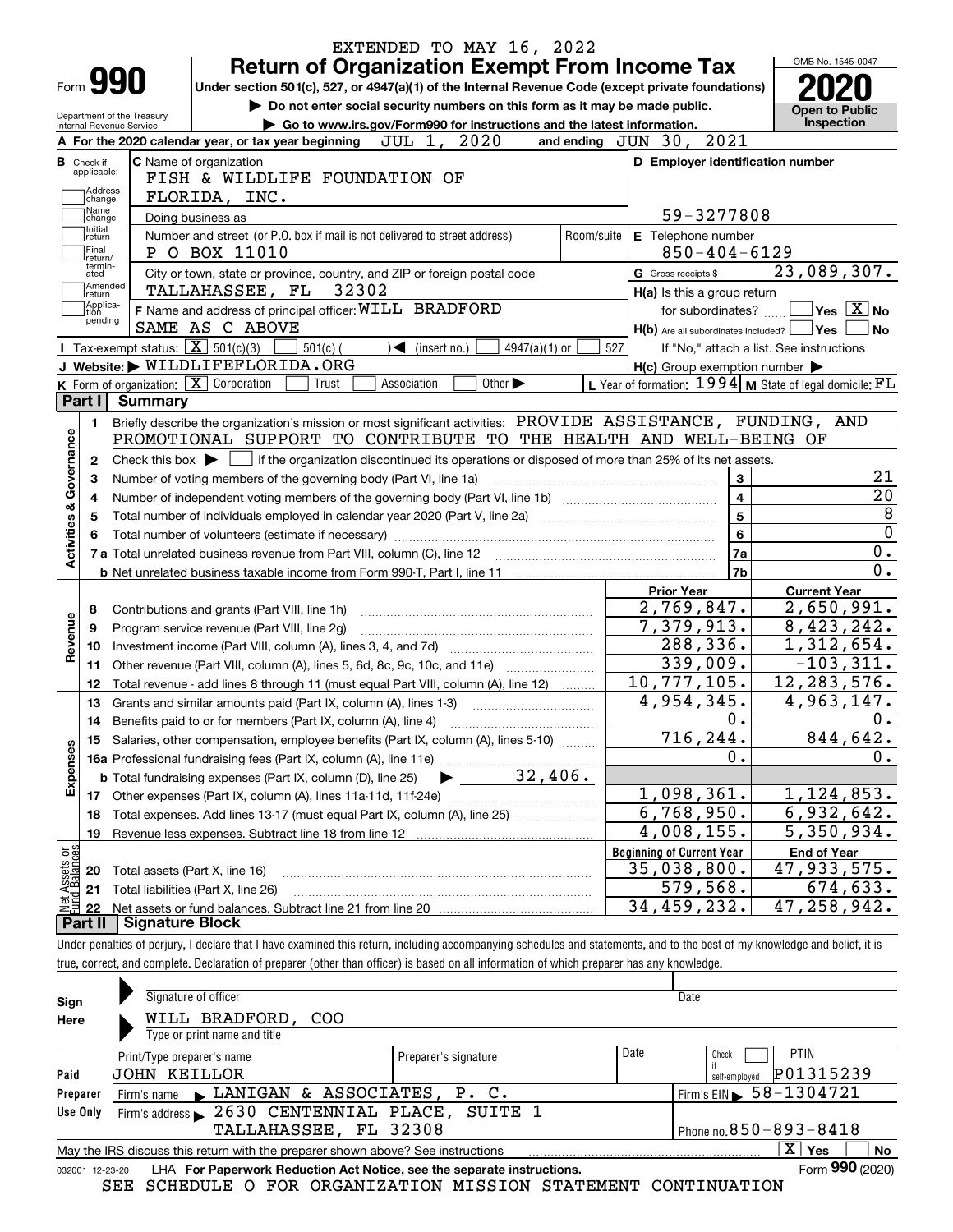|              | FISH & WILDLIFE FOUNDATION OF                                                                                                                             |
|--------------|-----------------------------------------------------------------------------------------------------------------------------------------------------------|
|              | 59-3277808<br>FLORIDA, INC.<br>Page 2<br>Form 990 (2020)                                                                                                  |
|              | <b>Statement of Program Service Accomplishments</b><br>Part III                                                                                           |
|              | $\boxed{\text{X}}$<br>Check if Schedule O contains a response or note to any line in this Part III                                                        |
| 1            | Briefly describe the organization's mission:<br>THE FISH & WILDLIFE FOUNDATION OF FLORIDA WORKS CLOSELY WITH THE                                          |
|              | FLORIDA FISH AND WILDLIFE CONSERVATION COMMISSION TO ENSURE THE                                                                                           |
|              | CONSERVATION OF FLORIDA'S FISH AND WILDLIFE RESOURCES BY IDENTIFYING                                                                                      |
|              | CRUCIAL PROJECTS, FUNDING THESE PROJECTS, AND EDUCATING THE PUBLIC                                                                                        |
| $\mathbf{2}$ | Did the organization undertake any significant program services during the year which were not listed on the                                              |
|              | $\overline{\ }$ Yes $\overline{\phantom{X}}$ No<br>prior Form 990 or 990-EZ?                                                                              |
|              | If "Yes," describe these new services on Schedule O.                                                                                                      |
| З.           | $\overline{\ }$ Yes $\overline{\ \ X}$ No<br>Did the organization cease conducting, or make significant changes in how it conducts, any program services? |
|              | If "Yes," describe these changes on Schedule O.                                                                                                           |
| 4            | Describe the organization's program service accomplishments for each of its three largest program services, as measured by expenses.                      |
|              | Section 501(c)(3) and 501(c)(4) organizations are required to report the amount of grants and allocations to others, the total expenses, and              |
|              | revenue, if any, for each program service reported.                                                                                                       |
| 4а           | 452, 270. ) (Revenue \$<br>347,937.<br>484, 535. including grants of \$<br>) (Expenses \$<br>(Code:                                                       |
|              | THE FISH & WILDLIFE FOUNDATION OF FLORIDA (FOUNDATION)<br>FUNDED 33 GRANTS<br>FROM "WILDLIFE FOUNDATION OF FLORIDA" LICENSE PLATE REVENUES TO THE         |
|              | FLORIDA FISH AND WILDLIFE CONSERVATION COMMISSION<br>(FWC)<br>AND OTHER                                                                                   |
|              | 501(C)(3) ORGANIZATIONS FOR PROJECTS THAT CONSERVE, MANAGE, AND IMPROVE                                                                                   |
|              | LANDS OPEN TO PUBLIC HUNTING, AND PROMOTE HUNTING SAFETY PROGRAMS FOR                                                                                     |
|              | ALL AGES INCLUDING YOUTH HUNTING PROGRAMS.                                                                                                                |
|              |                                                                                                                                                           |
|              |                                                                                                                                                           |
|              |                                                                                                                                                           |
|              |                                                                                                                                                           |
|              |                                                                                                                                                           |
|              |                                                                                                                                                           |
| 4b           | 1, 107, 883. including grants of \$<br>5,801,279.<br>(Expenses \$<br>) (Revenue \$<br>(Code:                                                              |
|              | IN FLORIDA, THE GOPHER TORTOISE IS LISTED AS THREATENED. BOTH THE                                                                                         |
|              | TORTOISE AND ITS BURROW ARE PROTECTED UNDER STATE LAW. GOPHER TORTOISES<br>MUST BE RELOCATED BEFORE ANY LAND CLEARING OR DEVELOPMENT TAKES PLACE,         |
|              | AND PROPERTY OWNERS MUST OBTAIN PERMITS FROM THE FLORIDA FISH &                                                                                           |
|              | WILDLIFE CONSERVATION COMMISSION (FWC)<br>BEFORE CAPTURING AND RELOCATING                                                                                 |
|              | TORTOISES. THE FISH & WILDLIFE FOUNDATION OF FLORIDA IS THE RECIPIENT                                                                                     |
|              | ORGANIZATION FOR THESE MITIGATION PERMIT FEES AND DISTRIBUTES THEM BACK                                                                                   |
|              | TO FWC UPON REQUEST.                                                                                                                                      |
|              |                                                                                                                                                           |
|              |                                                                                                                                                           |
|              |                                                                                                                                                           |
|              |                                                                                                                                                           |
|              | THE FLORIDA FISH AND WILDLIFE CONSERVATION COMMISSION (FWC) DIVISION OF                                                                                   |
|              | HUNTING AND GAME MANAGEMENT'S HUNTER SAFETY AND PUBLIC SHOOTING RANGE                                                                                     |
|              | SECTION HAS SUCH POWERS, DUTIES, RESPONSIBILITIES, AND FUNCTIONS AS ARE                                                                                   |
|              | NECESSARY TO PROVIDE HUNTER SAFETY TRAINING AND CERTIFICATION WHICH                                                                                       |
|              | NECESSITATES THE DEVELOPMENT AND MANAGEMENT OF PUBLIC SHOOTING RANGES                                                                                     |
|              | INCLUDING THE ONE AT TENOROC FISH MANAGEMENT AREA AND IN BAY COUNTY.                                                                                      |
|              | THE FISH & WILDLIFE FOUNDATION OF FLORIDA MANAGES THE FUNDS FOR THOSE                                                                                     |
|              | RANGES.                                                                                                                                                   |
|              |                                                                                                                                                           |
|              |                                                                                                                                                           |
|              |                                                                                                                                                           |
|              |                                                                                                                                                           |
|              | 4d Other program services (Describe on Schedule O.)                                                                                                       |
|              | 2,357,525. including grants of \$ 4,510,877.) (Revenue \$ 178,103.)<br>Expenses \$<br>6, 280, 633.<br>4e Total program service expenses                   |
|              | $\overline{000}$                                                                                                                                          |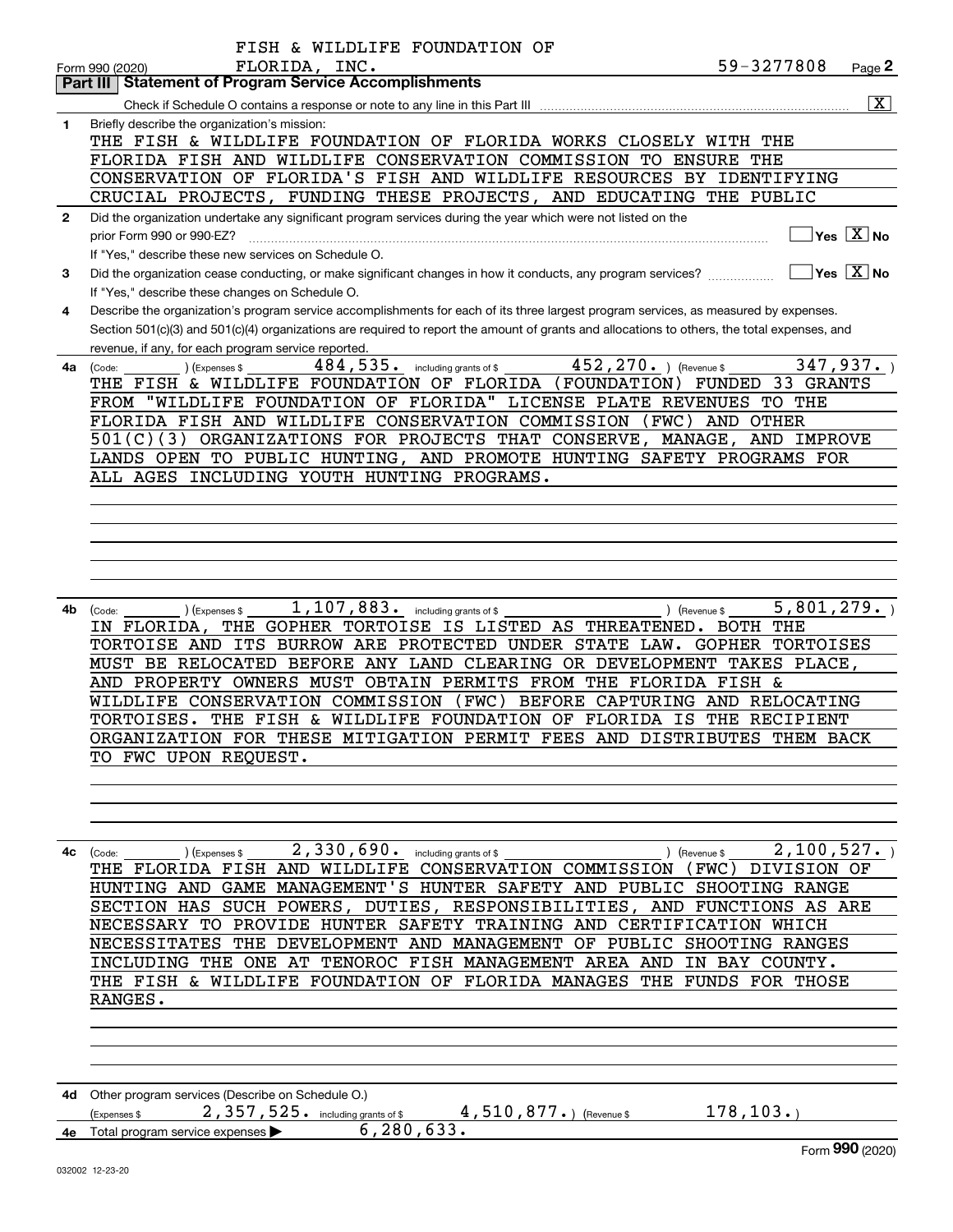|     |                                                                                                                                                                                                                                                   |                   | Yes   No    |             |
|-----|---------------------------------------------------------------------------------------------------------------------------------------------------------------------------------------------------------------------------------------------------|-------------------|-------------|-------------|
| 1   | Is the organization described in section $501(c)(3)$ or $4947(a)(1)$ (other than a private foundation)?                                                                                                                                           |                   |             |             |
|     |                                                                                                                                                                                                                                                   | 1                 | x           |             |
| 2   |                                                                                                                                                                                                                                                   | $\overline{2}$    | $\mathbf X$ |             |
| 3   | Did the organization engage in direct or indirect political campaign activities on behalf of or in opposition to candidates for                                                                                                                   |                   |             |             |
|     |                                                                                                                                                                                                                                                   | 3                 |             | x           |
| 4   | Section 501(c)(3) organizations. Did the organization engage in lobbying activities, or have a section 501(h) election in effect                                                                                                                  |                   |             |             |
|     |                                                                                                                                                                                                                                                   | 4                 |             | x           |
| 5   | Is the organization a section 501(c)(4), 501(c)(5), or 501(c)(6) organization that receives membership dues, assessments, or                                                                                                                      |                   |             |             |
|     |                                                                                                                                                                                                                                                   | 5                 |             | x           |
| 6   | Did the organization maintain any donor advised funds or any similar funds or accounts for which donors have the right to                                                                                                                         |                   |             |             |
|     | provide advice on the distribution or investment of amounts in such funds or accounts? If "Yes," complete Schedule D, Part I                                                                                                                      | 6                 |             | x           |
| 7   | Did the organization receive or hold a conservation easement, including easements to preserve open space,                                                                                                                                         |                   |             |             |
|     |                                                                                                                                                                                                                                                   | $\overline{7}$    |             | x           |
| 8   | Did the organization maintain collections of works of art, historical treasures, or other similar assets? If "Yes," complete                                                                                                                      |                   |             |             |
|     |                                                                                                                                                                                                                                                   | 8                 |             | x           |
| 9   | Did the organization report an amount in Part X, line 21, for escrow or custodial account liability, serve as a custodian for                                                                                                                     |                   |             |             |
|     | amounts not listed in Part X; or provide credit counseling, debt management, credit repair, or debt negotiation services?                                                                                                                         |                   |             |             |
|     |                                                                                                                                                                                                                                                   | 9                 |             | x           |
| 10  | Did the organization, directly or through a related organization, hold assets in donor-restricted endowments                                                                                                                                      |                   |             |             |
|     |                                                                                                                                                                                                                                                   | 10                | х           |             |
| 11  | If the organization's answer to any of the following questions is "Yes," then complete Schedule D, Parts VI, VII, VIII, IX, or X                                                                                                                  |                   |             |             |
|     | as applicable.                                                                                                                                                                                                                                    |                   |             |             |
| a   | Did the organization report an amount for land, buildings, and equipment in Part X, line 10? If "Yes." complete Schedule D.                                                                                                                       |                   |             |             |
|     |                                                                                                                                                                                                                                                   | 11a               | X           |             |
|     | Did the organization report an amount for investments - other securities in Part X, line 12, that is 5% or more of its total                                                                                                                      |                   |             |             |
|     |                                                                                                                                                                                                                                                   | 11 <sub>b</sub>   |             | x           |
|     | Did the organization report an amount for investments - program related in Part X, line 13, that is 5% or more of its total                                                                                                                       |                   |             | x           |
|     |                                                                                                                                                                                                                                                   | 11c               |             |             |
|     | d Did the organization report an amount for other assets in Part X, line 15, that is 5% or more of its total assets reported in                                                                                                                   |                   |             | x           |
|     |                                                                                                                                                                                                                                                   | 11d<br><b>11e</b> |             | $\mathbf X$ |
| f   |                                                                                                                                                                                                                                                   |                   |             |             |
|     | Did the organization's separate or consolidated financial statements for the tax year include a footnote that addresses<br>the organization's liability for uncertain tax positions under FIN 48 (ASC 740)? If "Yes," complete Schedule D, Part X | 11f               | х           |             |
|     | 12a Did the organization obtain separate, independent audited financial statements for the tax year? If "Yes." complete                                                                                                                           |                   |             |             |
|     |                                                                                                                                                                                                                                                   | 12a               | х           |             |
|     | <b>b</b> Was the organization included in consolidated, independent audited financial statements for the tax year?                                                                                                                                |                   |             |             |
|     | If "Yes," and if the organization answered "No" to line 12a, then completing Schedule D, Parts XI and XII is optional                                                                                                                             | 12 <sub>b</sub>   |             |             |
| 13  |                                                                                                                                                                                                                                                   | 13                |             | 47<br>X     |
| 14a | Did the organization maintain an office, employees, or agents outside of the United States?                                                                                                                                                       | 14a               |             | X           |
| b   | Did the organization have aggregate revenues or expenses of more than \$10,000 from grantmaking, fundraising, business,                                                                                                                           |                   |             |             |
|     | investment, and program service activities outside the United States, or aggregate foreign investments valued at \$100,000                                                                                                                        |                   |             |             |
|     |                                                                                                                                                                                                                                                   | 14b               |             | x           |
| 15  | Did the organization report on Part IX, column (A), line 3, more than \$5,000 of grants or other assistance to or for any                                                                                                                         |                   |             |             |
|     |                                                                                                                                                                                                                                                   | 15                |             | x           |
| 16  | Did the organization report on Part IX, column (A), line 3, more than \$5,000 of aggregate grants or other assistance to                                                                                                                          |                   |             |             |
|     |                                                                                                                                                                                                                                                   | 16                |             | x           |
| 17  | Did the organization report a total of more than \$15,000 of expenses for professional fundraising services on Part IX,                                                                                                                           |                   |             |             |
|     |                                                                                                                                                                                                                                                   | 17                |             | x           |
| 18  | Did the organization report more than \$15,000 total of fundraising event gross income and contributions on Part VIII, lines                                                                                                                      |                   |             |             |
|     |                                                                                                                                                                                                                                                   | 18                | x           |             |
| 19  | Did the organization report more than \$15,000 of gross income from gaming activities on Part VIII, line 9a? If "Yes."                                                                                                                            |                   |             |             |
|     |                                                                                                                                                                                                                                                   | 19                |             | x           |
| 20a |                                                                                                                                                                                                                                                   | <b>20a</b>        |             | X           |
|     | b If "Yes" to line 20a, did the organization attach a copy of its audited financial statements to this return?                                                                                                                                    | 20 <sub>b</sub>   |             |             |
| 21  | Did the organization report more than \$5,000 of grants or other assistance to any domestic organization or                                                                                                                                       |                   |             |             |
|     |                                                                                                                                                                                                                                                   | 21                | Х           |             |

Form (2020) **990**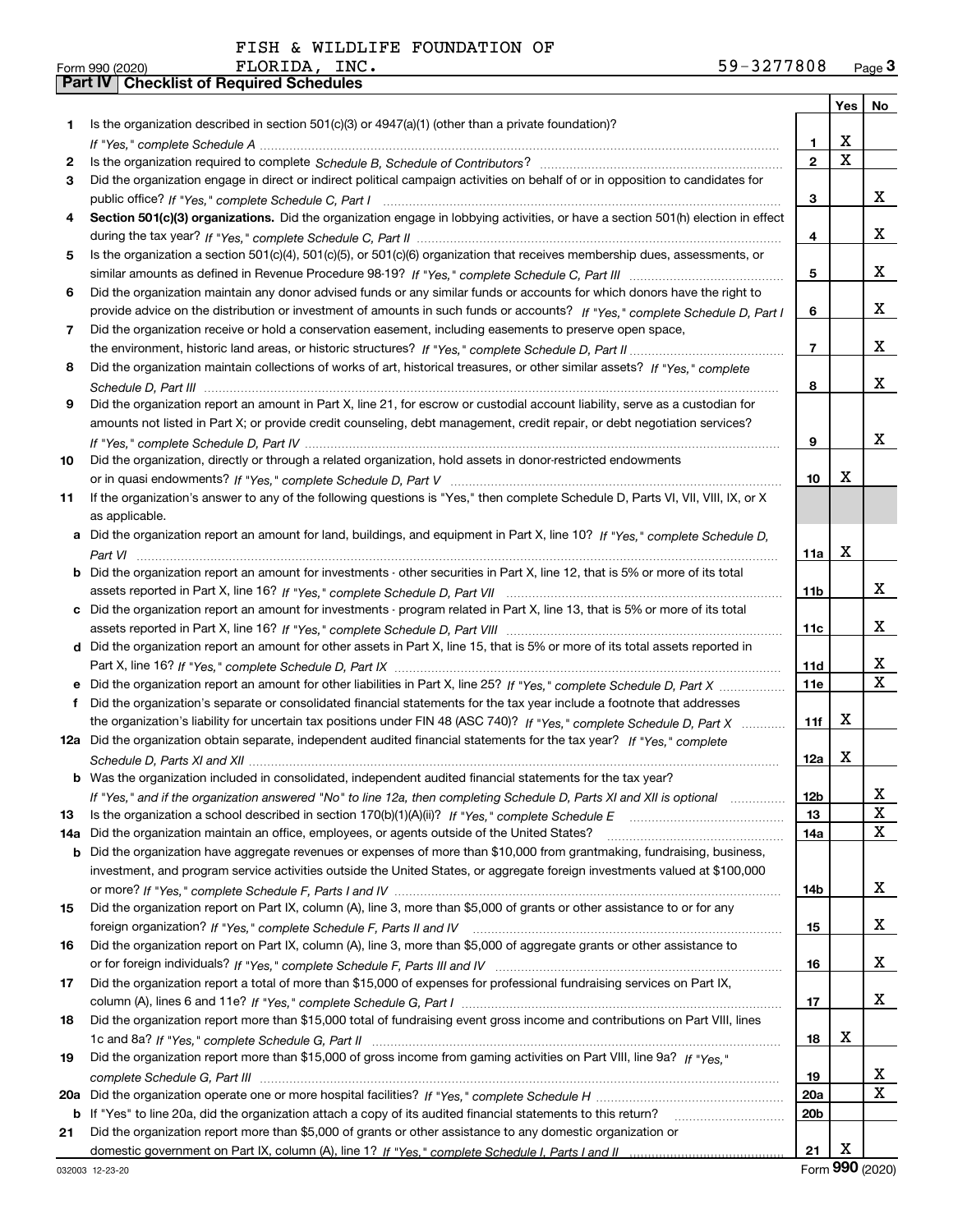*(continued)*

|        |                                                                                                                                                                                                                                                       |                 | Yes | No          |
|--------|-------------------------------------------------------------------------------------------------------------------------------------------------------------------------------------------------------------------------------------------------------|-----------------|-----|-------------|
| 22     | Did the organization report more than \$5,000 of grants or other assistance to or for domestic individuals on                                                                                                                                         |                 |     |             |
|        |                                                                                                                                                                                                                                                       | 22              |     | х           |
| 23     | Did the organization answer "Yes" to Part VII, Section A, line 3, 4, or 5 about compensation of the organization's current                                                                                                                            |                 |     |             |
|        | and former officers, directors, trustees, key employees, and highest compensated employees? If "Yes," complete                                                                                                                                        |                 |     |             |
|        |                                                                                                                                                                                                                                                       | 23              | х   |             |
|        | 24a Did the organization have a tax-exempt bond issue with an outstanding principal amount of more than \$100,000 as of the                                                                                                                           |                 |     |             |
|        | last day of the year, that was issued after December 31, 2002? If "Yes," answer lines 24b through 24d and complete                                                                                                                                    |                 |     |             |
|        |                                                                                                                                                                                                                                                       | 24a             |     | x.          |
|        | <b>b</b> Did the organization invest any proceeds of tax-exempt bonds beyond a temporary period exception?                                                                                                                                            | 24b             |     |             |
|        | c Did the organization maintain an escrow account other than a refunding escrow at any time during the year to defease                                                                                                                                |                 |     |             |
|        |                                                                                                                                                                                                                                                       | 24c             |     |             |
|        |                                                                                                                                                                                                                                                       | 24d             |     |             |
|        | 25a Section 501(c)(3), 501(c)(4), and 501(c)(29) organizations. Did the organization engage in an excess benefit                                                                                                                                      |                 |     | x           |
|        |                                                                                                                                                                                                                                                       | 25a             |     |             |
|        | b Is the organization aware that it engaged in an excess benefit transaction with a disqualified person in a prior year, and<br>that the transaction has not been reported on any of the organization's prior Forms 990 or 990-EZ? If "Yes," complete |                 |     |             |
|        |                                                                                                                                                                                                                                                       | 25b             |     | x           |
|        | Schedule L. Part I<br>Did the organization report any amount on Part X, line 5 or 22, for receivables from or payables to any current                                                                                                                 |                 |     |             |
| 26     | or former officer, director, trustee, key employee, creator or founder, substantial contributor, or 35%                                                                                                                                               |                 |     |             |
|        |                                                                                                                                                                                                                                                       | 26              |     | x           |
| 27     | controlled entity or family member of any of these persons? If "Yes," complete Schedule L, Part II<br>Did the organization provide a grant or other assistance to any current or former officer, director, trustee, key employee,                     |                 |     |             |
|        | creator or founder, substantial contributor or employee thereof, a grant selection committee member, or to a 35% controlled                                                                                                                           |                 |     |             |
|        | entity (including an employee thereof) or family member of any of these persons? If "Yes," complete Schedule L, Part III                                                                                                                              | 27              |     | х           |
| 28     | Was the organization a party to a business transaction with one of the following parties (see Schedule L, Part IV                                                                                                                                     |                 |     |             |
|        | instructions, for applicable filing thresholds, conditions, and exceptions):                                                                                                                                                                          |                 |     |             |
|        | a A current or former officer, director, trustee, key employee, creator or founder, or substantial contributor? If                                                                                                                                    |                 |     |             |
|        |                                                                                                                                                                                                                                                       | 28a             |     | x           |
|        |                                                                                                                                                                                                                                                       | 28 <sub>b</sub> |     | $\mathbf X$ |
|        | c A 35% controlled entity of one or more individuals and/or organizations described in lines 28a or 28b? If                                                                                                                                           |                 |     |             |
|        |                                                                                                                                                                                                                                                       | <b>28c</b>      |     | х           |
| 29     |                                                                                                                                                                                                                                                       | 29              |     | X           |
| 30     | Did the organization receive contributions of art, historical treasures, or other similar assets, or qualified conservation                                                                                                                           |                 |     |             |
|        |                                                                                                                                                                                                                                                       | 30              |     | x           |
| 31     | Did the organization liquidate, terminate, or dissolve and cease operations? If "Yes," complete Schedule N, Part I                                                                                                                                    | 31              |     | X           |
| 32     | Did the organization sell, exchange, dispose of, or transfer more than 25% of its net assets? If "Yes," complete                                                                                                                                      |                 |     |             |
|        |                                                                                                                                                                                                                                                       | 32              |     | x.          |
| 33     | Did the organization own 100% of an entity disregarded as separate from the organization under Regulations                                                                                                                                            |                 |     |             |
|        |                                                                                                                                                                                                                                                       | 33              |     | x           |
| 34     | Was the organization related to any tax-exempt or taxable entity? If "Yes," complete Schedule R, Part II, III, or IV, and                                                                                                                             |                 |     |             |
|        |                                                                                                                                                                                                                                                       | 34              | х   |             |
|        | 35a Did the organization have a controlled entity within the meaning of section 512(b)(13)?                                                                                                                                                           | <b>35a</b>      |     | X           |
|        | b If "Yes" to line 35a, did the organization receive any payment from or engage in any transaction with a controlled entity                                                                                                                           |                 |     |             |
|        |                                                                                                                                                                                                                                                       | 35b             |     |             |
| 36     | Section 501(c)(3) organizations. Did the organization make any transfers to an exempt non-charitable related organization?                                                                                                                            |                 |     |             |
|        |                                                                                                                                                                                                                                                       | 36              | х   |             |
| 37     | Did the organization conduct more than 5% of its activities through an entity that is not a related organization                                                                                                                                      |                 |     |             |
|        | and that is treated as a partnership for federal income tax purposes? If "Yes," complete Schedule R, Part VI                                                                                                                                          | 37              |     | X.          |
| 38     | Did the organization complete Schedule O and provide explanations in Schedule O for Part VI, lines 11b and 19?                                                                                                                                        |                 |     |             |
| Part V | Note: All Form 990 filers are required to complete Schedule O<br><b>Statements Regarding Other IRS Filings and Tax Compliance</b>                                                                                                                     | 38              | х   |             |
|        | Check if Schedule O contains a response or note to any line in this Part V                                                                                                                                                                            |                 |     |             |
|        |                                                                                                                                                                                                                                                       |                 | Yes | No          |
|        | 37<br>1a Enter the number reported in Box 3 of Form 1096. Enter -0- if not applicable<br>1a                                                                                                                                                           |                 |     |             |
| b      | 0<br>Enter the number of Forms W-2G included in line 1a. Enter -0- if not applicable<br>1b                                                                                                                                                            |                 |     |             |
| c      | Did the organization comply with backup withholding rules for reportable payments to vendors and reportable gaming                                                                                                                                    |                 |     |             |
|        | (gambling) winnings to prize winners?                                                                                                                                                                                                                 | 1c              | х   |             |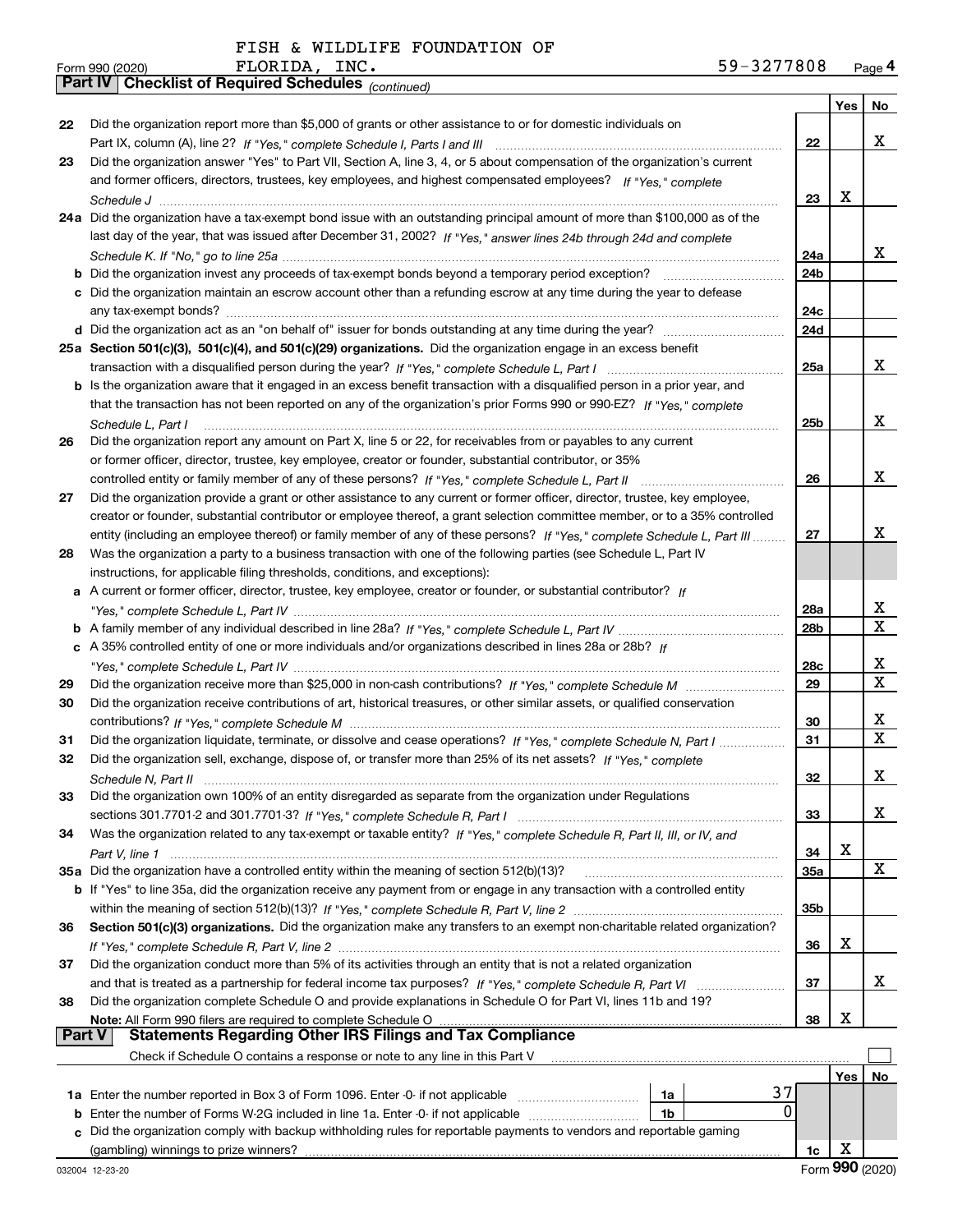|  |  | FISH & WILDLIFE FOUNDATION OF |  |
|--|--|-------------------------------|--|
|--|--|-------------------------------|--|

|        | FLORIDA, INC.<br>Form 990 (2020)                                                                                                                                                                                                      | 59-3277808 |                |     | Page $5$ |
|--------|---------------------------------------------------------------------------------------------------------------------------------------------------------------------------------------------------------------------------------------|------------|----------------|-----|----------|
|        | Statements Regarding Other IRS Filings and Tax Compliance (continued)<br><b>Part V</b>                                                                                                                                                |            |                |     |          |
|        |                                                                                                                                                                                                                                       |            |                | Yes | No       |
|        | 2a Enter the number of employees reported on Form W-3, Transmittal of Wage and Tax Statements,                                                                                                                                        |            |                |     |          |
|        | filed for the calendar year ending with or within the year covered by this return<br>2a                                                                                                                                               | 8          |                |     |          |
|        |                                                                                                                                                                                                                                       |            | 2 <sub>b</sub> | х   |          |
|        |                                                                                                                                                                                                                                       |            |                |     |          |
| За     | Did the organization have unrelated business gross income of \$1,000 or more during the year?                                                                                                                                         |            | 3a             |     | х        |
| b      |                                                                                                                                                                                                                                       |            | 3 <sub>b</sub> |     |          |
|        | 4a At any time during the calendar year, did the organization have an interest in, or a signature or other authority over, a                                                                                                          |            |                |     |          |
|        |                                                                                                                                                                                                                                       |            | 4a             |     | х        |
|        | <b>b</b> If "Yes," enter the name of the foreign country $\blacktriangleright$                                                                                                                                                        |            |                |     |          |
|        | See instructions for filing requirements for FinCEN Form 114, Report of Foreign Bank and Financial Accounts (FBAR).                                                                                                                   |            |                |     |          |
| 5а     | Was the organization a party to a prohibited tax shelter transaction at any time during the tax year?                                                                                                                                 |            | 5a             |     | х        |
| b      |                                                                                                                                                                                                                                       |            | 5 <sub>b</sub> |     | X        |
| с      |                                                                                                                                                                                                                                       |            | 5c             |     |          |
|        | 6a Does the organization have annual gross receipts that are normally greater than \$100,000, and did the organization solicit                                                                                                        |            |                |     |          |
|        | any contributions that were not tax deductible as charitable contributions?                                                                                                                                                           |            | 6a             |     | x        |
|        | b If "Yes," did the organization include with every solicitation an express statement that such contributions or gifts                                                                                                                |            |                |     |          |
|        | were not tax deductible?                                                                                                                                                                                                              |            | 6b             |     |          |
| 7      | Organizations that may receive deductible contributions under section 170(c).                                                                                                                                                         |            |                | x   |          |
| a      | Did the organization receive a payment in excess of \$75 made partly as a contribution and partly for goods and services provided to the payor?                                                                                       |            | 7a             | X   |          |
| b      | If "Yes," did the organization notify the donor of the value of the goods or services provided?                                                                                                                                       |            | 7b             |     |          |
|        | Did the organization sell, exchange, or otherwise dispose of tangible personal property for which it was required                                                                                                                     |            |                |     | x        |
|        | 7d<br>If "Yes," indicate the number of Forms 8282 filed during the year manufactured in the numerous control of Forms and The New York and The New York and The New York and The New York and The New York and The New York and The   |            | 7c             |     |          |
| d      | Did the organization receive any funds, directly or indirectly, to pay premiums on a personal benefit contract?                                                                                                                       |            | 7e             |     |          |
| е<br>f | Did the organization, during the year, pay premiums, directly or indirectly, on a personal benefit contract?                                                                                                                          |            | 7f             |     |          |
| g      | If the organization received a contribution of qualified intellectual property, did the organization file Form 8899 as required?                                                                                                      |            | 7g             |     |          |
| h      | If the organization received a contribution of cars, boats, airplanes, or other vehicles, did the organization file a Form 1098-C?                                                                                                    |            | 7h             |     |          |
| 8      | Sponsoring organizations maintaining donor advised funds. Did a donor advised fund maintained by the                                                                                                                                  |            |                |     |          |
|        | sponsoring organization have excess business holdings at any time during the year?                                                                                                                                                    |            | 8              |     |          |
| 9      | Sponsoring organizations maintaining donor advised funds.                                                                                                                                                                             |            |                |     |          |
| a      | Did the sponsoring organization make any taxable distributions under section 4966?                                                                                                                                                    |            | 9а             |     |          |
| b      | Did the sponsoring organization make a distribution to a donor, donor advisor, or related person?                                                                                                                                     |            | 9b             |     |          |
| 10     | Section 501(c)(7) organizations. Enter:                                                                                                                                                                                               |            |                |     |          |
|        | 10a<br>a Initiation fees and capital contributions included on Part VIII, line 12 [111] [11] [12] [11] [12] [11] [12] [11] [12] [11] [12] [11] [12] [11] [12] [11] [12] [11] [12] [11] [12] [11] [12] [11] [12] [11] [12] [11] [12] [ |            |                |     |          |
|        | 10b<br>Gross receipts, included on Form 990, Part VIII, line 12, for public use of club facilities                                                                                                                                    |            |                |     |          |
| 11     | Section 501(c)(12) organizations. Enter:                                                                                                                                                                                              |            |                |     |          |
| a      | 11a<br>Gross income from members or shareholders                                                                                                                                                                                      |            |                |     |          |
| b      | Gross income from other sources (Do not net amounts due or paid to other sources against                                                                                                                                              |            |                |     |          |
|        | 11 <sub>b</sub><br>amounts due or received from them.)                                                                                                                                                                                |            |                |     |          |
|        | 12a Section 4947(a)(1) non-exempt charitable trusts. Is the organization filing Form 990 in lieu of Form 1041?                                                                                                                        |            | <b>12a</b>     |     |          |
|        | <b>b</b> If "Yes," enter the amount of tax-exempt interest received or accrued during the year<br>12 <sub>b</sub>                                                                                                                     |            |                |     |          |
| 13     | Section 501(c)(29) qualified nonprofit health insurance issuers.                                                                                                                                                                      |            |                |     |          |
|        | a Is the organization licensed to issue qualified health plans in more than one state?                                                                                                                                                |            | <b>13a</b>     |     |          |
|        | Note: See the instructions for additional information the organization must report on Schedule O.                                                                                                                                     |            |                |     |          |
|        | <b>b</b> Enter the amount of reserves the organization is required to maintain by the states in which the                                                                                                                             |            |                |     |          |
|        | 13 <sub>b</sub>                                                                                                                                                                                                                       |            |                |     |          |
| c      | 13 <sub>c</sub>                                                                                                                                                                                                                       |            |                |     |          |
| 14a    | Did the organization receive any payments for indoor tanning services during the tax year?                                                                                                                                            |            | 14a            |     | x        |
|        |                                                                                                                                                                                                                                       |            | 14b            |     |          |
| 15     | Is the organization subject to the section 4960 tax on payment(s) of more than \$1,000,000 in remuneration or                                                                                                                         |            |                |     |          |
|        |                                                                                                                                                                                                                                       |            | 15             |     | х        |
|        | If "Yes," see instructions and file Form 4720, Schedule N.                                                                                                                                                                            |            |                |     |          |
| 16     | Is the organization an educational institution subject to the section 4968 excise tax on net investment income?                                                                                                                       |            | 16             |     | х        |
|        | If "Yes," complete Form 4720, Schedule O.                                                                                                                                                                                             |            |                |     |          |

Form (2020) **990**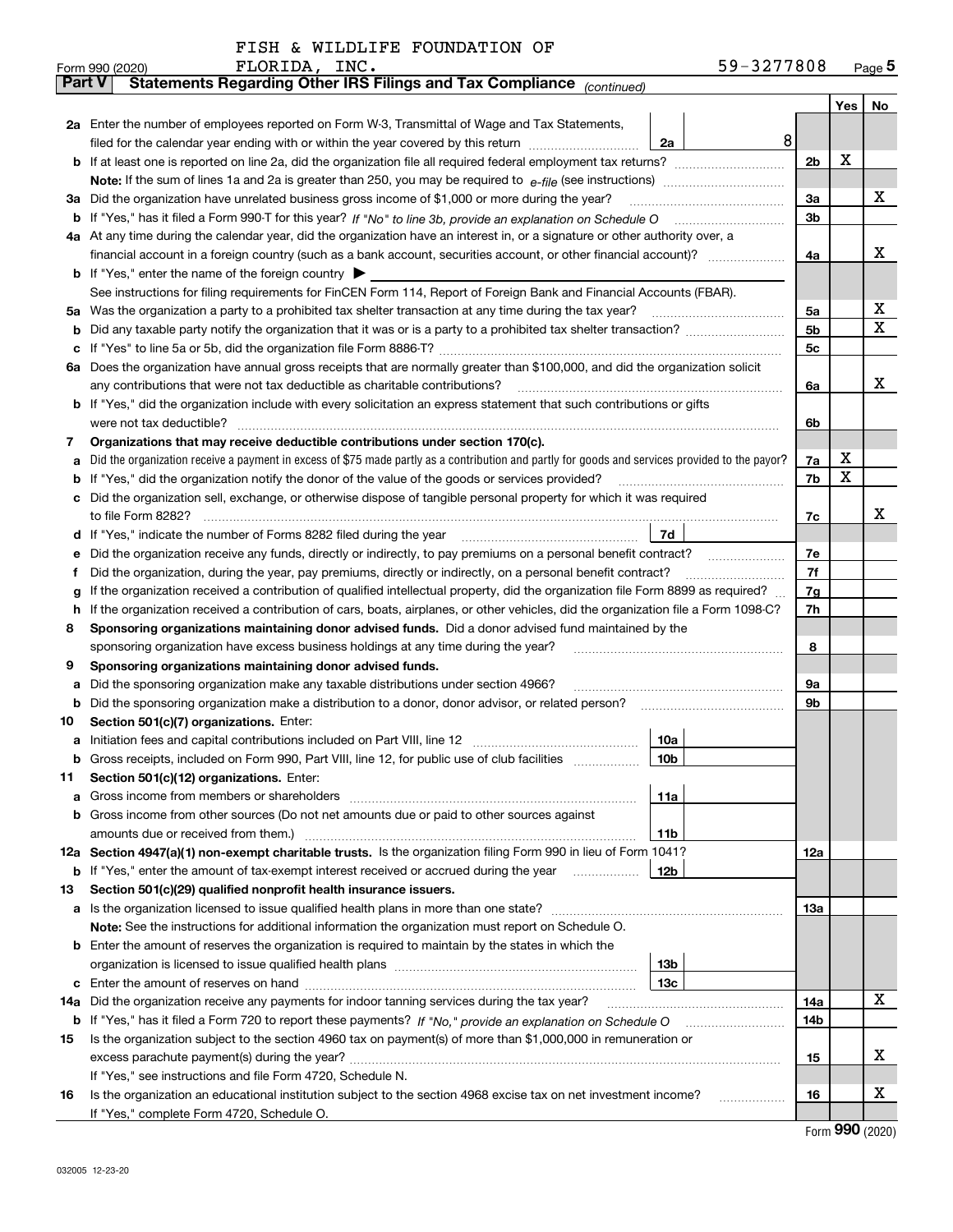|    | FLORIDA, INC.<br>Form 990 (2020)                                                                                                               |    | 59-3277808 |              |       | Page $6$                |
|----|------------------------------------------------------------------------------------------------------------------------------------------------|----|------------|--------------|-------|-------------------------|
|    | <b>Part VI</b><br>Governance, Management, and Disclosure For each "Yes" response to lines 2 through 7b below, and for a "No" response          |    |            |              |       |                         |
|    | to line 8a, 8b, or 10b below, describe the circumstances, processes, or changes on Schedule O. See instructions.                               |    |            |              |       |                         |
|    | Check if Schedule O contains a response or note to any line in this Part VI [11] [12] [2] [2] [2] [2] [2] [2] [                                |    |            |              |       | $\overline{\mathbf{X}}$ |
|    | <b>Section A. Governing Body and Management</b>                                                                                                |    |            |              |       |                         |
|    |                                                                                                                                                |    |            |              | Yes I | <b>No</b>               |
|    | <b>1a</b> Enter the number of voting members of the governing body at the end of the tax year                                                  | 1a | 21         |              |       |                         |
|    | If there are material differences in voting rights among members of the governing body, or if the governing                                    |    |            |              |       |                         |
|    | body delegated broad authority to an executive committee or similar committee, explain on Schedule O.                                          |    |            |              |       |                         |
| b  | Enter the number of voting members included on line 1a, above, who are independent                                                             | 1b | 20         |              |       |                         |
| 2  | Did any officer, director, trustee, or key employee have a family relationship or a business relationship with any other                       |    |            |              |       |                         |
|    | officer, director, trustee, or key employee?                                                                                                   |    |            | $\mathbf{2}$ |       | х                       |
| 3  | Did the organization delegate control over management duties customarily performed by or under the direct supervision                          |    |            |              |       |                         |
|    |                                                                                                                                                |    |            | 3            |       | x                       |
| 4  | Did the organization make any significant changes to its governing documents since the prior Form 990 was filed?                               |    |            | 4            |       | X                       |
| 5  |                                                                                                                                                |    |            | 5            |       | X                       |
| 6  | Did the organization have members or stockholders?                                                                                             |    |            | 6            |       | X                       |
| 7a | Did the organization have members, stockholders, or other persons who had the power to elect or appoint one or                                 |    |            |              |       |                         |
|    | more members of the governing body?                                                                                                            |    |            | 7a           |       | x                       |
|    | <b>b</b> Are any governance decisions of the organization reserved to (or subject to approval by) members, stockholders, or                    |    |            |              |       |                         |
|    | persons other than the governing body?                                                                                                         |    |            | 7b           |       | х                       |
| 8  | Did the organization contemporaneously document the meetings held or written actions undertaken during the year by the following:              |    |            |              |       |                         |
| a  | The governing body?                                                                                                                            |    |            | 8а           | х     |                         |
|    | Each committee with authority to act on behalf of the governing body?<br>Fach committee with authority to act on behalf of the governing body? |    |            | 8b           | x     |                         |
|    | Is there any officer, director, trustee, or key employee listed in Part VII, Section A, who cannot be reached at the                           |    |            |              |       |                         |

|     | <b>Section B. Policies</b> (This Section B requests information about policies not required by the Internal Revenue Code.)                                                                                                     |                 | Yes.        | No |
|-----|--------------------------------------------------------------------------------------------------------------------------------------------------------------------------------------------------------------------------------|-----------------|-------------|----|
|     |                                                                                                                                                                                                                                | 10a             |             | X  |
|     | b If "Yes," did the organization have written policies and procedures governing the activities of such chapters, affiliates,                                                                                                   |                 |             |    |
|     | and branches to ensure their operations are consistent with the organization's exempt purposes?                                                                                                                                | 10 <sub>b</sub> |             |    |
|     | 11a Has the organization provided a complete copy of this Form 990 to all members of its governing body before filing the form?                                                                                                | 11a             | $\mathbf X$ |    |
| b   | Describe in Schedule O the process, if any, used by the organization to review this Form 990.                                                                                                                                  |                 |             |    |
| 12a |                                                                                                                                                                                                                                | 12a             | X           |    |
| b   | Were officers, directors, or trustees, and key employees required to disclose annually interests that could give rise to conflicts?                                                                                            | 12 <sub>b</sub> | X           |    |
| с   | Did the organization regularly and consistently monitor and enforce compliance with the policy? If "Yes," describe                                                                                                             |                 |             |    |
|     | in Schedule O how this was done encourance and an according to the state of the state of the state of the state of the state of the state of the state of the state of the state of the state of the state of the state of the | 12c             | х           |    |
| 13  | Did the organization have a written whistleblower policy?                                                                                                                                                                      | 13              | х           |    |
| 14  | Did the organization have a written document retention and destruction policy?                                                                                                                                                 | 14              | х           |    |
| 15  | Did the process for determining compensation of the following persons include a review and approval by independent                                                                                                             |                 |             |    |
|     | persons, comparability data, and contemporaneous substantiation of the deliberation and decision?                                                                                                                              |                 |             |    |
| a   | The organization's CEO, Executive Director, or top management official manufactured contains and contained a manufactured with the organization's CEO, Executive Director, or top management official                          | 15a             | х           |    |
|     | <b>b</b> Other officers or key employees of the organization                                                                                                                                                                   | 15b             | X           |    |
|     | If "Yes" to line 15a or 15b, describe the process in Schedule O (see instructions).                                                                                                                                            |                 |             |    |
|     | <b>16a</b> Did the organization invest in, contribute assets to, or participate in a joint venture or similar arrangement with a                                                                                               |                 |             |    |
|     | taxable entity during the year?                                                                                                                                                                                                | 16a             |             | х  |
|     | b If "Yes," did the organization follow a written policy or procedure requiring the organization to evaluate its participation                                                                                                 |                 |             |    |
|     | in joint venture arrangements under applicable federal tax law, and take steps to safeguard the organization's                                                                                                                 |                 |             |    |
|     |                                                                                                                                                                                                                                | 16 <sub>b</sub> |             |    |
|     | <b>Section C. Disclosure</b>                                                                                                                                                                                                   |                 |             |    |
| 17  | List the states with which a copy of this Form 990 is required to be filed $\blacktriangleright$ FL                                                                                                                            |                 |             |    |

*If "Yes," provide the names and addresses on Schedule O* organization's mailing address?

**18** *(explain on Schedule O)* Section 6104 requires an organization to make its Forms 1023 (1024 or 1024-A, if applicable), 990, and 990-T (Section 501(c)(3)s only) available for public inspection. Indicate how you made these available. Check all that apply.  $\boxed{\textbf{X}}$  Own website  $\boxed{\phantom{1}}$  Another's website  $\boxed{\phantom{1}}$  Upon request  $\boxed{\phantom{1}}$  Other X  $\boxed{\text{X}}$  Upon request

| 19 Describe on Schedule O whether (and if so, how) the organization made its governing documents, conflict of interest policy, and financial |  |
|----------------------------------------------------------------------------------------------------------------------------------------------|--|
| statements available to the public during the tax year.                                                                                      |  |

| 20 State the name, address, and telephone number of the person who possesses the organization's books and records |  |
|-------------------------------------------------------------------------------------------------------------------|--|
| WILL BRADFORD - $850-404-6129$                                                                                    |  |

|  |  | 320 S MERIDIAN STREET, TALLAHASSEE, FL | 32399 |
|--|--|----------------------------------------|-------|
|  |  |                                        |       |

**9**

X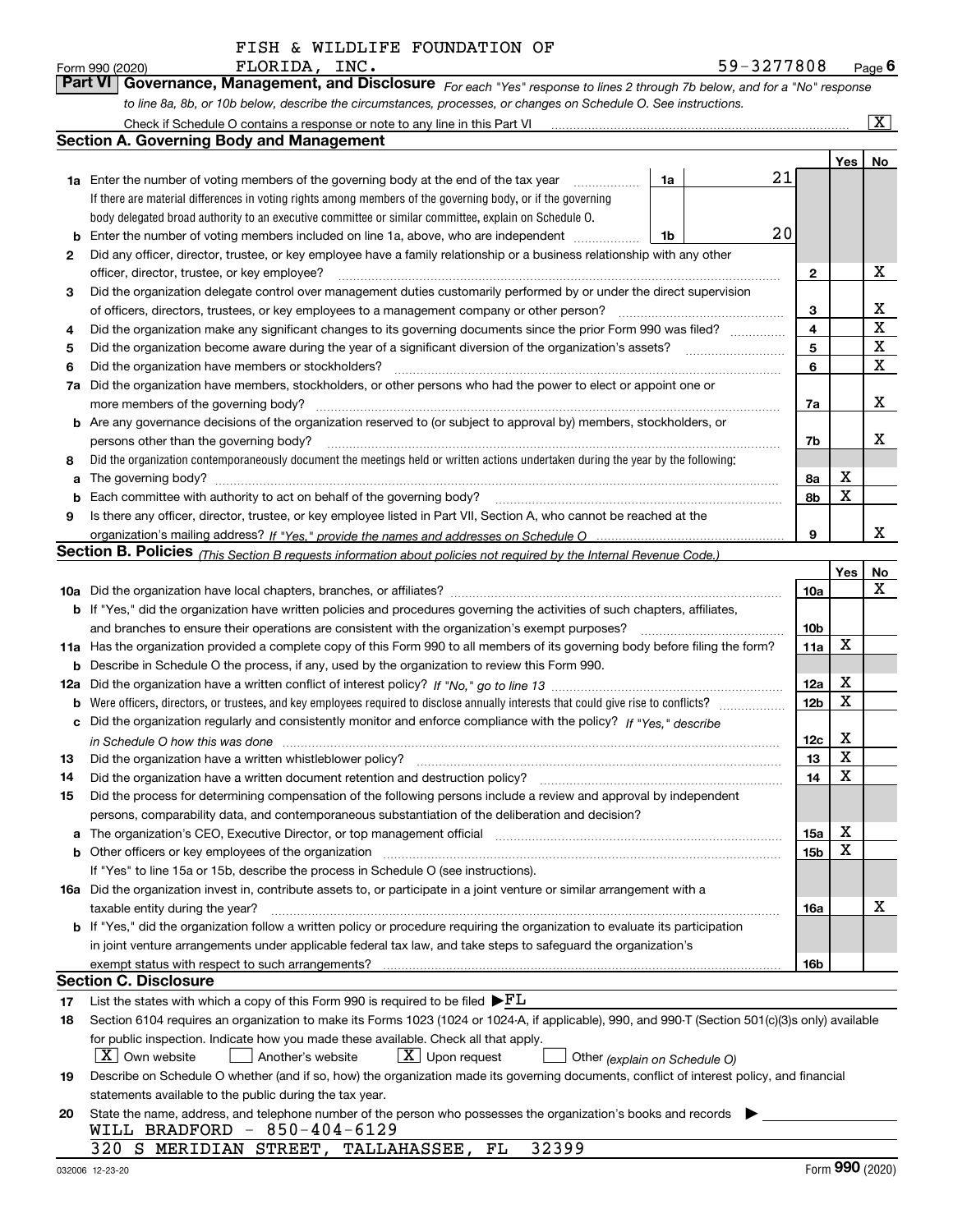| FISH & WILDLIFE FOUNDATION OF |  |
|-------------------------------|--|
|-------------------------------|--|

 $\mathcal{L}^{\text{max}}$ 

| Form 990 (2020) | FLORIDA, INC.                                 | 59-3277808                                                                                 | Page $\prime$ |
|-----------------|-----------------------------------------------|--------------------------------------------------------------------------------------------|---------------|
|                 |                                               | Part VII Compensation of Officers, Directors, Trustees, Key Employees, Highest Compensated |               |
|                 | <b>Employees, and Independent Contractors</b> |                                                                                            |               |

#### Check if Schedule O contains a response or note to any line in this Part VII

**Section A. Officers, Directors, Trustees, Key Employees, and Highest Compensated Employees**

**1a**  Complete this table for all persons required to be listed. Report compensation for the calendar year ending with or within the organization's tax year. **•** List all of the organization's current officers, directors, trustees (whether individuals or organizations), regardless of amount of compensation.

Enter -0- in columns (D), (E), and (F) if no compensation was paid.

 $\bullet$  List all of the organization's  $\,$ current key employees, if any. See instructions for definition of "key employee."

**•** List the organization's five current highest compensated employees (other than an officer, director, trustee, or key employee) who received reportable compensation (Box 5 of Form W-2 and/or Box 7 of Form 1099-MISC) of more than \$100,000 from the organization and any related organizations.

**•** List all of the organization's former officers, key employees, and highest compensated employees who received more than \$100,000 of reportable compensation from the organization and any related organizations.

**former directors or trustees**  ¥ List all of the organization's that received, in the capacity as a former director or trustee of the organization, more than \$10,000 of reportable compensation from the organization and any related organizations.

See instructions for the order in which to list the persons above.

Check this box if neither the organization nor any related organization compensated any current officer, director, or trustee.  $\mathcal{L}^{\text{max}}$ 

| (A)                            | (B)               |                               |                       | (C)                     |              |                                                                  |        | (D)                  | (E)                          | (F)                |
|--------------------------------|-------------------|-------------------------------|-----------------------|-------------------------|--------------|------------------------------------------------------------------|--------|----------------------|------------------------------|--------------------|
| Name and title                 | Average           |                               |                       | Position                |              | (do not check more than one                                      |        | Reportable           | Reportable                   | Estimated          |
|                                | hours per<br>week |                               |                       |                         |              | box, unless person is both an<br>officer and a director/trustee) |        | compensation<br>from | compensation<br>from related | amount of<br>other |
|                                | (list any         |                               |                       |                         |              |                                                                  |        | the                  | organizations                | compensation       |
|                                | hours for         |                               |                       |                         |              |                                                                  |        | organization         | (W-2/1099-MISC)              | from the           |
|                                | related           |                               |                       |                         |              |                                                                  |        | (W-2/1099-MISC)      |                              | organization       |
|                                | organizations     |                               |                       |                         |              |                                                                  |        |                      |                              | and related        |
|                                | below<br>line)    | ndividual trustee or director | Institutional trustee | Officer                 | Key employee | Highest compensated<br>  employee                                | Former |                      |                              | organizations      |
| <b>ANDREW WALKER</b><br>(1)    | 40.00             |                               |                       |                         |              |                                                                  |        |                      |                              |                    |
| PRESIDENT/CEO                  |                   |                               |                       | $\overline{\textbf{X}}$ |              |                                                                  |        | 196,560.             | 0.                           | 19,888.            |
| (2)<br><b>JAMES W BRADFORD</b> | 40.00             |                               |                       |                         |              |                                                                  |        |                      |                              |                    |
| COO                            |                   |                               |                       | X                       |              |                                                                  |        | 143,251.             | 0.                           | 36,030.            |
| ADAM PUTNAM<br>(3)             | 1.00              |                               |                       |                         |              |                                                                  |        |                      |                              |                    |
| <b>BOARD MEMBER</b>            |                   | X                             |                       |                         |              |                                                                  |        | $\mathbf 0$ .        | $\mathbf 0$ .                | $0_{.}$            |
| CARLOS ALFONSO<br>(4)          | 1.00              |                               |                       |                         |              |                                                                  |        |                      |                              |                    |
| CHAIR                          |                   | X                             |                       |                         |              |                                                                  |        | 0.                   | 0.                           | $0_{.}$            |
| (5)<br>STEPHEN SWINDAL         | 1.00              |                               |                       |                         |              |                                                                  |        |                      |                              |                    |
| <b>BOARD MEMBER</b>            |                   | X                             |                       |                         |              |                                                                  |        | 0.                   | 0.                           | $0_{.}$            |
| KATHY BARCO<br>(6)             | 1.00              |                               |                       |                         |              |                                                                  |        |                      |                              |                    |
| TREASURER                      |                   | X                             |                       |                         |              |                                                                  |        | 0.                   | 0.                           | $0_{.}$            |
| DONNA RAWSON<br>(7)            | 1.00              |                               |                       |                         |              |                                                                  |        |                      |                              |                    |
| <b>BOARD MEMBER</b>            |                   | $\mathbf X$                   |                       |                         |              |                                                                  |        | 0.                   | 0.                           | $0_{.}$            |
| <b>CONNIE PARKER</b><br>(8)    | 1.00              |                               |                       |                         |              |                                                                  |        |                      |                              |                    |
| <b>SECRETARY</b>               |                   | X                             |                       |                         |              |                                                                  |        | 0.                   | $\mathbf 0$ .                | $0_{.}$            |
| (9)<br>IGNACIO BORBOLLA        | 1.00              |                               |                       |                         |              |                                                                  |        |                      |                              |                    |
| <b>BOARD MEMBER</b>            |                   | X                             |                       |                         |              |                                                                  |        | $0$ .                | 0.                           | $\mathbf 0$ .      |
| (10) RICHARD A. CORBETT        | 1.00              |                               |                       |                         |              |                                                                  |        |                      |                              |                    |
| <b>BOARD MEMBER</b>            |                   | $\mathbf X$                   |                       |                         |              |                                                                  |        | 0.                   | $\mathbf 0$ .                | $0_{.}$            |
| (11) PRESTON L. FARRIOR        | 1.00              |                               |                       |                         |              |                                                                  |        |                      |                              |                    |
| VICE-CHAIR                     |                   | $\rm X$                       |                       |                         |              |                                                                  |        | 0.                   | $\mathbf 0$ .                | $0_{.}$            |
| (12) JOHN R. POPE              | 1.00              |                               |                       |                         |              |                                                                  |        |                      |                              |                    |
| <b>BOARD MEMBER</b>            |                   | X                             |                       |                         |              |                                                                  |        | 0.                   | $\mathbf 0$ .                | $0_{.}$            |
| (13) TUCKER FREDERICKSON       | 1.00              |                               |                       |                         |              |                                                                  |        |                      |                              |                    |
| <b>BOARD MEMBER</b>            |                   | X                             |                       |                         |              |                                                                  |        | 0.                   | $\mathbf 0$ .                | $0_{.}$            |
| (14) SETH MCKEEL, JR.          | 1.00              |                               |                       |                         |              |                                                                  |        |                      |                              |                    |
| <b>BOARD MEMBER</b>            |                   | X                             |                       |                         |              |                                                                  |        | 0.                   | 0.                           | $\mathbf 0$ .      |
| (15) STEVE CRISAFULLI          | 1.00              |                               |                       |                         |              |                                                                  |        |                      |                              |                    |
| <b>BOARD MEMBER</b>            |                   | X                             |                       |                         |              |                                                                  |        | 0.                   | 0.                           | $0_{.}$            |
| (16) DAPHNE WOOD               | 1.00              |                               |                       |                         |              |                                                                  |        |                      |                              |                    |
| <b>BOARD MEMBER</b>            |                   | X                             |                       |                         |              |                                                                  |        | 0.                   | 0.                           | $\mathbf 0$ .      |
| (17) LAURA RUSSELL             | 1.00              |                               |                       |                         |              |                                                                  |        |                      |                              |                    |
| 2ND VICE CHAIR                 |                   | X                             |                       |                         |              |                                                                  |        | 0.                   | 0.                           | $0_{.}$            |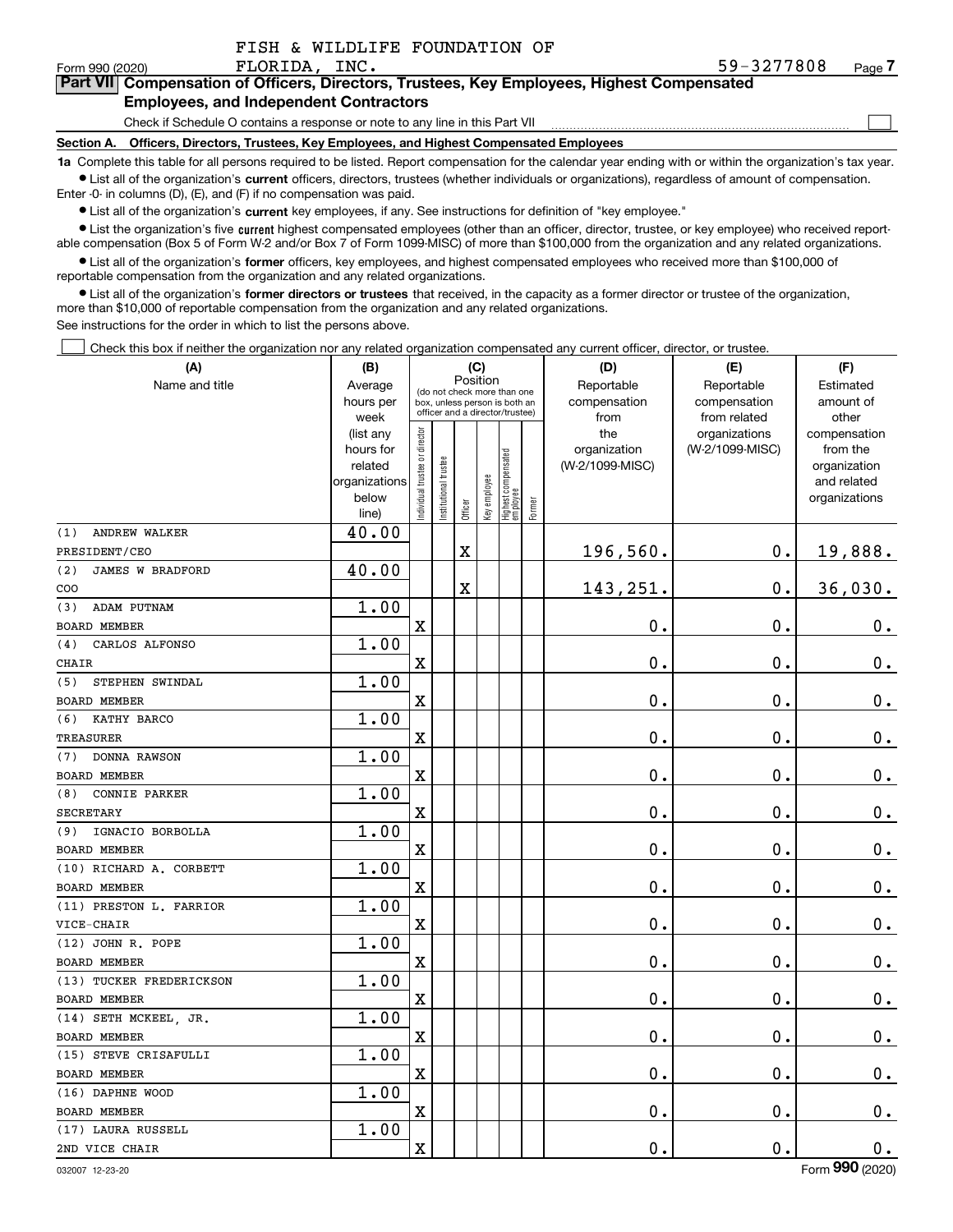|               |  | FISH & WILDLIFE FOUNDATION OF |  |
|---------------|--|-------------------------------|--|
| FLORIDA, INC. |  |                               |  |

| FLORIDA,<br>Form 990 (2020)                                                                                                                       | INC.          |                                         |                                 |         |              |                                  |        |                         | 59-3277808      |                  |              |               | Page 8  |
|---------------------------------------------------------------------------------------------------------------------------------------------------|---------------|-----------------------------------------|---------------------------------|---------|--------------|----------------------------------|--------|-------------------------|-----------------|------------------|--------------|---------------|---------|
| <b>Part VII</b><br>Section A. Officers, Directors, Trustees, Key Employees, and Highest Compensated Employees (continued)                         |               |                                         |                                 |         |              |                                  |        |                         |                 |                  |              |               |         |
| (A)                                                                                                                                               | (B)           |                                         |                                 |         | (C)          |                                  |        | (D)                     | (E)             |                  |              | (F)           |         |
| Name and title                                                                                                                                    | Average       | Position<br>(do not check more than one |                                 |         |              |                                  |        | Reportable              | Reportable      |                  | Estimated    |               |         |
|                                                                                                                                                   | hours per     |                                         | box, unless person is both an   |         |              |                                  |        | compensation            | compensation    |                  |              | amount of     |         |
|                                                                                                                                                   | week          |                                         | officer and a director/trustee) |         |              |                                  |        | from                    | from related    |                  |              | other         |         |
|                                                                                                                                                   | (list any     |                                         |                                 |         |              |                                  |        | the                     | organizations   |                  |              | compensation  |         |
|                                                                                                                                                   | hours for     |                                         |                                 |         |              |                                  |        | organization            | (W-2/1099-MISC) |                  |              | from the      |         |
|                                                                                                                                                   | related       |                                         |                                 |         |              |                                  |        | (W-2/1099-MISC)         |                 |                  |              | organization  |         |
|                                                                                                                                                   | organizations |                                         |                                 |         |              |                                  |        |                         |                 |                  |              | and related   |         |
|                                                                                                                                                   | below         |                                         |                                 |         |              |                                  |        |                         |                 |                  |              | organizations |         |
|                                                                                                                                                   | line)         | Individual trustee or director          | Institutional trustee           | Officer | Key employee | Highest compensated<br> employee | Former |                         |                 |                  |              |               |         |
| (18) PAUL E. AVERY                                                                                                                                | 1.00          |                                         |                                 |         |              |                                  |        |                         |                 |                  |              |               |         |
| <b>BOARD MEMBER</b>                                                                                                                               |               | X                                       |                                 |         |              |                                  |        | 0.                      |                 | 0.               |              |               | 0.      |
|                                                                                                                                                   |               |                                         |                                 |         |              |                                  |        |                         |                 |                  |              |               |         |
| (19) JERRY PATE                                                                                                                                   | 1.00          |                                         |                                 |         |              |                                  |        |                         |                 |                  |              |               |         |
| BOARD MEMBER                                                                                                                                      |               | X                                       |                                 |         |              |                                  |        | 0.                      |                 | 0.               |              |               | 0.      |
| (20) ERIC SUTTON                                                                                                                                  | 1.00          |                                         |                                 |         |              |                                  |        |                         |                 |                  |              |               |         |
| <b>BOARD MEMBER</b>                                                                                                                               |               | X                                       |                                 |         |              |                                  |        | 0.                      |                 | 0.               |              |               | 0.      |
| (21) FRANCISCO BERGAZ                                                                                                                             | 1.00          |                                         |                                 |         |              |                                  |        |                         |                 |                  |              |               |         |
| <b>BOARD MEMBER</b>                                                                                                                               |               | X                                       |                                 |         |              |                                  |        | 0.                      |                 | 0.               |              |               | 0.      |
| (22) JOSHUA KELLAM                                                                                                                                | 1.00          |                                         |                                 |         |              |                                  |        |                         |                 |                  |              |               |         |
|                                                                                                                                                   |               |                                         |                                 |         |              |                                  |        |                         |                 |                  |              |               |         |
| <b>BOARD MEMBER</b>                                                                                                                               |               | X                                       |                                 |         |              |                                  |        | 0.                      |                 | 0.               |              |               | $0$ .   |
| (23) ROBERT A. SPOTTSWOOD                                                                                                                         | 1.00          |                                         |                                 |         |              |                                  |        |                         |                 |                  |              |               |         |
| <b>BOARD MEMBER</b>                                                                                                                               |               | X                                       |                                 |         |              |                                  |        | 0.                      |                 | 0.               |              |               | $0$ .   |
|                                                                                                                                                   |               |                                         |                                 |         |              |                                  |        |                         |                 |                  |              |               |         |
|                                                                                                                                                   |               |                                         |                                 |         |              |                                  |        |                         |                 |                  |              |               |         |
|                                                                                                                                                   |               |                                         |                                 |         |              |                                  |        |                         |                 |                  |              |               |         |
|                                                                                                                                                   |               |                                         |                                 |         |              |                                  |        |                         |                 |                  |              |               |         |
|                                                                                                                                                   |               |                                         |                                 |         |              |                                  |        |                         |                 |                  |              |               |         |
|                                                                                                                                                   |               |                                         |                                 |         |              |                                  |        |                         |                 |                  |              |               |         |
|                                                                                                                                                   |               |                                         |                                 |         |              |                                  |        |                         |                 |                  |              |               |         |
|                                                                                                                                                   |               |                                         |                                 |         |              |                                  |        | 339,811.                |                 | $0$ .            |              |               | 55,918. |
| c Total from continuation sheets to Part VII, Section A                                                                                           |               |                                         |                                 |         |              |                                  |        | 0.                      |                 | $\overline{0}$ . |              |               | О.      |
|                                                                                                                                                   |               |                                         |                                 |         |              |                                  |        | 339,811.                |                 | $\overline{0}$ . |              |               | 55,918. |
| Total number of individuals (including but not limited to those listed above) who received more than \$100,000 of reportable<br>$\mathbf{2}$      |               |                                         |                                 |         |              |                                  |        |                         |                 |                  |              |               |         |
|                                                                                                                                                   |               |                                         |                                 |         |              |                                  |        |                         |                 |                  |              |               | 2       |
| compensation from the organization $\blacktriangleright$                                                                                          |               |                                         |                                 |         |              |                                  |        |                         |                 |                  |              | Yes           | No      |
|                                                                                                                                                   |               |                                         |                                 |         |              |                                  |        |                         |                 |                  |              |               |         |
| 3<br>Did the organization list any former officer, director, trustee, key employee, or highest compensated employee on                            |               |                                         |                                 |         |              |                                  |        |                         |                 |                  |              |               |         |
| line 1a? If "Yes," complete Schedule J for such individual material content content to the content of the complete Schedule J for such individual |               |                                         |                                 |         |              |                                  |        |                         |                 |                  | 3            |               | X       |
| For any individual listed on line 1a, is the sum of reportable compensation and other compensation from the organization                          |               |                                         |                                 |         |              |                                  |        |                         |                 |                  |              |               |         |
|                                                                                                                                                   |               |                                         |                                 |         |              |                                  |        |                         |                 |                  | 4            | X             |         |
| Did any person listed on line 1a receive or accrue compensation from any unrelated organization or individual for services<br>5                   |               |                                         |                                 |         |              |                                  |        |                         |                 |                  |              |               |         |
|                                                                                                                                                   |               |                                         |                                 |         |              |                                  |        |                         |                 |                  | 5            |               | х       |
| <b>Section B. Independent Contractors</b>                                                                                                         |               |                                         |                                 |         |              |                                  |        |                         |                 |                  |              |               |         |
|                                                                                                                                                   |               |                                         |                                 |         |              |                                  |        |                         |                 |                  |              |               |         |
| Complete this table for your five highest compensated independent contractors that received more than \$100,000 of compensation from<br>1         |               |                                         |                                 |         |              |                                  |        |                         |                 |                  |              |               |         |
| the organization. Report compensation for the calendar year ending with or within the organization's tax year.                                    |               |                                         |                                 |         |              |                                  |        |                         |                 |                  |              |               |         |
| (A)                                                                                                                                               |               |                                         |                                 |         |              |                                  |        | (B)                     |                 |                  | (C)          |               |         |
| Name and business address                                                                                                                         |               |                                         | <b>NONE</b>                     |         |              |                                  |        | Description of services |                 |                  | Compensation |               |         |
|                                                                                                                                                   |               |                                         |                                 |         |              |                                  |        |                         |                 |                  |              |               |         |
|                                                                                                                                                   |               |                                         |                                 |         |              |                                  |        |                         |                 |                  |              |               |         |
|                                                                                                                                                   |               |                                         |                                 |         |              |                                  |        |                         |                 |                  |              |               |         |
|                                                                                                                                                   |               |                                         |                                 |         |              |                                  |        |                         |                 |                  |              |               |         |
|                                                                                                                                                   |               |                                         |                                 |         |              |                                  |        |                         |                 |                  |              |               |         |
|                                                                                                                                                   |               |                                         |                                 |         |              |                                  |        |                         |                 |                  |              |               |         |
|                                                                                                                                                   |               |                                         |                                 |         |              |                                  |        |                         |                 |                  |              |               |         |
|                                                                                                                                                   |               |                                         |                                 |         |              |                                  |        |                         |                 |                  |              |               |         |
|                                                                                                                                                   |               |                                         |                                 |         |              |                                  |        |                         |                 |                  |              |               |         |
|                                                                                                                                                   |               |                                         |                                 |         |              |                                  |        |                         |                 |                  |              |               |         |
|                                                                                                                                                   |               |                                         |                                 |         |              |                                  |        |                         |                 |                  |              |               |         |
| Total number of independent contractors (including but not limited to those listed above) who received more than<br>2                             |               |                                         |                                 |         |              |                                  |        |                         |                 |                  |              |               |         |
| \$100,000 of compensation from the organization                                                                                                   |               |                                         |                                 |         |              | 0                                |        |                         |                 |                  |              |               |         |
|                                                                                                                                                   |               |                                         |                                 |         |              |                                  |        |                         |                 |                  |              |               |         |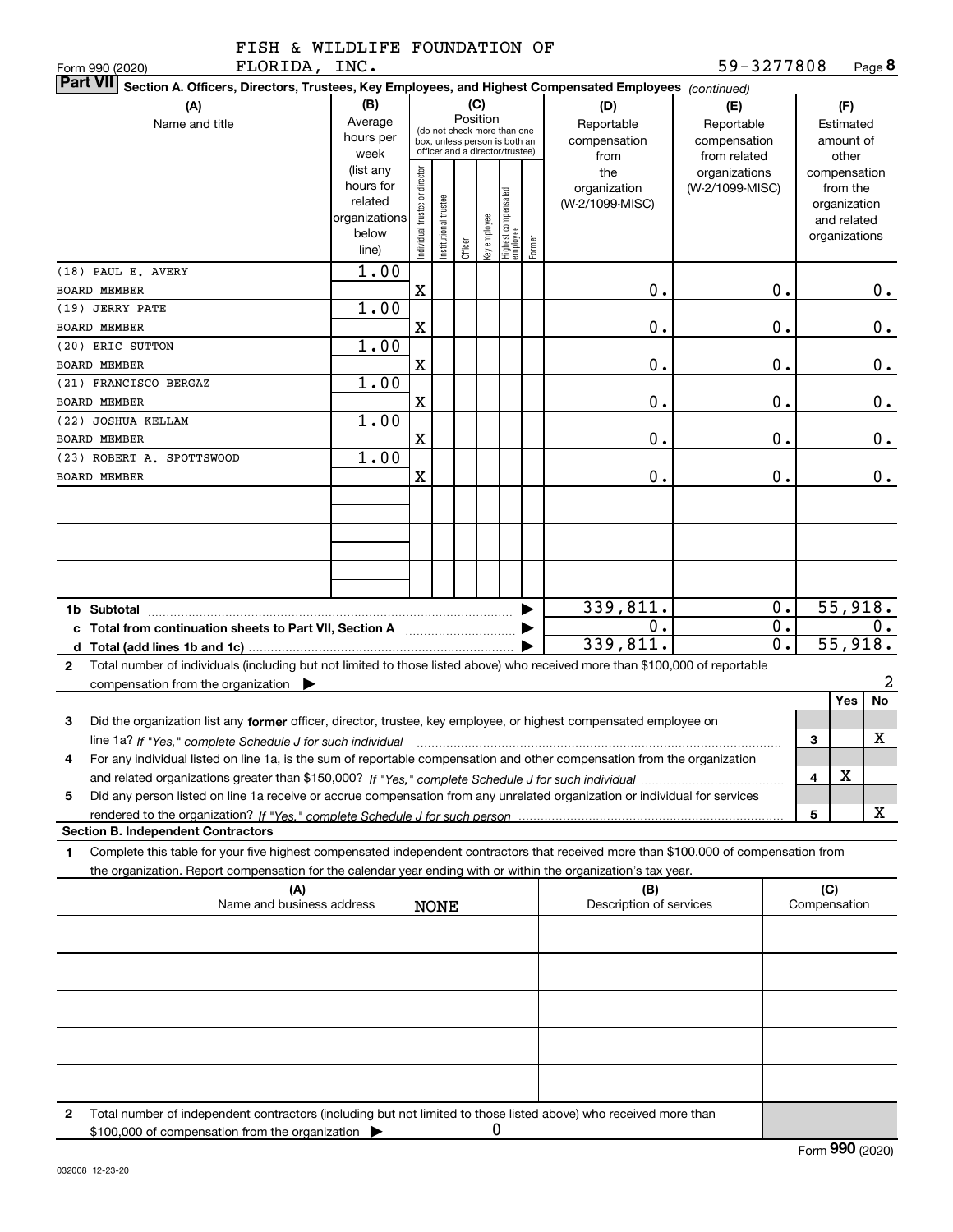FLORIDA, INC.

|                                                           | <b>Part VIII</b> |                               | <b>Statement of Revenue</b>                                                   |                    |                                |                      |                                              |                                                 |                                                                 |
|-----------------------------------------------------------|------------------|-------------------------------|-------------------------------------------------------------------------------|--------------------|--------------------------------|----------------------|----------------------------------------------|-------------------------------------------------|-----------------------------------------------------------------|
|                                                           |                  |                               | Check if Schedule O contains a response or note to any line in this Part VIII |                    |                                |                      |                                              |                                                 |                                                                 |
|                                                           |                  |                               |                                                                               |                    |                                | (A)<br>Total revenue | (B)<br>Related or exempt<br>function revenue | $\overline{C}$<br>Unrelated<br>business revenue | (D)<br>Revenue excluded<br>from tax under<br>sections 512 - 514 |
|                                                           |                  |                               | <b>1 a</b> Federated campaigns                                                | 1a                 |                                |                      |                                              |                                                 |                                                                 |
|                                                           |                  |                               | <b>b</b> Membership dues                                                      | 1b                 |                                |                      |                                              |                                                 |                                                                 |
|                                                           |                  |                               | c Fundraising events                                                          | 1 <sub>c</sub>     | 517,879.                       |                      |                                              |                                                 |                                                                 |
|                                                           |                  |                               | d Related organizations                                                       | 1d                 |                                |                      |                                              |                                                 |                                                                 |
|                                                           |                  |                               | e Government grants (contributions)                                           | 1e                 | 1,339,568.                     |                      |                                              |                                                 |                                                                 |
|                                                           |                  |                               | f All other contributions, gifts, grants, and                                 |                    |                                |                      |                                              |                                                 |                                                                 |
|                                                           |                  |                               | similar amounts not included above                                            | 1f                 | 793,544.                       |                      |                                              |                                                 |                                                                 |
| Contributions, Gifts, Grants<br>and Other Similar Amounts |                  |                               | g Noncash contributions included in lines 1a-1f                               | $1g$ $\frac{1}{3}$ |                                |                      |                                              |                                                 |                                                                 |
|                                                           |                  |                               |                                                                               |                    |                                | 2,650,991.           |                                              |                                                 |                                                                 |
|                                                           |                  |                               |                                                                               |                    | <b>Business Code</b>           |                      |                                              |                                                 |                                                                 |
|                                                           | 2а               |                               | IMPERILED SPECIES                                                             |                    | 900099                         | 4,935,694.           | 4,935,694.                                   |                                                 |                                                                 |
|                                                           |                  | b                             | SHOOTING RANGE                                                                |                    | 900099                         | 1,965,632.           | 1,965,632.                                   |                                                 |                                                                 |
|                                                           |                  | C                             | PROJECTS, WORKSHOPS, CAMPS                                                    |                    | 900099                         | 1,521,916.           | 1,521,916.                                   |                                                 |                                                                 |
| Program Service<br>Revenue                                |                  | d                             |                                                                               |                    |                                |                      |                                              |                                                 |                                                                 |
|                                                           |                  | е                             |                                                                               |                    |                                |                      |                                              |                                                 |                                                                 |
|                                                           |                  |                               | f All other program service revenue                                           |                    |                                |                      |                                              |                                                 |                                                                 |
|                                                           |                  |                               |                                                                               |                    | ▶                              | 8,423,242.           |                                              |                                                 |                                                                 |
|                                                           | 3                |                               | Investment income (including dividends, interest, and                         |                    |                                |                      |                                              |                                                 |                                                                 |
|                                                           |                  |                               |                                                                               |                    |                                | 857,863.             |                                              |                                                 | 857,863.                                                        |
|                                                           | 4                |                               | Income from investment of tax-exempt bond proceeds                            |                    |                                | 331.                 | 331.                                         |                                                 |                                                                 |
|                                                           | 5                |                               |                                                                               | (i) Real           | (ii) Personal                  |                      |                                              |                                                 |                                                                 |
|                                                           |                  |                               | 6 a Gross rents<br>6a                                                         |                    |                                |                      |                                              |                                                 |                                                                 |
|                                                           |                  |                               | .<br><b>b</b> Less: rental expenses<br>6b                                     |                    |                                |                      |                                              |                                                 |                                                                 |
|                                                           |                  |                               | c Rental income or (loss)<br>6c                                               |                    |                                |                      |                                              |                                                 |                                                                 |
|                                                           |                  | d Net rental income or (loss) |                                                                               |                    |                                |                      |                                              |                                                 |                                                                 |
|                                                           |                  |                               | 7 a Gross amount from sales of                                                | (i) Securities     | (ii) Other                     |                      |                                              |                                                 |                                                                 |
|                                                           |                  |                               | assets other than inventory                                                   | $7a$ 11, 119, 122. |                                |                      |                                              |                                                 |                                                                 |
|                                                           |                  |                               | <b>b</b> Less: cost or other basis                                            |                    |                                |                      |                                              |                                                 |                                                                 |
|                                                           |                  |                               | and sales expenses                                                            | $7b$ 10, 664, 331. |                                |                      |                                              |                                                 |                                                                 |
| Revenue                                                   |                  |                               | 7c<br>c Gain or (loss)                                                        | 454,791.           |                                |                      |                                              |                                                 |                                                                 |
|                                                           |                  |                               |                                                                               |                    | ▶                              | 454,791.             |                                              |                                                 | 454,791.                                                        |
| <b>Othe</b>                                               |                  |                               | 8 a Gross income from fundraising events (not<br>including \$                 | 517,879. of        |                                |                      |                                              |                                                 |                                                                 |
|                                                           |                  |                               | contributions reported on line 1c). See                                       |                    |                                |                      |                                              |                                                 |                                                                 |
|                                                           |                  |                               |                                                                               | 8a                 | 33,485.                        |                      |                                              |                                                 |                                                                 |
|                                                           |                  |                               |                                                                               | 8b                 | 141,400.                       |                      |                                              |                                                 |                                                                 |
|                                                           |                  |                               | c Net income or (loss) from fundraising events                                |                    | ▶                              | $-107,915.$          |                                              |                                                 | $-107,915.$                                                     |
|                                                           |                  |                               | 9 a Gross income from gaming activities. See                                  |                    |                                |                      |                                              |                                                 |                                                                 |
|                                                           |                  |                               |                                                                               | 9a                 |                                |                      |                                              |                                                 |                                                                 |
|                                                           |                  |                               | <b>b</b> Less: direct expenses <b>manually</b>                                | 9 <sub>b</sub>     |                                |                      |                                              |                                                 |                                                                 |
|                                                           |                  |                               | c Net income or (loss) from gaming activities                                 |                    |                                |                      |                                              |                                                 |                                                                 |
|                                                           |                  |                               | 10 a Gross sales of inventory, less returns                                   |                    |                                |                      |                                              |                                                 |                                                                 |
|                                                           |                  |                               |                                                                               | 10a                |                                |                      |                                              |                                                 |                                                                 |
|                                                           |                  |                               | <b>b</b> Less: cost of goods sold                                             | 10bl               |                                |                      |                                              |                                                 |                                                                 |
|                                                           |                  |                               | c Net income or (loss) from sales of inventory                                |                    |                                |                      |                                              |                                                 |                                                                 |
|                                                           |                  |                               | 11 a MISCELLANEOUS                                                            |                    | <b>Business Code</b><br>900099 | 4,273.               | 4,273.                                       |                                                 |                                                                 |
|                                                           |                  | b                             |                                                                               |                    |                                |                      |                                              |                                                 |                                                                 |
| Miscellaneous<br>Revenue                                  |                  | c                             |                                                                               |                    |                                |                      |                                              |                                                 |                                                                 |
|                                                           |                  |                               |                                                                               |                    |                                |                      |                                              |                                                 |                                                                 |
|                                                           |                  |                               |                                                                               |                    | ▶                              | 4,273.               |                                              |                                                 |                                                                 |
|                                                           | 12               |                               |                                                                               |                    |                                | 12, 283, 576.        | 8,427,846.                                   | $\mathbf{0}$ .                                  | 1,204,739.                                                      |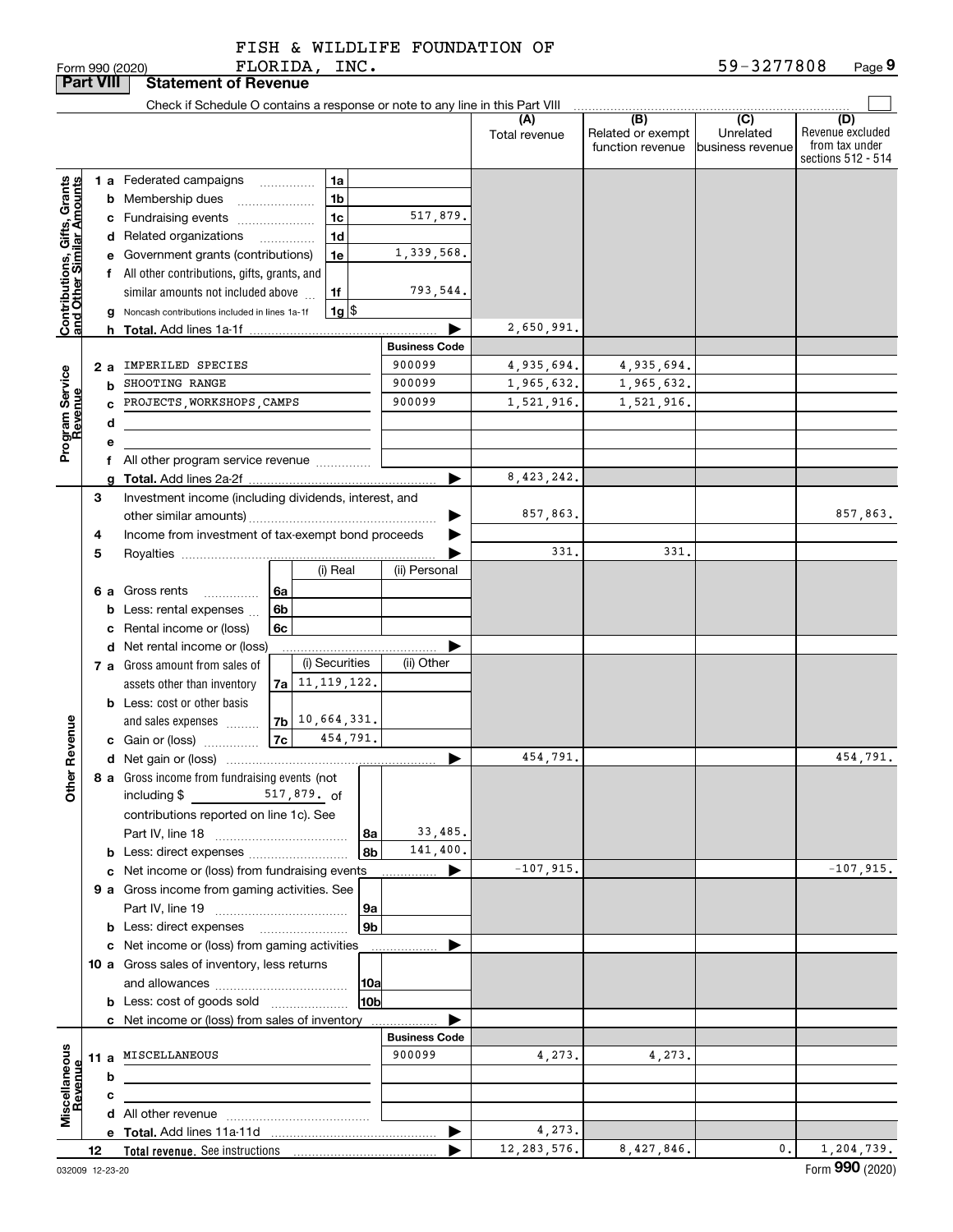Form 990 (2020) Page **Part IX Statement of Functional Expenses**

| Section 501(c)(3) and 501(c)(4) organizations must complete all columns. All other organizations must complete column (A). |  |  |  |
|----------------------------------------------------------------------------------------------------------------------------|--|--|--|
| Check if Schodule $\Omega$ contains a response or note to any line in this Part IY                                         |  |  |  |

|                  | Check if Schedule O contains a response or note to any line in this Part IX                              |                       |                                    |                                           |                                |
|------------------|----------------------------------------------------------------------------------------------------------|-----------------------|------------------------------------|-------------------------------------------|--------------------------------|
|                  | Do not include amounts reported on lines 6b,<br>7b, 8b, 9b, and 10b of Part VIII.                        | (A)<br>Total expenses | (B)<br>Program service<br>expenses | (C)<br>Management and<br>general expenses | (D)<br>Fundraising<br>expenses |
| $\mathbf 1$      | Grants and other assistance to domestic organizations<br>and domestic governments. See Part IV, line 21  | 4,963,147.            | 4,963,147.                         |                                           |                                |
| $\mathbf{2}$     | Grants and other assistance to domestic                                                                  |                       |                                    |                                           |                                |
|                  | individuals. See Part IV, line 22                                                                        |                       |                                    |                                           |                                |
| 3                | Grants and other assistance to foreign                                                                   |                       |                                    |                                           |                                |
|                  | organizations, foreign governments, and foreign                                                          |                       |                                    |                                           |                                |
|                  | individuals. See Part IV, lines 15 and 16                                                                |                       |                                    |                                           |                                |
| 4                | Benefits paid to or for members                                                                          |                       |                                    |                                           |                                |
| 5                | Compensation of current officers, directors,                                                             |                       |                                    |                                           |                                |
|                  |                                                                                                          | 359, 162.             | 182,902.                           | 176, 260.                                 |                                |
| 6                | Compensation not included above to disqualified                                                          |                       |                                    |                                           |                                |
|                  | persons (as defined under section 4958(f)(1)) and                                                        |                       |                                    |                                           |                                |
|                  | persons described in section 4958(c)(3)(B)<br>.                                                          |                       |                                    |                                           |                                |
| $\overline{7}$   |                                                                                                          | 313,474.              | 130,265.                           | 183,209.                                  |                                |
| 8                | Pension plan accruals and contributions (include                                                         |                       |                                    |                                           |                                |
|                  | section 401(k) and 403(b) employer contributions)                                                        |                       | 52,339.                            |                                           |                                |
| 9                |                                                                                                          | 124,543.<br>47,463.   | 19,946.                            | 72,204.<br>27,517.                        |                                |
| 10<br>11         | Fees for services (nonemployees):                                                                        |                       |                                    |                                           |                                |
|                  |                                                                                                          |                       |                                    |                                           |                                |
| b                |                                                                                                          | 39,488.               | 16,595.                            | 22,893.                                   |                                |
| c                |                                                                                                          | 16,500.               | 6,934.                             | 9,566.                                    |                                |
| d                |                                                                                                          |                       |                                    |                                           |                                |
| е                | Professional fundraising services. See Part IV, line 17                                                  |                       |                                    |                                           |                                |
| f                | Investment management fees                                                                               | 253, 353.             | 251,446.                           | 1,907.                                    |                                |
| g                | Other. (If line 11g amount exceeds 10% of line 25,                                                       |                       |                                    |                                           |                                |
|                  | column (A) amount, list line 11g expenses on Sch O.)                                                     | 396,544.              | 396,188.                           | 356.                                      |                                |
| 12 <sup>12</sup> |                                                                                                          | 106, 243.             | 67,293.                            | 38,950.                                   |                                |
| 13               |                                                                                                          | 29,611.               | 23,785.                            | 5,826.                                    |                                |
| 14               |                                                                                                          | 25,665.               | 14,505.                            | 11, 160.                                  |                                |
| 15               |                                                                                                          |                       |                                    |                                           |                                |
| 16               |                                                                                                          | 41,261.               | 40,731.                            | 530.                                      |                                |
| 17               | Travel                                                                                                   | 8,908.                | 502.                               | 8,406.                                    |                                |
| 18               | Payments of travel or entertainment expenses                                                             |                       |                                    |                                           |                                |
|                  | for any federal, state, or local public officials                                                        | 14,649.               | 6,691.                             | 7,958.                                    |                                |
| 19               | Conferences, conventions, and meetings<br>Interest                                                       |                       |                                    |                                           |                                |
| 20<br>21         |                                                                                                          |                       |                                    |                                           |                                |
| 22               | Depreciation, depletion, and amortization                                                                | 35,232.               | 31,664.                            | 3,568.                                    |                                |
| 23               | Insurance                                                                                                | 13,352.               | $\overline{5,611}$ .               | 7,741.                                    |                                |
| 24               | Other expenses. Itemize expenses not covered                                                             |                       |                                    |                                           |                                |
|                  | above (List miscellaneous expenses on line 24e. If<br>line 24e amount exceeds 10% of line 25, column (A) |                       |                                    |                                           |                                |
|                  | amount, list line 24e expenses on Schedule O.)                                                           |                       |                                    |                                           |                                |
| a                | MERCHANT ACCOUNT FEES                                                                                    | 67,424.               | 65,565.                            | 1,859.                                    |                                |
| b                | MISCELANEOUS EXPENSES                                                                                    | 42,368.               | 4,463.                             | 37,905.                                   |                                |
| C                | OTHER FUNDRASING EXPENS                                                                                  | 32,406.               | 0.                                 | 0.                                        | 32,406.                        |
| d                | BUSINESS REGISTRATION<br>F                                                                               | 1,849.                | 61                                 | 1,788.                                    | $0$ .                          |
| е                | All other expenses                                                                                       |                       |                                    |                                           |                                |
| 25               | Total functional expenses. Add lines 1 through 24e                                                       | 6,932,642.            | 6,280,633.                         | 619,603.                                  | 32,406.                        |
| 26               | Joint costs. Complete this line only if the organization                                                 |                       |                                    |                                           |                                |
|                  | reported in column (B) joint costs from a combined                                                       |                       |                                    |                                           |                                |
|                  | educational campaign and fundraising solicitation.                                                       |                       |                                    |                                           |                                |
|                  | Check here $\blacktriangleright$<br>if following SOP 98-2 (ASC 958-720)                                  |                       |                                    |                                           |                                |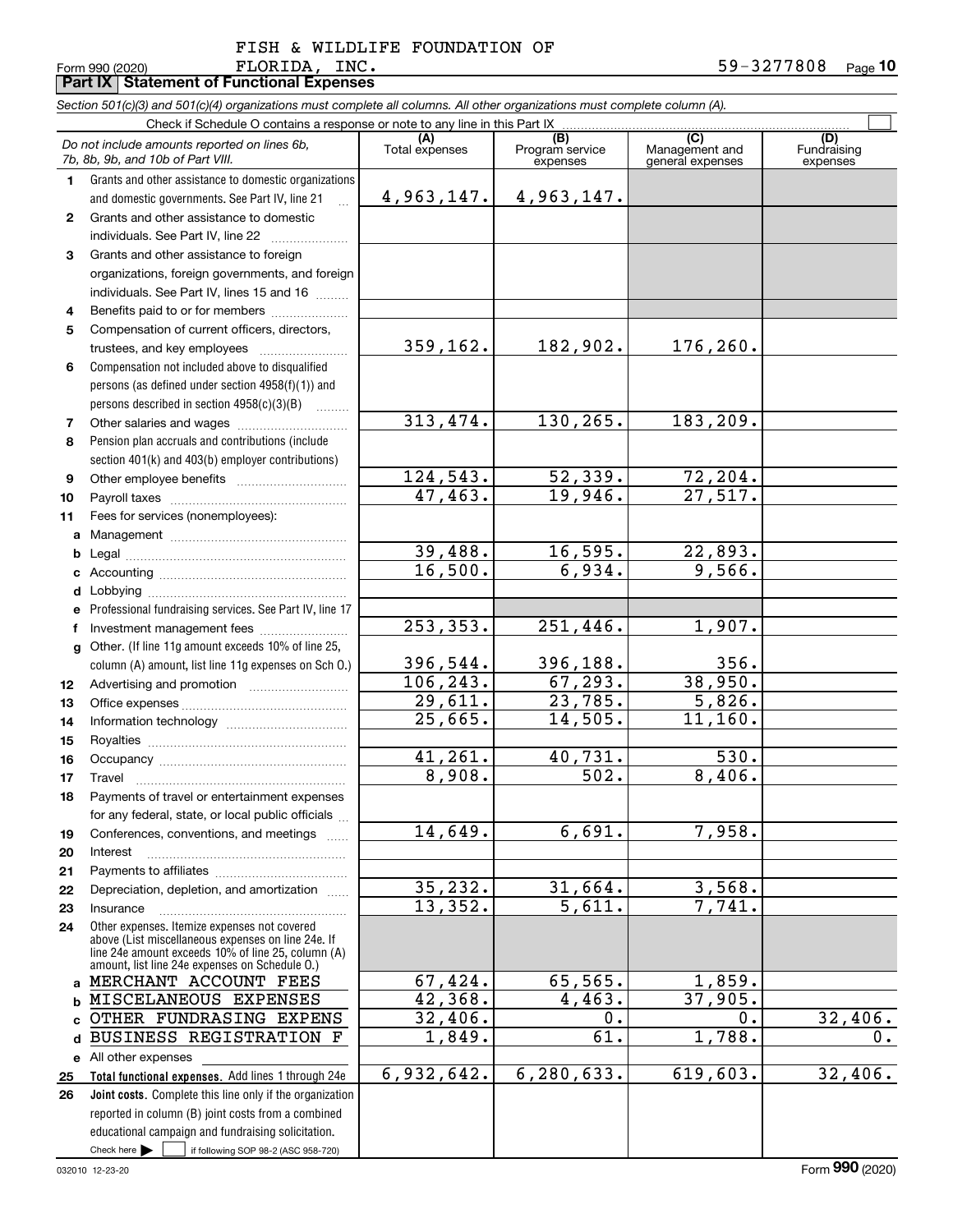|  |  | FISH & WILDLIFE FOUNDATION OF |  |
|--|--|-------------------------------|--|
|  |  |                               |  |

Form 990 (2020) **F<sup>'</sup>LORIDA, INC 。** 5 9-3 Z 7 7 8 U 8 Page **11**

|                             |    |                                                                                    |                          | (A)<br>Beginning of year         |                 | (B)<br>End of year          |
|-----------------------------|----|------------------------------------------------------------------------------------|--------------------------|----------------------------------|-----------------|-----------------------------|
|                             | 1  | Cash - non-interest-bearing                                                        |                          |                                  | $\mathbf{1}$    |                             |
|                             | 2  |                                                                                    |                          | $\overline{5,955,523}$ .         | $\mathbf{2}$    | 8,039,411.                  |
|                             | з  |                                                                                    |                          | 135,423.                         | $\mathbf{3}$    | 284, 317.                   |
|                             | 4  |                                                                                    |                          | 929,421.                         | $\overline{4}$  | 804, 106.                   |
|                             | 5  | Loans and other receivables from any current or former officer, director,          |                          |                                  |                 |                             |
|                             |    | trustee, key employee, creator or founder, substantial contributor, or 35%         |                          |                                  |                 |                             |
|                             |    | controlled entity or family member of any of these persons                         |                          |                                  | 5               |                             |
|                             | 6  | Loans and other receivables from other disqualified persons (as defined            |                          |                                  |                 |                             |
|                             |    | under section 4958(f)(1)), and persons described in section 4958(c)(3)(B)          |                          | 6                                |                 |                             |
|                             | 7  |                                                                                    |                          |                                  | $\overline{7}$  |                             |
| Assets                      | 8  |                                                                                    |                          |                                  | 8               |                             |
|                             | 9  | Prepaid expenses and deferred charges                                              |                          | $\overline{23,003}$ .            | 9               | 15,725.                     |
|                             |    | <b>10a</b> Land, buildings, and equipment: cost or other                           |                          |                                  |                 |                             |
|                             |    | basis. Complete Part VI of Schedule D  10a                                         | $\frac{177,045}{58,502}$ |                                  |                 |                             |
|                             |    | <u>  10b</u><br><b>b</b> Less: accumulated depreciation                            |                          | 151,787.                         | 10 <sub>c</sub> | 118,543.                    |
|                             | 11 |                                                                                    |                          | 27,818,375.                      | 11              | 38,638,585.                 |
|                             | 12 |                                                                                    |                          | 12                               |                 |                             |
|                             | 13 |                                                                                    |                          | 13                               |                 |                             |
|                             | 14 |                                                                                    |                          | 14                               |                 |                             |
|                             | 15 |                                                                                    | 25, 268.                 | 15                               | 32,888.         |                             |
|                             | 16 |                                                                                    |                          | 35,038,800.                      | 16              | 47,933,575.                 |
|                             | 17 |                                                                                    |                          | 579,568.                         | 17              | 674, 633.                   |
|                             | 18 |                                                                                    |                          | 18                               |                 |                             |
|                             | 19 |                                                                                    |                          |                                  | 19              |                             |
|                             | 20 | Tax-exempt bond liabilities                                                        |                          |                                  | 20              |                             |
|                             | 21 | Escrow or custodial account liability. Complete Part IV of Schedule D              |                          |                                  | 21              |                             |
|                             | 22 | Loans and other payables to any current or former officer, director,               |                          |                                  |                 |                             |
|                             |    | trustee, key employee, creator or founder, substantial contributor, or 35%         |                          |                                  |                 |                             |
| Liabilities                 |    | controlled entity or family member of any of these persons                         |                          |                                  | 22              |                             |
|                             | 23 | Secured mortgages and notes payable to unrelated third parties                     | .                        |                                  | 23              |                             |
|                             | 24 | Unsecured notes and loans payable to unrelated third parties                       |                          |                                  | 24              |                             |
|                             | 25 | Other liabilities (including federal income tax, payables to related third         |                          |                                  |                 |                             |
|                             |    | parties, and other liabilities not included on lines 17-24). Complete Part X       |                          |                                  |                 |                             |
|                             |    | of Schedule D                                                                      |                          |                                  | 25              |                             |
|                             | 26 | Total liabilities. Add lines 17 through 25                                         |                          | 579,568.                         | 26              | 674,633.                    |
|                             |    | Organizations that follow FASB ASC 958, check here $\blacktriangleright \boxed{X}$ |                          |                                  |                 |                             |
|                             |    | and complete lines 27, 28, 32, and 33.                                             |                          |                                  |                 |                             |
|                             | 27 | Net assets without donor restrictions                                              |                          | $\frac{1,918,906.}{32,540,326.}$ | 27              | $3,141,059.$<br>44,117,883. |
|                             | 28 |                                                                                    |                          |                                  | 28              |                             |
|                             |    | Organizations that do not follow FASB ASC 958, check here $\blacktriangleright$    |                          |                                  |                 |                             |
|                             |    | and complete lines 29 through 33.                                                  |                          |                                  |                 |                             |
| Net Assets or Fund Balances | 29 |                                                                                    |                          |                                  | 29              |                             |
|                             | 30 | Paid-in or capital surplus, or land, building, or equipment fund                   |                          |                                  | 30              |                             |
|                             | 31 | Retained earnings, endowment, accumulated income, or other funds                   |                          | 34,459,232.                      | 31              | 47, 258, 942.               |
|                             | 32 |                                                                                    |                          | 35,038,800.                      | 32<br>33        | 47,933,575.                 |
|                             | 33 |                                                                                    |                          |                                  |                 | $\overline{000}$            |

FLORIDA, INC.

Form (2020) **990**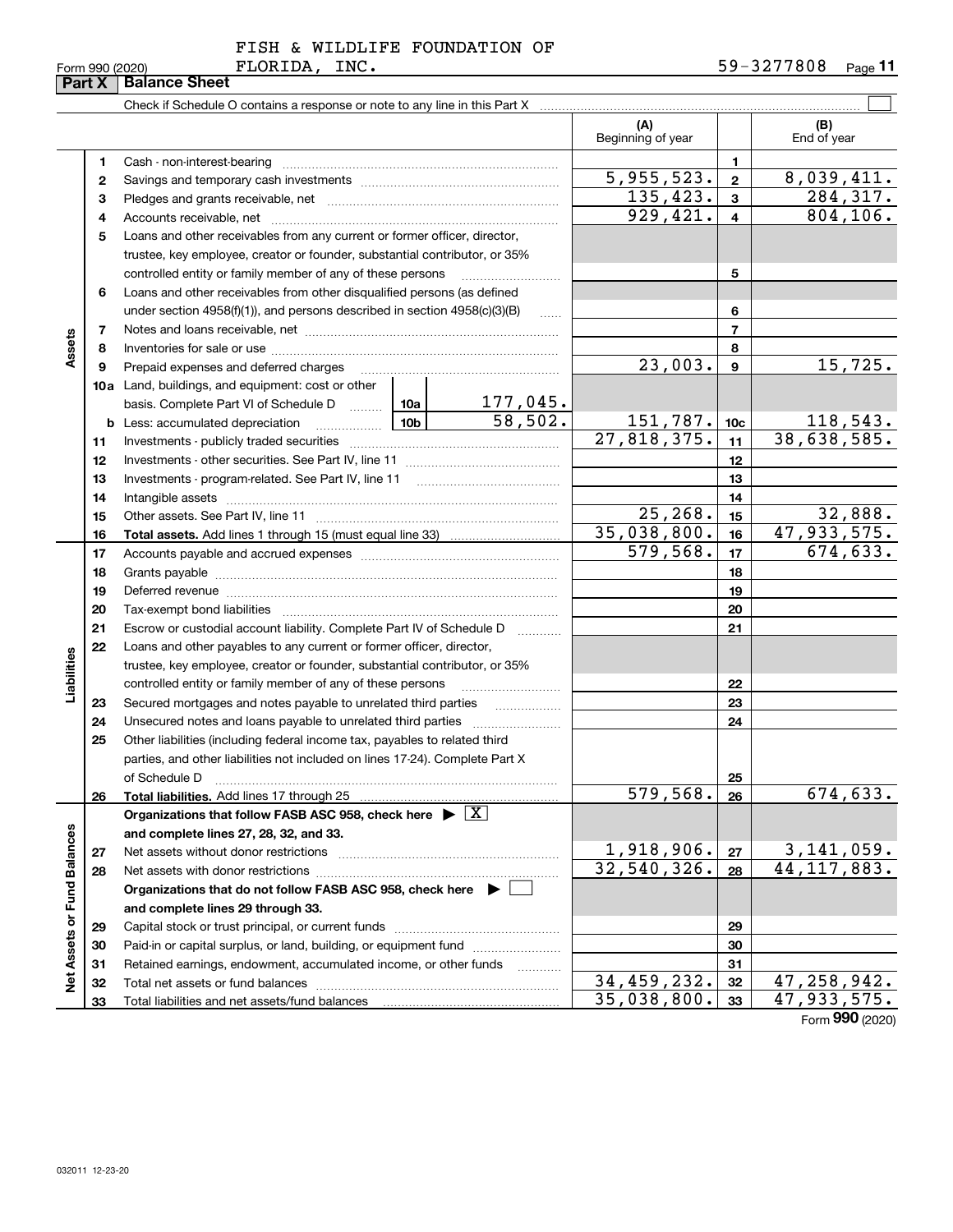|                |  |  | FISH & WILDLIFE FOUNDATION OF |  |
|----------------|--|--|-------------------------------|--|
| חזר בתדופה.זים |  |  |                               |  |

| Part XI   Reconciliation of Net Assets<br>$\overline{\mathbf{x}}$<br>12, 283, 576.<br>$\blacksquare$<br>1<br>6,932,642.<br>$\overline{2}$<br>Total expenses (must equal Part IX, column (A), line 25)<br>2<br>5,350,934.<br>$\mathbf{3}$<br>Revenue less expenses. Subtract line 2 from line 1<br>3<br>$\overline{\mathbf{4}}$<br>34,459,232.<br>4<br>7,406,142.<br>5<br>Net unrealized gains (losses) on investments [11] [11] non-manufactured manufactured manufactured manufactured manufactured manufactured manufactured manufactured manufactured manufactured manufactured manufactured manufac<br>5<br>6<br>Donated services and use of facilities [111] Donated and the service of facilities [11] Donated services and use of facilities [11] Donated and the service of the service of the service of the service of the service of the<br>6<br>$\overline{7}$<br>Investment expenses www.communication.communication.com/www.communication.com/www.communication.com<br>7<br>8<br>8<br>42,634.<br>$\mathbf{Q}$<br>Other changes in net assets or fund balances (explain on Schedule O)<br>9<br>Net assets or fund balances at end of year. Combine lines 3 through 9 (must equal Part X, line 32,<br>10<br>47,258,942.<br>10 <sup>10</sup><br>Part XII Financial Statements and Reporting<br>$\overline{\mathbf{X}}$<br>Yes<br>No<br>$ X $ Accrual<br>Accounting method used to prepare the Form 990: <u>June</u> Cash<br>Other<br>1<br>If the organization changed its method of accounting from a prior year or checked "Other," explain in Schedule O.<br>X<br>2a Were the organization's financial statements compiled or reviewed by an independent accountant?<br>2a<br>If "Yes," check a box below to indicate whether the financial statements for the year were compiled or reviewed on a<br>separate basis, consolidated basis, or both:<br>Separate basis<br>Consolidated basis<br>Both consolidated and separate basis<br>X<br>2 <sub>b</sub><br><b>b</b> Were the organization's financial statements audited by an independent accountant?<br>If "Yes," check a box below to indicate whether the financial statements for the year were audited on a separate basis,<br>consolidated basis, or both:<br>$X$ Separate basis<br><b>Consolidated basis</b><br>Both consolidated and separate basis<br>c If "Yes" to line 2a or 2b, does the organization have a committee that assumes responsibility for oversight of the audit,<br>x<br>2c<br>If the organization changed either its oversight process or selection process during the tax year, explain on Schedule O.<br>3a As a result of a federal award, was the organization required to undergo an audit or audits as set forth in the Single Audit<br>x<br>3a<br>b If "Yes," did the organization undergo the required audit or audits? If the organization did not undergo the required audit<br>3b | Form 990 (2020)<br>FLORIDA, INC. | 59-3411808 | Page 12 |
|-----------------------------------------------------------------------------------------------------------------------------------------------------------------------------------------------------------------------------------------------------------------------------------------------------------------------------------------------------------------------------------------------------------------------------------------------------------------------------------------------------------------------------------------------------------------------------------------------------------------------------------------------------------------------------------------------------------------------------------------------------------------------------------------------------------------------------------------------------------------------------------------------------------------------------------------------------------------------------------------------------------------------------------------------------------------------------------------------------------------------------------------------------------------------------------------------------------------------------------------------------------------------------------------------------------------------------------------------------------------------------------------------------------------------------------------------------------------------------------------------------------------------------------------------------------------------------------------------------------------------------------------------------------------------------------------------------------------------------------------------------------------------------------------------------------------------------------------------------------------------------------------------------------------------------------------------------------------------------------------------------------------------------------------------------------------------------------------------------------------------------------------------------------------------------------------------------------------------------------------------------------------------------------------------------------------------------------------------------------------------------------------------------------------------------------------------------------------------------------------------------------------------------------------------------------------------------------------------------------------------------------------------------------------------------------------------------------------------------------------------------------------------------------------------------------------------------------------------------------------------------------------|----------------------------------|------------|---------|
|                                                                                                                                                                                                                                                                                                                                                                                                                                                                                                                                                                                                                                                                                                                                                                                                                                                                                                                                                                                                                                                                                                                                                                                                                                                                                                                                                                                                                                                                                                                                                                                                                                                                                                                                                                                                                                                                                                                                                                                                                                                                                                                                                                                                                                                                                                                                                                                                                                                                                                                                                                                                                                                                                                                                                                                                                                                                                         |                                  |            |         |
|                                                                                                                                                                                                                                                                                                                                                                                                                                                                                                                                                                                                                                                                                                                                                                                                                                                                                                                                                                                                                                                                                                                                                                                                                                                                                                                                                                                                                                                                                                                                                                                                                                                                                                                                                                                                                                                                                                                                                                                                                                                                                                                                                                                                                                                                                                                                                                                                                                                                                                                                                                                                                                                                                                                                                                                                                                                                                         |                                  |            |         |
|                                                                                                                                                                                                                                                                                                                                                                                                                                                                                                                                                                                                                                                                                                                                                                                                                                                                                                                                                                                                                                                                                                                                                                                                                                                                                                                                                                                                                                                                                                                                                                                                                                                                                                                                                                                                                                                                                                                                                                                                                                                                                                                                                                                                                                                                                                                                                                                                                                                                                                                                                                                                                                                                                                                                                                                                                                                                                         |                                  |            |         |
|                                                                                                                                                                                                                                                                                                                                                                                                                                                                                                                                                                                                                                                                                                                                                                                                                                                                                                                                                                                                                                                                                                                                                                                                                                                                                                                                                                                                                                                                                                                                                                                                                                                                                                                                                                                                                                                                                                                                                                                                                                                                                                                                                                                                                                                                                                                                                                                                                                                                                                                                                                                                                                                                                                                                                                                                                                                                                         |                                  |            |         |
|                                                                                                                                                                                                                                                                                                                                                                                                                                                                                                                                                                                                                                                                                                                                                                                                                                                                                                                                                                                                                                                                                                                                                                                                                                                                                                                                                                                                                                                                                                                                                                                                                                                                                                                                                                                                                                                                                                                                                                                                                                                                                                                                                                                                                                                                                                                                                                                                                                                                                                                                                                                                                                                                                                                                                                                                                                                                                         |                                  |            |         |
|                                                                                                                                                                                                                                                                                                                                                                                                                                                                                                                                                                                                                                                                                                                                                                                                                                                                                                                                                                                                                                                                                                                                                                                                                                                                                                                                                                                                                                                                                                                                                                                                                                                                                                                                                                                                                                                                                                                                                                                                                                                                                                                                                                                                                                                                                                                                                                                                                                                                                                                                                                                                                                                                                                                                                                                                                                                                                         |                                  |            |         |
|                                                                                                                                                                                                                                                                                                                                                                                                                                                                                                                                                                                                                                                                                                                                                                                                                                                                                                                                                                                                                                                                                                                                                                                                                                                                                                                                                                                                                                                                                                                                                                                                                                                                                                                                                                                                                                                                                                                                                                                                                                                                                                                                                                                                                                                                                                                                                                                                                                                                                                                                                                                                                                                                                                                                                                                                                                                                                         |                                  |            |         |
|                                                                                                                                                                                                                                                                                                                                                                                                                                                                                                                                                                                                                                                                                                                                                                                                                                                                                                                                                                                                                                                                                                                                                                                                                                                                                                                                                                                                                                                                                                                                                                                                                                                                                                                                                                                                                                                                                                                                                                                                                                                                                                                                                                                                                                                                                                                                                                                                                                                                                                                                                                                                                                                                                                                                                                                                                                                                                         |                                  |            |         |
|                                                                                                                                                                                                                                                                                                                                                                                                                                                                                                                                                                                                                                                                                                                                                                                                                                                                                                                                                                                                                                                                                                                                                                                                                                                                                                                                                                                                                                                                                                                                                                                                                                                                                                                                                                                                                                                                                                                                                                                                                                                                                                                                                                                                                                                                                                                                                                                                                                                                                                                                                                                                                                                                                                                                                                                                                                                                                         |                                  |            |         |
|                                                                                                                                                                                                                                                                                                                                                                                                                                                                                                                                                                                                                                                                                                                                                                                                                                                                                                                                                                                                                                                                                                                                                                                                                                                                                                                                                                                                                                                                                                                                                                                                                                                                                                                                                                                                                                                                                                                                                                                                                                                                                                                                                                                                                                                                                                                                                                                                                                                                                                                                                                                                                                                                                                                                                                                                                                                                                         |                                  |            |         |
|                                                                                                                                                                                                                                                                                                                                                                                                                                                                                                                                                                                                                                                                                                                                                                                                                                                                                                                                                                                                                                                                                                                                                                                                                                                                                                                                                                                                                                                                                                                                                                                                                                                                                                                                                                                                                                                                                                                                                                                                                                                                                                                                                                                                                                                                                                                                                                                                                                                                                                                                                                                                                                                                                                                                                                                                                                                                                         |                                  |            |         |
|                                                                                                                                                                                                                                                                                                                                                                                                                                                                                                                                                                                                                                                                                                                                                                                                                                                                                                                                                                                                                                                                                                                                                                                                                                                                                                                                                                                                                                                                                                                                                                                                                                                                                                                                                                                                                                                                                                                                                                                                                                                                                                                                                                                                                                                                                                                                                                                                                                                                                                                                                                                                                                                                                                                                                                                                                                                                                         |                                  |            |         |
|                                                                                                                                                                                                                                                                                                                                                                                                                                                                                                                                                                                                                                                                                                                                                                                                                                                                                                                                                                                                                                                                                                                                                                                                                                                                                                                                                                                                                                                                                                                                                                                                                                                                                                                                                                                                                                                                                                                                                                                                                                                                                                                                                                                                                                                                                                                                                                                                                                                                                                                                                                                                                                                                                                                                                                                                                                                                                         |                                  |            |         |
|                                                                                                                                                                                                                                                                                                                                                                                                                                                                                                                                                                                                                                                                                                                                                                                                                                                                                                                                                                                                                                                                                                                                                                                                                                                                                                                                                                                                                                                                                                                                                                                                                                                                                                                                                                                                                                                                                                                                                                                                                                                                                                                                                                                                                                                                                                                                                                                                                                                                                                                                                                                                                                                                                                                                                                                                                                                                                         |                                  |            |         |
|                                                                                                                                                                                                                                                                                                                                                                                                                                                                                                                                                                                                                                                                                                                                                                                                                                                                                                                                                                                                                                                                                                                                                                                                                                                                                                                                                                                                                                                                                                                                                                                                                                                                                                                                                                                                                                                                                                                                                                                                                                                                                                                                                                                                                                                                                                                                                                                                                                                                                                                                                                                                                                                                                                                                                                                                                                                                                         |                                  |            |         |
|                                                                                                                                                                                                                                                                                                                                                                                                                                                                                                                                                                                                                                                                                                                                                                                                                                                                                                                                                                                                                                                                                                                                                                                                                                                                                                                                                                                                                                                                                                                                                                                                                                                                                                                                                                                                                                                                                                                                                                                                                                                                                                                                                                                                                                                                                                                                                                                                                                                                                                                                                                                                                                                                                                                                                                                                                                                                                         |                                  |            |         |
|                                                                                                                                                                                                                                                                                                                                                                                                                                                                                                                                                                                                                                                                                                                                                                                                                                                                                                                                                                                                                                                                                                                                                                                                                                                                                                                                                                                                                                                                                                                                                                                                                                                                                                                                                                                                                                                                                                                                                                                                                                                                                                                                                                                                                                                                                                                                                                                                                                                                                                                                                                                                                                                                                                                                                                                                                                                                                         |                                  |            |         |
|                                                                                                                                                                                                                                                                                                                                                                                                                                                                                                                                                                                                                                                                                                                                                                                                                                                                                                                                                                                                                                                                                                                                                                                                                                                                                                                                                                                                                                                                                                                                                                                                                                                                                                                                                                                                                                                                                                                                                                                                                                                                                                                                                                                                                                                                                                                                                                                                                                                                                                                                                                                                                                                                                                                                                                                                                                                                                         |                                  |            |         |
|                                                                                                                                                                                                                                                                                                                                                                                                                                                                                                                                                                                                                                                                                                                                                                                                                                                                                                                                                                                                                                                                                                                                                                                                                                                                                                                                                                                                                                                                                                                                                                                                                                                                                                                                                                                                                                                                                                                                                                                                                                                                                                                                                                                                                                                                                                                                                                                                                                                                                                                                                                                                                                                                                                                                                                                                                                                                                         |                                  |            |         |
|                                                                                                                                                                                                                                                                                                                                                                                                                                                                                                                                                                                                                                                                                                                                                                                                                                                                                                                                                                                                                                                                                                                                                                                                                                                                                                                                                                                                                                                                                                                                                                                                                                                                                                                                                                                                                                                                                                                                                                                                                                                                                                                                                                                                                                                                                                                                                                                                                                                                                                                                                                                                                                                                                                                                                                                                                                                                                         |                                  |            |         |
|                                                                                                                                                                                                                                                                                                                                                                                                                                                                                                                                                                                                                                                                                                                                                                                                                                                                                                                                                                                                                                                                                                                                                                                                                                                                                                                                                                                                                                                                                                                                                                                                                                                                                                                                                                                                                                                                                                                                                                                                                                                                                                                                                                                                                                                                                                                                                                                                                                                                                                                                                                                                                                                                                                                                                                                                                                                                                         |                                  |            |         |
|                                                                                                                                                                                                                                                                                                                                                                                                                                                                                                                                                                                                                                                                                                                                                                                                                                                                                                                                                                                                                                                                                                                                                                                                                                                                                                                                                                                                                                                                                                                                                                                                                                                                                                                                                                                                                                                                                                                                                                                                                                                                                                                                                                                                                                                                                                                                                                                                                                                                                                                                                                                                                                                                                                                                                                                                                                                                                         |                                  |            |         |
|                                                                                                                                                                                                                                                                                                                                                                                                                                                                                                                                                                                                                                                                                                                                                                                                                                                                                                                                                                                                                                                                                                                                                                                                                                                                                                                                                                                                                                                                                                                                                                                                                                                                                                                                                                                                                                                                                                                                                                                                                                                                                                                                                                                                                                                                                                                                                                                                                                                                                                                                                                                                                                                                                                                                                                                                                                                                                         |                                  |            |         |
|                                                                                                                                                                                                                                                                                                                                                                                                                                                                                                                                                                                                                                                                                                                                                                                                                                                                                                                                                                                                                                                                                                                                                                                                                                                                                                                                                                                                                                                                                                                                                                                                                                                                                                                                                                                                                                                                                                                                                                                                                                                                                                                                                                                                                                                                                                                                                                                                                                                                                                                                                                                                                                                                                                                                                                                                                                                                                         |                                  |            |         |
|                                                                                                                                                                                                                                                                                                                                                                                                                                                                                                                                                                                                                                                                                                                                                                                                                                                                                                                                                                                                                                                                                                                                                                                                                                                                                                                                                                                                                                                                                                                                                                                                                                                                                                                                                                                                                                                                                                                                                                                                                                                                                                                                                                                                                                                                                                                                                                                                                                                                                                                                                                                                                                                                                                                                                                                                                                                                                         |                                  |            |         |
|                                                                                                                                                                                                                                                                                                                                                                                                                                                                                                                                                                                                                                                                                                                                                                                                                                                                                                                                                                                                                                                                                                                                                                                                                                                                                                                                                                                                                                                                                                                                                                                                                                                                                                                                                                                                                                                                                                                                                                                                                                                                                                                                                                                                                                                                                                                                                                                                                                                                                                                                                                                                                                                                                                                                                                                                                                                                                         |                                  |            |         |
|                                                                                                                                                                                                                                                                                                                                                                                                                                                                                                                                                                                                                                                                                                                                                                                                                                                                                                                                                                                                                                                                                                                                                                                                                                                                                                                                                                                                                                                                                                                                                                                                                                                                                                                                                                                                                                                                                                                                                                                                                                                                                                                                                                                                                                                                                                                                                                                                                                                                                                                                                                                                                                                                                                                                                                                                                                                                                         |                                  |            |         |
|                                                                                                                                                                                                                                                                                                                                                                                                                                                                                                                                                                                                                                                                                                                                                                                                                                                                                                                                                                                                                                                                                                                                                                                                                                                                                                                                                                                                                                                                                                                                                                                                                                                                                                                                                                                                                                                                                                                                                                                                                                                                                                                                                                                                                                                                                                                                                                                                                                                                                                                                                                                                                                                                                                                                                                                                                                                                                         |                                  |            |         |
|                                                                                                                                                                                                                                                                                                                                                                                                                                                                                                                                                                                                                                                                                                                                                                                                                                                                                                                                                                                                                                                                                                                                                                                                                                                                                                                                                                                                                                                                                                                                                                                                                                                                                                                                                                                                                                                                                                                                                                                                                                                                                                                                                                                                                                                                                                                                                                                                                                                                                                                                                                                                                                                                                                                                                                                                                                                                                         |                                  |            |         |
|                                                                                                                                                                                                                                                                                                                                                                                                                                                                                                                                                                                                                                                                                                                                                                                                                                                                                                                                                                                                                                                                                                                                                                                                                                                                                                                                                                                                                                                                                                                                                                                                                                                                                                                                                                                                                                                                                                                                                                                                                                                                                                                                                                                                                                                                                                                                                                                                                                                                                                                                                                                                                                                                                                                                                                                                                                                                                         |                                  |            |         |
|                                                                                                                                                                                                                                                                                                                                                                                                                                                                                                                                                                                                                                                                                                                                                                                                                                                                                                                                                                                                                                                                                                                                                                                                                                                                                                                                                                                                                                                                                                                                                                                                                                                                                                                                                                                                                                                                                                                                                                                                                                                                                                                                                                                                                                                                                                                                                                                                                                                                                                                                                                                                                                                                                                                                                                                                                                                                                         |                                  |            |         |
|                                                                                                                                                                                                                                                                                                                                                                                                                                                                                                                                                                                                                                                                                                                                                                                                                                                                                                                                                                                                                                                                                                                                                                                                                                                                                                                                                                                                                                                                                                                                                                                                                                                                                                                                                                                                                                                                                                                                                                                                                                                                                                                                                                                                                                                                                                                                                                                                                                                                                                                                                                                                                                                                                                                                                                                                                                                                                         |                                  |            |         |
|                                                                                                                                                                                                                                                                                                                                                                                                                                                                                                                                                                                                                                                                                                                                                                                                                                                                                                                                                                                                                                                                                                                                                                                                                                                                                                                                                                                                                                                                                                                                                                                                                                                                                                                                                                                                                                                                                                                                                                                                                                                                                                                                                                                                                                                                                                                                                                                                                                                                                                                                                                                                                                                                                                                                                                                                                                                                                         |                                  |            |         |
|                                                                                                                                                                                                                                                                                                                                                                                                                                                                                                                                                                                                                                                                                                                                                                                                                                                                                                                                                                                                                                                                                                                                                                                                                                                                                                                                                                                                                                                                                                                                                                                                                                                                                                                                                                                                                                                                                                                                                                                                                                                                                                                                                                                                                                                                                                                                                                                                                                                                                                                                                                                                                                                                                                                                                                                                                                                                                         |                                  |            |         |

Form (2020) **990**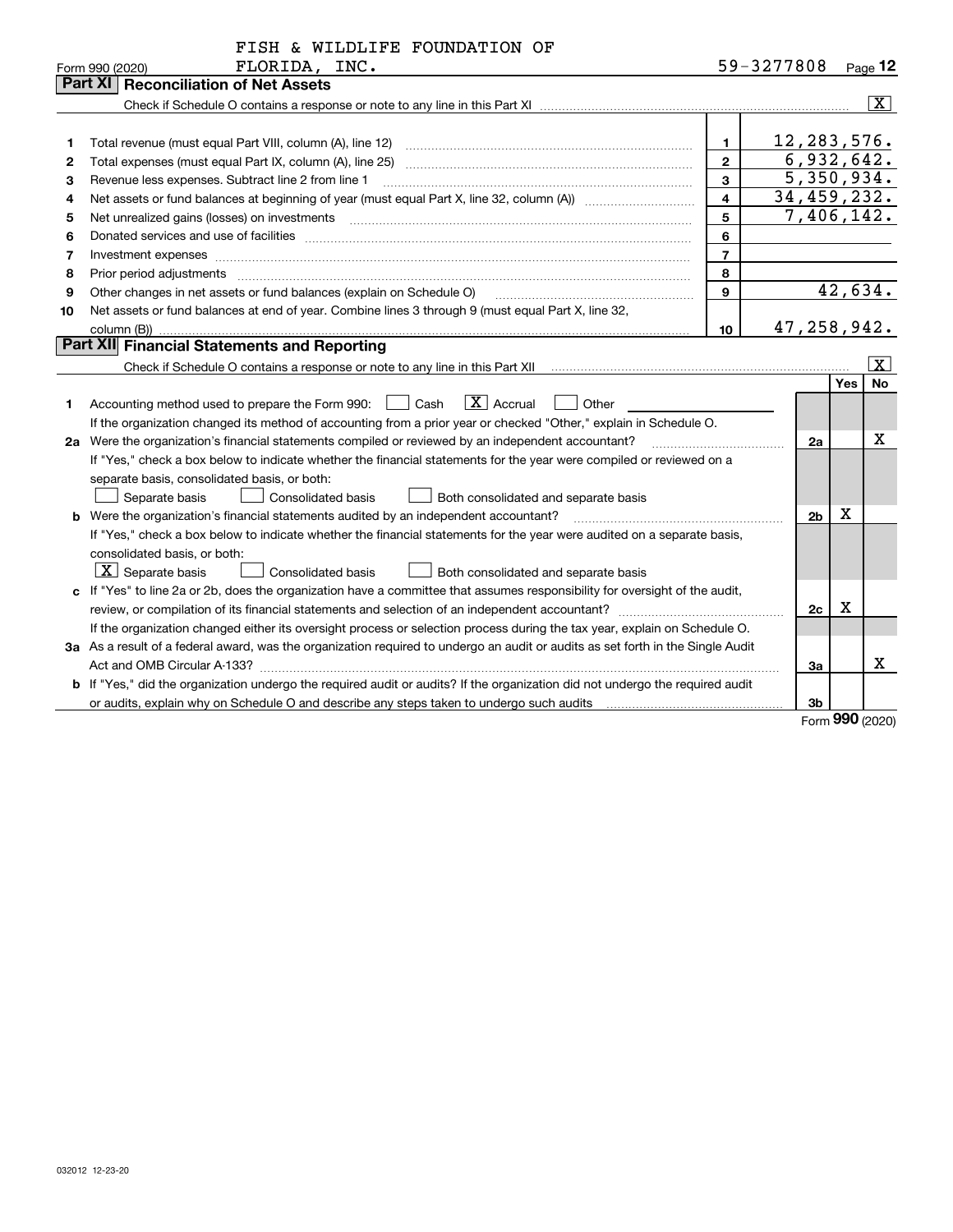| <b>SCHEDULE A</b>                                      |                                                                                                                                                                                                                                                    | <b>Public Charity Status and Public Support</b>                                                              |                                                                |    |                            | OMB No. 1545-0047                     |
|--------------------------------------------------------|----------------------------------------------------------------------------------------------------------------------------------------------------------------------------------------------------------------------------------------------------|--------------------------------------------------------------------------------------------------------------|----------------------------------------------------------------|----|----------------------------|---------------------------------------|
| (Form 990 or 990-EZ)                                   |                                                                                                                                                                                                                                                    | Complete if the organization is a section 501(c)(3) organization or a section                                |                                                                |    |                            |                                       |
|                                                        |                                                                                                                                                                                                                                                    | 4947(a)(1) nonexempt charitable trust.                                                                       |                                                                |    |                            |                                       |
| Department of the Treasury<br>Internal Revenue Service |                                                                                                                                                                                                                                                    | Attach to Form 990 or Form 990-EZ.<br>Go to www.irs.gov/Form990 for instructions and the latest information. |                                                                |    |                            | Open to Public<br>Inspection          |
| Name of the organization                               | FISH & WILDLIFE FOUNDATION OF                                                                                                                                                                                                                      |                                                                                                              |                                                                |    |                            | <b>Employer identification number</b> |
|                                                        | FLORIDA, INC.                                                                                                                                                                                                                                      |                                                                                                              |                                                                |    |                            | 59-3277808                            |
| Part I                                                 | Reason for Public Charity Status. (All organizations must complete this part.) See instructions.                                                                                                                                                   |                                                                                                              |                                                                |    |                            |                                       |
|                                                        | The organization is not a private foundation because it is: (For lines 1 through 12, check only one box.)                                                                                                                                          |                                                                                                              |                                                                |    |                            |                                       |
| 1                                                      | A church, convention of churches, or association of churches described in section 170(b)(1)(A)(i).                                                                                                                                                 |                                                                                                              |                                                                |    |                            |                                       |
| 2                                                      | A school described in section 170(b)(1)(A)(ii). (Attach Schedule E (Form 990 or 990-EZ).)                                                                                                                                                          |                                                                                                              |                                                                |    |                            |                                       |
| 3                                                      | A hospital or a cooperative hospital service organization described in section 170(b)(1)(A)(iii).                                                                                                                                                  |                                                                                                              |                                                                |    |                            |                                       |
| 4                                                      | A medical research organization operated in conjunction with a hospital described in section 170(b)(1)(A)(iii). Enter the hospital's name,                                                                                                         |                                                                                                              |                                                                |    |                            |                                       |
| city, and state:                                       |                                                                                                                                                                                                                                                    |                                                                                                              |                                                                |    |                            |                                       |
| 5                                                      | An organization operated for the benefit of a college or university owned or operated by a governmental unit described in<br>section 170(b)(1)(A)(iv). (Complete Part II.)                                                                         |                                                                                                              |                                                                |    |                            |                                       |
| 6                                                      | A federal, state, or local government or governmental unit described in section 170(b)(1)(A)(v).                                                                                                                                                   |                                                                                                              |                                                                |    |                            |                                       |
| $\overline{\text{X}}$<br>7                             | An organization that normally receives a substantial part of its support from a governmental unit or from the general public described in                                                                                                          |                                                                                                              |                                                                |    |                            |                                       |
|                                                        | section 170(b)(1)(A)(vi). (Complete Part II.)                                                                                                                                                                                                      |                                                                                                              |                                                                |    |                            |                                       |
| 8                                                      | A community trust described in section 170(b)(1)(A)(vi). (Complete Part II.)                                                                                                                                                                       |                                                                                                              |                                                                |    |                            |                                       |
| 9                                                      | An agricultural research organization described in section 170(b)(1)(A)(ix) operated in conjunction with a land-grant college                                                                                                                      |                                                                                                              |                                                                |    |                            |                                       |
|                                                        | or university or a non-land-grant college of agriculture (see instructions). Enter the name, city, and state of the college or                                                                                                                     |                                                                                                              |                                                                |    |                            |                                       |
| university:                                            |                                                                                                                                                                                                                                                    |                                                                                                              |                                                                |    |                            |                                       |
| 10                                                     | An organization that normally receives (1) more than 33 1/3% of its support from contributions, membership fees, and gross receipts from                                                                                                           |                                                                                                              |                                                                |    |                            |                                       |
|                                                        | activities related to its exempt functions, subject to certain exceptions; and (2) no more than 33 1/3% of its support from gross investment                                                                                                       |                                                                                                              |                                                                |    |                            |                                       |
|                                                        | income and unrelated business taxable income (less section 511 tax) from businesses acquired by the organization after June 30, 1975.                                                                                                              |                                                                                                              |                                                                |    |                            |                                       |
|                                                        | See section 509(a)(2). (Complete Part III.)                                                                                                                                                                                                        |                                                                                                              |                                                                |    |                            |                                       |
| 11<br>12                                               | An organization organized and operated exclusively to test for public safety. See section 509(a)(4).<br>An organization organized and operated exclusively for the benefit of, to perform the functions of, or to carry out the purposes of one or |                                                                                                              |                                                                |    |                            |                                       |
|                                                        | more publicly supported organizations described in section 509(a)(1) or section 509(a)(2). See section 509(a)(3). Check the box in                                                                                                                 |                                                                                                              |                                                                |    |                            |                                       |
|                                                        | lines 12a through 12d that describes the type of supporting organization and complete lines 12e, 12f, and 12g.                                                                                                                                     |                                                                                                              |                                                                |    |                            |                                       |
| a                                                      | Type I. A supporting organization operated, supervised, or controlled by its supported organization(s), typically by giving                                                                                                                        |                                                                                                              |                                                                |    |                            |                                       |
|                                                        | the supported organization(s) the power to regularly appoint or elect a majority of the directors or trustees of the supporting                                                                                                                    |                                                                                                              |                                                                |    |                            |                                       |
|                                                        | organization. You must complete Part IV, Sections A and B.                                                                                                                                                                                         |                                                                                                              |                                                                |    |                            |                                       |
| b                                                      | Type II. A supporting organization supervised or controlled in connection with its supported organization(s), by having                                                                                                                            |                                                                                                              |                                                                |    |                            |                                       |
|                                                        | control or management of the supporting organization vested in the same persons that control or manage the supported                                                                                                                               |                                                                                                              |                                                                |    |                            |                                       |
|                                                        | organization(s). You must complete Part IV, Sections A and C.                                                                                                                                                                                      |                                                                                                              |                                                                |    |                            |                                       |
| с                                                      | Type III functionally integrated. A supporting organization operated in connection with, and functionally integrated with,                                                                                                                         |                                                                                                              |                                                                |    |                            |                                       |
|                                                        | its supported organization(s) (see instructions). You must complete Part IV, Sections A, D, and E.                                                                                                                                                 |                                                                                                              |                                                                |    |                            |                                       |
| d                                                      | Type III non-functionally integrated. A supporting organization operated in connection with its supported organization(s)                                                                                                                          |                                                                                                              |                                                                |    |                            |                                       |
|                                                        | that is not functionally integrated. The organization generally must satisfy a distribution requirement and an attentiveness<br>requirement (see instructions). You must complete Part IV, Sections A and D, and Part V.                           |                                                                                                              |                                                                |    |                            |                                       |
| е                                                      | Check this box if the organization received a written determination from the IRS that it is a Type I, Type II, Type III                                                                                                                            |                                                                                                              |                                                                |    |                            |                                       |
|                                                        | functionally integrated, or Type III non-functionally integrated supporting organization.                                                                                                                                                          |                                                                                                              |                                                                |    |                            |                                       |
|                                                        | f Enter the number of supported organizations                                                                                                                                                                                                      |                                                                                                              |                                                                |    |                            |                                       |
|                                                        | Provide the following information about the supported organization(s).                                                                                                                                                                             |                                                                                                              |                                                                |    |                            |                                       |
| (i) Name of supported                                  | (ii) EIN                                                                                                                                                                                                                                           | (iii) Type of organization<br>(described on lines 1-10                                                       | (iv) Is the organization listed<br>in your governing document? |    | (v) Amount of monetary     | (vi) Amount of other                  |
| organization                                           |                                                                                                                                                                                                                                                    | above (see instructions))                                                                                    | Yes                                                            | No | support (see instructions) | support (see instructions)            |
|                                                        |                                                                                                                                                                                                                                                    |                                                                                                              |                                                                |    |                            |                                       |
|                                                        |                                                                                                                                                                                                                                                    |                                                                                                              |                                                                |    |                            |                                       |
|                                                        |                                                                                                                                                                                                                                                    |                                                                                                              |                                                                |    |                            |                                       |
|                                                        |                                                                                                                                                                                                                                                    |                                                                                                              |                                                                |    |                            |                                       |
|                                                        |                                                                                                                                                                                                                                                    |                                                                                                              |                                                                |    |                            |                                       |
|                                                        |                                                                                                                                                                                                                                                    |                                                                                                              |                                                                |    |                            |                                       |
|                                                        |                                                                                                                                                                                                                                                    |                                                                                                              |                                                                |    |                            |                                       |
|                                                        |                                                                                                                                                                                                                                                    |                                                                                                              |                                                                |    |                            |                                       |
| Total                                                  |                                                                                                                                                                                                                                                    |                                                                                                              |                                                                |    |                            |                                       |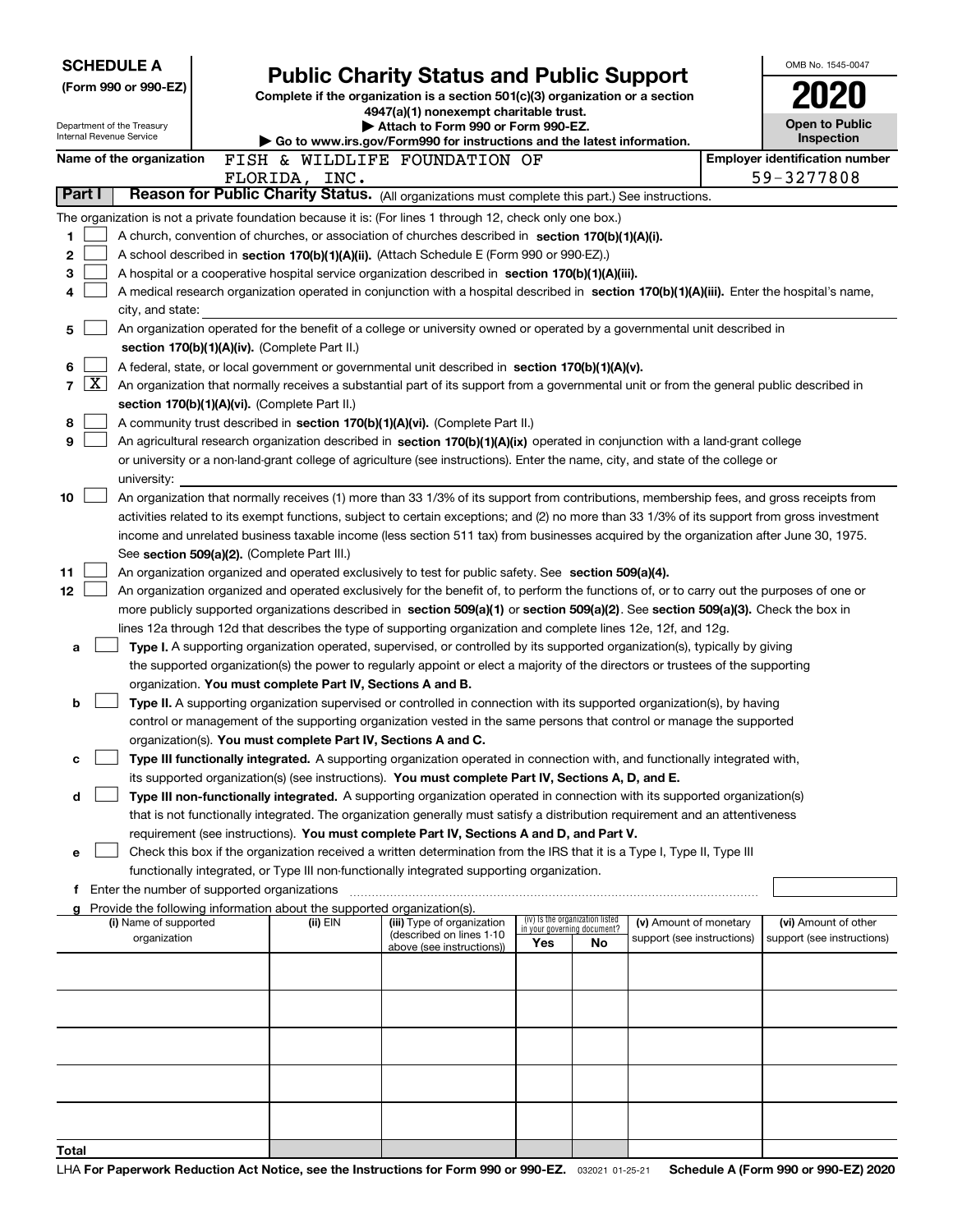# Schedule A (Form 990 or 990-EZ) 2020 FLORIDA, INC.<br>**Part II** Support Schedule for Organizations Des

**2** FLORIDA, INC. 59-3277808

(Complete only if you checked the box on line 5, 7, or 8 of Part I or if the organization failed to qualify under Part III. If the organization fails to qualify under the tests listed below, please complete Part III.) **Part III Support Schedule for Organizations Described in Sections 170(b)(1)(A)(iv) and 170(b)(1)(A)(vi)** 

|    | <b>Section A. Public Support</b>                                                                                                               |          |                     |            |            |          |                                          |
|----|------------------------------------------------------------------------------------------------------------------------------------------------|----------|---------------------|------------|------------|----------|------------------------------------------|
|    | Calendar year (or fiscal year beginning in) $\blacktriangleright$                                                                              | (a) 2016 | (b) 2017            | $(c)$ 2018 | $(d)$ 2019 | (e) 2020 | (f) Total                                |
|    | 1 Gifts, grants, contributions, and                                                                                                            |          |                     |            |            |          |                                          |
|    | membership fees received. (Do not                                                                                                              |          |                     |            |            |          |                                          |
|    | include any "unusual grants.")                                                                                                                 | 5621292. | 7123317.            | 7281205.   | 8517788.   |          | 7586685.36130287.                        |
|    | 2 Tax revenues levied for the organ-                                                                                                           |          |                     |            |            |          |                                          |
|    | ization's benefit and either paid to                                                                                                           |          |                     |            |            |          |                                          |
|    | or expended on its behalf                                                                                                                      |          |                     |            |            |          |                                          |
|    | 3 The value of services or facilities                                                                                                          |          |                     |            |            |          |                                          |
|    | furnished by a governmental unit to                                                                                                            |          |                     |            |            |          |                                          |
|    | the organization without charge                                                                                                                |          | $106,002.$ 183,077. | 37,512.    | 37,512.    |          | $55,620.$ 419,723.                       |
|    | 4 Total. Add lines 1 through 3                                                                                                                 | 5727294. | 7306394.            | 7318717.   | 8555300.   |          | 7642305.36550010.                        |
| 5. | The portion of total contributions                                                                                                             |          |                     |            |            |          |                                          |
|    | by each person (other than a                                                                                                                   |          |                     |            |            |          |                                          |
|    | governmental unit or publicly                                                                                                                  |          |                     |            |            |          |                                          |
|    | supported organization) included                                                                                                               |          |                     |            |            |          |                                          |
|    | on line 1 that exceeds 2% of the                                                                                                               |          |                     |            |            |          |                                          |
|    | amount shown on line 11,                                                                                                                       |          |                     |            |            |          |                                          |
|    | column (f)                                                                                                                                     |          |                     |            |            |          |                                          |
|    | 6 Public support. Subtract line 5 from line 4.                                                                                                 |          |                     |            |            |          | 36550010.                                |
|    | <b>Section B. Total Support</b>                                                                                                                |          |                     |            |            |          |                                          |
|    | Calendar year (or fiscal year beginning in)                                                                                                    | (a) 2016 | (b) 2017            | $(c)$ 2018 | $(d)$ 2019 | (e) 2020 | (f) Total                                |
|    | <b>7</b> Amounts from line 4                                                                                                                   | 5727294. | 7306394.            | 7318717.   | 8555300.   |          | 7642305.36550010.                        |
|    | 8 Gross income from interest,                                                                                                                  |          |                     |            |            |          |                                          |
|    | dividends, payments received on                                                                                                                |          |                     |            |            |          |                                          |
|    | securities loans, rents, royalties,                                                                                                            |          |                     |            |            |          |                                          |
|    | and income from similar sources                                                                                                                | 186,969. | 359,648.            | 599,342.   | 613,370.   | 858,194. | 2617523.                                 |
|    | 9 Net income from unrelated business                                                                                                           |          |                     |            |            |          |                                          |
|    | activities, whether or not the                                                                                                                 |          |                     |            |            |          |                                          |
|    | business is regularly carried on                                                                                                               |          |                     |            |            |          |                                          |
|    | 10 Other income. Do not include gain                                                                                                           |          |                     |            |            |          |                                          |
|    | or loss from the sale of capital                                                                                                               |          |                     |            |            |          |                                          |
|    | assets (Explain in Part VI.) <b>Constant</b>                                                                                                   | 108.     |                     |            |            |          | 108.                                     |
|    | 11 Total support. Add lines 7 through 10                                                                                                       |          |                     |            |            |          | 39167641.                                |
|    | 12 Gross receipts from related activities, etc. (see instructions)                                                                             |          |                     |            |            | 12       | 7,671,224.                               |
|    | 13 First 5 years. If the Form 990 is for the organization's first, second, third, fourth, or fifth tax year as a section 501(c)(3)             |          |                     |            |            |          |                                          |
|    | organization, check this box and stop here                                                                                                     |          |                     |            |            |          |                                          |
|    | <b>Section C. Computation of Public Support Percentage</b>                                                                                     |          |                     |            |            |          |                                          |
|    | 14 Public support percentage for 2020 (line 6, column (f), divided by line 11, column (f) <i>mummumumum</i>                                    |          |                     |            |            | 14       | 93.32<br>%                               |
|    |                                                                                                                                                |          |                     |            |            | 15       | 94.62<br>%                               |
|    | 16a 33 1/3% support test - 2020. If the organization did not check the box on line 13, and line 14 is 33 1/3% or more, check this box and      |          |                     |            |            |          |                                          |
|    | stop here. The organization qualifies as a publicly supported organization                                                                     |          |                     |            |            |          | $\blacktriangleright$ $\boxed{\text{X}}$ |
|    | b 33 1/3% support test - 2019. If the organization did not check a box on line 13 or 16a, and line 15 is 33 1/3% or more, check this box       |          |                     |            |            |          |                                          |
|    | and stop here. The organization qualifies as a publicly supported organization                                                                 |          |                     |            |            |          |                                          |
|    | 17a 10% -facts-and-circumstances test - 2020. If the organization did not check a box on line 13, 16a, or 16b, and line 14 is 10% or more,     |          |                     |            |            |          |                                          |
|    | and if the organization meets the facts-and-circumstances test, check this box and stop here. Explain in Part VI how the organization          |          |                     |            |            |          |                                          |
|    | meets the facts-and-circumstances test. The organization qualifies as a publicly supported organization                                        |          |                     |            |            |          |                                          |
|    | <b>b 10% -facts-and-circumstances test - 2019.</b> If the organization did not check a box on line 13, 16a, 16b, or 17a, and line 15 is 10% or |          |                     |            |            |          |                                          |
|    | more, and if the organization meets the facts-and-circumstances test, check this box and stop here. Explain in Part VI how the                 |          |                     |            |            |          |                                          |
|    | organization meets the facts-and-circumstances test. The organization qualifies as a publicly supported organization                           |          |                     |            |            |          |                                          |
|    | 18 Private foundation. If the organization did not check a box on line 13, 16a, 16b, 17a, or 17b, check this box and see instructions          |          |                     |            |            |          |                                          |
|    |                                                                                                                                                |          |                     |            |            |          |                                          |

**Schedule A (Form 990 or 990-EZ) 2020**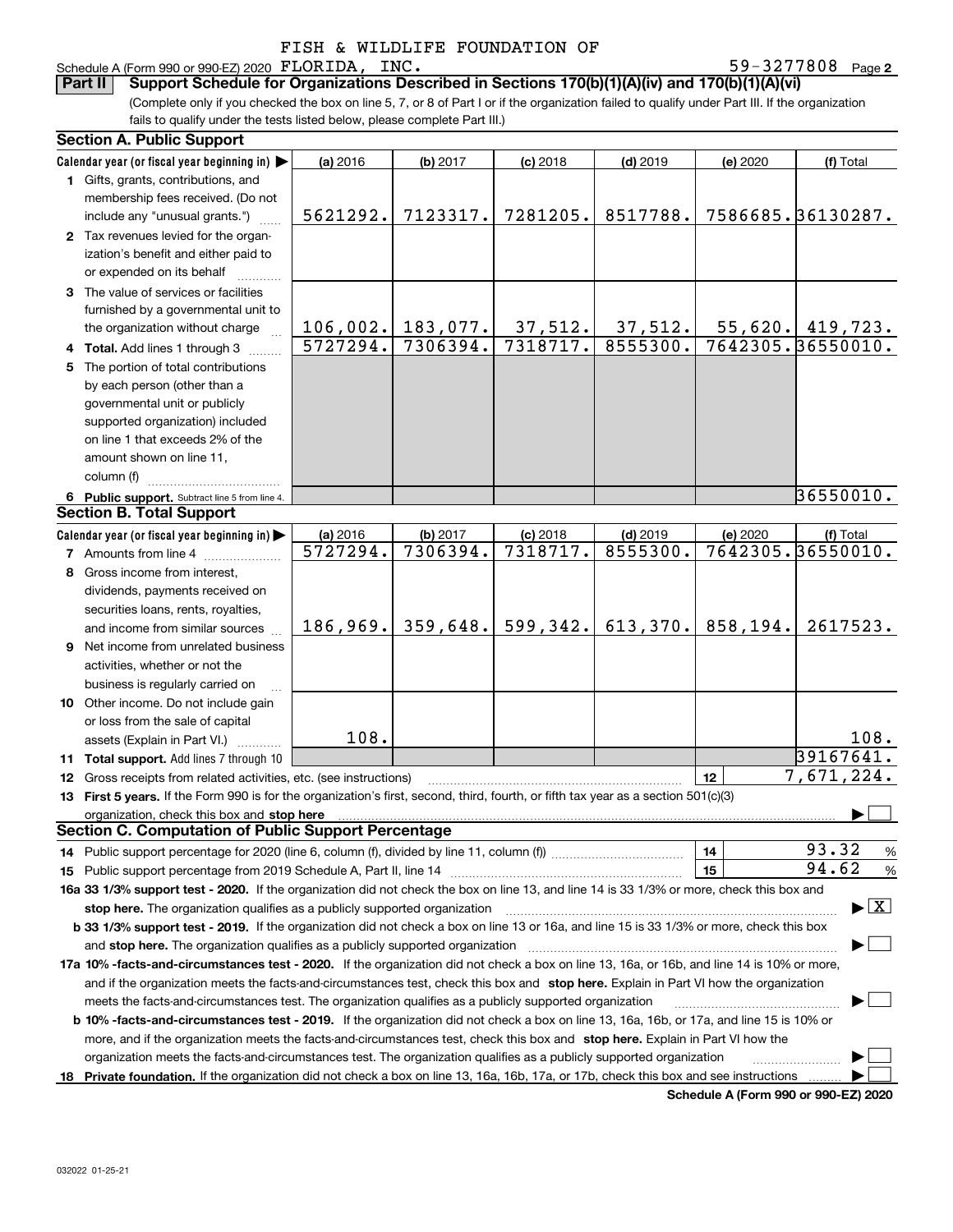Schedule A (Form 990 or 990-EZ) 2020 FLORIDA, INC.

**Part III Support Schedule for Organizations Described in Section 509(a)(2)** 

(Complete only if you checked the box on line 10 of Part I or if the organization failed to qualify under Part II. If the organization fails to qualify under the tests listed below, please complete Part II.)

| <b>Section A. Public Support</b>                                                                                                                 |          |          |                 |                                                      |          |             |
|--------------------------------------------------------------------------------------------------------------------------------------------------|----------|----------|-----------------|------------------------------------------------------|----------|-------------|
| Calendar year (or fiscal year beginning in) $\blacktriangleright$                                                                                | (a) 2016 | (b) 2017 | <b>(c)</b> 2018 | $(d)$ 2019                                           | (e) 2020 | (f) Total   |
| 1 Gifts, grants, contributions, and                                                                                                              |          |          |                 |                                                      |          |             |
| membership fees received. (Do not                                                                                                                |          |          |                 |                                                      |          |             |
| include any "unusual grants.")                                                                                                                   |          |          |                 |                                                      |          |             |
| <b>2</b> Gross receipts from admissions,                                                                                                         |          |          |                 |                                                      |          |             |
| merchandise sold or services per-                                                                                                                |          |          |                 |                                                      |          |             |
| formed, or facilities furnished in                                                                                                               |          |          |                 |                                                      |          |             |
| any activity that is related to the<br>organization's tax-exempt purpose                                                                         |          |          |                 |                                                      |          |             |
| 3 Gross receipts from activities that                                                                                                            |          |          |                 |                                                      |          |             |
| are not an unrelated trade or bus-                                                                                                               |          |          |                 |                                                      |          |             |
| iness under section 513                                                                                                                          |          |          |                 |                                                      |          |             |
| 4 Tax revenues levied for the organ-                                                                                                             |          |          |                 |                                                      |          |             |
| ization's benefit and either paid to                                                                                                             |          |          |                 |                                                      |          |             |
| or expended on its behalf                                                                                                                        |          |          |                 |                                                      |          |             |
| .<br>5 The value of services or facilities                                                                                                       |          |          |                 |                                                      |          |             |
| furnished by a governmental unit to                                                                                                              |          |          |                 |                                                      |          |             |
| the organization without charge                                                                                                                  |          |          |                 |                                                      |          |             |
|                                                                                                                                                  |          |          |                 |                                                      |          |             |
| <b>6 Total.</b> Add lines 1 through 5                                                                                                            |          |          |                 |                                                      |          |             |
| 7a Amounts included on lines 1, 2, and<br>3 received from disqualified persons                                                                   |          |          |                 |                                                      |          |             |
| <b>b</b> Amounts included on lines 2 and 3 received                                                                                              |          |          |                 |                                                      |          |             |
| from other than disqualified persons that                                                                                                        |          |          |                 |                                                      |          |             |
| exceed the greater of \$5,000 or 1% of the                                                                                                       |          |          |                 |                                                      |          |             |
| amount on line 13 for the year                                                                                                                   |          |          |                 |                                                      |          |             |
| c Add lines 7a and 7b                                                                                                                            |          |          |                 |                                                      |          |             |
| 8 Public support. (Subtract line 7c from line 6.)<br><b>Section B. Total Support</b>                                                             |          |          |                 |                                                      |          |             |
|                                                                                                                                                  |          |          |                 |                                                      |          |             |
| Calendar year (or fiscal year beginning in) $\blacktriangleright$                                                                                | (a) 2016 | (b) 2017 | $(c)$ 2018      | $(d)$ 2019                                           | (e) 2020 | (f) Total   |
| 9 Amounts from line 6                                                                                                                            |          |          |                 |                                                      |          |             |
| 10a Gross income from interest,<br>dividends, payments received on                                                                               |          |          |                 |                                                      |          |             |
| securities loans, rents, royalties,                                                                                                              |          |          |                 |                                                      |          |             |
| and income from similar sources                                                                                                                  |          |          |                 |                                                      |          |             |
| <b>b</b> Unrelated business taxable income                                                                                                       |          |          |                 |                                                      |          |             |
| (less section 511 taxes) from businesses                                                                                                         |          |          |                 |                                                      |          |             |
| acquired after June 30, 1975                                                                                                                     |          |          |                 |                                                      |          |             |
| c Add lines 10a and 10b                                                                                                                          |          |          |                 |                                                      |          |             |
| 11 Net income from unrelated business<br>activities not included in line 10b.                                                                    |          |          |                 |                                                      |          |             |
| whether or not the business is                                                                                                                   |          |          |                 |                                                      |          |             |
| regularly carried on                                                                                                                             |          |          |                 |                                                      |          |             |
| 12 Other income. Do not include gain                                                                                                             |          |          |                 |                                                      |          |             |
| or loss from the sale of capital<br>assets (Explain in Part VI.)                                                                                 |          |          |                 |                                                      |          |             |
| <b>13</b> Total support. (Add lines 9, 10c, 11, and 12.)                                                                                         |          |          |                 |                                                      |          |             |
| 14 First 5 years. If the Form 990 is for the organization's first, second, third, fourth, or fifth tax year as a section 501(c)(3) organization, |          |          |                 |                                                      |          |             |
| check this box and stop here measurements are constructed as the state of the state of the state of the state o                                  |          |          |                 |                                                      |          |             |
| <b>Section C. Computation of Public Support Percentage</b>                                                                                       |          |          |                 |                                                      |          |             |
| 15 Public support percentage for 2020 (line 8, column (f), divided by line 13, column (f))                                                       |          |          |                 | <u> 1986 - Johann Stoff, Amerikaansk politiker (</u> | 15       | %           |
| 16 Public support percentage from 2019 Schedule A, Part III, line 15                                                                             |          |          |                 |                                                      | 16       | %           |
| <b>Section D. Computation of Investment Income Percentage</b>                                                                                    |          |          |                 |                                                      |          |             |
|                                                                                                                                                  |          |          |                 |                                                      | 17       | %           |
| <b>18</b> Investment income percentage from <b>2019</b> Schedule A, Part III, line 17                                                            |          |          |                 |                                                      | 18       | %           |
| 19a 33 1/3% support tests - 2020. If the organization did not check the box on line 14, and line 15 is more than 33 1/3%, and line 17 is not     |          |          |                 |                                                      |          |             |
| more than 33 1/3%, check this box and stop here. The organization qualifies as a publicly supported organization                                 |          |          |                 |                                                      |          | $\sim$<br>▶ |
| b 33 1/3% support tests - 2019. If the organization did not check a box on line 14 or line 19a, and line 16 is more than 33 1/3%, and            |          |          |                 |                                                      |          |             |
| line 18 is not more than 33 1/3%, check this box and stop here. The organization qualifies as a publicly supported organization                  |          |          |                 |                                                      |          |             |
|                                                                                                                                                  |          |          |                 |                                                      |          |             |
|                                                                                                                                                  |          |          |                 |                                                      |          |             |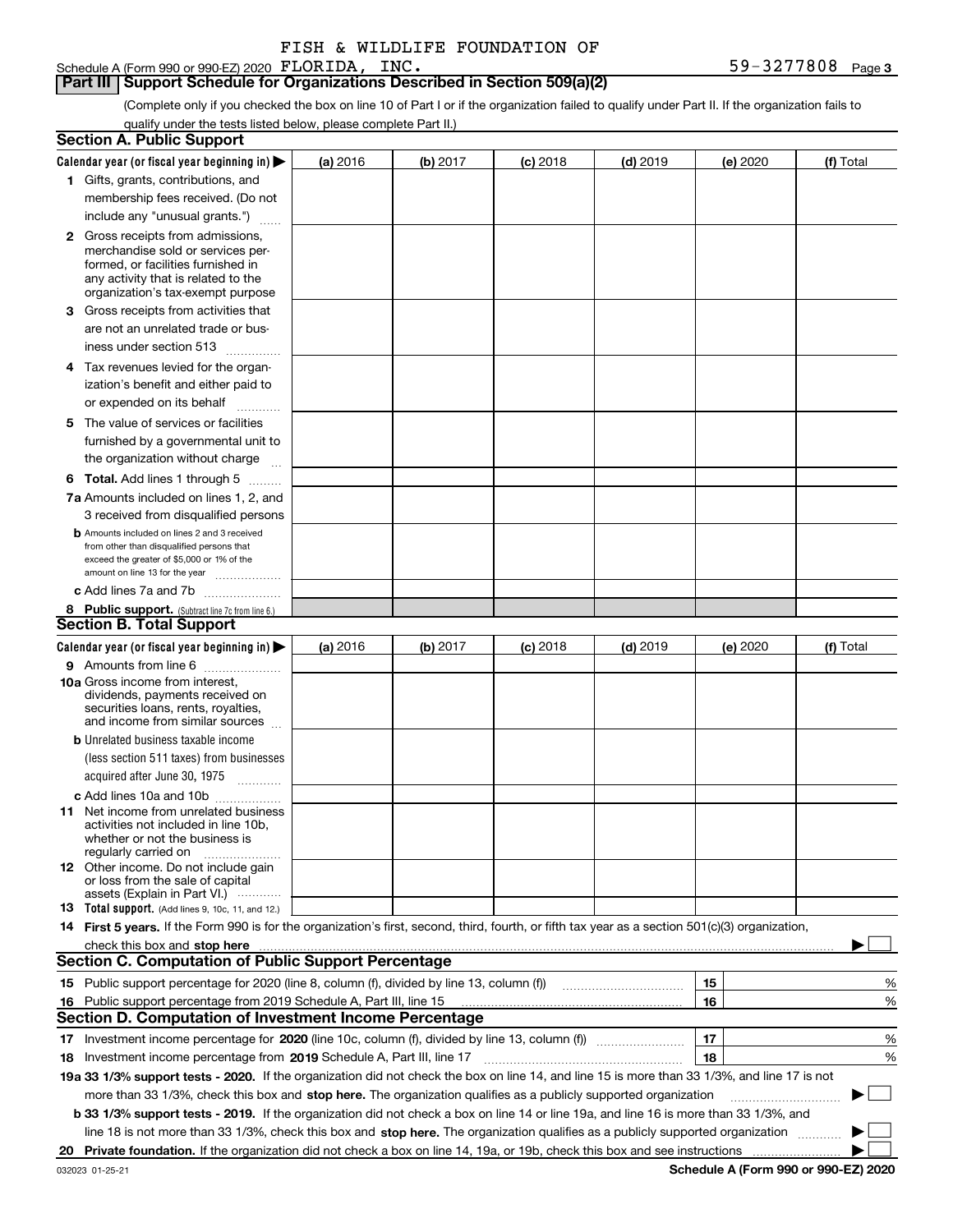# Schedule A (Form 990 or 990-EZ) 2020  $\texttt{FDORIDA}$ ,  $\texttt{INC.}$

**Part IV Supporting Organizations**

(Complete only if you checked a box in line 12 on Part I. If you checked box 12a, Part I, complete Sections A and B. If you checked box 12b, Part I, complete Sections A and C. If you checked box 12c, Part I, complete Sections A, D, and E. If you checked box 12d, Part I, complete Sections A and D, and complete Part V.)

### **Section A. All Supporting Organizations**

- **1** Are all of the organization's supported organizations listed by name in the organization's governing documents? If "No," describe in **Part VI** how the supported organizations are designated. If designated by *class or purpose, describe the designation. If historic and continuing relationship, explain.*
- **2** Did the organization have any supported organization that does not have an IRS determination of status under section 509(a)(1) or (2)? If "Yes," explain in Part VI how the organization determined that the supported *organization was described in section 509(a)(1) or (2).*
- **3a** Did the organization have a supported organization described in section 501(c)(4), (5), or (6)? If "Yes," answer *lines 3b and 3c below.*
- **b** Did the organization confirm that each supported organization qualified under section 501(c)(4), (5), or (6) and satisfied the public support tests under section 509(a)(2)? If "Yes," describe in **Part VI** when and how the *organization made the determination.*
- **c**Did the organization ensure that all support to such organizations was used exclusively for section 170(c)(2)(B) purposes? If "Yes," explain in **Part VI** what controls the organization put in place to ensure such use.
- **4a***If* Was any supported organization not organized in the United States ("foreign supported organization")? *"Yes," and if you checked box 12a or 12b in Part I, answer lines 4b and 4c below.*
- **b** Did the organization have ultimate control and discretion in deciding whether to make grants to the foreign supported organization? If "Yes," describe in **Part VI** how the organization had such control and discretion *despite being controlled or supervised by or in connection with its supported organizations.*
- **c** Did the organization support any foreign supported organization that does not have an IRS determination under sections 501(c)(3) and 509(a)(1) or (2)? If "Yes," explain in **Part VI** what controls the organization used *to ensure that all support to the foreign supported organization was used exclusively for section 170(c)(2)(B) purposes.*
- **5a***If "Yes,"* Did the organization add, substitute, or remove any supported organizations during the tax year? answer lines 5b and 5c below (if applicable). Also, provide detail in **Part VI,** including (i) the names and EIN *numbers of the supported organizations added, substituted, or removed; (ii) the reasons for each such action; (iii) the authority under the organization's organizing document authorizing such action; and (iv) how the action was accomplished (such as by amendment to the organizing document).*
- **b** Type I or Type II only. Was any added or substituted supported organization part of a class already designated in the organization's organizing document?
- **cSubstitutions only.**  Was the substitution the result of an event beyond the organization's control?
- **6** Did the organization provide support (whether in the form of grants or the provision of services or facilities) to **Part VI.** *If "Yes," provide detail in* support or benefit one or more of the filing organization's supported organizations? anyone other than (i) its supported organizations, (ii) individuals that are part of the charitable class benefited by one or more of its supported organizations, or (iii) other supporting organizations that also
- **7**Did the organization provide a grant, loan, compensation, or other similar payment to a substantial contributor *If "Yes," complete Part I of Schedule L (Form 990 or 990-EZ).* regard to a substantial contributor? (as defined in section 4958(c)(3)(C)), a family member of a substantial contributor, or a 35% controlled entity with
- **8** Did the organization make a loan to a disqualified person (as defined in section 4958) not described in line 7? *If "Yes," complete Part I of Schedule L (Form 990 or 990-EZ).*
- **9a** Was the organization controlled directly or indirectly at any time during the tax year by one or more in section 509(a)(1) or (2))? If "Yes," *provide detail in* <code>Part VI.</code> disqualified persons, as defined in section 4946 (other than foundation managers and organizations described
- **b** Did one or more disqualified persons (as defined in line 9a) hold a controlling interest in any entity in which the supporting organization had an interest? If "Yes," provide detail in P**art VI**.
- **c**Did a disqualified person (as defined in line 9a) have an ownership interest in, or derive any personal benefit from, assets in which the supporting organization also had an interest? If "Yes," provide detail in P**art VI.**
- **10a** Was the organization subject to the excess business holdings rules of section 4943 because of section supporting organizations)? If "Yes," answer line 10b below. 4943(f) (regarding certain Type II supporting organizations, and all Type III non-functionally integrated
- **b** Did the organization have any excess business holdings in the tax year? (Use Schedule C, Form 4720, to *determine whether the organization had excess business holdings.)*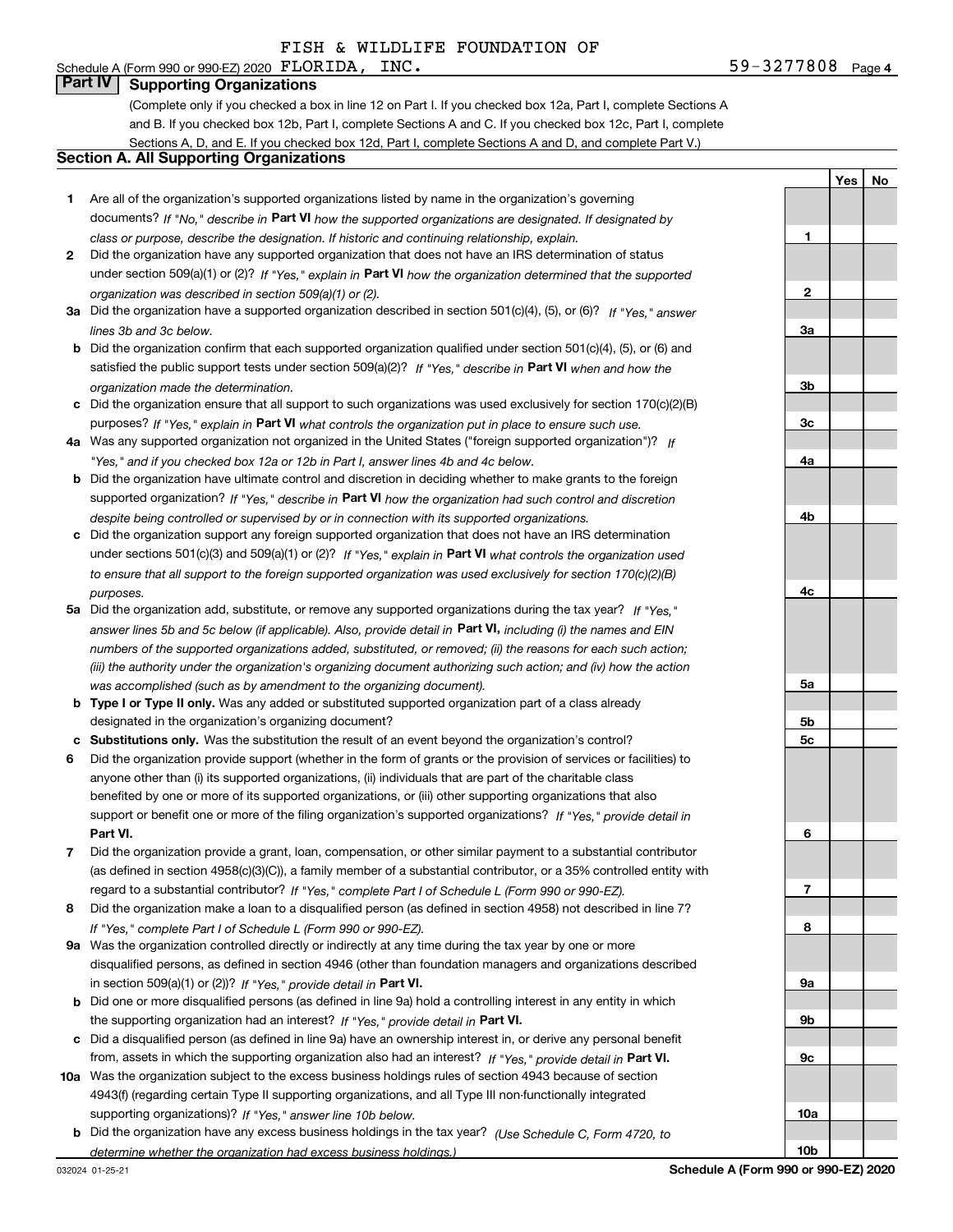Schedule A (Form 990 or 990-EZ) 2020 FLORIDA, INC.

**Part IV Supporting Organizations** *(continued)*

**5** FLORIDA, INC. 59-3277808

**YesNo**

| 11      | Has the organization accepted a gift or contribution from any of the following persons?                                                                                                                                                                                                                                                                                                                                                                                                                                  |                 |     |    |
|---------|--------------------------------------------------------------------------------------------------------------------------------------------------------------------------------------------------------------------------------------------------------------------------------------------------------------------------------------------------------------------------------------------------------------------------------------------------------------------------------------------------------------------------|-----------------|-----|----|
|         | a A person who directly or indirectly controls, either alone or together with persons described in lines 11b and                                                                                                                                                                                                                                                                                                                                                                                                         |                 |     |    |
|         | 11c below, the governing body of a supported organization?                                                                                                                                                                                                                                                                                                                                                                                                                                                               | 11a             |     |    |
|         | <b>b</b> A family member of a person described in line 11a above?                                                                                                                                                                                                                                                                                                                                                                                                                                                        | 11 <sub>b</sub> |     |    |
|         | c A 35% controlled entity of a person described in line 11a or 11b above? If "Yes" to line 11a, 11b, or 11c, provide                                                                                                                                                                                                                                                                                                                                                                                                     |                 |     |    |
|         | detail in Part VI.                                                                                                                                                                                                                                                                                                                                                                                                                                                                                                       | 11c             |     |    |
|         | <b>Section B. Type I Supporting Organizations</b>                                                                                                                                                                                                                                                                                                                                                                                                                                                                        |                 |     |    |
|         |                                                                                                                                                                                                                                                                                                                                                                                                                                                                                                                          |                 | Yes | No |
| 1       | Did the governing body, members of the governing body, officers acting in their official capacity, or membership of one or<br>more supported organizations have the power to regularly appoint or elect at least a majority of the organization's officers,<br>directors, or trustees at all times during the tax year? If "No," describe in Part VI how the supported organization(s)<br>effectively operated, supervised, or controlled the organization's activities. If the organization had more than one supported |                 |     |    |
| 2       | organization, describe how the powers to appoint and/or remove officers, directors, or trustees were allocated among the<br>supported organizations and what conditions or restrictions, if any, applied to such powers during the tax year.<br>Did the organization operate for the benefit of any supported organization other than the supported                                                                                                                                                                      | 1               |     |    |
|         | organization(s) that operated, supervised, or controlled the supporting organization? If "Yes," explain in                                                                                                                                                                                                                                                                                                                                                                                                               |                 |     |    |
|         | Part VI how providing such benefit carried out the purposes of the supported organization(s) that operated,                                                                                                                                                                                                                                                                                                                                                                                                              |                 |     |    |
|         | supervised, or controlled the supporting organization.                                                                                                                                                                                                                                                                                                                                                                                                                                                                   | 2               |     |    |
|         | <b>Section C. Type II Supporting Organizations</b>                                                                                                                                                                                                                                                                                                                                                                                                                                                                       |                 |     |    |
|         |                                                                                                                                                                                                                                                                                                                                                                                                                                                                                                                          |                 | Yes | No |
| 1.      | Were a majority of the organization's directors or trustees during the tax year also a majority of the directors                                                                                                                                                                                                                                                                                                                                                                                                         |                 |     |    |
|         | or trustees of each of the organization's supported organization(s)? If "No," describe in Part VI how control                                                                                                                                                                                                                                                                                                                                                                                                            |                 |     |    |
|         | or management of the supporting organization was vested in the same persons that controlled or managed                                                                                                                                                                                                                                                                                                                                                                                                                   |                 |     |    |
|         | the supported organization(s).                                                                                                                                                                                                                                                                                                                                                                                                                                                                                           | 1               |     |    |
|         | <b>Section D. All Type III Supporting Organizations</b>                                                                                                                                                                                                                                                                                                                                                                                                                                                                  |                 |     |    |
|         |                                                                                                                                                                                                                                                                                                                                                                                                                                                                                                                          |                 | Yes | No |
| 1.      | Did the organization provide to each of its supported organizations, by the last day of the fifth month of the                                                                                                                                                                                                                                                                                                                                                                                                           |                 |     |    |
|         | organization's tax year, (i) a written notice describing the type and amount of support provided during the prior tax                                                                                                                                                                                                                                                                                                                                                                                                    |                 |     |    |
|         | year, (ii) a copy of the Form 990 that was most recently filed as of the date of notification, and (iii) copies of the                                                                                                                                                                                                                                                                                                                                                                                                   |                 |     |    |
|         | organization's governing documents in effect on the date of notification, to the extent not previously provided?                                                                                                                                                                                                                                                                                                                                                                                                         | 1               |     |    |
| 2       | Were any of the organization's officers, directors, or trustees either (i) appointed or elected by the supported                                                                                                                                                                                                                                                                                                                                                                                                         |                 |     |    |
|         | organization(s) or (ii) serving on the governing body of a supported organization? If "No," explain in Part VI how                                                                                                                                                                                                                                                                                                                                                                                                       |                 |     |    |
|         |                                                                                                                                                                                                                                                                                                                                                                                                                                                                                                                          |                 |     |    |
| 3       | the organization maintained a close and continuous working relationship with the supported organization(s).<br>By reason of the relationship described in line 2, above, did the organization's supported organizations have a                                                                                                                                                                                                                                                                                           | 2               |     |    |
|         | significant voice in the organization's investment policies and in directing the use of the organization's                                                                                                                                                                                                                                                                                                                                                                                                               |                 |     |    |
|         | income or assets at all times during the tax year? If "Yes," describe in Part VI the role the organization's                                                                                                                                                                                                                                                                                                                                                                                                             |                 |     |    |
|         | supported organizations played in this regard.                                                                                                                                                                                                                                                                                                                                                                                                                                                                           | 3               |     |    |
|         | Section E. Type III Functionally Integrated Supporting Organizations                                                                                                                                                                                                                                                                                                                                                                                                                                                     |                 |     |    |
| 1.<br>а | Check the box next to the method that the organization used to satisfy the Integral Part Test during the year (see instructions).<br>The organization satisfied the Activities Test. Complete line 2 below.                                                                                                                                                                                                                                                                                                              |                 |     |    |
| b       | The organization is the parent of each of its supported organizations. Complete line 3 below.                                                                                                                                                                                                                                                                                                                                                                                                                            |                 |     |    |
| c       | The organization supported a governmental entity. Describe in Part VI how you supported a governmental entity (see instructions).                                                                                                                                                                                                                                                                                                                                                                                        |                 |     |    |
| 2       | Activities Test. Answer lines 2a and 2b below.                                                                                                                                                                                                                                                                                                                                                                                                                                                                           |                 | Yes | No |
| а       | Did substantially all of the organization's activities during the tax year directly further the exempt purposes of                                                                                                                                                                                                                                                                                                                                                                                                       |                 |     |    |
|         | the supported organization(s) to which the organization was responsive? If "Yes," then in Part VI identify                                                                                                                                                                                                                                                                                                                                                                                                               |                 |     |    |
|         | those supported organizations and explain how these activities directly furthered their exempt purposes,                                                                                                                                                                                                                                                                                                                                                                                                                 |                 |     |    |
|         | how the organization was responsive to those supported organizations, and how the organization determined                                                                                                                                                                                                                                                                                                                                                                                                                |                 |     |    |
|         | that these activities constituted substantially all of its activities.                                                                                                                                                                                                                                                                                                                                                                                                                                                   | 2a              |     |    |
|         | <b>b</b> Did the activities described in line 2a, above, constitute activities that, but for the organization's involvement,                                                                                                                                                                                                                                                                                                                                                                                             |                 |     |    |
|         | one or more of the organization's supported organization(s) would have been engaged in? If "Yes," explain in                                                                                                                                                                                                                                                                                                                                                                                                             |                 |     |    |
|         | <b>Part VI</b> the reasons for the organization's position that its supported organization(s) would have engaged in                                                                                                                                                                                                                                                                                                                                                                                                      |                 |     |    |
|         | these activities but for the organization's involvement.                                                                                                                                                                                                                                                                                                                                                                                                                                                                 | 2b              |     |    |
| з       | Parent of Supported Organizations. Answer lines 3a and 3b below.                                                                                                                                                                                                                                                                                                                                                                                                                                                         |                 |     |    |
|         | a Did the organization have the power to regularly appoint or elect a majority of the officers, directors, or                                                                                                                                                                                                                                                                                                                                                                                                            |                 |     |    |
|         | trustees of each of the supported organizations? If "Yes" or "No" provide details in Part VI.                                                                                                                                                                                                                                                                                                                                                                                                                            | За              |     |    |
|         | <b>b</b> Did the organization exercise a substantial degree of direction over the policies, programs, and activities of each                                                                                                                                                                                                                                                                                                                                                                                             |                 |     |    |
|         |                                                                                                                                                                                                                                                                                                                                                                                                                                                                                                                          |                 |     |    |
|         | of its supported organizations? If "Yes," describe in Part VI the role played by the organization in this regard.<br>Schedule A (Form 990 or 990-EZ) 2020                                                                                                                                                                                                                                                                                                                                                                | 3b              |     |    |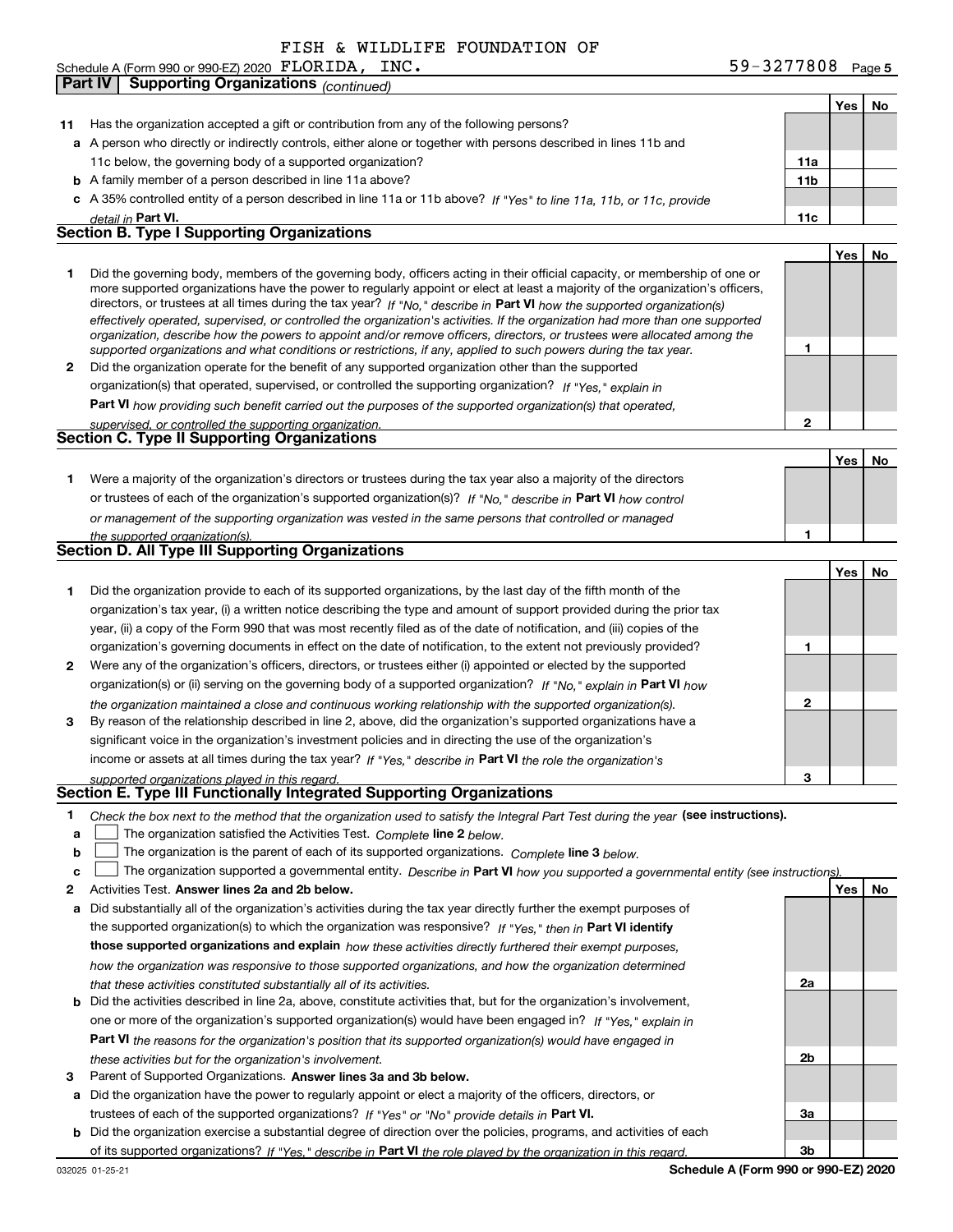#### **6**FLORIDA, INC. 59-3277808 **1Part VI** Check here if the organization satisfied the Integral Part Test as a qualifying trust on Nov. 20, 1970 ( explain in Part **VI**). See instructions. **Section A - Adjusted Net Income 123** Other gross income (see instructions) **4**Add lines 1 through 3. **56** Portion of operating expenses paid or incurred for production or **7** Other expenses (see instructions) **8** Adjusted Net Income (subtract lines 5, 6, and 7 from line 4) **8 8 1234567Section B - Minimum Asset Amount 1**Aggregate fair market value of all non-exempt-use assets (see **2**Acquisition indebtedness applicable to non-exempt-use assets **3** Subtract line 2 from line 1d. **4**Cash deemed held for exempt use. Enter 0.015 of line 3 (for greater amount, **5** Net value of non-exempt-use assets (subtract line 4 from line 3) **678a** Average monthly value of securities **b** Average monthly cash balances **c**Fair market value of other non-exempt-use assets **dTotal**  (add lines 1a, 1b, and 1c) **eDiscount** claimed for blockage or other factors **1a1b1c1d2345678**(explain in detail in Part VI): **Minimum Asset Amount**  (add line 7 to line 6) **Section C - Distributable Amount 12345612345Distributable Amount.** Subtract line 5 from line 4, unless subject to Schedule A (Form 990 or 990-EZ) 2020 FLORIDA, INC. All other Type III non-functionally integrated supporting organizations must complete Sections A through E. (B) Current Year (optional)(A) Prior Year Net short-term capital gain Recoveries of prior-year distributions Depreciation and depletion collection of gross income or for management, conservation, or maintenance of property held for production of income (see instructions) (B) Current Year (optional)(A) Prior Year instructions for short tax year or assets held for part of year): see instructions). Multiply line 5 by 0.035. Recoveries of prior-year distributions Current Year Adjusted net income for prior year (from Section A, line 8, column A) Enter 0.85 of line 1. Minimum asset amount for prior year (from Section B, line 8, column A) Enter greater of line 2 or line 3. Income tax imposed in prior year **Part V Type III Non-Functionally Integrated 509(a)(3) Supporting Organizations**   $\mathcal{L}^{\text{max}}$

emergency temporary reduction (see instructions).

**7**Check here if the current year is the organization's first as a non-functionally integrated Type III supporting organization (see instructions). $\mathcal{L}^{\text{max}}$ 

**6**

**Schedule A (Form 990 or 990-EZ) 2020**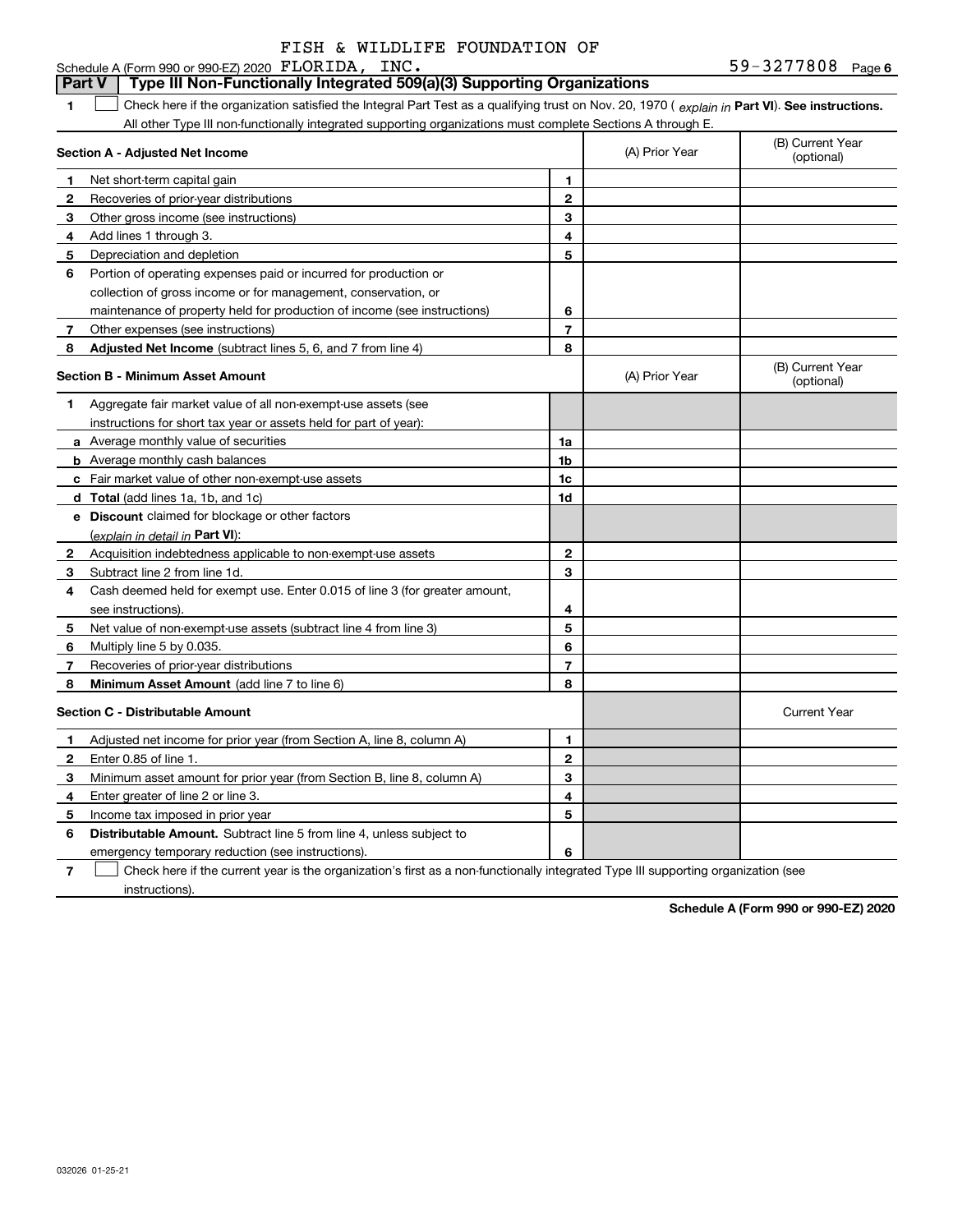Schedule A (Form 990 or 990-EZ) 2020 FLORIDA, INC

|               | Schedule A (Form 990 or 990-EZ) 2020 FLORIDA, INC.                                         |                                    |                                               |    | 59-3277808 $_{Page 7}$                           |  |
|---------------|--------------------------------------------------------------------------------------------|------------------------------------|-----------------------------------------------|----|--------------------------------------------------|--|
| <b>Part V</b> | Type III Non-Functionally Integrated 509(a)(3) Supporting Organizations                    |                                    | (continued)                                   |    |                                                  |  |
|               | <b>Section D - Distributions</b>                                                           |                                    |                                               |    | <b>Current Year</b>                              |  |
| 1             | Amounts paid to supported organizations to accomplish exempt purposes                      |                                    |                                               | 1  |                                                  |  |
| 2             | Amounts paid to perform activity that directly furthers exempt purposes of supported       |                                    |                                               |    |                                                  |  |
|               | organizations, in excess of income from activity                                           |                                    | 2                                             |    |                                                  |  |
| 3             | Administrative expenses paid to accomplish exempt purposes of supported organizations      |                                    |                                               | 3  |                                                  |  |
| 4             | Amounts paid to acquire exempt-use assets                                                  |                                    |                                               | 4  |                                                  |  |
| 5             | Qualified set-aside amounts (prior IRS approval required - provide details in Part VI)     |                                    |                                               | 5  |                                                  |  |
| 6             | Other distributions (describe in Part VI). See instructions.                               |                                    |                                               | 6  |                                                  |  |
| 7             | Total annual distributions. Add lines 1 through 6.                                         |                                    |                                               | 7  |                                                  |  |
| 8             | Distributions to attentive supported organizations to which the organization is responsive |                                    |                                               |    |                                                  |  |
|               | (provide details in Part VI). See instructions.                                            |                                    |                                               | 8  |                                                  |  |
| 9             | Distributable amount for 2020 from Section C, line 6                                       |                                    |                                               | 9  |                                                  |  |
| 10            | Line 8 amount divided by line 9 amount                                                     |                                    |                                               | 10 |                                                  |  |
|               | <b>Section E - Distribution Allocations</b> (see instructions)                             | (i)<br><b>Excess Distributions</b> | (ii)<br><b>Underdistributions</b><br>Pre-2020 |    | (iii)<br><b>Distributable</b><br>Amount for 2020 |  |
| 1             | Distributable amount for 2020 from Section C, line 6                                       |                                    |                                               |    |                                                  |  |
| 2             | Underdistributions, if any, for years prior to 2020 (reason-                               |                                    |                                               |    |                                                  |  |
|               | able cause required - explain in Part VI). See instructions.                               |                                    |                                               |    |                                                  |  |
| 3             | Excess distributions carryover, if any, to 2020                                            |                                    |                                               |    |                                                  |  |
|               | <b>a</b> From 2015                                                                         |                                    |                                               |    |                                                  |  |
|               | $b$ From 2016                                                                              |                                    |                                               |    |                                                  |  |
|               | $c$ From 2017                                                                              |                                    |                                               |    |                                                  |  |
|               | d From 2018                                                                                |                                    |                                               |    |                                                  |  |
|               | e From 2019                                                                                |                                    |                                               |    |                                                  |  |
|               | f Total of lines 3a through 3e                                                             |                                    |                                               |    |                                                  |  |
|               | g Applied to underdistributions of prior years                                             |                                    |                                               |    |                                                  |  |
|               | <b>h</b> Applied to 2020 distributable amount                                              |                                    |                                               |    |                                                  |  |
|               | i Carryover from 2015 not applied (see instructions)                                       |                                    |                                               |    |                                                  |  |
|               | Remainder. Subtract lines 3g, 3h, and 3i from line 3f.                                     |                                    |                                               |    |                                                  |  |
| 4             | Distributions for 2020 from Section D,                                                     |                                    |                                               |    |                                                  |  |
|               | \$<br>line $7:$                                                                            |                                    |                                               |    |                                                  |  |
|               | a Applied to underdistributions of prior years                                             |                                    |                                               |    |                                                  |  |
|               | <b>b</b> Applied to 2020 distributable amount                                              |                                    |                                               |    |                                                  |  |
|               | <b>c</b> Remainder. Subtract lines 4a and 4b from line 4.                                  |                                    |                                               |    |                                                  |  |
|               | Remaining underdistributions for years prior to 2020, if                                   |                                    |                                               |    |                                                  |  |
|               | any. Subtract lines 3g and 4a from line 2. For result greater                              |                                    |                                               |    |                                                  |  |
|               | than zero, explain in Part VI. See instructions.                                           |                                    |                                               |    |                                                  |  |
| 6             | Remaining underdistributions for 2020. Subtract lines 3h                                   |                                    |                                               |    |                                                  |  |
|               | and 4b from line 1. For result greater than zero, explain in                               |                                    |                                               |    |                                                  |  |
|               | Part VI. See instructions.                                                                 |                                    |                                               |    |                                                  |  |
| 7             | Excess distributions carryover to 2021. Add lines 3j                                       |                                    |                                               |    |                                                  |  |
|               | and 4c.                                                                                    |                                    |                                               |    |                                                  |  |
| 8             | Breakdown of line 7:                                                                       |                                    |                                               |    |                                                  |  |
|               | a Excess from 2016                                                                         |                                    |                                               |    |                                                  |  |
|               | <b>b</b> Excess from 2017                                                                  |                                    |                                               |    |                                                  |  |
|               | c Excess from 2018                                                                         |                                    |                                               |    |                                                  |  |
|               | d Excess from 2019                                                                         |                                    |                                               |    |                                                  |  |
|               | e Excess from 2020                                                                         |                                    |                                               |    |                                                  |  |
|               |                                                                                            |                                    |                                               |    |                                                  |  |

**Schedule A (Form 990 or 990-EZ) 2020**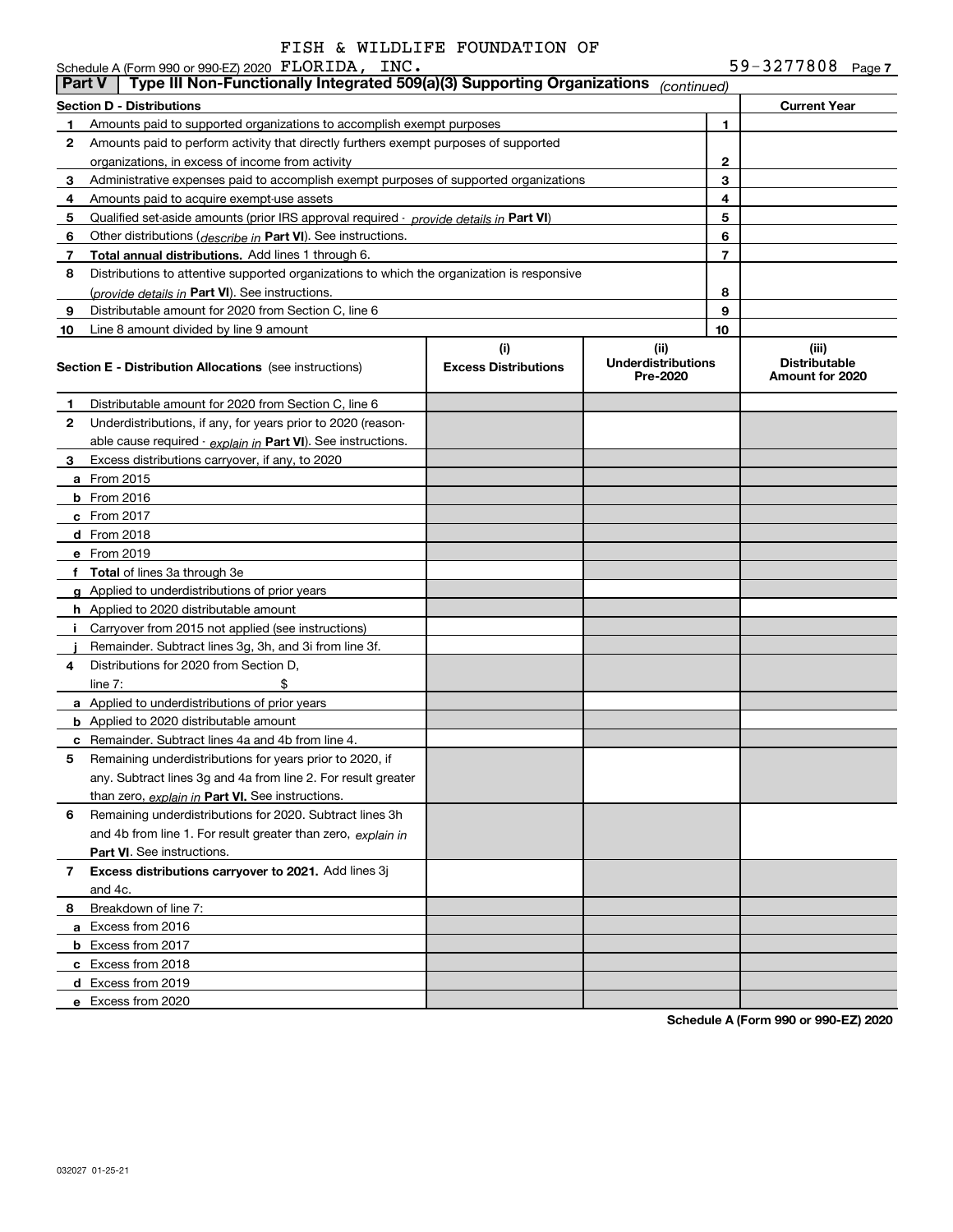|                |                                                                                                                                                  |  | FISH & WILDLIFE FOUNDATION OF |                   |
|----------------|--------------------------------------------------------------------------------------------------------------------------------------------------|--|-------------------------------|-------------------|
|                | Schedule A (Form 990 or 990-EZ) 2020 FLORIDA, INC.                                                                                               |  |                               | 59-3277808 Page 8 |
| <b>Part VI</b> |                                                                                                                                                  |  |                               |                   |
|                | Supplemental Information. Provide the explanations required by Part II, line 10; Part II, line 17a or 17b; Part III, line 12;                    |  |                               |                   |
|                | Part IV, Section A, lines 1, 2, 3b, 3c, 4b, 4c, 5a, 6, 9a, 9b, 9c, 11a, 11b, and 11c; Part IV, Section B, lines 1 and 2; Part IV, Section C,     |  |                               |                   |
|                | line 1; Part IV, Section D, lines 2 and 3; Part IV, Section E, lines 1c, 2a, 2b, 3a, and 3b; Part V, line 1; Part V, Section B, line 1e; Part V, |  |                               |                   |
|                | Section D, lines 5, 6, and 8; and Part V, Section E, lines 2, 5, and 6. Also complete this part for any additional information.                  |  |                               |                   |
|                | (See instructions.)                                                                                                                              |  |                               |                   |
|                |                                                                                                                                                  |  |                               |                   |
|                |                                                                                                                                                  |  |                               |                   |
|                |                                                                                                                                                  |  |                               |                   |
|                |                                                                                                                                                  |  |                               |                   |
|                |                                                                                                                                                  |  |                               |                   |
|                |                                                                                                                                                  |  |                               |                   |
|                |                                                                                                                                                  |  |                               |                   |
|                |                                                                                                                                                  |  |                               |                   |
|                |                                                                                                                                                  |  |                               |                   |
|                |                                                                                                                                                  |  |                               |                   |
|                |                                                                                                                                                  |  |                               |                   |
|                |                                                                                                                                                  |  |                               |                   |
|                |                                                                                                                                                  |  |                               |                   |
|                |                                                                                                                                                  |  |                               |                   |
|                |                                                                                                                                                  |  |                               |                   |
|                |                                                                                                                                                  |  |                               |                   |
|                |                                                                                                                                                  |  |                               |                   |
|                |                                                                                                                                                  |  |                               |                   |
|                |                                                                                                                                                  |  |                               |                   |
|                |                                                                                                                                                  |  |                               |                   |
|                |                                                                                                                                                  |  |                               |                   |
|                |                                                                                                                                                  |  |                               |                   |
|                |                                                                                                                                                  |  |                               |                   |
|                |                                                                                                                                                  |  |                               |                   |
|                |                                                                                                                                                  |  |                               |                   |
|                |                                                                                                                                                  |  |                               |                   |
|                |                                                                                                                                                  |  |                               |                   |
|                |                                                                                                                                                  |  |                               |                   |
|                |                                                                                                                                                  |  |                               |                   |
|                |                                                                                                                                                  |  |                               |                   |
|                |                                                                                                                                                  |  |                               |                   |
|                |                                                                                                                                                  |  |                               |                   |
|                |                                                                                                                                                  |  |                               |                   |
|                |                                                                                                                                                  |  |                               |                   |
|                |                                                                                                                                                  |  |                               |                   |
|                |                                                                                                                                                  |  |                               |                   |
|                |                                                                                                                                                  |  |                               |                   |
|                |                                                                                                                                                  |  |                               |                   |
|                |                                                                                                                                                  |  |                               |                   |
|                |                                                                                                                                                  |  |                               |                   |
|                |                                                                                                                                                  |  |                               |                   |
|                |                                                                                                                                                  |  |                               |                   |
|                |                                                                                                                                                  |  |                               |                   |
|                |                                                                                                                                                  |  |                               |                   |
|                |                                                                                                                                                  |  |                               |                   |
|                |                                                                                                                                                  |  |                               |                   |
|                |                                                                                                                                                  |  |                               |                   |
|                |                                                                                                                                                  |  |                               |                   |
|                |                                                                                                                                                  |  |                               |                   |
|                |                                                                                                                                                  |  |                               |                   |
|                |                                                                                                                                                  |  |                               |                   |
|                |                                                                                                                                                  |  |                               |                   |
|                |                                                                                                                                                  |  |                               |                   |
|                |                                                                                                                                                  |  |                               |                   |
|                |                                                                                                                                                  |  |                               |                   |
|                |                                                                                                                                                  |  |                               |                   |
|                |                                                                                                                                                  |  |                               |                   |
|                |                                                                                                                                                  |  |                               |                   |
|                |                                                                                                                                                  |  |                               |                   |
|                |                                                                                                                                                  |  |                               |                   |
|                |                                                                                                                                                  |  |                               |                   |
|                |                                                                                                                                                  |  |                               |                   |
|                |                                                                                                                                                  |  |                               |                   |
|                |                                                                                                                                                  |  |                               |                   |
|                |                                                                                                                                                  |  |                               |                   |
|                |                                                                                                                                                  |  |                               |                   |
|                |                                                                                                                                                  |  |                               |                   |
|                |                                                                                                                                                  |  |                               |                   |
|                |                                                                                                                                                  |  |                               |                   |
|                |                                                                                                                                                  |  |                               |                   |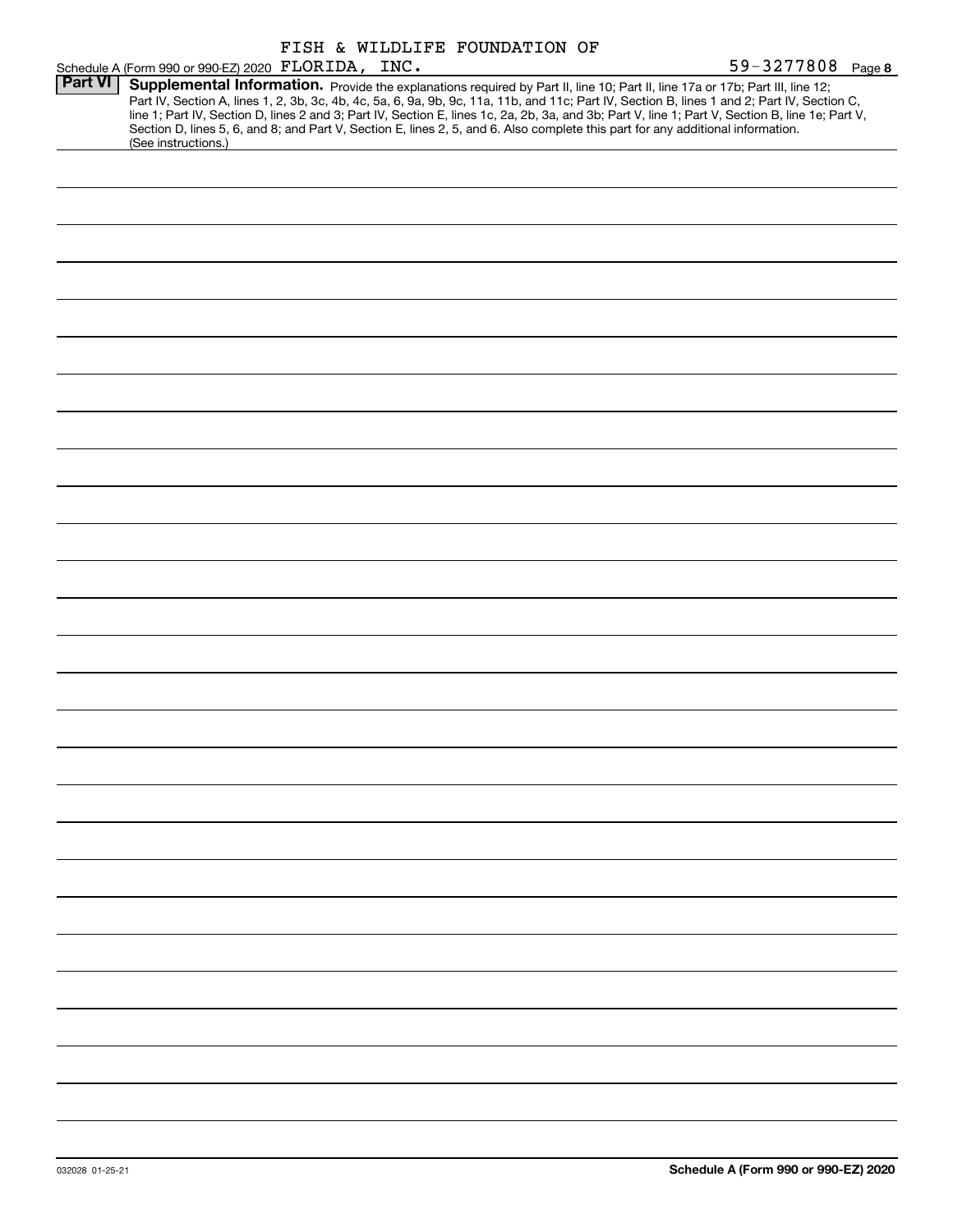Department of the Treasury **(Form 990, 990-EZ, or 990-PF)**

#### Internal Revenue Service Name of the organization

# **Schedule B Schedule of Contributors**

**| Attach to Form 990, Form 990-EZ, or Form 990-PF. | Go to www.irs.gov/Form990 for the latest information.** OMB No. 1545-0047

**2020**

**Employer identification number**

|                                       | FISH & WILDLIFE FOUNDATION OF<br>FLORIDA, INC.              | 59-3277808 |  |  |  |  |  |
|---------------------------------------|-------------------------------------------------------------|------------|--|--|--|--|--|
| <b>Organization type</b> (check one): |                                                             |            |  |  |  |  |  |
| Filers of:                            | Section:                                                    |            |  |  |  |  |  |
| Form 990 or 990-EZ                    | $\boxed{\textbf{X}}$ 501(c)( 3) (enter number) organization |            |  |  |  |  |  |

|             | 4947(a)(1) nonexempt charitable trust not treated as a private foundation |
|-------------|---------------------------------------------------------------------------|
|             | 527 political organization                                                |
| Form 990-PF | 501(c)(3) exempt private foundation                                       |
|             | 4947(a)(1) nonexempt charitable trust treated as a private foundation     |
|             | 501(c)(3) taxable private foundation                                      |

Check if your organization is covered by the **General Rule** or a **Special Rule. Note:**  Only a section 501(c)(7), (8), or (10) organization can check boxes for both the General Rule and a Special Rule. See instructions.

### **General Rule**

 $\mathcal{L}^{\text{max}}$ 

For an organization filing Form 990, 990-EZ, or 990-PF that received, during the year, contributions totaling \$5,000 or more (in money or property) from any one contributor. Complete Parts I and II. See instructions for determining a contributor's total contributions.

#### **Special Rules**

any one contributor, during the year, total contributions of the greater of  $\,$  (1) \$5,000; or **(2)** 2% of the amount on (i) Form 990, Part VIII, line 1h;  $\boxed{\textbf{X}}$  For an organization described in section 501(c)(3) filing Form 990 or 990-EZ that met the 33 1/3% support test of the regulations under sections 509(a)(1) and 170(b)(1)(A)(vi), that checked Schedule A (Form 990 or 990-EZ), Part II, line 13, 16a, or 16b, and that received from or (ii) Form 990-EZ, line 1. Complete Parts I and II.

For an organization described in section 501(c)(7), (8), or (10) filing Form 990 or 990-EZ that received from any one contributor, during the year, total contributions of more than \$1,000 exclusively for religious, charitable, scientific, literary, or educational purposes, or for the prevention of cruelty to children or animals. Complete Parts I (entering "N/A" in column (b) instead of the contributor name and address), II, and III.  $\mathcal{L}^{\text{max}}$ 

purpose. Don't complete any of the parts unless the **General Rule** applies to this organization because it received *nonexclusively* year, contributions <sub>exclusively</sub> for religious, charitable, etc., purposes, but no such contributions totaled more than \$1,000. If this box is checked, enter here the total contributions that were received during the year for an  $\;$ exclusively religious, charitable, etc., For an organization described in section 501(c)(7), (8), or (10) filing Form 990 or 990-EZ that received from any one contributor, during the religious, charitable, etc., contributions totaling \$5,000 or more during the year  $\Box$ — $\Box$   $\Box$  $\mathcal{L}^{\text{max}}$ 

**Caution:**  An organization that isn't covered by the General Rule and/or the Special Rules doesn't file Schedule B (Form 990, 990-EZ, or 990-PF),  **must** but it answer "No" on Part IV, line 2, of its Form 990; or check the box on line H of its Form 990-EZ or on its Form 990-PF, Part I, line 2, to certify that it doesn't meet the filing requirements of Schedule B (Form 990, 990-EZ, or 990-PF).

**For Paperwork Reduction Act Notice, see the instructions for Form 990, 990-EZ, or 990-PF. Schedule B (Form 990, 990-EZ, or 990-PF) (2020)** LHA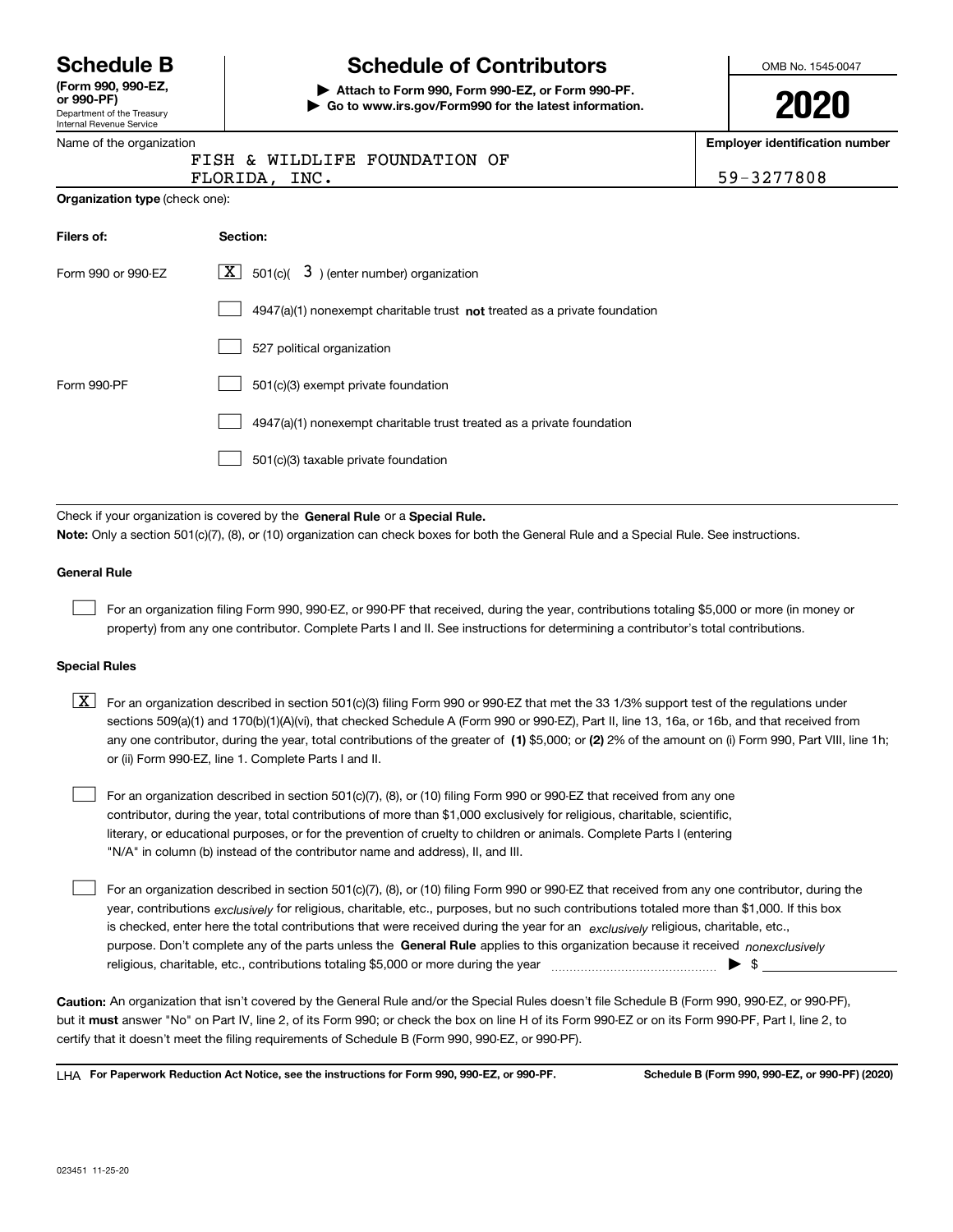# Schedule B (Form 990, 990-EZ, or 990-PF) (2020) Page 2

|                | Schedule B (Form 990, 990-EZ, or 990-PF) (2020)                                                       |                                   | Page 2                                                                                                      |
|----------------|-------------------------------------------------------------------------------------------------------|-----------------------------------|-------------------------------------------------------------------------------------------------------------|
|                | Name of organization<br>FISH & WILDLIFE FOUNDATION OF<br>FLORIDA, INC.                                |                                   | <b>Employer identification number</b><br>59-3277808                                                         |
| Part I         | <b>Contributors</b> (see instructions). Use duplicate copies of Part I if additional space is needed. |                                   |                                                                                                             |
| (a)<br>No.     | (b)<br>Name, address, and ZIP + 4<br>FLORIDA DEPARTMENT OF HIGHWAY SAFETY                             | (c)<br><b>Total contributions</b> | (d)<br>Type of contribution                                                                                 |
| 1              | AND MOTOR VEHICLES<br>2900 APALACHEE PARKWAY<br>TALLAHASSEE, FL 32399-0500                            | 1,085,839.<br>$\frac{1}{2}$       | $\mathbf{X}$<br>Person<br>Payroll<br>Noncash<br>(Complete Part II for<br>noncash contributions.)            |
| (a)<br>No.     | (b)<br>Name, address, and ZIP + 4                                                                     | (c)<br><b>Total contributions</b> | (d)<br>Type of contribution                                                                                 |
| $\overline{a}$ | HUBBS FLORIDA OCEAN FUND<br>3830 SOUTH HIGHWAY A1A #4-181<br>MELBOURNE BEACH, FL 32951                | 75,721.<br>\$                     | $\overline{\mathbf{X}}$<br>Person<br>Payroll<br>Noncash<br>(Complete Part II for<br>noncash contributions.) |
| (a)<br>No.     | (b)<br>Name, address, and ZIP + 4                                                                     | (c)<br><b>Total contributions</b> | (d)<br>Type of contribution                                                                                 |
| 3              | DEPARTMENT OF THE INTERIOR<br>U.S.<br>1849 C STREET NW<br>WASHINGTON, DC 20240                        | 171,957.<br>\$                    | $\overline{\text{X}}$<br>Person<br>Payroll<br>Noncash<br>(Complete Part II for<br>noncash contributions.)   |
| (a)<br>No.     | (b)<br>Name, address, and ZIP + 4                                                                     | (c)<br><b>Total contributions</b> | (d)<br>Type of contribution                                                                                 |
| 4              | WILLIAM HOWARD FLOWERS JR.,<br>FOUNDATION, INC.<br>P.O. BOX 6100<br>THOMASVILLE, GA 31758-6100        | 125,000.<br>\$                    | $\mathbf{X}$<br>Person<br>Payroll<br>Noncash<br>(Complete Part II for<br>noncash contributions.)            |
| (a)<br>No.     | (b)<br>Name, address, and ZIP + 4                                                                     | (c)<br><b>Total contributions</b> | (d)<br>Type of contribution                                                                                 |
| 5              | R HORTON<br>D<br>1341 HORTON CIRCLE<br>ARLINGTON, TX 76011                                            | 332,070.<br>\$                    | $\overline{\mathbf{X}}$<br>Person<br>Pavroll<br>Noncash<br>(Complete Part II for<br>noncash contributions.) |
| (a)<br>No.     | (b)<br>Name, address, and $ZIP + 4$                                                                   | (c)<br><b>Total contributions</b> | (d)<br>Type of contribution                                                                                 |
| 6              | ASSOCIATION OF ZOOS AND AQUARIUMS<br>8403 COLESVILLE ROAD, SUITE 710<br>SILVER SPRING, MD 20910-3314  | 167,000.<br>\$                    | $\overline{\mathbf{X}}$<br>Person<br>Payroll<br>Noncash<br>(Complete Part II for<br>noncash contributions.) |

023452 11-25-20 **Schedule B (Form 990, 990-EZ, or 990-PF) (2020)**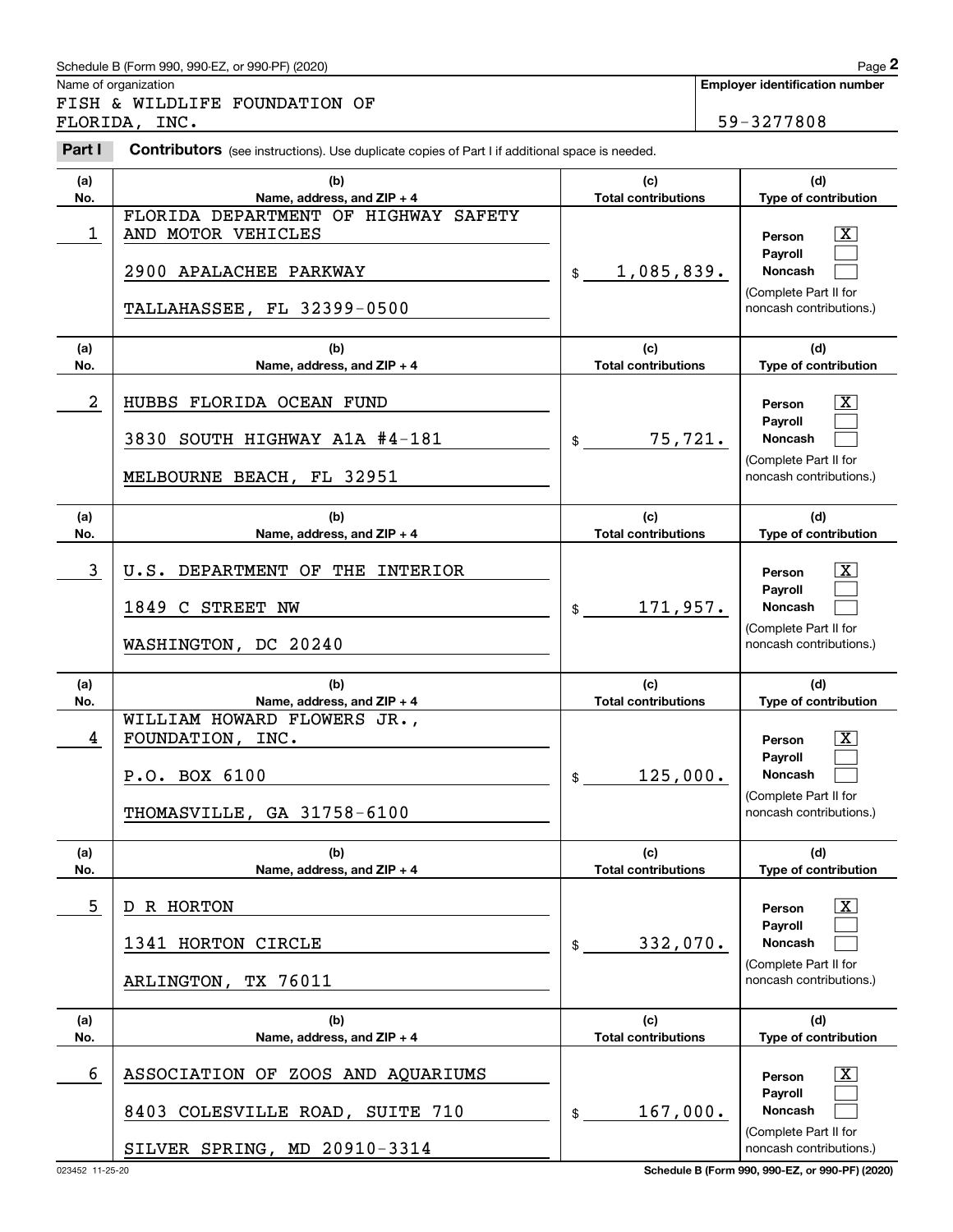# Schedule B (Form 990, 990-EZ, or 990-PF) (2020) Page 2

|            | Schedule B (Form 990, 990-EZ, or 990-PF) (2020)                                                       |                                   | Page 2                                                                                                      |
|------------|-------------------------------------------------------------------------------------------------------|-----------------------------------|-------------------------------------------------------------------------------------------------------------|
|            | Name of organization<br>FISH & WILDLIFE FOUNDATION OF<br>FLORIDA, INC.                                |                                   | <b>Employer identification number</b><br>59-3277808                                                         |
| Part I     | <b>Contributors</b> (see instructions). Use duplicate copies of Part I if additional space is needed. |                                   |                                                                                                             |
| (a)<br>No. | (b)<br>Name, address, and ZIP + 4                                                                     | (c)<br><b>Total contributions</b> | (d)<br>Type of contribution                                                                                 |
| 7          | JEWISH FEDERATION OF CLEVELAND<br>25701 SCIENCE PARK DRIVE<br>BEACHWOOD, OH 44122                     | 70,000.<br>$\frac{1}{2}$          | $\overline{\mathbf{X}}$<br>Person<br>Payroll<br>Noncash<br>(Complete Part II for<br>noncash contributions.) |
| (a)<br>No. | (b)<br>Name, address, and ZIP + 4                                                                     | (c)<br><b>Total contributions</b> | (d)<br>Type of contribution                                                                                 |
| 8          | PANTHER PASSAGE CONSERVATION, LLC.<br>49 MEADOWLAKE CIR S<br>LAKE PLACID, FL 33852                    | 98,686.<br>\$                     | $\overline{\mathbf{X}}$<br>Person<br>Payroll<br>Noncash<br>(Complete Part II for<br>noncash contributions.) |
| (a)<br>No. | (b)<br>Name, address, and ZIP + 4                                                                     | (c)<br><b>Total contributions</b> | (d)<br>Type of contribution                                                                                 |
| 9          | PEOPLES GAS SYSTEM<br>702 N FRANKLIN ST.<br><b>TAMPA, FL 33602</b>                                    | 60,075.<br>\$                     | X<br>Person<br>Payroll<br>Noncash<br>(Complete Part II for<br>noncash contributions.)                       |
| (a)<br>No. | (b)<br>Name, address, and ZIP + 4                                                                     | (c)<br><b>Total contributions</b> | (d)<br>Type of contribution                                                                                 |
| 10         | SOUTH FLORIDA WATER MANAGEMENT<br><b>DISTRICT</b><br>P.O. BOX 24682<br>WEST PALM BEACH, FL 33416      | 100,000.<br>\$                    | $\mathbf{X}$<br>Person<br>Payroll<br>Noncash<br>(Complete Part II for<br>noncash contributions.)            |
| (a)<br>No. | (b)<br>Name, address, and ZIP + 4                                                                     | (c)<br><b>Total contributions</b> | (d)<br>Type of contribution                                                                                 |
| 11         | SOUTHERN STATES LAND & TIMBER LLC<br>203 MAIN STREET<br>FRANKLIN, LA 70538                            | 83,450.<br>\$                     | $\boxed{\text{X}}$<br>Person<br>Payroll<br>Noncash<br>(Complete Part II for<br>noncash contributions.)      |
| (a)<br>No. | (b)<br>Name, address, and ZIP + 4                                                                     | (c)<br><b>Total contributions</b> | (d)<br>Type of contribution                                                                                 |
| 12         | THE CORBETT FAMILY CHARITABLE<br>FOUNDATION<br>509 GUISANDO DE AVILA, SUITE 201                       | 60,000.<br>\$                     | $\overline{\mathbf{X}}$<br>Person<br>Payroll<br>Noncash<br>(Complete Part II for                            |
|            | <b>TAMPA, FL 33613</b>                                                                                |                                   | noncash contributions.)                                                                                     |

023452 11-25-20 **Schedule B (Form 990, 990-EZ, or 990-PF) (2020)**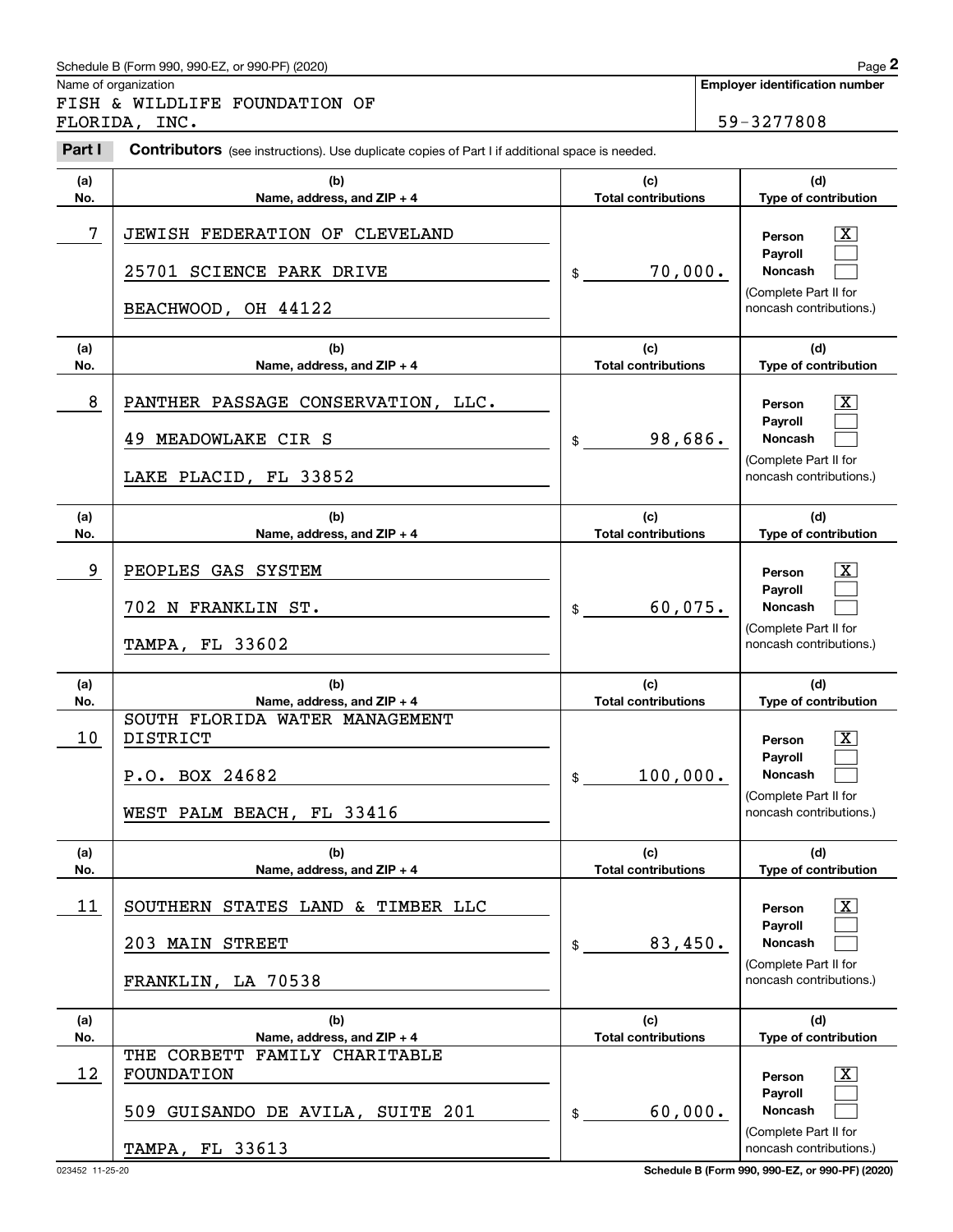| Name of organization         | Schedule B (Form 990, 990-EZ, or 990-PF) (2020)                                                     |                                                 | Page 3<br><b>Employer identification number</b> |
|------------------------------|-----------------------------------------------------------------------------------------------------|-------------------------------------------------|-------------------------------------------------|
|                              | FISH & WILDLIFE FOUNDATION OF<br>FLORIDA, INC.                                                      |                                                 | 59-3277808                                      |
| Part II                      | Noncash Property (see instructions). Use duplicate copies of Part II if additional space is needed. |                                                 |                                                 |
| (a)<br>No.<br>from<br>Part I | (b)<br>Description of noncash property given                                                        | (c)<br>FMV (or estimate)<br>(See instructions.) | (d)<br>Date received                            |
|                              |                                                                                                     | \$                                              |                                                 |
| (a)<br>No.<br>from<br>Part I | (b)<br>Description of noncash property given                                                        | (c)<br>FMV (or estimate)<br>(See instructions.) | (d)<br>Date received                            |
|                              |                                                                                                     | \$                                              |                                                 |
| (a)<br>No.<br>from<br>Part I | (b)<br>Description of noncash property given                                                        | (c)<br>FMV (or estimate)<br>(See instructions.) | (d)<br>Date received                            |
|                              |                                                                                                     | \$                                              |                                                 |
| (a)<br>No.<br>from<br>Part I | (b)<br>Description of noncash property given                                                        | (c)<br>FMV (or estimate)<br>(See instructions.) | (d)<br>Date received                            |
|                              |                                                                                                     | \$                                              |                                                 |
| (a)<br>No.<br>from<br>Part I | (b)<br>Description of noncash property given                                                        | (c)<br>FMV (or estimate)<br>(See instructions.) | (d)<br>Date received                            |
|                              |                                                                                                     | \$                                              |                                                 |
| (a)<br>No.<br>from<br>Part I | (b)<br>Description of noncash property given                                                        | (c)<br>FMV (or estimate)<br>(See instructions.) | (d)<br>Date received                            |
|                              |                                                                                                     | \$                                              |                                                 |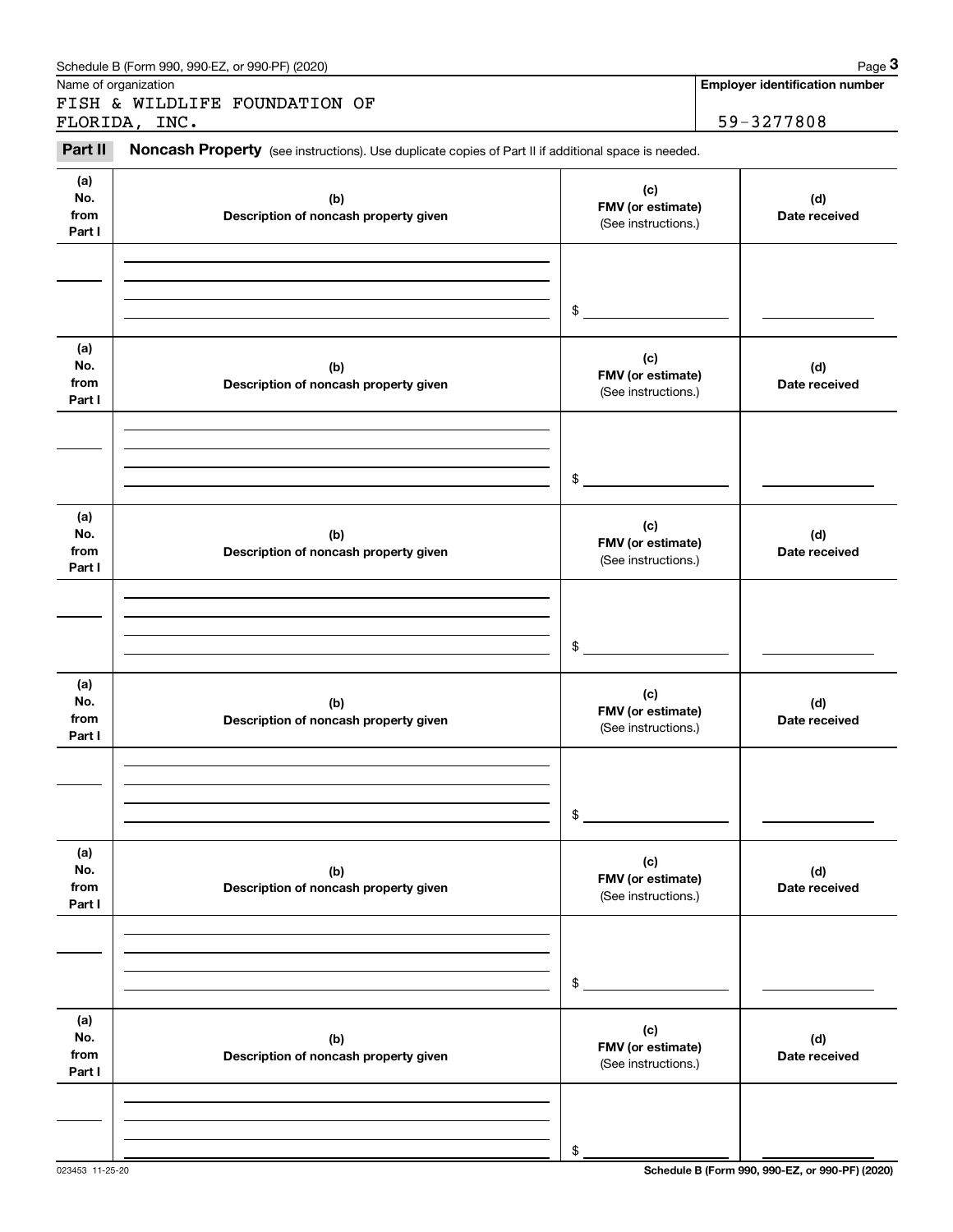|                 | Schedule B (Form 990, 990-EZ, or 990-PF) (2020)                                                                                                                                   |                      | Page 4                                                                                                                                                         |
|-----------------|-----------------------------------------------------------------------------------------------------------------------------------------------------------------------------------|----------------------|----------------------------------------------------------------------------------------------------------------------------------------------------------------|
|                 | Name of organization                                                                                                                                                              |                      | <b>Employer identification number</b>                                                                                                                          |
|                 | FISH & WILDLIFE FOUNDATION OF                                                                                                                                                     |                      |                                                                                                                                                                |
|                 | FLORIDA, INC.                                                                                                                                                                     |                      | 59-3277808                                                                                                                                                     |
| <b>Part III</b> | from any one contributor. Complete columns (a) through (e) and the following line entry. For organizations                                                                        |                      | Exclusively religious, charitable, etc., contributions to organizations described in section 501(c)(7), (8), or (10) that total more than \$1,000 for the year |
|                 | completing Part III, enter the total of exclusively religious, charitable, etc., contributions of \$1,000 or less for the year. (Enter this info. once.) $\blacktriangleright$ \$ |                      |                                                                                                                                                                |
|                 | Use duplicate copies of Part III if additional space is needed.                                                                                                                   |                      |                                                                                                                                                                |
| (a) No.<br>from | (b) Purpose of gift                                                                                                                                                               | (c) Use of gift      | (d) Description of how gift is held                                                                                                                            |
| Part I          |                                                                                                                                                                                   |                      |                                                                                                                                                                |
|                 |                                                                                                                                                                                   |                      |                                                                                                                                                                |
|                 |                                                                                                                                                                                   |                      |                                                                                                                                                                |
|                 |                                                                                                                                                                                   |                      |                                                                                                                                                                |
|                 |                                                                                                                                                                                   | (e) Transfer of gift |                                                                                                                                                                |
|                 |                                                                                                                                                                                   |                      |                                                                                                                                                                |
|                 | Transferee's name, address, and ZIP + 4                                                                                                                                           |                      | Relationship of transferor to transferee                                                                                                                       |
|                 |                                                                                                                                                                                   |                      |                                                                                                                                                                |
|                 |                                                                                                                                                                                   |                      |                                                                                                                                                                |
|                 |                                                                                                                                                                                   |                      |                                                                                                                                                                |
|                 |                                                                                                                                                                                   |                      |                                                                                                                                                                |
| (a) No.<br>from | (b) Purpose of gift                                                                                                                                                               | (c) Use of gift      | (d) Description of how gift is held                                                                                                                            |
| Part I          |                                                                                                                                                                                   |                      |                                                                                                                                                                |
|                 |                                                                                                                                                                                   |                      |                                                                                                                                                                |
|                 |                                                                                                                                                                                   |                      |                                                                                                                                                                |
|                 |                                                                                                                                                                                   |                      |                                                                                                                                                                |
|                 |                                                                                                                                                                                   | (e) Transfer of gift |                                                                                                                                                                |
|                 |                                                                                                                                                                                   |                      |                                                                                                                                                                |
|                 | Transferee's name, address, and ZIP + 4                                                                                                                                           |                      | Relationship of transferor to transferee                                                                                                                       |
|                 |                                                                                                                                                                                   |                      |                                                                                                                                                                |
|                 |                                                                                                                                                                                   |                      |                                                                                                                                                                |
|                 |                                                                                                                                                                                   |                      |                                                                                                                                                                |
| (a) No.         |                                                                                                                                                                                   |                      |                                                                                                                                                                |
| from<br>Part I  | (b) Purpose of gift                                                                                                                                                               | (c) Use of gift      | (d) Description of how gift is held                                                                                                                            |
|                 |                                                                                                                                                                                   |                      |                                                                                                                                                                |
|                 |                                                                                                                                                                                   |                      |                                                                                                                                                                |
|                 |                                                                                                                                                                                   |                      |                                                                                                                                                                |
|                 |                                                                                                                                                                                   |                      |                                                                                                                                                                |
|                 |                                                                                                                                                                                   | (e) Transfer of gift |                                                                                                                                                                |
|                 | Transferee's name, address, and ZIP + 4                                                                                                                                           |                      | Relationship of transferor to transferee                                                                                                                       |
|                 |                                                                                                                                                                                   |                      |                                                                                                                                                                |
|                 |                                                                                                                                                                                   |                      |                                                                                                                                                                |
|                 |                                                                                                                                                                                   |                      |                                                                                                                                                                |
|                 |                                                                                                                                                                                   |                      |                                                                                                                                                                |
| (a) No.<br>from | (b) Purpose of gift                                                                                                                                                               | (c) Use of gift      | (d) Description of how gift is held                                                                                                                            |
| Part I          |                                                                                                                                                                                   |                      |                                                                                                                                                                |
|                 |                                                                                                                                                                                   |                      |                                                                                                                                                                |
|                 |                                                                                                                                                                                   |                      |                                                                                                                                                                |
|                 |                                                                                                                                                                                   |                      |                                                                                                                                                                |
|                 |                                                                                                                                                                                   | (e) Transfer of gift |                                                                                                                                                                |
|                 |                                                                                                                                                                                   |                      |                                                                                                                                                                |
|                 | Transferee's name, address, and ZIP + 4                                                                                                                                           |                      | Relationship of transferor to transferee                                                                                                                       |
|                 |                                                                                                                                                                                   |                      |                                                                                                                                                                |
|                 |                                                                                                                                                                                   |                      |                                                                                                                                                                |
|                 |                                                                                                                                                                                   |                      |                                                                                                                                                                |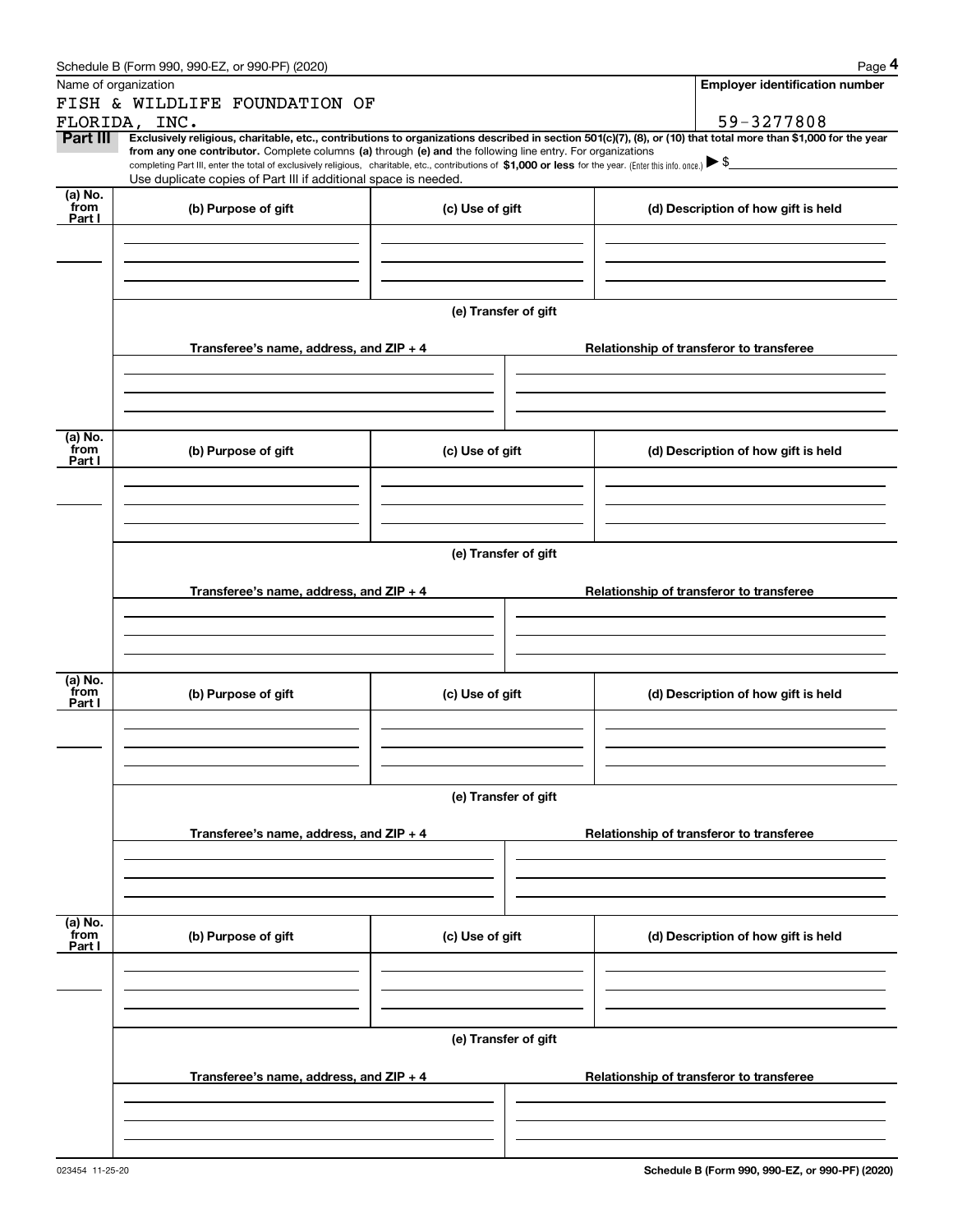|         | <b>Supplemental Financial Statements</b><br><b>SCHEDULE D</b>          |                                                                                                                                                                                                             |                                                                                                                                                                                                                                |                          |                                                     |
|---------|------------------------------------------------------------------------|-------------------------------------------------------------------------------------------------------------------------------------------------------------------------------------------------------------|--------------------------------------------------------------------------------------------------------------------------------------------------------------------------------------------------------------------------------|--------------------------|-----------------------------------------------------|
|         | Complete if the organization answered "Yes" on Form 990,<br>(Form 990) |                                                                                                                                                                                                             |                                                                                                                                                                                                                                |                          |                                                     |
|         | Department of the Treasury                                             |                                                                                                                                                                                                             | Part IV, line 6, 7, 8, 9, 10, 11a, 11b, 11c, 11d, 11e, 11f, 12a, or 12b.<br>Attach to Form 990.                                                                                                                                |                          | Open to Public                                      |
|         | Internal Revenue Service                                               |                                                                                                                                                                                                             | Go to www.irs.gov/Form990 for instructions and the latest information.                                                                                                                                                         |                          | Inspection                                          |
|         | Name of the organization                                               | FISH & WILDLIFE FOUNDATION OF                                                                                                                                                                               |                                                                                                                                                                                                                                |                          | <b>Employer identification number</b><br>59-3277808 |
| Part I  |                                                                        | FLORIDA, INC.                                                                                                                                                                                               | Organizations Maintaining Donor Advised Funds or Other Similar Funds or Accounts. Complete if the                                                                                                                              |                          |                                                     |
|         |                                                                        | organization answered "Yes" on Form 990, Part IV, line 6.                                                                                                                                                   |                                                                                                                                                                                                                                |                          |                                                     |
|         |                                                                        |                                                                                                                                                                                                             | (a) Donor advised funds                                                                                                                                                                                                        |                          | (b) Funds and other accounts                        |
| 1       |                                                                        |                                                                                                                                                                                                             |                                                                                                                                                                                                                                |                          |                                                     |
| 2       |                                                                        | Aggregate value of contributions to (during year)                                                                                                                                                           |                                                                                                                                                                                                                                |                          |                                                     |
| 3       |                                                                        |                                                                                                                                                                                                             |                                                                                                                                                                                                                                |                          |                                                     |
| 4       |                                                                        |                                                                                                                                                                                                             |                                                                                                                                                                                                                                |                          |                                                     |
| 5       |                                                                        |                                                                                                                                                                                                             | Did the organization inform all donors and donor advisors in writing that the assets held in donor advised funds                                                                                                               |                          |                                                     |
|         |                                                                        |                                                                                                                                                                                                             |                                                                                                                                                                                                                                |                          | Yes<br><b>No</b>                                    |
| 6       |                                                                        |                                                                                                                                                                                                             | Did the organization inform all grantees, donors, and donor advisors in writing that grant funds can be used only                                                                                                              |                          |                                                     |
|         |                                                                        |                                                                                                                                                                                                             | for charitable purposes and not for the benefit of the donor or donor advisor, or for any other purpose conferring                                                                                                             |                          |                                                     |
| Part II | impermissible private benefit?                                         |                                                                                                                                                                                                             | Conservation Easements. Complete if the organization answered "Yes" on Form 990, Part IV, line 7.                                                                                                                              |                          | Yes<br>No                                           |
| 1       |                                                                        | Purpose(s) of conservation easements held by the organization (check all that apply).                                                                                                                       |                                                                                                                                                                                                                                |                          |                                                     |
|         |                                                                        | Preservation of land for public use (for example, recreation or education)                                                                                                                                  | Preservation of a historically important land area                                                                                                                                                                             |                          |                                                     |
|         |                                                                        | Protection of natural habitat                                                                                                                                                                               | Preservation of a certified historic structure                                                                                                                                                                                 |                          |                                                     |
|         |                                                                        | Preservation of open space                                                                                                                                                                                  |                                                                                                                                                                                                                                |                          |                                                     |
| 2       |                                                                        |                                                                                                                                                                                                             | Complete lines 2a through 2d if the organization held a qualified conservation contribution in the form of a conservation easement on the last                                                                                 |                          |                                                     |
|         | day of the tax year.                                                   |                                                                                                                                                                                                             |                                                                                                                                                                                                                                |                          | Held at the End of the Tax Year                     |
| а       |                                                                        | Total number of conservation easements                                                                                                                                                                      |                                                                                                                                                                                                                                | 2a                       |                                                     |
| b       |                                                                        | Total acreage restricted by conservation easements                                                                                                                                                          |                                                                                                                                                                                                                                | 2b                       |                                                     |
|         |                                                                        |                                                                                                                                                                                                             | Number of conservation easements on a certified historic structure included in (a) manufacture of conservation                                                                                                                 | 2c                       |                                                     |
| d       |                                                                        |                                                                                                                                                                                                             | Number of conservation easements included in (c) acquired after 7/25/06, and not on a historic structure                                                                                                                       |                          |                                                     |
|         |                                                                        |                                                                                                                                                                                                             | listed in the National Register [1,1,2000] [1,2000] [1,2000] [1,2000] [1,2000] [1,2000] [1,2000] [1,2000] [1,2000] [1,2000] [1,2000] [1,2000] [1,2000] [1,2000] [1,2000] [1,2000] [1,2000] [1,2000] [1,2000] [1,2000] [1,2000] | 2d                       |                                                     |
| 3       |                                                                        |                                                                                                                                                                                                             | Number of conservation easements modified, transferred, released, extinguished, or terminated by the organization during the tax                                                                                               |                          |                                                     |
|         | $year \blacktriangleright$                                             |                                                                                                                                                                                                             |                                                                                                                                                                                                                                |                          |                                                     |
| 4<br>5  |                                                                        | Number of states where property subject to conservation easement is located $\blacktriangleright$<br>Does the organization have a written policy regarding the periodic monitoring, inspection, handling of |                                                                                                                                                                                                                                |                          |                                                     |
|         |                                                                        | violations, and enforcement of the conservation easements it holds?                                                                                                                                         |                                                                                                                                                                                                                                |                          | Yes<br><b>No</b>                                    |
| 6       |                                                                        |                                                                                                                                                                                                             | Staff and volunteer hours devoted to monitoring, inspecting, handling of violations, and enforcing conservation easements during the year                                                                                      |                          |                                                     |
|         |                                                                        |                                                                                                                                                                                                             |                                                                                                                                                                                                                                |                          |                                                     |
| 7       |                                                                        |                                                                                                                                                                                                             | Amount of expenses incurred in monitoring, inspecting, handling of violations, and enforcing conservation easements during the year                                                                                            |                          |                                                     |
|         | ▶ \$                                                                   |                                                                                                                                                                                                             |                                                                                                                                                                                                                                |                          |                                                     |
| 8       |                                                                        |                                                                                                                                                                                                             | Does each conservation easement reported on line 2(d) above satisfy the requirements of section 170(h)(4)(B)(i)                                                                                                                |                          |                                                     |
|         |                                                                        |                                                                                                                                                                                                             |                                                                                                                                                                                                                                |                          | Yes<br>No                                           |
| 9       |                                                                        |                                                                                                                                                                                                             | In Part XIII, describe how the organization reports conservation easements in its revenue and expense statement and                                                                                                            |                          |                                                     |
|         |                                                                        |                                                                                                                                                                                                             | balance sheet, and include, if applicable, the text of the footnote to the organization's financial statements that describes the                                                                                              |                          |                                                     |
|         | Part III                                                               | organization's accounting for conservation easements.                                                                                                                                                       | Organizations Maintaining Collections of Art, Historical Treasures, or Other Similar Assets.                                                                                                                                   |                          |                                                     |
|         |                                                                        | Complete if the organization answered "Yes" on Form 990, Part IV, line 8.                                                                                                                                   |                                                                                                                                                                                                                                |                          |                                                     |
|         |                                                                        |                                                                                                                                                                                                             | 1a If the organization elected, as permitted under FASB ASC 958, not to report in its revenue statement and balance sheet works                                                                                                |                          |                                                     |
|         |                                                                        |                                                                                                                                                                                                             | of art, historical treasures, or other similar assets held for public exhibition, education, or research in furtherance of public                                                                                              |                          |                                                     |
|         |                                                                        |                                                                                                                                                                                                             | service, provide in Part XIII the text of the footnote to its financial statements that describes these items.                                                                                                                 |                          |                                                     |
| b       |                                                                        |                                                                                                                                                                                                             | If the organization elected, as permitted under FASB ASC 958, to report in its revenue statement and balance sheet works of                                                                                                    |                          |                                                     |
|         |                                                                        |                                                                                                                                                                                                             | art, historical treasures, or other similar assets held for public exhibition, education, or research in furtherance of public service,                                                                                        |                          |                                                     |
|         |                                                                        | provide the following amounts relating to these items:                                                                                                                                                      |                                                                                                                                                                                                                                |                          |                                                     |
|         |                                                                        |                                                                                                                                                                                                             |                                                                                                                                                                                                                                |                          | $\triangleright$ \$                                 |
|         |                                                                        | (ii) Assets included in Form 990, Part X                                                                                                                                                                    |                                                                                                                                                                                                                                |                          |                                                     |
| 2       |                                                                        |                                                                                                                                                                                                             | If the organization received or held works of art, historical treasures, or other similar assets for financial gain, provide                                                                                                   |                          |                                                     |
|         |                                                                        | the following amounts required to be reported under FASB ASC 958 relating to these items:                                                                                                                   |                                                                                                                                                                                                                                |                          |                                                     |
| а       |                                                                        |                                                                                                                                                                                                             |                                                                                                                                                                                                                                |                          | \$                                                  |
| b       |                                                                        |                                                                                                                                                                                                             | Assets included in Form 990, Part X <i>maching and accountant content in the sets included</i> in Form 990, Part X                                                                                                             | $\blacktriangleright$ \$ |                                                     |
|         |                                                                        | LHA For Paperwork Reduction Act Notice, see the Instructions for Form 990.                                                                                                                                  |                                                                                                                                                                                                                                |                          | Schedule D (Form 990) 2020                          |

032051 12-01-20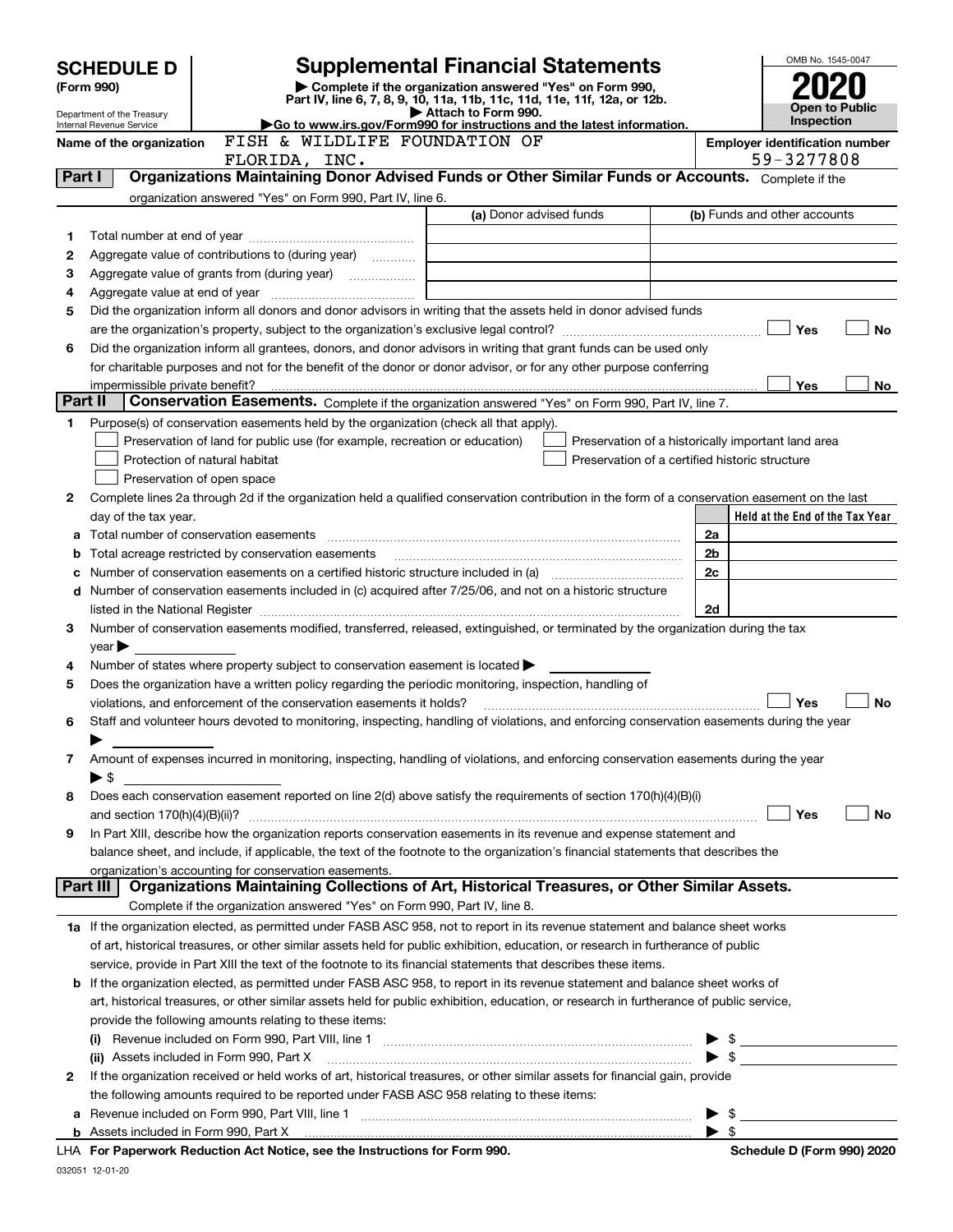|               |                                                                                                                                                                                                                                | FISH & WILDLIFE FOUNDATION OF |                        |                          |                                              |         |                   |           |
|---------------|--------------------------------------------------------------------------------------------------------------------------------------------------------------------------------------------------------------------------------|-------------------------------|------------------------|--------------------------|----------------------------------------------|---------|-------------------|-----------|
|               | FLORIDA, INC.<br>Schedule D (Form 990) 2020                                                                                                                                                                                    |                               |                        |                          |                                              |         | 59-3277808 Page 2 |           |
|               | Organizations Maintaining Collections of Art, Historical Treasures, or Other Similar Assets $_{(continued)}$<br>Part III                                                                                                       |                               |                        |                          |                                              |         |                   |           |
| 3             | Using the organization's acquisition, accession, and other records, check any of the following that make significant use of its                                                                                                |                               |                        |                          |                                              |         |                   |           |
|               | collection items (check all that apply):                                                                                                                                                                                       |                               |                        |                          |                                              |         |                   |           |
| a             | Public exhibition                                                                                                                                                                                                              | d                             |                        | Loan or exchange program |                                              |         |                   |           |
| b             | Scholarly research                                                                                                                                                                                                             | e                             | <b>Other Community</b> |                          |                                              |         |                   |           |
| c             | Preservation for future generations                                                                                                                                                                                            |                               |                        |                          |                                              |         |                   |           |
| 4             | Provide a description of the organization's collections and explain how they further the organization's exempt purpose in Part XIII.                                                                                           |                               |                        |                          |                                              |         |                   |           |
| 5             | During the year, did the organization solicit or receive donations of art, historical treasures, or other similar assets                                                                                                       |                               |                        |                          |                                              |         |                   |           |
|               |                                                                                                                                                                                                                                |                               |                        |                          |                                              |         | Yes               | No        |
|               | Part IV<br>Escrow and Custodial Arrangements. Complete if the organization answered "Yes" on Form 990, Part IV, line 9, or                                                                                                     |                               |                        |                          |                                              |         |                   |           |
|               | reported an amount on Form 990, Part X, line 21.                                                                                                                                                                               |                               |                        |                          |                                              |         |                   |           |
|               | 1a Is the organization an agent, trustee, custodian or other intermediary for contributions or other assets not included                                                                                                       |                               |                        |                          |                                              |         |                   |           |
|               | on Form 990, Part X? [11] matter and the contract of the contract of the contract of the contract of the contract of the contract of the contract of the contract of the contract of the contract of the contract of the contr |                               |                        |                          |                                              |         | Yes               | <b>No</b> |
|               | <b>b</b> If "Yes," explain the arrangement in Part XIII and complete the following table:                                                                                                                                      |                               |                        |                          |                                              |         |                   |           |
|               |                                                                                                                                                                                                                                |                               |                        |                          |                                              |         |                   |           |
|               |                                                                                                                                                                                                                                |                               |                        |                          |                                              |         | Amount            |           |
| c             | Beginning balance                                                                                                                                                                                                              |                               |                        |                          | 1c                                           |         |                   |           |
|               |                                                                                                                                                                                                                                |                               |                        |                          | 1d                                           |         |                   |           |
| е             | Distributions during the year manufactured and continuum and contained and the year manufactured and contained                                                                                                                 |                               |                        |                          | 1e                                           |         |                   |           |
| f             |                                                                                                                                                                                                                                |                               |                        |                          | 1f                                           |         |                   |           |
|               | 2a Did the organization include an amount on Form 990, Part X, line 21, for escrow or custodial account liability?                                                                                                             |                               |                        |                          |                                              |         | Yes               | No        |
|               | b If "Yes," explain the arrangement in Part XIII. Check here if the explanation has been provided on Part XIII                                                                                                                 |                               |                        |                          |                                              |         |                   |           |
| <b>Part V</b> | Endowment Funds. Complete if the organization answered "Yes" on Form 990, Part IV, line 10.                                                                                                                                    |                               |                        |                          |                                              |         |                   |           |
|               |                                                                                                                                                                                                                                | (a) Current year              | (b) Prior year         | (c) Two years back       | (d) Three years back $ $ (e) Four years back |         |                   |           |
| 1a            | Beginning of year balance                                                                                                                                                                                                      | 4,465,939.                    | 4, 216, 341.           | 93,261.                  |                                              |         |                   |           |
| b             |                                                                                                                                                                                                                                | 55, 180.                      | 18,390.                | 3,973,522.               |                                              | 93,333. |                   |           |
|               | Net investment earnings, gains, and losses                                                                                                                                                                                     | 1,080,435.                    | 231,208.               | 149,558.                 |                                              | $-72.$  |                   |           |
|               |                                                                                                                                                                                                                                |                               |                        |                          |                                              |         |                   |           |
|               | <b>e</b> Other expenditures for facilities                                                                                                                                                                                     |                               |                        |                          |                                              |         |                   |           |
|               | and programs                                                                                                                                                                                                                   |                               |                        |                          |                                              |         |                   |           |
| f             | Administrative expenses                                                                                                                                                                                                        |                               |                        |                          |                                              |         |                   |           |
| g             | End of year balance                                                                                                                                                                                                            | 5,601,554.                    | 4,465,939.             | 4, 216, 341.             |                                              | 93,261. |                   |           |
| 2             | Provide the estimated percentage of the current year end balance (line 1g, column (a)) held as:                                                                                                                                |                               |                        |                          |                                              |         |                   |           |
| a             | Board designated or quasi-endowment                                                                                                                                                                                            |                               | %                      |                          |                                              |         |                   |           |
| b             | Permanent endowment >                                                                                                                                                                                                          | %                             |                        |                          |                                              |         |                   |           |
| c             | Term endowment                                                                                                                                                                                                                 | %                             |                        |                          |                                              |         |                   |           |
|               | The percentages on lines 2a, 2b, and 2c should equal 100%.                                                                                                                                                                     |                               |                        |                          |                                              |         |                   |           |
|               | 3a Are there endowment funds not in the possession of the organization that are held and administered for the organization                                                                                                     |                               |                        |                          |                                              |         |                   |           |
|               |                                                                                                                                                                                                                                |                               |                        |                          |                                              |         |                   | Yes<br>No |
|               | by:                                                                                                                                                                                                                            |                               |                        |                          |                                              |         | 3a(i)             | X         |
|               | (i)                                                                                                                                                                                                                            |                               |                        |                          |                                              |         |                   | X         |
|               | (ii)                                                                                                                                                                                                                           |                               |                        |                          |                                              |         | 3a(ii)            |           |
|               |                                                                                                                                                                                                                                |                               |                        |                          |                                              |         | 3b                |           |
| 4             | Describe in Part XIII the intended uses of the organization's endowment funds.<br>Land, Buildings, and Equipment.<br><b>Part VI</b>                                                                                            |                               |                        |                          |                                              |         |                   |           |
|               |                                                                                                                                                                                                                                |                               |                        |                          |                                              |         |                   |           |
|               | Complete if the organization answered "Yes" on Form 990, Part IV, line 11a. See Form 990, Part X, line 10.                                                                                                                     |                               |                        |                          |                                              |         |                   |           |
|               | Description of property                                                                                                                                                                                                        | (a) Cost or other             |                        | (b) Cost or other        | (c) Accumulated                              |         | (d) Book value    |           |
|               |                                                                                                                                                                                                                                | basis (investment)            |                        | basis (other)            | depreciation                                 |         |                   |           |
|               |                                                                                                                                                                                                                                |                               |                        |                          |                                              |         |                   |           |
|               |                                                                                                                                                                                                                                |                               |                        |                          |                                              |         |                   |           |
|               |                                                                                                                                                                                                                                |                               |                        | 29,950.                  | 8,675.                                       |         |                   | 21, 275.  |
|               |                                                                                                                                                                                                                                |                               |                        | 144,295.                 | 49,827.                                      |         |                   | 94, 468.  |
|               |                                                                                                                                                                                                                                |                               |                        | 2,800.                   |                                              |         |                   | 2,800.    |
|               |                                                                                                                                                                                                                                |                               |                        |                          |                                              |         |                   | 118,543.  |

**Schedule D (Form 990) 2020**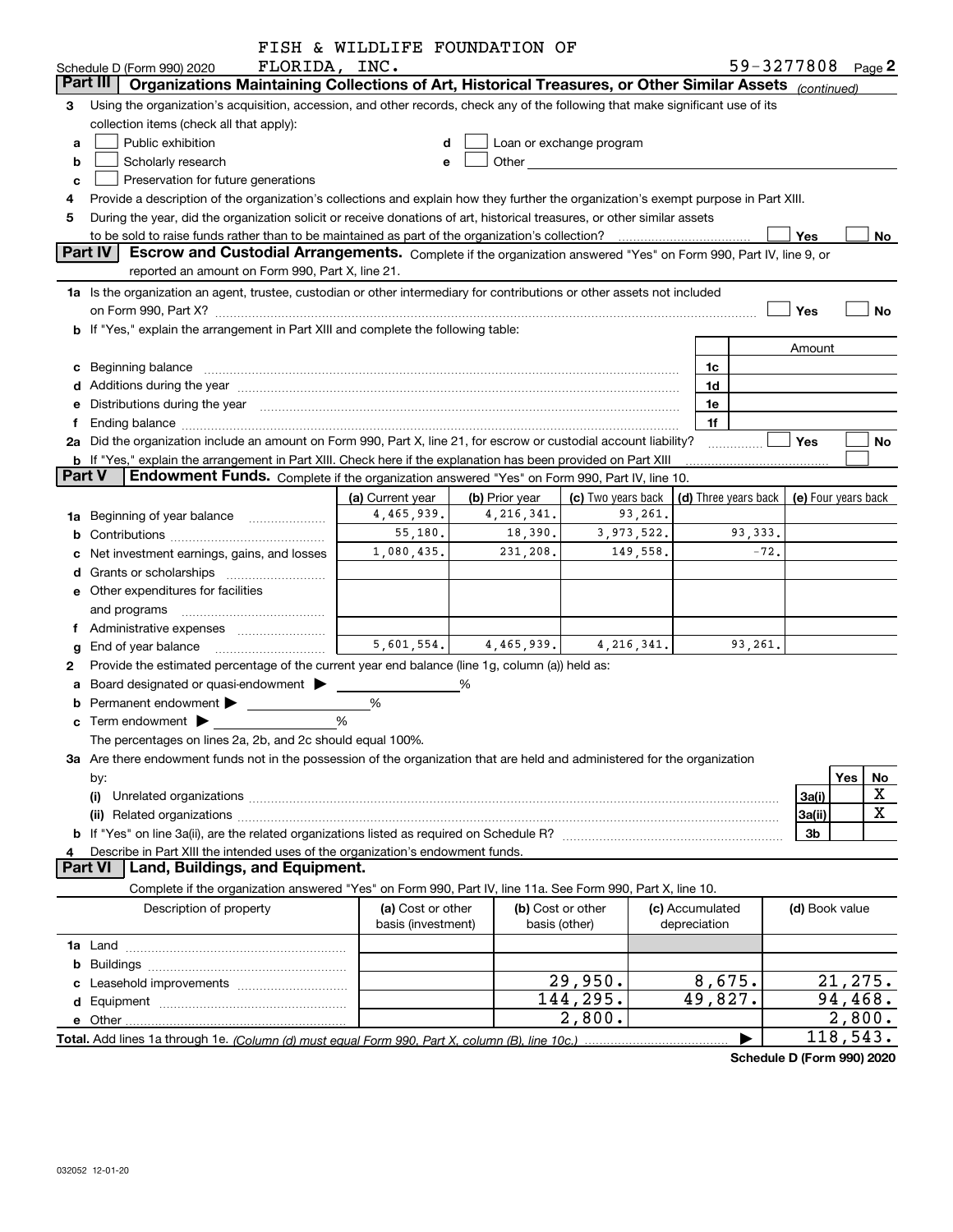| FISH & WILDLIFE FOUNDATION OF |  |
|-------------------------------|--|
|-------------------------------|--|

| ) (Form 990) 2020 |  | FI |  |
|-------------------|--|----|--|
|                   |  |    |  |

| FLORIDA,<br>Schedule D (Form 990) 2020   | INC. |                                                                                                            | 59-3277808 | $P$ aqe $3$ |
|------------------------------------------|------|------------------------------------------------------------------------------------------------------------|------------|-------------|
| Part VII Investments - Other Securities. |      |                                                                                                            |            |             |
|                                          |      | Complete if the organization answered "Yes" on Form 990, Part IV, line 11b, See Form 990, Part X, line 12. |            |             |
|                                          |      |                                                                                                            |            |             |

| (a) Description of security or category (including name of security)                   | (b) Book value | (c) Method of valuation: Cost or end-of-year market value |
|----------------------------------------------------------------------------------------|----------------|-----------------------------------------------------------|
| (1) Financial derivatives                                                              |                |                                                           |
| (2) Closely held equity interests                                                      |                |                                                           |
| $(3)$ Other                                                                            |                |                                                           |
| (A)                                                                                    |                |                                                           |
| (B)                                                                                    |                |                                                           |
| (C)                                                                                    |                |                                                           |
| (D)                                                                                    |                |                                                           |
| (E)                                                                                    |                |                                                           |
| (F)                                                                                    |                |                                                           |
| (G)                                                                                    |                |                                                           |
| (H)                                                                                    |                |                                                           |
| Total. (Col. (b) must equal Form 990, Part X, col. (B) line 12.) $\blacktriangleright$ |                |                                                           |

### **Part VIII Investments - Program Related.**

Complete if the organization answered "Yes" on Form 990, Part IV, line 11c. See Form 990, Part X, line 13.

| (a) Description of investment                                       | (b) Book value | (c) Method of valuation: Cost or end-of-year market value |
|---------------------------------------------------------------------|----------------|-----------------------------------------------------------|
| (1)                                                                 |                |                                                           |
| (2)                                                                 |                |                                                           |
| $\frac{1}{2}$                                                       |                |                                                           |
| (4)                                                                 |                |                                                           |
| (5)                                                                 |                |                                                           |
| (6)                                                                 |                |                                                           |
| (7)                                                                 |                |                                                           |
| (8)                                                                 |                |                                                           |
| (9)                                                                 |                |                                                           |
| Total. (Col. (b) must equal Form 990, Part X, col. (B) line $13.$ ) |                |                                                           |

### **Part IX Other Assets.**

Complete if the organization answered "Yes" on Form 990, Part IV, line 11d. See Form 990, Part X, line 15.

|               | (a) Description                                                                                                   | (b) Book value |
|---------------|-------------------------------------------------------------------------------------------------------------------|----------------|
| (1)           |                                                                                                                   |                |
| (2)           |                                                                                                                   |                |
| (3)           |                                                                                                                   |                |
| (4)           |                                                                                                                   |                |
| (5)           |                                                                                                                   |                |
| (6)           |                                                                                                                   |                |
| (7)           |                                                                                                                   |                |
| (8)           |                                                                                                                   |                |
| (9)           |                                                                                                                   |                |
|               |                                                                                                                   |                |
| <b>Part X</b> | <b>Other Liabilities.</b>                                                                                         |                |
|               | Complete if the organization answered "Yes" on Form 990, Part IV, line 11e or 11f. See Form 990, Part X, line 25. |                |
| 1.            | (a) Description of liability                                                                                      | (b) Book value |
|               | Federal income taxes                                                                                              |                |
| (2)           |                                                                                                                   |                |
| (3)           |                                                                                                                   |                |

| ושו                                                                      |  |
|--------------------------------------------------------------------------|--|
| (4)                                                                      |  |
| (5)                                                                      |  |
| (6)                                                                      |  |
|                                                                          |  |
| (8)                                                                      |  |
| (9)                                                                      |  |
| <b>Total,</b> (Column (b) must equal Form 990, Part X, col. (R) line 25. |  |

**Total.**  *(Column (b) must equal Form 990, Part X, col. (B) line 25.)* 

**2.** Liability for uncertain tax positions. In Part XIII, provide the text of the footnote to the organization's financial statements that reports the

organization's liability for uncertain tax positions under FASB ASC 740. Check here if the text of the footnote has been provided in Part XIII  $\vert$  X  $\vert$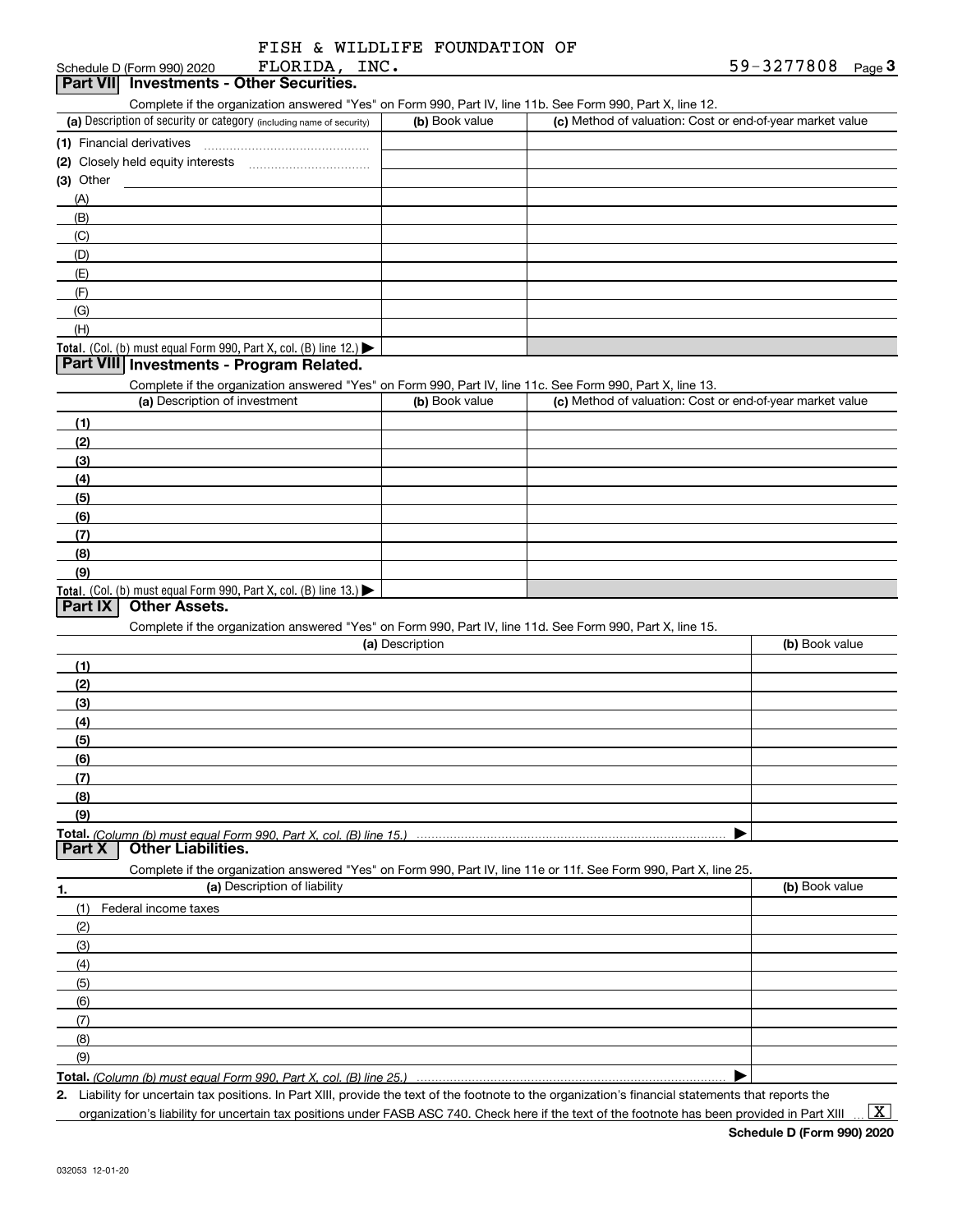|   | FISH & WILDLIFE FOUNDATION OF                                                                                                                                                                                                       |                |                   |                |                   |
|---|-------------------------------------------------------------------------------------------------------------------------------------------------------------------------------------------------------------------------------------|----------------|-------------------|----------------|-------------------|
|   | FLORIDA, INC.<br>Schedule D (Form 990) 2020                                                                                                                                                                                         |                |                   |                | 59-3277808 Page 4 |
|   | Reconciliation of Revenue per Audited Financial Statements With Revenue per Return.<br>Part XI                                                                                                                                      |                |                   |                |                   |
|   | Complete if the organization answered "Yes" on Form 990, Part IV, line 12a.                                                                                                                                                         |                |                   |                |                   |
| 1 | Total revenue, gains, and other support per audited financial statements                                                                                                                                                            |                |                   | $\mathbf{1}$   | 19,676,019.       |
| 2 | Amounts included on line 1 but not on Form 990, Part VIII, line 12:                                                                                                                                                                 |                |                   |                |                   |
| a | Net unrealized gains (losses) on investments [11] matter contracts and the unrealized gains (losses) on investments                                                                                                                 | 2a             | <u>7,406,142.</u> |                |                   |
| b |                                                                                                                                                                                                                                     | 2 <sub>b</sub> | 55,620.           |                |                   |
|   |                                                                                                                                                                                                                                     | 2 <sub>c</sub> |                   |                |                   |
| d |                                                                                                                                                                                                                                     | 2d             | $-69,319.$        |                |                   |
| е | Add lines 2a through 2d                                                                                                                                                                                                             |                |                   | 2e             | 7,392,443.        |
| 3 |                                                                                                                                                                                                                                     |                |                   |                | 12, 283, 576.     |
| 4 | Amounts included on Form 990, Part VIII, line 12, but not on line 1:                                                                                                                                                                |                |                   |                |                   |
| a |                                                                                                                                                                                                                                     | 4a             |                   |                |                   |
| b |                                                                                                                                                                                                                                     | 4b             |                   |                |                   |
|   | Add lines 4a and 4b                                                                                                                                                                                                                 |                |                   | 4с             | 0.                |
| 5 |                                                                                                                                                                                                                                     |                |                   | 5              | 12, 283, 576.     |
|   | Part XII   Reconciliation of Expenses per Audited Financial Statements With Expenses per Return.                                                                                                                                    |                |                   |                |                   |
|   | Complete if the organization answered "Yes" on Form 990, Part IV, line 12a.                                                                                                                                                         |                |                   |                |                   |
| 1 |                                                                                                                                                                                                                                     |                |                   | $\blacksquare$ | 6,876,309.        |
| 2 | Amounts included on line 1 but not on Form 990, Part IX, line 25:                                                                                                                                                                   |                |                   |                |                   |
| a |                                                                                                                                                                                                                                     | 2a             | 55,620.           |                |                   |
| b | Prior year adjustments <i>www.www.www.www.www.www.www.www.www.</i> ww.                                                                                                                                                              | 2 <sub>b</sub> |                   |                |                   |
|   | Other losses                                                                                                                                                                                                                        | 2c             |                   |                |                   |
|   |                                                                                                                                                                                                                                     | 2d             | $-111,953.$       |                |                   |
| е | Add lines 2a through 2d <b>contained a contained a contained a contained a</b> contained a contact the state of the state of the state of the state of the state of the state of the state of the state of the state of the state o |                |                   | 2e             | $-56,333.$        |
| 3 |                                                                                                                                                                                                                                     |                |                   | 3              | 6,932,642.        |
| 4 | Amounts included on Form 990, Part IX, line 25, but not on line 1:                                                                                                                                                                  |                |                   |                |                   |
| a | Investment expenses not included on Form 990, Part VIII, line 7b [11, 111, 111, 111]                                                                                                                                                | 4a             |                   |                |                   |
| b |                                                                                                                                                                                                                                     | 4b             |                   |                |                   |
|   | Add lines 4a and 4b                                                                                                                                                                                                                 |                |                   | 4c             | υ.                |
|   | Part XIII Supplemental Information.                                                                                                                                                                                                 |                |                   | 5              | 6,932,642.        |
|   |                                                                                                                                                                                                                                     |                |                   |                |                   |

Provide the descriptions required for Part II, lines 3, 5, and 9; Part III, lines 1a and 4; Part IV, lines 1b and 2b; Part V, line 4; Part X, line 2; Part XI, lines 2d and 4b; and Part XII, lines 2d and 4b. Also complete this part to provide any additional information.

## PART V, LINE 4:

ENDOWMENT FUNDS ARE TO BE USED FOR THE MAINTENANCE AND LAND STEWARDSHIP OF

PROJECTS ESTABLISHED BY TRUST OR FUND AGREEMENTS ENTERED INTO BY VARIOUS

GRANTORS FOR THE PROTECTION OF NATURAL RESOURCES.

PART X, LINE 2:

THE ORGANIZATION HAS IMPLEMENTED THE ACCOUNTING REQUIREMENTS ASSOCIATED

WITH UNCERTAINTY IN INCOME TAXES USING THE PROVISIONS OF FASB ASC 740,

INCOME TAXES. USING THAT GUIDANCE, TAX POSITIONS INITIALLY NEED TO BE

RECOGNIZED IN THE FINANCIAL STATEMENTS WHEN IT IS MORE-LIKELY-THAN-NOT THE

POSITIONS WILL BE SUSTAINED UPON EXAMINATION BY THE TAX AUTHORITIES. IT

ALSO PROVIDES GUIDANCE FOR DERECOGNITION, CLASSIFICATION, INTEREST AND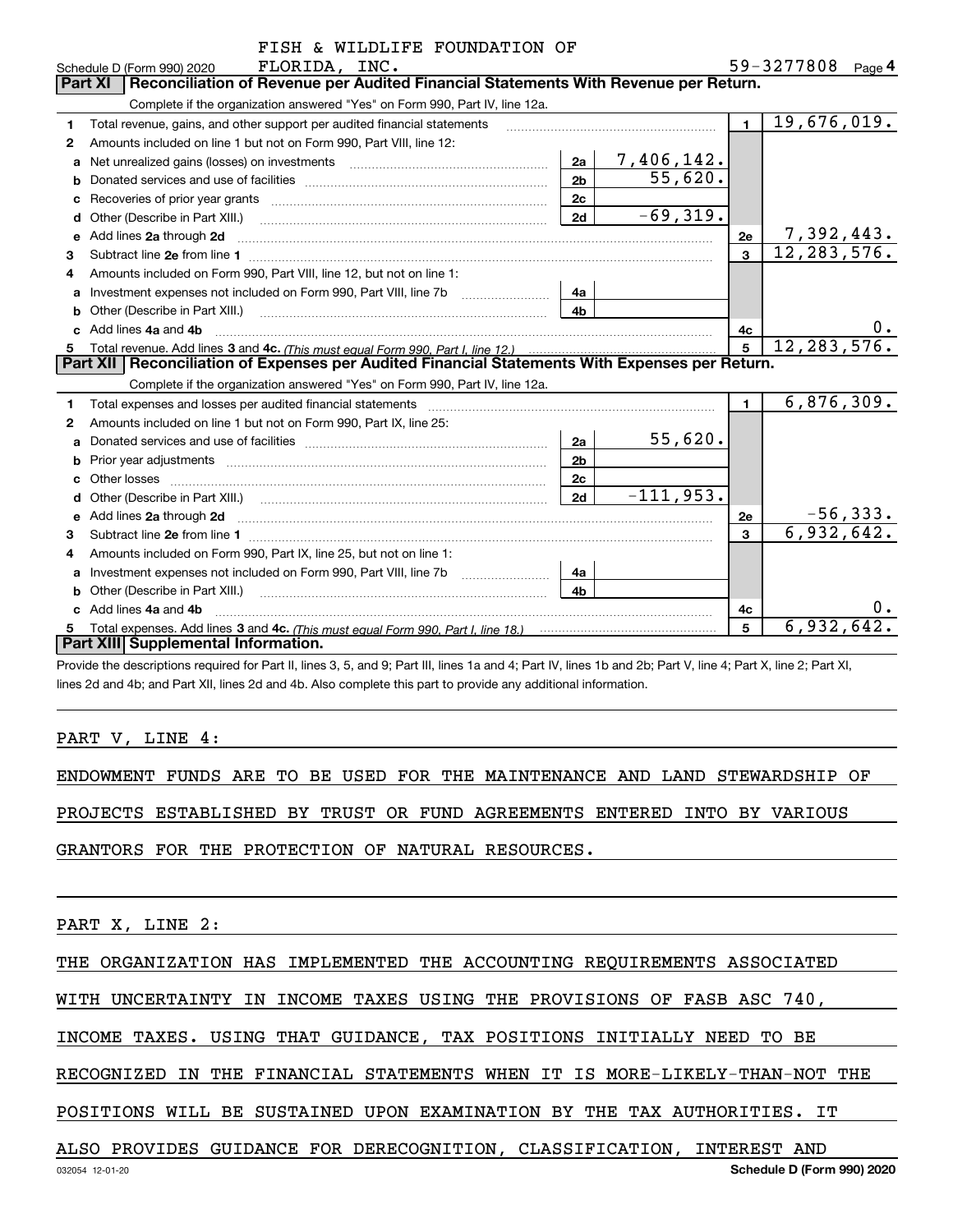| FISH & WILDLIFE FOUNDATION OF                                                                       |                   |
|-----------------------------------------------------------------------------------------------------|-------------------|
| Schedule D (Form 990) 2020 FLORIDA, INC.<br><b>Part XIII   Supplemental Information</b> (continued) | 59-3277808 Page 5 |
|                                                                                                     |                   |
| PENALTIES, ACCOUNTING IN INTERIM PERIODS, DISCLOSURE AND TRANSITION. AS OF                          |                   |
| JUNE 30, 2021, THE ORGANIZATION HAS NO UNCERTAIN TAX POSITIONS THAT                                 |                   |
| QUALIFY FOR EITHER RECOGNITION OR DISCLOSURE IN THE FINANCIAL STATEMENTS.                           |                   |
|                                                                                                     |                   |
|                                                                                                     |                   |
| PART XI, LINE 2D - OTHER ADJUSTMENTS:                                                               |                   |
| MANAGEMENT FEES                                                                                     | $-253, 353.$      |
| FUNDRAISING EXPENSE                                                                                 | $141,400$ .       |
| 42,634.<br>UNAMORTIZED DISCOUNT ON PLEDGE                                                           |                   |
|                                                                                                     |                   |
| $-69,319.$<br>TOTAL TO SCHEDULE D, PART XI, LINE 2D                                                 |                   |
|                                                                                                     |                   |
| PART XII, LINE 2D - OTHER ADJUSTMENTS:                                                              |                   |
| FUNDRAISING EXPENSE<br><u> 1989 - Johann Stoff, amerikansk politiker (d. 1989)</u>                  | 141,400.          |
| MANAGEMENT FEES<br><u> 1989 - Johann Barbara, martxa alemaniar arg</u>                              | $-253, 353.$      |
|                                                                                                     |                   |
| MTF EXPENSES                                                                                        |                   |
| TOTAL TO SCHEDULE D, PART XII, LINE 2D                                                              | $-111,953.$       |
|                                                                                                     |                   |
|                                                                                                     |                   |
|                                                                                                     |                   |
|                                                                                                     |                   |
|                                                                                                     |                   |
|                                                                                                     |                   |
|                                                                                                     |                   |
|                                                                                                     |                   |
|                                                                                                     |                   |
|                                                                                                     |                   |
|                                                                                                     |                   |
|                                                                                                     |                   |
|                                                                                                     |                   |
|                                                                                                     |                   |
|                                                                                                     |                   |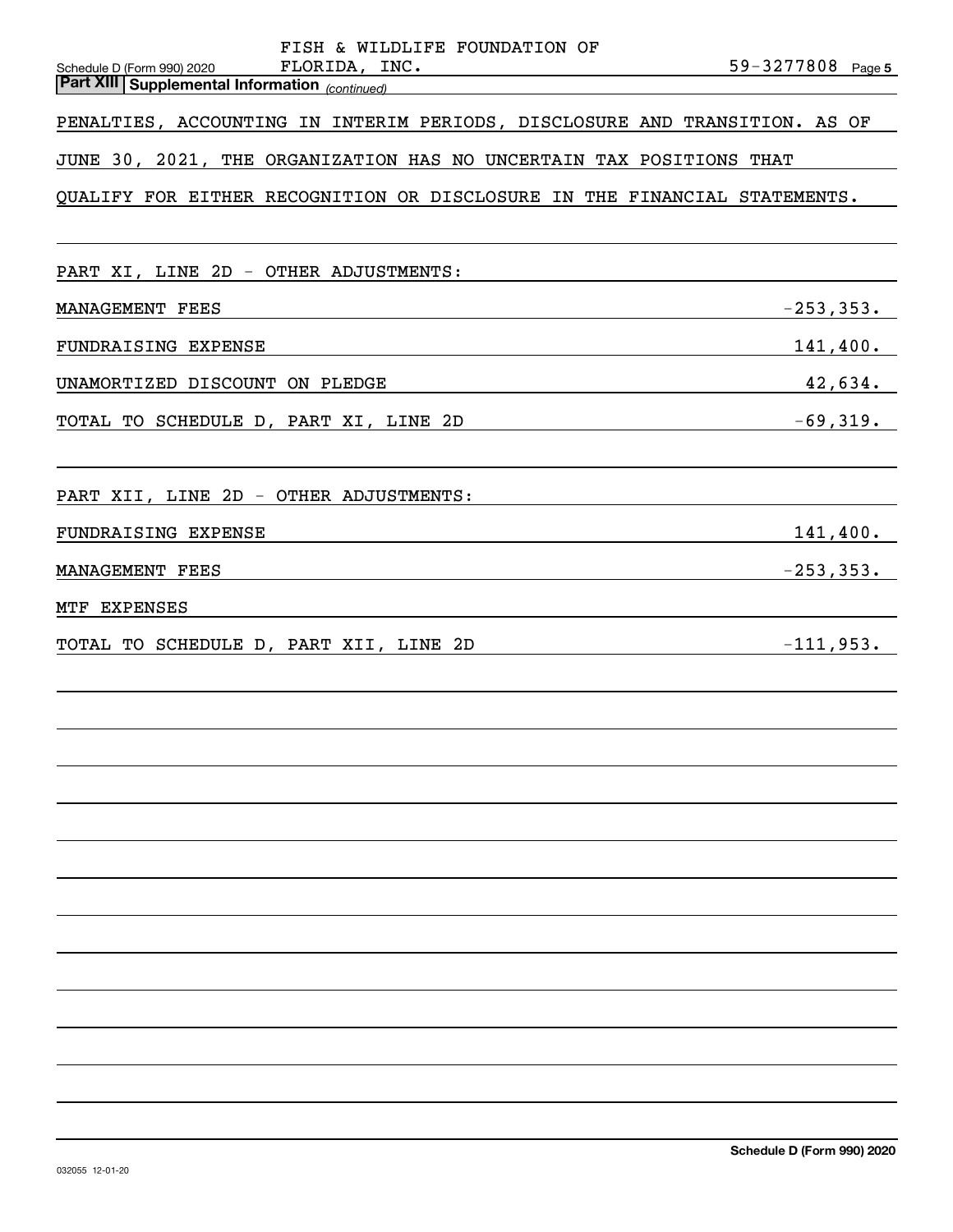| <b>SCHEDULE G</b>                                            |                                  | <b>Supplemental Information Regarding Fundraising or Gaming Activities</b>                                                                                          |                            |                               |           |                                       |                                   | OMB No. 1545-0047                     |
|--------------------------------------------------------------|----------------------------------|---------------------------------------------------------------------------------------------------------------------------------------------------------------------|----------------------------|-------------------------------|-----------|---------------------------------------|-----------------------------------|---------------------------------------|
| (Form 990 or 990-EZ)                                         |                                  | Complete if the organization answered "Yes" on Form 990, Part IV, line 17, 18, or 19, or if the<br>organization entered more than \$15,000 on Form 990-EZ, line 6a. |                            |                               |           |                                       |                                   |                                       |
| Department of the Treasury                                   |                                  | Attach to Form 990 or Form 990-EZ.                                                                                                                                  |                            |                               |           |                                       |                                   | <b>Open to Public</b>                 |
| Internal Revenue Service<br>Name of the organization         |                                  | Go to www.irs.gov/Form990 for instructions and the latest information.                                                                                              |                            |                               |           |                                       |                                   | Inspection                            |
|                                                              | FLORIDA, INC.                    | FISH & WILDLIFE FOUNDATION OF                                                                                                                                       |                            |                               |           |                                       | 59-3277808                        | <b>Employer identification number</b> |
| Part I                                                       |                                  | Fundraising Activities. Complete if the organization answered "Yes" on Form 990, Part IV, line 17. Form 990-EZ filers are not                                       |                            |                               |           |                                       |                                   |                                       |
|                                                              | required to complete this part.  |                                                                                                                                                                     |                            |                               |           |                                       |                                   |                                       |
|                                                              |                                  | 1 Indicate whether the organization raised funds through any of the following activities. Check all that apply.                                                     |                            |                               |           |                                       |                                   |                                       |
| Mail solicitations<br>a                                      |                                  | е                                                                                                                                                                   |                            |                               |           | Solicitation of non-government grants |                                   |                                       |
| b<br>Phone solicitations                                     | Internet and email solicitations | f                                                                                                                                                                   | Special fundraising events |                               |           | Solicitation of government grants     |                                   |                                       |
| с<br>In-person solicitations<br>d                            |                                  | g                                                                                                                                                                   |                            |                               |           |                                       |                                   |                                       |
|                                                              |                                  | 2 a Did the organization have a written or oral agreement with any individual (including officers, directors, trustees, or                                          |                            |                               |           |                                       |                                   |                                       |
|                                                              |                                  | key employees listed in Form 990, Part VII) or entity in connection with professional fundraising services?                                                         |                            |                               |           |                                       | Yes                               | <b>No</b>                             |
|                                                              |                                  | b If "Yes," list the 10 highest paid individuals or entities (fundraisers) pursuant to agreements under which the fundraiser is to be                               |                            |                               |           |                                       |                                   |                                       |
| compensated at least \$5,000 by the organization.            |                                  |                                                                                                                                                                     |                            |                               |           |                                       |                                   |                                       |
|                                                              |                                  |                                                                                                                                                                     |                            | (iii) Did<br>fundraiser       |           |                                       | (v) Amount paid                   | (vi) Amount paid                      |
| (i) Name and address of individual<br>or entity (fundraiser) |                                  | (ii) Activity                                                                                                                                                       |                            | have custody<br>or control of |           | (iv) Gross receipts<br>from activity  | to (or retained by)<br>fundraiser | to (or retained by)<br>organization   |
|                                                              |                                  |                                                                                                                                                                     |                            | contributions?                |           |                                       | listed in col. (i)                |                                       |
|                                                              |                                  |                                                                                                                                                                     |                            | Yes                           | <b>No</b> |                                       |                                   |                                       |
|                                                              |                                  |                                                                                                                                                                     |                            |                               |           |                                       |                                   |                                       |
|                                                              |                                  |                                                                                                                                                                     |                            |                               |           |                                       |                                   |                                       |
|                                                              |                                  |                                                                                                                                                                     |                            |                               |           |                                       |                                   |                                       |
|                                                              |                                  |                                                                                                                                                                     |                            |                               |           |                                       |                                   |                                       |
|                                                              |                                  |                                                                                                                                                                     |                            |                               |           |                                       |                                   |                                       |
|                                                              |                                  |                                                                                                                                                                     |                            |                               |           |                                       |                                   |                                       |
|                                                              |                                  |                                                                                                                                                                     |                            |                               |           |                                       |                                   |                                       |
|                                                              |                                  |                                                                                                                                                                     |                            |                               |           |                                       |                                   |                                       |
|                                                              |                                  |                                                                                                                                                                     |                            |                               |           |                                       |                                   |                                       |
|                                                              |                                  |                                                                                                                                                                     |                            |                               |           |                                       |                                   |                                       |
|                                                              |                                  |                                                                                                                                                                     |                            |                               |           |                                       |                                   |                                       |
|                                                              |                                  |                                                                                                                                                                     |                            |                               |           |                                       |                                   |                                       |
|                                                              |                                  |                                                                                                                                                                     |                            |                               |           |                                       |                                   |                                       |
|                                                              |                                  |                                                                                                                                                                     |                            |                               |           |                                       |                                   |                                       |
|                                                              |                                  |                                                                                                                                                                     |                            |                               |           |                                       |                                   |                                       |
|                                                              |                                  |                                                                                                                                                                     |                            |                               |           |                                       |                                   |                                       |
| Total                                                        |                                  |                                                                                                                                                                     |                            |                               |           |                                       |                                   |                                       |
|                                                              |                                  | 3 List all states in which the organization is registered or licensed to solicit contributions or has been notified it is exempt from registration                  |                            |                               |           |                                       |                                   |                                       |
| or licensing.                                                |                                  |                                                                                                                                                                     |                            |                               |           |                                       |                                   |                                       |
|                                                              |                                  |                                                                                                                                                                     |                            |                               |           |                                       |                                   |                                       |
|                                                              |                                  |                                                                                                                                                                     |                            |                               |           |                                       |                                   |                                       |
|                                                              |                                  |                                                                                                                                                                     |                            |                               |           |                                       |                                   |                                       |

LHA For Paperwork Reduction Act Notice, see the Instructions for Form 990 or 990-EZ. Schedule G (Form 990 or 990-EZ) 2020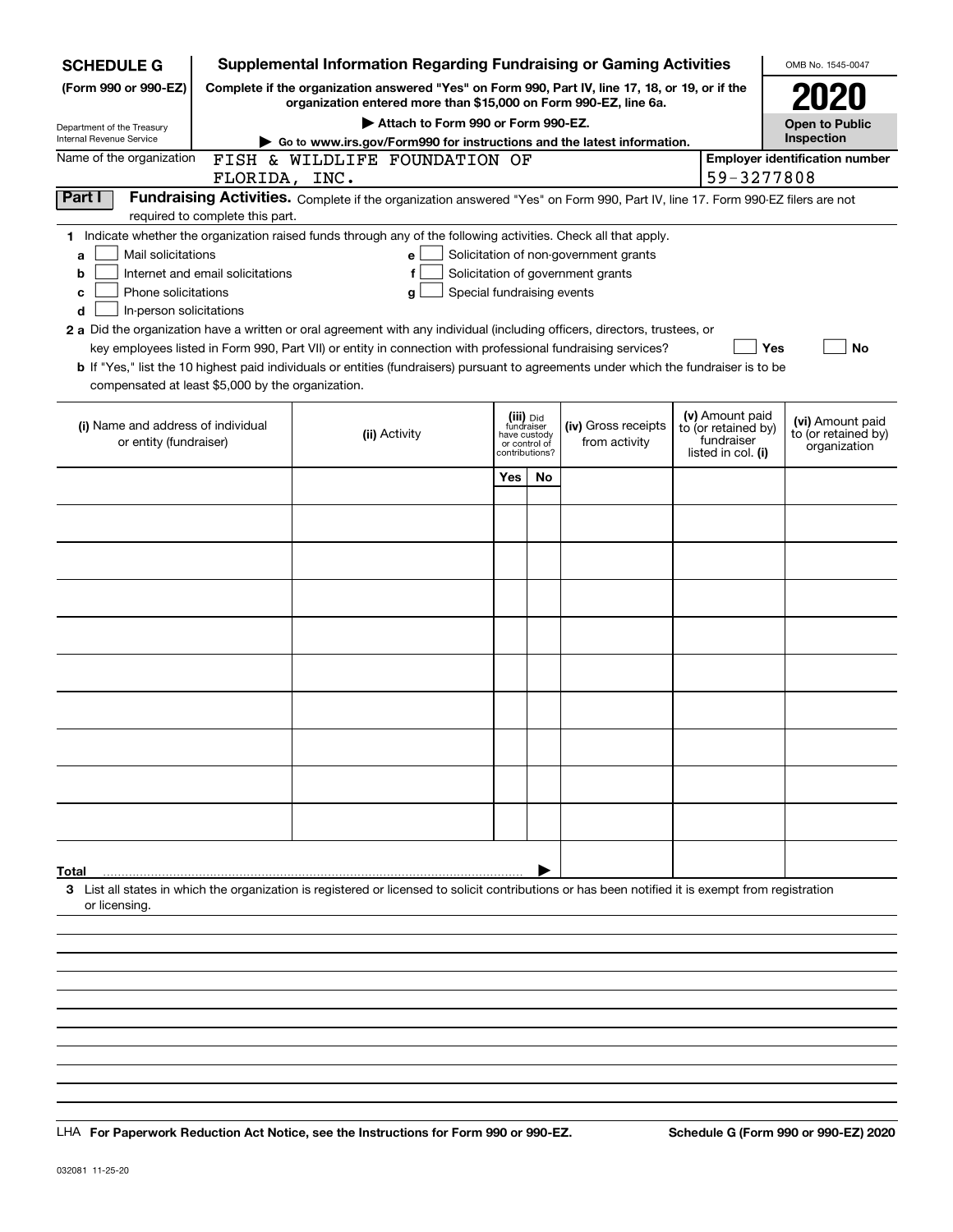|                 |                                                                  | of fundraising event contributions and gross income on Form 990-EZ, lines 1 and 6b. List events with gross receipts greater than \$5,000.<br>(a) Event #1<br>A NIGHT FOR | (b) Event #2                                     | (c) Other events<br><b>NONE</b> | (d) Total events                                    |
|-----------------|------------------------------------------------------------------|--------------------------------------------------------------------------------------------------------------------------------------------------------------------------|--------------------------------------------------|---------------------------------|-----------------------------------------------------|
|                 |                                                                  | <b>NATURE</b>                                                                                                                                                            |                                                  |                                 | (add col. (a) through<br>col. (c)                   |
|                 |                                                                  | (event type)                                                                                                                                                             | (event type)                                     | (total number)                  |                                                     |
| Revenue         | 1                                                                | 551,364.                                                                                                                                                                 |                                                  |                                 | 551,364.                                            |
|                 |                                                                  | 517,879.                                                                                                                                                                 |                                                  |                                 | 517,879.                                            |
|                 | Gross income (line 1 minus line 2)<br>3                          | 33,485.                                                                                                                                                                  |                                                  |                                 | 33,485.                                             |
|                 |                                                                  |                                                                                                                                                                          |                                                  |                                 |                                                     |
|                 | 5                                                                |                                                                                                                                                                          |                                                  |                                 |                                                     |
| Direct Expenses | 6                                                                |                                                                                                                                                                          |                                                  |                                 |                                                     |
|                 | 7                                                                | 25,500.                                                                                                                                                                  |                                                  |                                 | 25,500.                                             |
|                 | 8                                                                |                                                                                                                                                                          |                                                  |                                 | 22,989.                                             |
|                 | 9                                                                | $\frac{22,989}{92,911}.$                                                                                                                                                 |                                                  |                                 | 92,911.<br>141,400.                                 |
|                 |                                                                  |                                                                                                                                                                          |                                                  |                                 | $-107,915.$                                         |
|                 | Part III<br>\$15,000 on Form 990-EZ, line 6a.                    | Gaming. Complete if the organization answered "Yes" on Form 990, Part IV, line 19, or reported more than                                                                 |                                                  |                                 |                                                     |
| Revenue         |                                                                  | (a) Bingo                                                                                                                                                                | (b) Pull tabs/instant<br>bingo/progressive bingo | (c) Other gaming                | (d) Total gaming (add<br>col. (a) through col. (c)) |
|                 |                                                                  |                                                                                                                                                                          |                                                  |                                 |                                                     |
|                 |                                                                  |                                                                                                                                                                          |                                                  |                                 |                                                     |
| es              |                                                                  |                                                                                                                                                                          |                                                  |                                 |                                                     |
|                 | 3                                                                |                                                                                                                                                                          |                                                  |                                 |                                                     |
|                 | 4                                                                |                                                                                                                                                                          |                                                  |                                 |                                                     |
| Direct Expens   |                                                                  |                                                                                                                                                                          |                                                  |                                 |                                                     |
|                 | 6 Volunteer labor                                                | %<br>Yes<br>No.                                                                                                                                                          | Yes<br>%<br>No                                   | Yes<br>%<br>No                  |                                                     |
|                 |                                                                  |                                                                                                                                                                          |                                                  |                                 |                                                     |
|                 | Direct expense summary. Add lines 2 through 5 in column (d)<br>7 |                                                                                                                                                                          |                                                  | ▶                               |                                                     |
|                 | 8                                                                |                                                                                                                                                                          |                                                  |                                 |                                                     |
| 9               |                                                                  |                                                                                                                                                                          |                                                  |                                 |                                                     |
|                 |                                                                  |                                                                                                                                                                          |                                                  |                                 | Yes<br><b>No</b>                                    |

032082 11-25-20

**Schedule G (Form 990 or 990-EZ) 2020**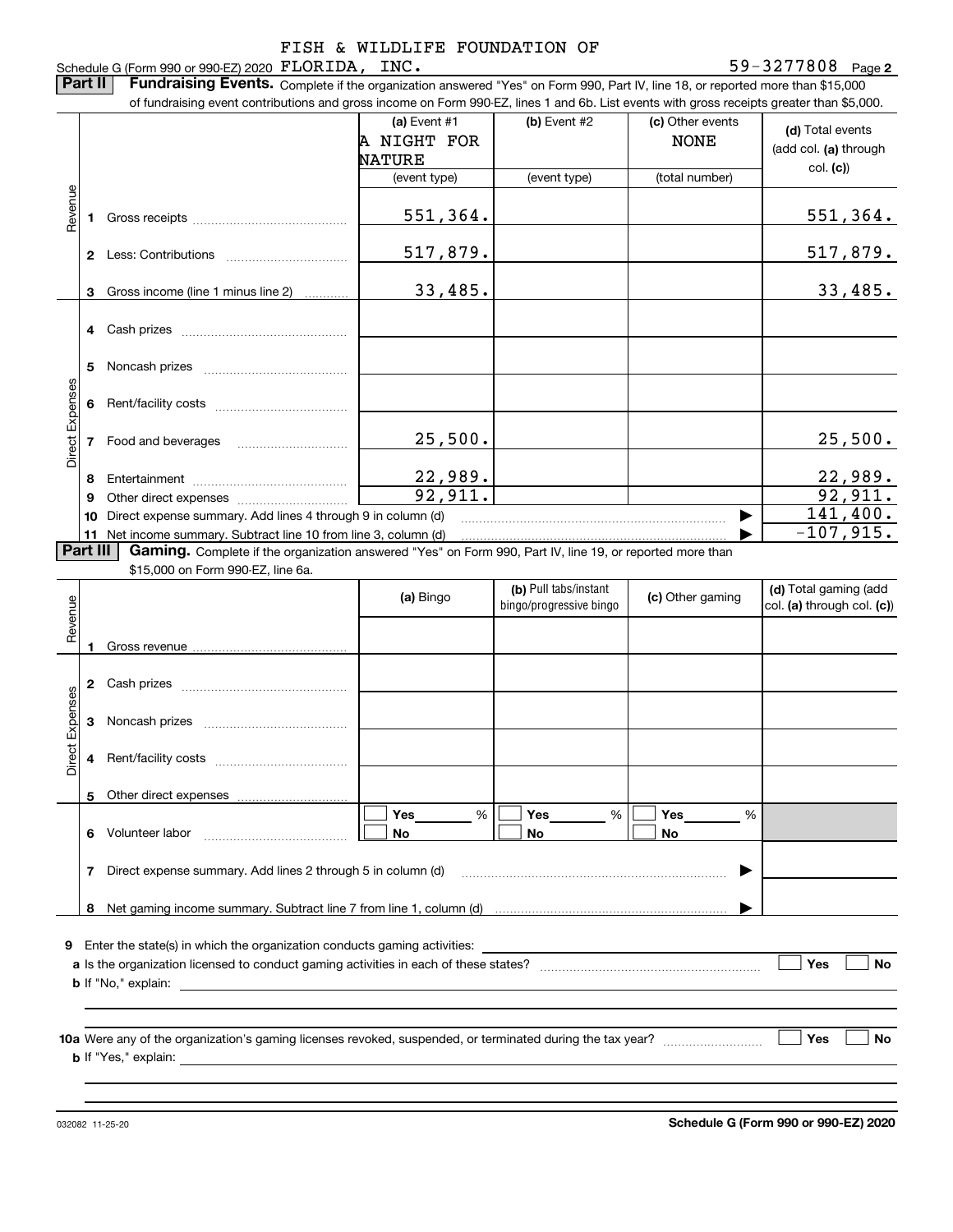| FISH & WILDLIFE FOUNDATION OF |  |  |  |  |
|-------------------------------|--|--|--|--|
|-------------------------------|--|--|--|--|

| Schedule G (Form 990 or 990-EZ) 2020 FLORIDA, INC.                                                                                                                                                                                        | 59-3277808      | Page 3    |
|-------------------------------------------------------------------------------------------------------------------------------------------------------------------------------------------------------------------------------------------|-----------------|-----------|
|                                                                                                                                                                                                                                           | Yes             | No        |
| 12 Is the organization a grantor, beneficiary or trustee of a trust, or a member of a partnership or other entity formed                                                                                                                  |                 |           |
|                                                                                                                                                                                                                                           | Yes             | No        |
| 13 Indicate the percentage of gaming activity conducted in:                                                                                                                                                                               |                 |           |
|                                                                                                                                                                                                                                           | 1За             | %         |
| <b>b</b> An outside facility <b>contained a contract and a contract of the contract of the contract of the contract of the contract of the contract of the contract of the contract of the contract of the contract of the contract o</b> | 13 <sub>b</sub> | %         |
| 14 Enter the name and address of the person who prepares the organization's gaming/special events books and records:                                                                                                                      |                 |           |
|                                                                                                                                                                                                                                           |                 |           |
| Address $\blacktriangleright$                                                                                                                                                                                                             |                 |           |
| 15a Does the organization have a contract with a third party from whom the organization receives gaming revenue?                                                                                                                          | Yes             | No        |
| <b>b</b> If "Yes," enter the amount of gaming revenue received by the organization $\triangleright$ \$                                                                                                                                    |                 |           |
|                                                                                                                                                                                                                                           |                 |           |
| c If "Yes," enter name and address of the third party:                                                                                                                                                                                    |                 |           |
|                                                                                                                                                                                                                                           |                 |           |
| Name $\blacktriangleright$<br><u> 1989 - Johann Stein, mars an deutscher Stein und der Stein und der Stein und der Stein und der Stein und der</u>                                                                                        |                 |           |
|                                                                                                                                                                                                                                           |                 |           |
| 16 Gaming manager information:                                                                                                                                                                                                            |                 |           |
| <u> 1989 - Johann Barbara, martin amerikan basal dan berasal dan berasal dalam basal dalam basal dalam basal dala</u><br>Name $\blacktriangleright$                                                                                       |                 |           |
| Gaming manager compensation > \$                                                                                                                                                                                                          |                 |           |
|                                                                                                                                                                                                                                           |                 |           |
| $Description of services provided$ $\triangleright$                                                                                                                                                                                       |                 |           |
|                                                                                                                                                                                                                                           |                 |           |
|                                                                                                                                                                                                                                           |                 |           |
| Director/officer<br>Employee<br>Independent contractor                                                                                                                                                                                    |                 |           |
| 17 Mandatory distributions:                                                                                                                                                                                                               |                 |           |
| a Is the organization required under state law to make charitable distributions from the gaming proceeds to                                                                                                                               |                 |           |
| retain the state gaming license?                                                                                                                                                                                                          | $\Box$ Yes      | $\Box$ No |
| <b>b</b> Enter the amount of distributions required under state law to be distributed to other exempt organizations or spent in the                                                                                                       |                 |           |
| organization's own exempt activities during the tax year $\triangleright$ \$                                                                                                                                                              |                 |           |
| Part IV<br>Supplemental Information. Provide the explanations required by Part I, line 2b, columns (iii) and (v); and Part III, lines 9, 9b, 10b,                                                                                         |                 |           |
| 15b, 15c, 16, and 17b, as applicable. Also provide any additional information. See instructions.                                                                                                                                          |                 |           |
|                                                                                                                                                                                                                                           |                 |           |
|                                                                                                                                                                                                                                           |                 |           |
|                                                                                                                                                                                                                                           |                 |           |
|                                                                                                                                                                                                                                           |                 |           |
|                                                                                                                                                                                                                                           |                 |           |
|                                                                                                                                                                                                                                           |                 |           |
|                                                                                                                                                                                                                                           |                 |           |
|                                                                                                                                                                                                                                           |                 |           |
|                                                                                                                                                                                                                                           |                 |           |
|                                                                                                                                                                                                                                           |                 |           |
|                                                                                                                                                                                                                                           |                 |           |
|                                                                                                                                                                                                                                           |                 |           |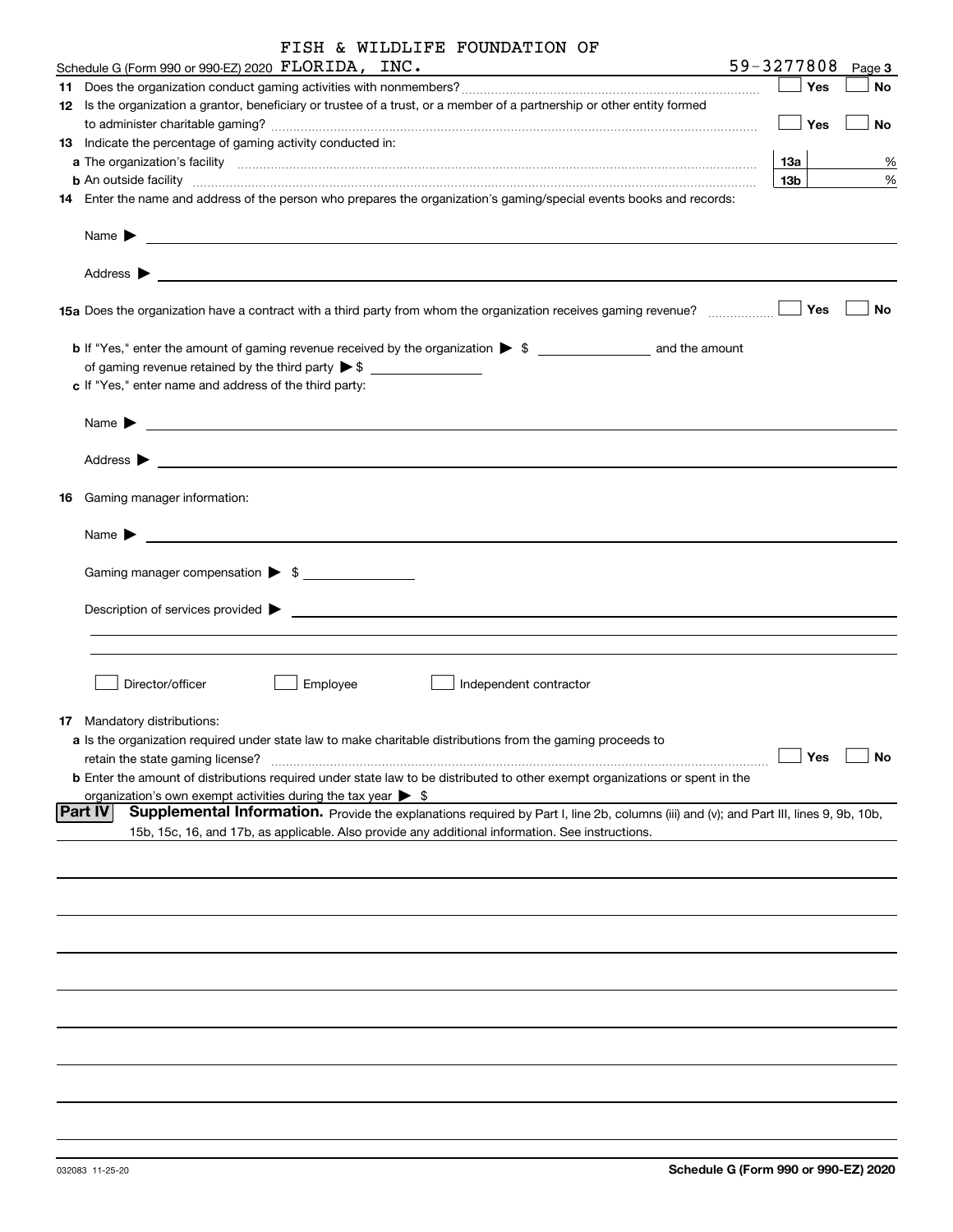|    |  |               | FISH & WILDLIFE FOUNDATION OF |  |
|----|--|---------------|-------------------------------|--|
| Z) |  | FLORIDA, INC. |                               |  |

| Schedule G (Form 990 or 990-EZ) FLORIDA, INC.<br>Part IV Supplemental Information (continued) |  |  |  |  | 59-3277808 Page 4 |  |
|-----------------------------------------------------------------------------------------------|--|--|--|--|-------------------|--|
|                                                                                               |  |  |  |  |                   |  |
|                                                                                               |  |  |  |  |                   |  |
|                                                                                               |  |  |  |  |                   |  |
|                                                                                               |  |  |  |  |                   |  |
|                                                                                               |  |  |  |  |                   |  |
|                                                                                               |  |  |  |  |                   |  |
|                                                                                               |  |  |  |  |                   |  |
|                                                                                               |  |  |  |  |                   |  |
|                                                                                               |  |  |  |  |                   |  |
|                                                                                               |  |  |  |  |                   |  |
|                                                                                               |  |  |  |  |                   |  |
|                                                                                               |  |  |  |  |                   |  |
|                                                                                               |  |  |  |  |                   |  |
|                                                                                               |  |  |  |  |                   |  |
|                                                                                               |  |  |  |  |                   |  |
|                                                                                               |  |  |  |  |                   |  |
|                                                                                               |  |  |  |  |                   |  |
|                                                                                               |  |  |  |  |                   |  |
|                                                                                               |  |  |  |  |                   |  |
|                                                                                               |  |  |  |  |                   |  |
|                                                                                               |  |  |  |  |                   |  |
|                                                                                               |  |  |  |  |                   |  |
|                                                                                               |  |  |  |  |                   |  |
|                                                                                               |  |  |  |  |                   |  |
|                                                                                               |  |  |  |  |                   |  |
|                                                                                               |  |  |  |  |                   |  |
|                                                                                               |  |  |  |  |                   |  |
|                                                                                               |  |  |  |  |                   |  |
|                                                                                               |  |  |  |  |                   |  |
|                                                                                               |  |  |  |  |                   |  |
|                                                                                               |  |  |  |  |                   |  |
|                                                                                               |  |  |  |  |                   |  |
|                                                                                               |  |  |  |  |                   |  |
|                                                                                               |  |  |  |  |                   |  |
|                                                                                               |  |  |  |  |                   |  |
|                                                                                               |  |  |  |  |                   |  |
|                                                                                               |  |  |  |  |                   |  |
|                                                                                               |  |  |  |  |                   |  |
|                                                                                               |  |  |  |  |                   |  |
|                                                                                               |  |  |  |  |                   |  |
|                                                                                               |  |  |  |  |                   |  |
|                                                                                               |  |  |  |  |                   |  |
|                                                                                               |  |  |  |  |                   |  |
|                                                                                               |  |  |  |  |                   |  |
|                                                                                               |  |  |  |  |                   |  |
|                                                                                               |  |  |  |  |                   |  |
|                                                                                               |  |  |  |  |                   |  |
|                                                                                               |  |  |  |  |                   |  |
|                                                                                               |  |  |  |  |                   |  |
|                                                                                               |  |  |  |  |                   |  |
|                                                                                               |  |  |  |  |                   |  |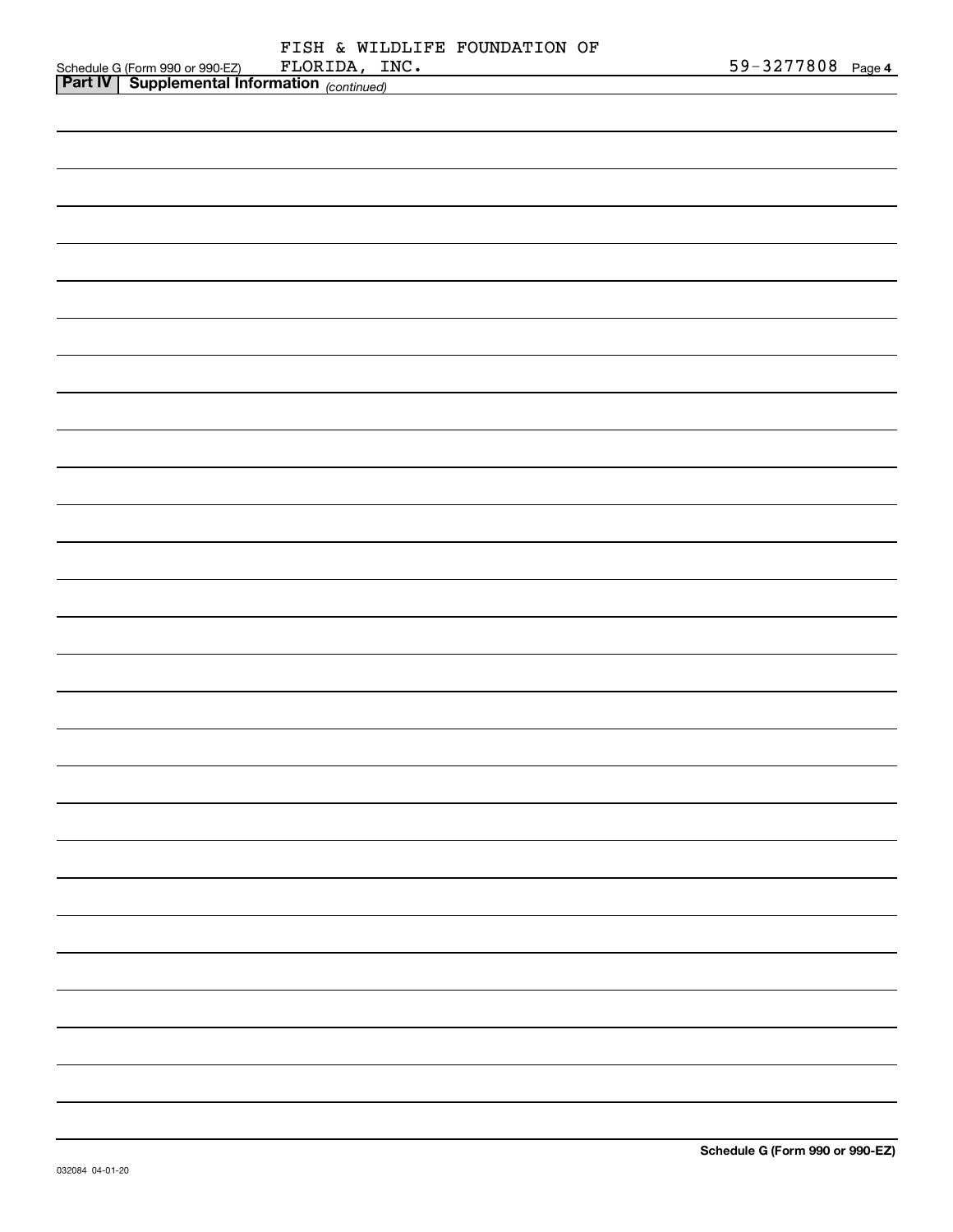| <b>SCHEDULE I</b>                                                                                                                                                              |            | <b>Grants and Other Assistance to Organizations,</b>                                                                                  |                                                                              |                                         |                                                                |                                          | OMB No. 1545-0047                                   |
|--------------------------------------------------------------------------------------------------------------------------------------------------------------------------------|------------|---------------------------------------------------------------------------------------------------------------------------------------|------------------------------------------------------------------------------|-----------------------------------------|----------------------------------------------------------------|------------------------------------------|-----------------------------------------------------|
| (Form 990)                                                                                                                                                                     |            | Governments, and Individuals in the United States<br>Complete if the organization answered "Yes" on Form 990, Part IV, line 21 or 22. |                                                                              |                                         |                                                                |                                          |                                                     |
| Department of the Treasury<br>Internal Revenue Service                                                                                                                         |            |                                                                                                                                       | Attach to Form 990.<br>Go to www.irs.gov/Form990 for the latest information. |                                         |                                                                |                                          | <b>Open to Public</b><br>Inspection                 |
| Name of the organization<br>FLORIDA, INC.                                                                                                                                      |            | FISH & WILDLIFE FOUNDATION OF                                                                                                         |                                                                              |                                         |                                                                |                                          | <b>Employer identification number</b><br>59-3277808 |
| Part I<br><b>General Information on Grants and Assistance</b>                                                                                                                  |            |                                                                                                                                       |                                                                              |                                         |                                                                |                                          |                                                     |
| Does the organization maintain records to substantiate the amount of the grants or assistance, the grantees' eligibility for the grants or assistance, and the selection<br>1. |            |                                                                                                                                       |                                                                              |                                         |                                                                |                                          |                                                     |
|                                                                                                                                                                                |            |                                                                                                                                       |                                                                              |                                         |                                                                |                                          | $\sqrt{X}$ Yes<br>l No                              |
| Describe in Part IV the organization's procedures for monitoring the use of grant funds in the United States.<br>2                                                             |            |                                                                                                                                       |                                                                              |                                         |                                                                |                                          |                                                     |
| Part II<br>Grants and Other Assistance to Domestic Organizations and Domestic Governments. Complete if the organization answered "Yes" on Form 990, Part IV, line 21, for any  |            |                                                                                                                                       |                                                                              |                                         |                                                                |                                          |                                                     |
| recipient that received more than \$5,000. Part II can be duplicated if additional space is needed.                                                                            |            |                                                                                                                                       |                                                                              |                                         |                                                                |                                          |                                                     |
| 1 (a) Name and address of organization<br>or government                                                                                                                        | $(b)$ EIN  | (c) IRC section<br>(if applicable)                                                                                                    | (d) Amount of<br>cash grant                                                  | (e) Amount of<br>non-cash<br>assistance | (f) Method of<br>valuation (book,<br>FMV, appraisal,<br>other) | (g) Description of<br>noncash assistance | (h) Purpose of grant<br>or assistance               |
| FLORIDA FISH & WILDLIFE                                                                                                                                                        |            |                                                                                                                                       |                                                                              |                                         |                                                                |                                          | ASSESSMENT OF THE                                   |
| CONSERVATION COMMISSION - 620                                                                                                                                                  |            |                                                                                                                                       |                                                                              |                                         |                                                                |                                          | EPIDEMIOLOGY OF A                                   |
| SOUTH MERIDIAN STREET -                                                                                                                                                        |            |                                                                                                                                       |                                                                              |                                         |                                                                |                                          | NEUROMUSCULAR DISORDER                              |
| TALLAHASSEE, FL 32399                                                                                                                                                          | 59-3105845 |                                                                                                                                       | 150,000                                                                      | 0.                                      |                                                                |                                          | IMPACTING BOBCATS AND THE                           |
| FLORIDA FISH & WILDLIFE                                                                                                                                                        |            |                                                                                                                                       |                                                                              |                                         |                                                                |                                          | SUPPORT FOR CAPTIVE                                 |
| CONSERVATION COMMISSION - 620                                                                                                                                                  |            |                                                                                                                                       |                                                                              |                                         |                                                                |                                          | BREEDING OF ENDANGERED                              |
| SOUTH MERIDIAN STREET -                                                                                                                                                        |            |                                                                                                                                       |                                                                              |                                         |                                                                |                                          | FLORIDA GRASSHOPPER                                 |
| TALLAHASSEE, FL 32399                                                                                                                                                          | 59-3105845 |                                                                                                                                       | 140,000                                                                      | 0.                                      |                                                                |                                          | <b>SPARROWS</b>                                     |
| FLORIDA FISH & WILDLIFE                                                                                                                                                        |            |                                                                                                                                       |                                                                              |                                         |                                                                |                                          |                                                     |
| CONSERVATION COMMISSION - 620                                                                                                                                                  |            |                                                                                                                                       |                                                                              |                                         |                                                                |                                          | MUSSEL COMMUNITY AND                                |
| SOUTH MERIDIAN STREET -                                                                                                                                                        |            |                                                                                                                                       |                                                                              |                                         |                                                                |                                          | WATER QUALITY RESTORATION                           |
| TALLAHASSEE FL 32399                                                                                                                                                           | 59-3105845 |                                                                                                                                       | 65,000                                                                       | $\mathbf{0}$ .                          |                                                                |                                          | IN LAKE TRAFFORD                                    |
| FLORIDA FISH & WILDLIFE                                                                                                                                                        |            |                                                                                                                                       |                                                                              |                                         |                                                                |                                          | IMPLEMENTING PREDATION                              |
| CONSERVATION COMMISSION - 620                                                                                                                                                  |            |                                                                                                                                       |                                                                              |                                         |                                                                |                                          | MANAGEMENT FOR THE                                  |
| SOUTH MERIDIAN STREET -                                                                                                                                                        |            |                                                                                                                                       |                                                                              |                                         |                                                                |                                          | PROTECTION OF IMPERILED                             |
| TALLAHASSEE, FL 32399                                                                                                                                                          | 59-3105845 |                                                                                                                                       | 41,692.                                                                      | 0.                                      |                                                                |                                          | BEACH NESTING BIRDS IN                              |
|                                                                                                                                                                                |            |                                                                                                                                       |                                                                              |                                         |                                                                |                                          | ECOLOGICAL HEALTH                                   |
| HOWARD T. ODUM FLORIDA SPRINGS                                                                                                                                                 |            |                                                                                                                                       |                                                                              |                                         |                                                                |                                          | ASSESSMENT AT SEVEN                                 |
| INSTITUTE - 23695 W US 27 - HIGH                                                                                                                                               |            |                                                                                                                                       |                                                                              |                                         |                                                                |                                          | OUTSTANDING FLORIDA                                 |
| SPRINGS, FL 32643                                                                                                                                                              |            |                                                                                                                                       | 40,000                                                                       | 0.                                      |                                                                |                                          | <b>SPRINGS ON THE SUWANNEE</b>                      |
|                                                                                                                                                                                |            |                                                                                                                                       |                                                                              |                                         |                                                                |                                          | YEAR II: EVALUATION OF                              |
| UNIVERSITY OF FLORIDA                                                                                                                                                          |            |                                                                                                                                       |                                                                              |                                         |                                                                |                                          | THERMAL REFUGE HABITAT                              |
| 552 1ST ST; PO BOX 878                                                                                                                                                         |            |                                                                                                                                       |                                                                              |                                         |                                                                |                                          | FOR FISH IN SPRINGS OF                              |
| CEDAR KEY, FL 32625                                                                                                                                                            |            |                                                                                                                                       | 35,880.                                                                      | 0.                                      |                                                                |                                          | THE LOWER SUWANNEE RIVER                            |
| Enter total number of section $501(c)(3)$ and government organizations listed in the line 1 table<br>$\mathbf{2}$                                                              |            |                                                                                                                                       |                                                                              |                                         |                                                                |                                          |                                                     |
| Enter total number of other organizations listed in the line 1 table<br>3                                                                                                      |            |                                                                                                                                       |                                                                              |                                         |                                                                |                                          |                                                     |
| LHA For Paperwork Reduction Act Notice, see the Instructions for Form 990.                                                                                                     |            |                                                                                                                                       |                                                                              |                                         |                                                                |                                          | Schedule I (Form 990) 2020                          |

SEE PART IV FOR COLUMN (H) DESCRIPTIONS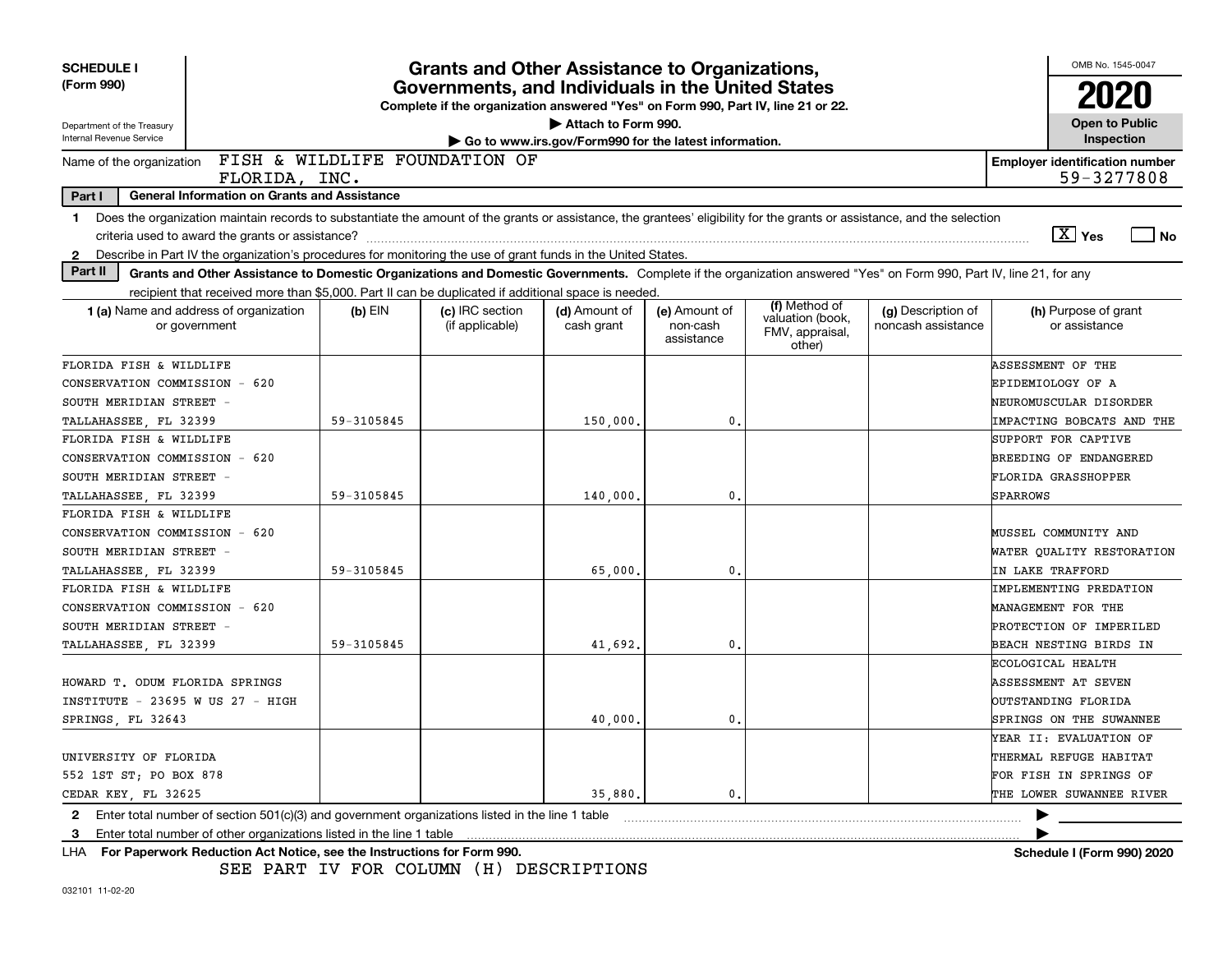Schedule I (Form 990) Page 1 FLORIDA, INC. 59-3277808

| Part II   Continuation of Grants and Other Assistance to Domestic Organizations and Domestic Governments (Schedule I (Form 990), Part II.) |            |                                  |                             |                                         |                                                                |                                           |                                       |
|--------------------------------------------------------------------------------------------------------------------------------------------|------------|----------------------------------|-----------------------------|-----------------------------------------|----------------------------------------------------------------|-------------------------------------------|---------------------------------------|
| (a) Name and address of<br>organization or government                                                                                      | $(b)$ EIN  | (c) IRC section<br>if applicable | (d) Amount of<br>cash grant | (e) Amount of<br>non-cash<br>assistance | (f) Method of<br>valuation<br>(book, FMV,<br>appraisal, other) | (g) Description of<br>non-cash assistance | (h) Purpose of grant<br>or assistance |
| FLORIDA FISH & WILDLIFE                                                                                                                    |            |                                  |                             |                                         |                                                                |                                           | <b>EFFECTS OF OUTREACH</b>            |
| CONSERVATION COMMISSION - 620                                                                                                              |            |                                  |                             |                                         |                                                                |                                           | <b>MESSAGES ON LANDOWNER</b>          |
| SOUTH MERIDIAN STREET -                                                                                                                    |            |                                  |                             |                                         |                                                                |                                           | ATTITUDES, PERCEPTIONS,               |
| TALLAHASSEE, FL 32399                                                                                                                      | 59-3105845 |                                  | 31,350.                     | $\mathbf{0}$ .                          |                                                                |                                           | AND BEHAVIORS RELATED TO              |
| FLORIDA FISH & WILDLIFE                                                                                                                    |            |                                  |                             |                                         |                                                                |                                           | INVESTIGATING POTENTIAL               |
| CONSERVATION COMMISSION - 620                                                                                                              |            |                                  |                             |                                         |                                                                |                                           | TROPICALIZATION OF FISHES             |
| SOUTH MERIDIAN STREET -                                                                                                                    |            |                                  |                             |                                         |                                                                |                                           | AND THEIR CLEANING                    |
| TALLAHASSEE, FL 32399                                                                                                                      | 59-3105845 |                                  | 28,483                      | $\mathbf 0$ .                           |                                                                |                                           | STATIONS FOUND ALONG                  |
| FLORIDA FISH & WILDLIFE                                                                                                                    |            |                                  |                             |                                         |                                                                |                                           |                                       |
| CONSERVATION COMMISSION - 620                                                                                                              |            |                                  |                             |                                         |                                                                |                                           | TRAINING FWC PERSONNEL TO             |
| SOUTH MERIDIAN STREET -                                                                                                                    |            |                                  |                             |                                         |                                                                |                                           | SUBDUE WILDLIFE AND SCARE             |
| TALLAHASSEE, FL 32399                                                                                                                      | 59-3105845 |                                  | 27,750                      | $\mathfrak{o}$ .                        |                                                                |                                           | BEARS USING TASERS                    |
|                                                                                                                                            |            |                                  |                             |                                         |                                                                |                                           |                                       |
| FLORIDA FOREST SERVICE                                                                                                                     |            |                                  |                             |                                         |                                                                |                                           | OPERATION OUTDOOR FREEDOM             |
| 6089 OLD BAGDAD HIGHWAY                                                                                                                    |            |                                  |                             |                                         |                                                                |                                           | BLACKWATER FEMALE DORM                |
| MILTON, FL 32570                                                                                                                           |            |                                  | 26,700                      | $\mathbf{0}$                            |                                                                |                                           | CONSTRUCTION                          |
| FLORIDA FISH & WILDLIFE                                                                                                                    |            |                                  |                             |                                         |                                                                |                                           | APALACHICOLA REGIONAL                 |
| CONSERVATION COMMISSION - 620                                                                                                              |            |                                  |                             |                                         |                                                                |                                           | STEWARDSHIP ALLIANCE.                 |
| SOUTH MERIDIAN STREET -                                                                                                                    |            |                                  |                             |                                         |                                                                |                                           | WETLAND ECOSYSTEM SUPPORT             |
| TALLAHASSEE, FL 32399                                                                                                                      | 59-3105845 |                                  | 25,000                      | 0.                                      |                                                                |                                           | ГЕАМ                                  |
|                                                                                                                                            |            |                                  |                             |                                         |                                                                |                                           | <b>ASSESSING MANATEE USE OF</b>       |
| CLEARWATER MARINE AQUARIUM                                                                                                                 |            |                                  |                             |                                         |                                                                |                                           | REGIONAL SPRINGS AND                  |
| RESEARCH INSTITUTE - 249 WINDWARD                                                                                                          |            |                                  |                             |                                         |                                                                |                                           | HABITAT SELECTION                     |
| PASSAGE - CLEARWATER, FL 33767                                                                                                             |            |                                  | 23,619                      | $\mathbf{0}$                            |                                                                |                                           | UTILIZING GPS TELEMETRY               |
|                                                                                                                                            |            |                                  |                             |                                         |                                                                |                                           |                                       |
| FLORIDA STATE PARKS FOUNDATION                                                                                                             |            |                                  |                             |                                         |                                                                |                                           | ALL ACCESSIBLE GLASS                  |
| 1700 NORTH MONROE ST, STE. 11, #200                                                                                                        |            |                                  |                             |                                         |                                                                |                                           | BOTTOM BOAT FOR SILVER                |
|                                                                                                                                            |            |                                  |                             | $\mathfrak{o}$ .                        |                                                                |                                           | SPRINGS STATE PARK                    |
| TALLAHASSEE, FL 32303                                                                                                                      |            |                                  | 20,000                      |                                         |                                                                |                                           |                                       |
| UNIVERSITY OF FLORIDA                                                                                                                      |            |                                  |                             |                                         |                                                                |                                           | THE STORY OF FLORIDA                  |
| FOUNDATION/FLORIDA MUSEUM OF                                                                                                               |            |                                  |                             |                                         |                                                                |                                           | WATER: A PERMANENT                    |
| NATURAL HISTORY - 1938 W.                                                                                                                  |            |                                  |                             |                                         |                                                                |                                           | EXHIBITION AT THE STATE'S             |
| UNIVERSITY AVENUE - GAINESVILLE                                                                                                            |            |                                  | 20,000                      | $\mathbf{0}$                            |                                                                |                                           | NATURAL HISTORY MUSEUM                |
|                                                                                                                                            |            |                                  |                             |                                         |                                                                |                                           |                                       |
| FLORIDA DISABLED OUTDOORS                                                                                                                  |            |                                  |                             |                                         |                                                                |                                           |                                       |
| ASSOCIATION - 3035 ELIZA ROAD -                                                                                                            |            |                                  |                             |                                         |                                                                |                                           |                                       |
| TALLAHASSEE FL 32308                                                                                                                       |            |                                  | 20,000.                     | $\mathbf{0}$ .                          |                                                                |                                           | ALLOUT ADVENTURE PROGRAM              |

**Schedule I (Form 990)**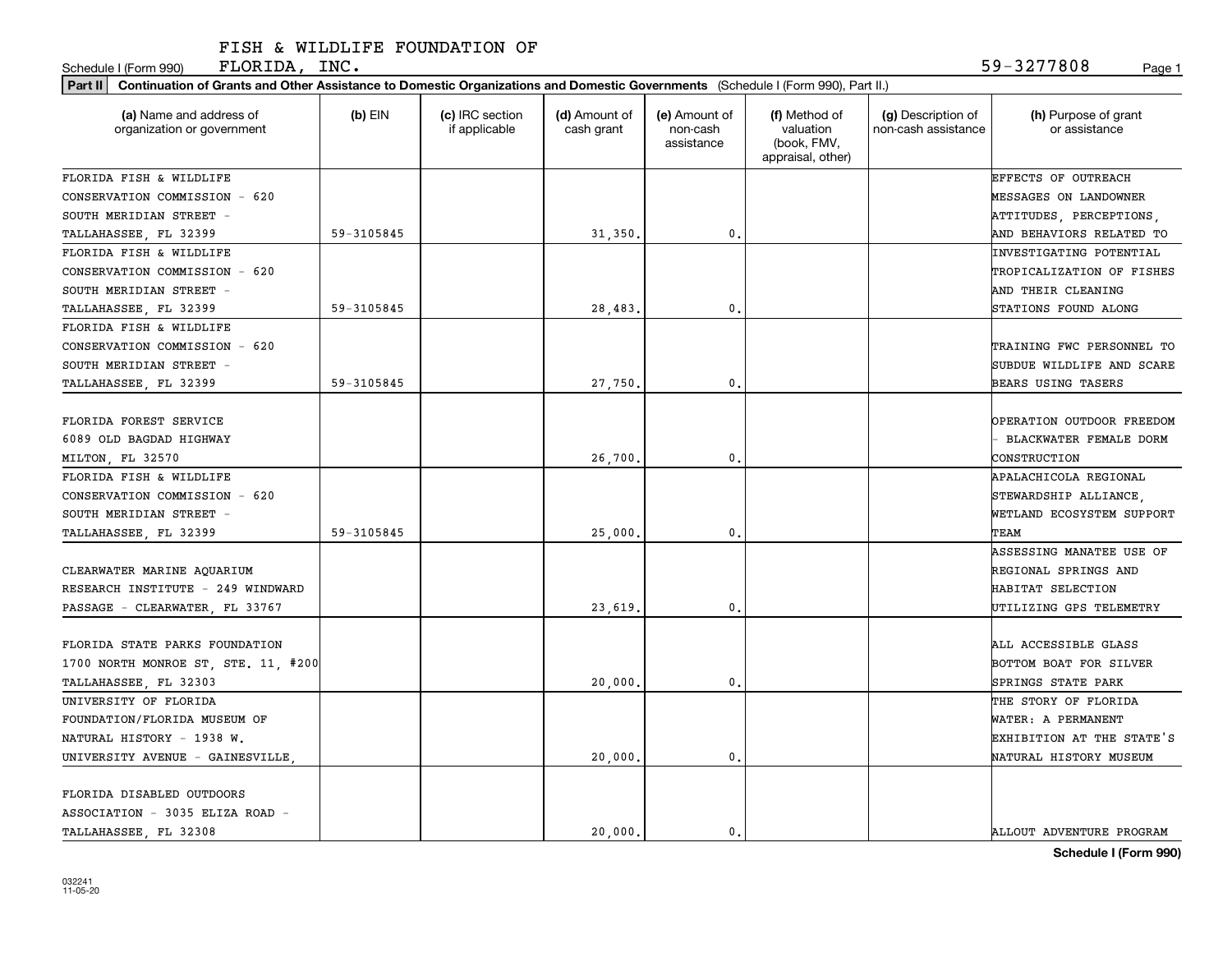Schedule I (Form 990) Page 1  $\tt FLORIDA$ , INC.  $\tt 59-3277808$ 

| Part II   Continuation of Grants and Other Assistance to Domestic Organizations and Domestic Governments (Schedule I (Form 990), Part II.) |            |                                  |                             |                                         |                                                                |                                           |                                                 |
|--------------------------------------------------------------------------------------------------------------------------------------------|------------|----------------------------------|-----------------------------|-----------------------------------------|----------------------------------------------------------------|-------------------------------------------|-------------------------------------------------|
| (a) Name and address of<br>organization or government                                                                                      | $(b)$ EIN  | (c) IRC section<br>if applicable | (d) Amount of<br>cash grant | (e) Amount of<br>non-cash<br>assistance | (f) Method of<br>valuation<br>(book, FMV,<br>appraisal, other) | (g) Description of<br>non-cash assistance | (h) Purpose of grant<br>or assistance           |
| FLORIDA FISH AND WILDLIFE                                                                                                                  |            |                                  |                             |                                         |                                                                |                                           |                                                 |
| CONSERVATION COMMISSION - 620                                                                                                              |            |                                  |                             |                                         |                                                                |                                           |                                                 |
| SOUTH MERIDIAN STREET -                                                                                                                    |            |                                  |                             |                                         |                                                                |                                           |                                                 |
| TALLAHASSEE, FL 32399                                                                                                                      | 59-3105845 |                                  | 20,000,                     | $\mathbf{0}$                            |                                                                |                                           | CWD AWARENESS CAMPAIGN                          |
| FLORIDA FISH & WILDLIFE                                                                                                                    |            |                                  |                             |                                         |                                                                |                                           | GREAT FLORIDA BIRDING AND                       |
| CONSERVATION COMMISSION - 620                                                                                                              |            |                                  |                             |                                         |                                                                |                                           | WILDLIFE TRAIL - GUIDE                          |
| SOUTH MERIDIAN STREET -                                                                                                                    |            |                                  |                             |                                         |                                                                |                                           | DEVELOPMENT AND                                 |
| TALLAHASSEE, FL 32399                                                                                                                      | 59-3105845 |                                  | 19,500                      | $\mathbf{0}$                            |                                                                |                                           | DISTRIBUTION                                    |
|                                                                                                                                            |            |                                  |                             |                                         |                                                                |                                           | DETERMINING HABITAT                             |
| CLEARWATER MARINE AQUARIUM                                                                                                                 |            |                                  |                             |                                         |                                                                |                                           | PREFERENCE, SEASONAL USE                        |
| RESEARCH INSTITUTE - 249 WINDWARD                                                                                                          |            |                                  |                             |                                         |                                                                |                                           | TRENDS AND THE RESIGHTING                       |
| PASSAGE - CLEARWATER, FL 33767                                                                                                             |            |                                  | 16,351                      | $\mathfrak o$ .                         |                                                                |                                           | FREQUENCY OF MANATEES IN                        |
| TRI-STATE CHRISTIAN FELLOWSHIP<br>100 CHRISTIAN CAMP ROAD<br>DEFUNIAK SPRINGS, FL 32433                                                    |            |                                  | 14,070                      | $\mathbf{0}$                            |                                                                |                                           | FT. DEFUNIAK ARCHERY AND<br>CONSERVATION CENTER |
| ALACHUA COUNTY ENVIRONMENTAL                                                                                                               |            |                                  |                             |                                         |                                                                |                                           |                                                 |
| PROTECTION DEPARTMENT - 408 W                                                                                                              |            |                                  |                             |                                         |                                                                |                                           | SANTA FE RIVER SPRINGS                          |
| UNIVERSITY AVE - GAINESVILLE, FL                                                                                                           |            |                                  |                             |                                         |                                                                |                                           | SUBMERGED AQUATIC                               |
| 32601                                                                                                                                      |            |                                  | 14,000                      | 0                                       |                                                                |                                           | VEGETATION (SAV) PROJECT                        |
| TRINITY SPORTSMAN MINISTRIES<br>723 W RUSSELL DR.<br>PLANT CITY, FL 33563                                                                  |            |                                  | 13,220                      | $\mathbf{0}$                            |                                                                |                                           | ARCHERY EQUIPMENT<br><b>UPGRADES</b>            |
| THE FUTURE OF HUNTING IN FLORIDA.<br>$INC. - P.0. BOX 10949 -$<br>TALLAHASSEE, FL 32302                                                    |            |                                  | 12,830                      | $\mathfrak{o}$ .                        |                                                                |                                           | FHF'S 2021-22 NEW HUNTERS<br>PROGRAM            |
| ALACHUA COUNTY ENVIRONMENTAL<br>PROTECTION DEPARTMENT - 408 W<br>UNIVERSITY AVE - GAINESVILLE, FL<br>32601                                 |            |                                  | 12,000.                     | $\mathfrak o$ .                         |                                                                |                                           | SPRINGS PROTECTION<br>BEHAVIOR CHANGE VIDEOS    |
| HOWARD T. ODUM FLORIDA SPRINGS<br>INSTITUTE - 23695 W US 27 - HIGH                                                                         |            |                                  |                             |                                         |                                                                |                                           |                                                 |
| SPRINGS, FL 32643                                                                                                                          |            |                                  | 10.200.                     | $\mathbf{0}$ .                          |                                                                |                                           | W. PANHANDLE SPRINGSWATCH                       |

**Schedule I (Form 990)**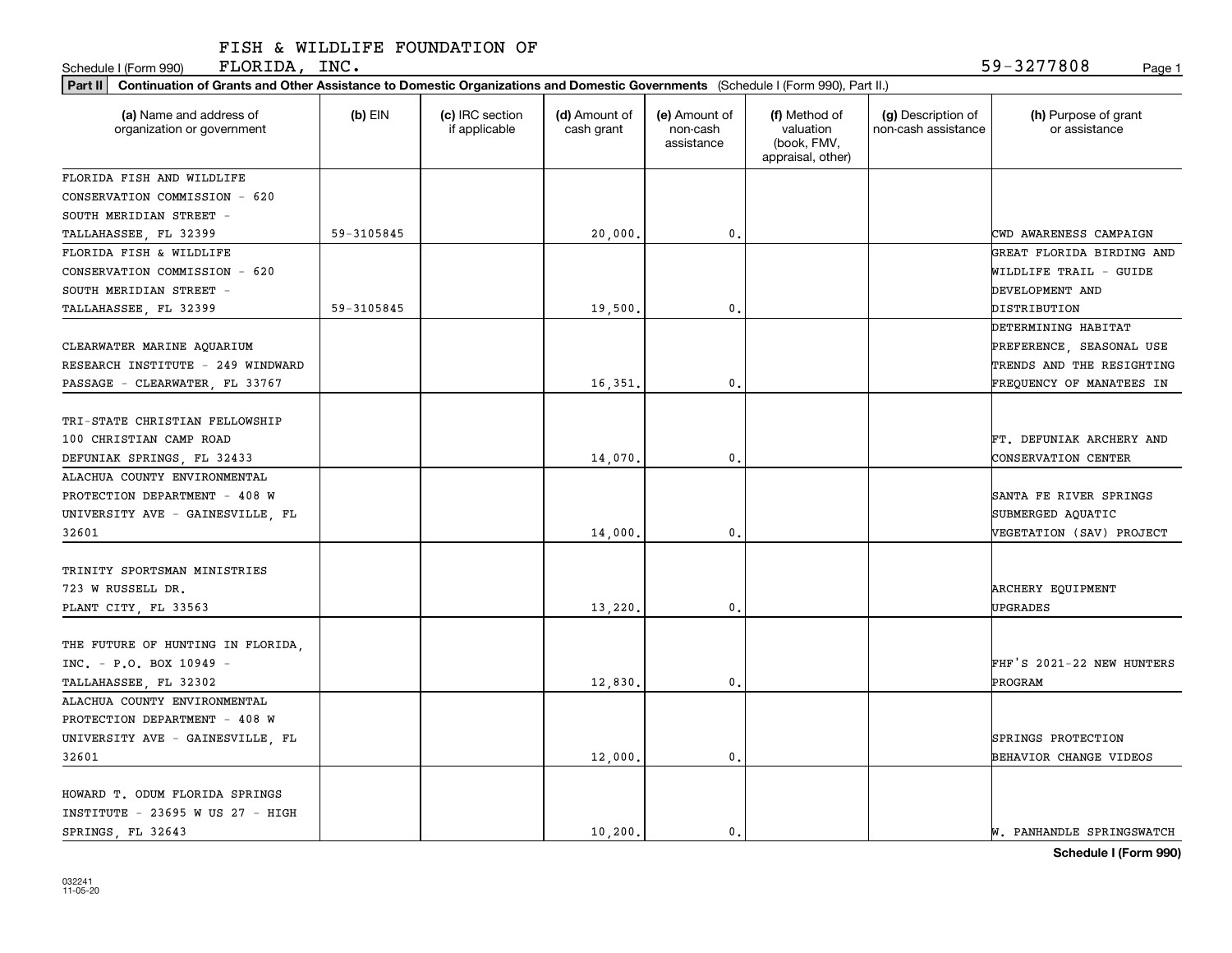Schedule I (Form 990) Page 1 FLORIDA, INC.

| Part II   Continuation of Grants and Other Assistance to Domestic Organizations and Domestic Governments (Schedule I (Form 990), Part II.) |            |                                  |                             |                                         |                                                                |                                           |                                       |
|--------------------------------------------------------------------------------------------------------------------------------------------|------------|----------------------------------|-----------------------------|-----------------------------------------|----------------------------------------------------------------|-------------------------------------------|---------------------------------------|
| (a) Name and address of<br>organization or government                                                                                      | $(b)$ EIN  | (c) IRC section<br>if applicable | (d) Amount of<br>cash grant | (e) Amount of<br>non-cash<br>assistance | (f) Method of<br>valuation<br>(book, FMV,<br>appraisal, other) | (g) Description of<br>non-cash assistance | (h) Purpose of grant<br>or assistance |
| HOWARD T. ODUM FLORIDA SPRINGS                                                                                                             |            |                                  |                             |                                         |                                                                |                                           |                                       |
| INSTITUTE - 23695 W US 27 - HIGH                                                                                                           |            |                                  |                             |                                         |                                                                |                                           |                                       |
| SPRINGS, FL 32643                                                                                                                          |            |                                  | 10, 200.                    | 0.                                      |                                                                |                                           | <b>JACKSON BLUE SPRINGSWATCH</b>      |
|                                                                                                                                            |            |                                  |                             |                                         |                                                                |                                           |                                       |
| ALACHUA CONSERVATION TRUST                                                                                                                 |            |                                  |                             |                                         |                                                                |                                           |                                       |
| 7204 SE CR 234                                                                                                                             |            |                                  |                             |                                         |                                                                |                                           | SIMPLE THINGS FOR OUR                 |
| GAINESVILLE, FL 32641                                                                                                                      |            |                                  | 10,000.                     | 0.                                      |                                                                |                                           | SPRINGS PHASE II                      |
|                                                                                                                                            |            |                                  |                             |                                         |                                                                |                                           |                                       |
| HOWARD T. ODUM FLORIDA SPRINGS                                                                                                             |            |                                  |                             |                                         |                                                                |                                           |                                       |
| INSTITUTE - 23695 W US 27 - HIGH                                                                                                           |            |                                  |                             |                                         |                                                                |                                           | <b>INTERACTIVE FLORIDA</b>            |
| SPRINGS, FL 32643                                                                                                                          |            |                                  | 10,000,                     | $\mathbf{0}$ .                          |                                                                |                                           | SPRINGS ATLAS                         |
| LAKE AURORA CHRISTIAN ASSEMBLY                                                                                                             |            |                                  |                             |                                         |                                                                |                                           |                                       |
| 237 GOLDEN BOUGH ROAD                                                                                                                      |            |                                  |                             |                                         |                                                                |                                           | IACP -- INCLUSIVE ARCHERY             |
|                                                                                                                                            |            |                                  |                             | 0.                                      |                                                                |                                           | AND CONSERVATION PROGRAM              |
| LAKE WALES, FL 33898                                                                                                                       |            |                                  | 9,312.                      |                                         |                                                                |                                           |                                       |
| FLORIDA SPRINGS COUNCIL                                                                                                                    |            |                                  |                             |                                         |                                                                |                                           |                                       |
| PO BOX 268                                                                                                                                 |            |                                  |                             |                                         |                                                                |                                           | FLORIDA SPRINGS SUMMIT                |
| HIGH SPRINGS, FL 32655                                                                                                                     |            |                                  | 9,000.                      | $\mathbf{0}$                            |                                                                |                                           | 2021                                  |
| FLORIDA FISH & WILDLIFE                                                                                                                    |            |                                  |                             |                                         |                                                                |                                           | ADULT MOVEMENT, PUPAE                 |
| CONSERVATION COMMISSION - 620                                                                                                              |            |                                  |                             |                                         |                                                                |                                           | FIRE SURVIVAL, AND                    |
| SOUTH MERIDIAN STREET -                                                                                                                    |            |                                  |                             |                                         |                                                                |                                           | CATERPILLAR                           |
| TALLAHASSEE, FL 32399                                                                                                                      | 59-3105845 |                                  | 6, 510.                     | 0.                                      |                                                                |                                           | <b>IDENTIFICATION OF THE</b>          |
|                                                                                                                                            |            |                                  |                             |                                         |                                                                |                                           |                                       |
| SOUTH EASTERN DOG HUNTERS                                                                                                                  |            |                                  |                             |                                         |                                                                |                                           | 7TH ANNUAL SEDHA DOG DAYS             |
| ASSOCIATION - 2698 GORDON LAND RD                                                                                                          |            |                                  |                             |                                         |                                                                |                                           | OF SUMMER FIELD TRIAL &               |
| $-$ MILTON, FL 32570                                                                                                                       |            |                                  | 6,000                       | 0.                                      |                                                                |                                           | BANQUET                               |
|                                                                                                                                            |            |                                  |                             |                                         |                                                                |                                           |                                       |
| FLORIDA FOREST SERVICE                                                                                                                     |            |                                  |                             |                                         |                                                                |                                           |                                       |
| 6089 OLD BAGDAD HIGHWAY                                                                                                                    |            |                                  |                             |                                         |                                                                |                                           | OPERATION OUTDOOR FREEDOM             |
| MILTON, FL 32570                                                                                                                           |            |                                  | 5,000.                      | $\mathbf{0}$ .                          |                                                                |                                           | BLACKWATER FOOD PLOTS                 |
|                                                                                                                                            |            |                                  |                             |                                         |                                                                |                                           |                                       |
| BLACKWATER FOX HUNTERS ASSOCIATION                                                                                                         |            |                                  |                             |                                         |                                                                |                                           | 2021 BLACKWATER FOX                   |
| 5035 NEAL JONES ROAD                                                                                                                       |            |                                  |                             |                                         |                                                                |                                           | HUNTERS ASSOCIATION FIELD             |
| JAY FL 32565                                                                                                                               |            |                                  | 5.000.                      | $\mathbf{0}$ .                          |                                                                |                                           | TRIAL & BENCH SHOW                    |

**Schedule I (Form 990)**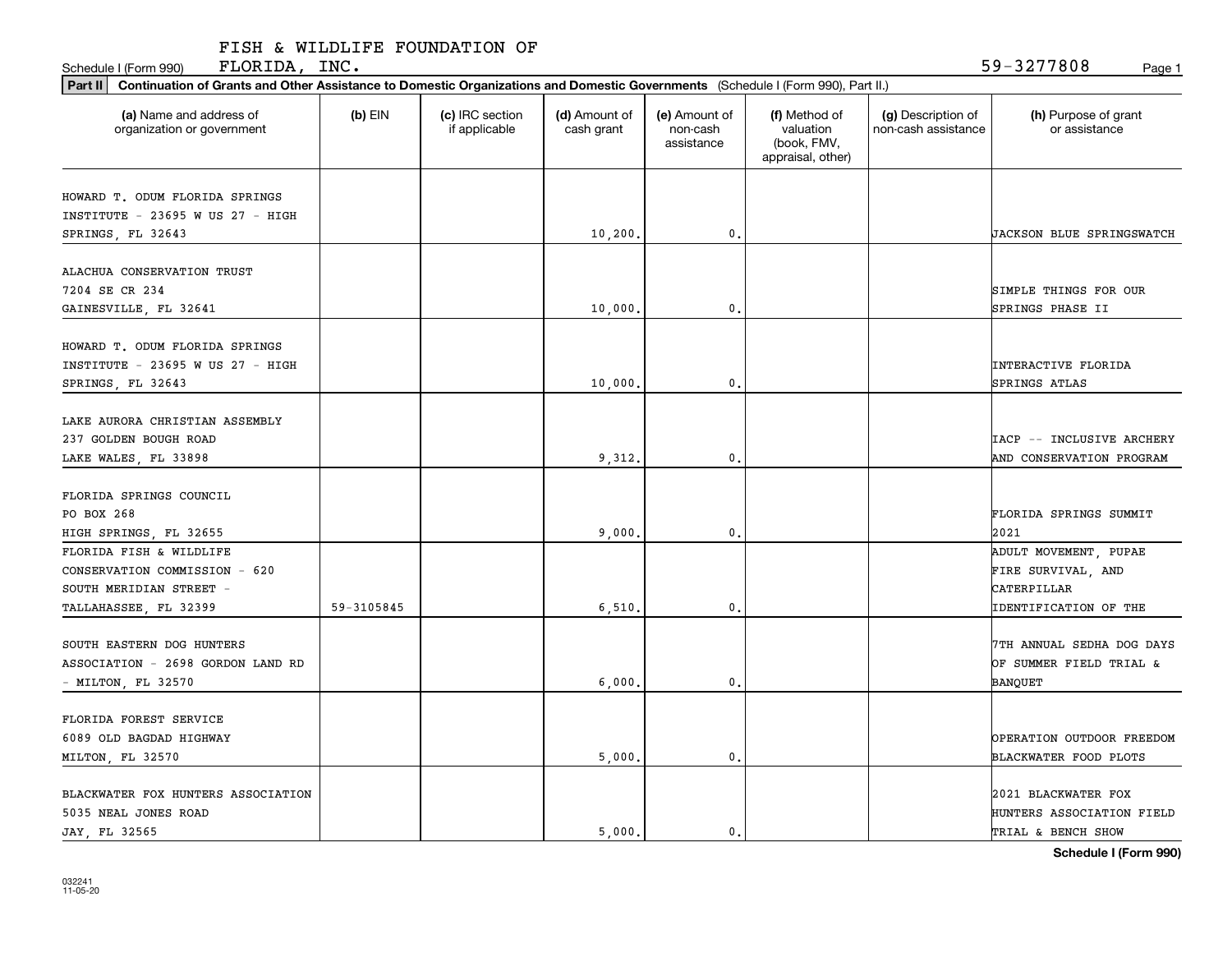| FISH & WILDLIFE FOUNDATION OF |  |  |
|-------------------------------|--|--|
|                               |  |  |

Schedule I (Form 990) 2020 **PLORIDA, INC.**  $\blacksquare$ FLORIDA, INC.

**2**

**Part III | Grants and Other Assistance to Domestic Individuals. Complete if the organization answered "Yes" on Form 990, Part IV, line 22.** Part III can be duplicated if additional space is needed.

| (a) Type of grant or assistance | (b) Number of<br>recipients | (c) Amount of<br>cash grant | (d) Amount of non-<br>cash assistance | (e) Method of valuation<br>(book, FMV, appraisal, other) | (f) Description of noncash assistance |
|---------------------------------|-----------------------------|-----------------------------|---------------------------------------|----------------------------------------------------------|---------------------------------------|
|                                 |                             |                             |                                       |                                                          |                                       |
|                                 |                             |                             |                                       |                                                          |                                       |
|                                 |                             |                             |                                       |                                                          |                                       |
|                                 |                             |                             |                                       |                                                          |                                       |
|                                 |                             |                             |                                       |                                                          |                                       |
|                                 |                             |                             |                                       |                                                          |                                       |
|                                 |                             |                             |                                       |                                                          |                                       |
|                                 |                             |                             |                                       |                                                          |                                       |
|                                 |                             |                             |                                       |                                                          |                                       |
|                                 |                             |                             |                                       |                                                          |                                       |

Part IV | Supplemental Information. Provide the information required in Part I, line 2; Part III, column (b); and any other additional information.

PART I, LINE 2:

THE FOUNDATION MONITORS ITS GRANTS THROUGH A FAIRLY RIGOROUS REPORTING

SYSTEM. EACH GRANT RECIPIENT IS REQUIRED TO SUBMIT ANNUAL REPORTS THAT

INCLUDE BOTH PROGRAMMATIC AND FINANCIAL DATA. GRANT RECIPIENTS RECEIVE AN

AUTOMATED REMINDER TWO WEEKS BEFORE EACH REPORT IS DUE. THE FOUNDATION

ALSO EXPECTS A FINAL PROJECT REPORT WITHIN 90 DAYS OF PROJECT COMPLETION.

PART II, LINE 1, COLUMN (H):

NAME OF ORGANIZATION OR GOVERNMENT: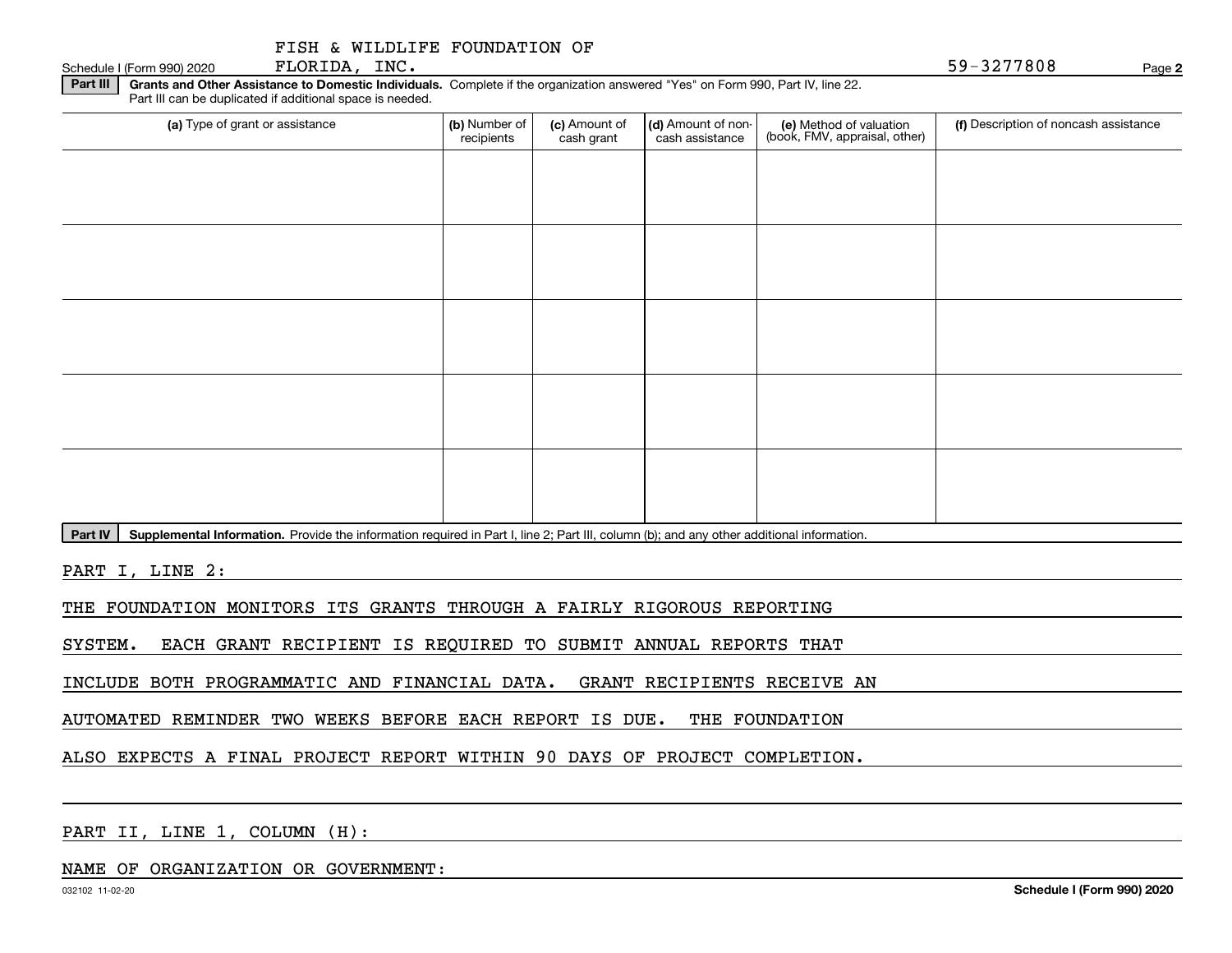**Part IV Supplemental Information**

FLORIDA FISH & WILDLIFE CONSERVATION COMMISSION

(H) PURPOSE OF GRANT OR ASSISTANCE: ASSESSMENT OF THE EPIDEMIOLOGY OF A

NEUROMUSCULAR DISORDER IMPACTING BOBCATS AND THE ENDANGERED FLORIDA

PANTHER

NAME OF ORGANIZATION OR GOVERNMENT:

FLORIDA FISH & WILDLIFE CONSERVATION COMMISSION

(H) PURPOSE OF GRANT OR ASSISTANCE: IMPLEMENTING PREDATION MANAGEMENT

FOR THE PROTECTION OF IMPERILED BEACH NESTING BIRDS IN NORTHEAST FLORIDA

NAME OF ORGANIZATION OR GOVERNMENT:

HOWARD T. ODUM FLORIDA SPRINGS INSTITUTE

(H) PURPOSE OF GRANT OR ASSISTANCE: ECOLOGICAL HEALTH ASSESSMENT AT

SEVEN OUTSTANDING FLORIDA SPRINGS ON THE SUWANNEE RIVER

NAME OF ORGANIZATION OR GOVERNMENT:

FLORIDA FISH & WILDLIFE CONSERVATION COMMISSION

(H) PURPOSE OF GRANT OR ASSISTANCE: EFFECTS OF OUTREACH MESSAGES ON

LANDOWNER ATTITUDES, PERCEPTIONS, AND BEHAVIORS RELATED TO FLORIDA'S

WMA'S

NAME OF ORGANIZATION OR GOVERNMENT:

FLORIDA FISH & WILDLIFE CONSERVATION COMMISSION

(H) PURPOSE OF GRANT OR ASSISTANCE: INVESTIGATING POTENTIAL

TROPICALIZATION OF FISHES AND THEIR CLEANING STATIONS FOUND ALONG

HARDBOTTOM LEDGES OF THE WEST FLORIDA

NAME OF ORGANIZATION OR GOVERNMENT: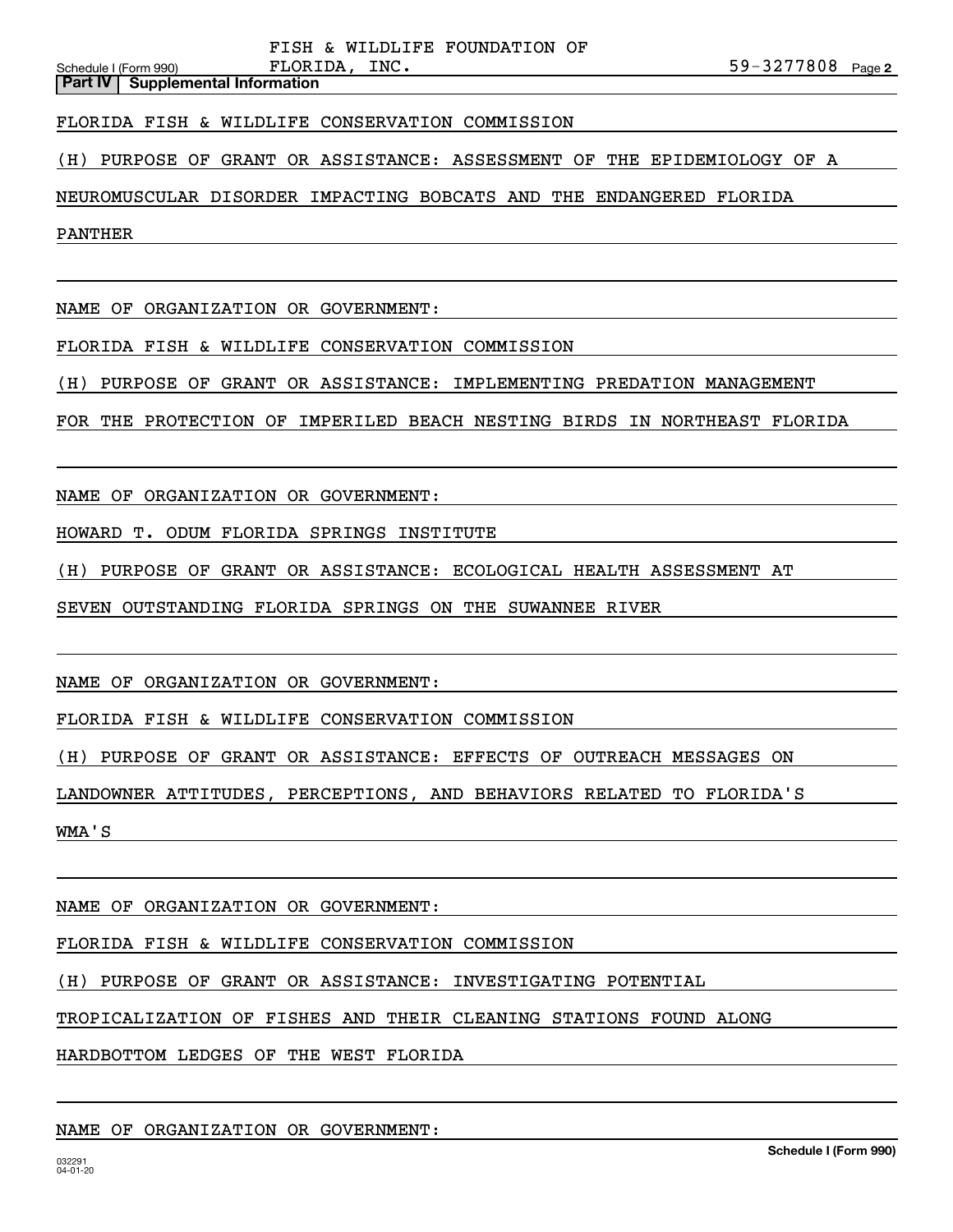**Part IV Supplemental Information**

### CLEARWATER MARINE AQUARIUM RESEARCH INSTITUTE

(H) PURPOSE OF GRANT OR ASSISTANCE: ASSESSING MANATEE USE OF REGIONAL

SPRINGS AND HABITAT SELECTION UTILIZING GPS TELEMETRY IN THE OCKLAWAHA

RIVER SYSTEM

NAME OF ORGANIZATION OR GOVERNMENT:

CLEARWATER MARINE AQUARIUM RESEARCH INSTITUTE

(H) PURPOSE OF GRANT OR ASSISTANCE: DETERMINING HABITAT PREFERENCE,

SEASONAL USE TRENDS AND THE RESIGHTING FREQUENCY OF MANATEES IN THE

SILVER RIVER

NAME OF ORGANIZATION OR GOVERNMENT:

FLORIDA FISH & WILDLIFE CONSERVATION COMMISSION

(H) PURPOSE OF GRANT OR ASSISTANCE: ADULT MOVEMENT, PUPAE FIRE SURVIVAL,

AND CATERPILLAR IDENTIFICATION OF THE FROSTED ELFIN (CALLOPHRYS IRUS)

BUTTERFLY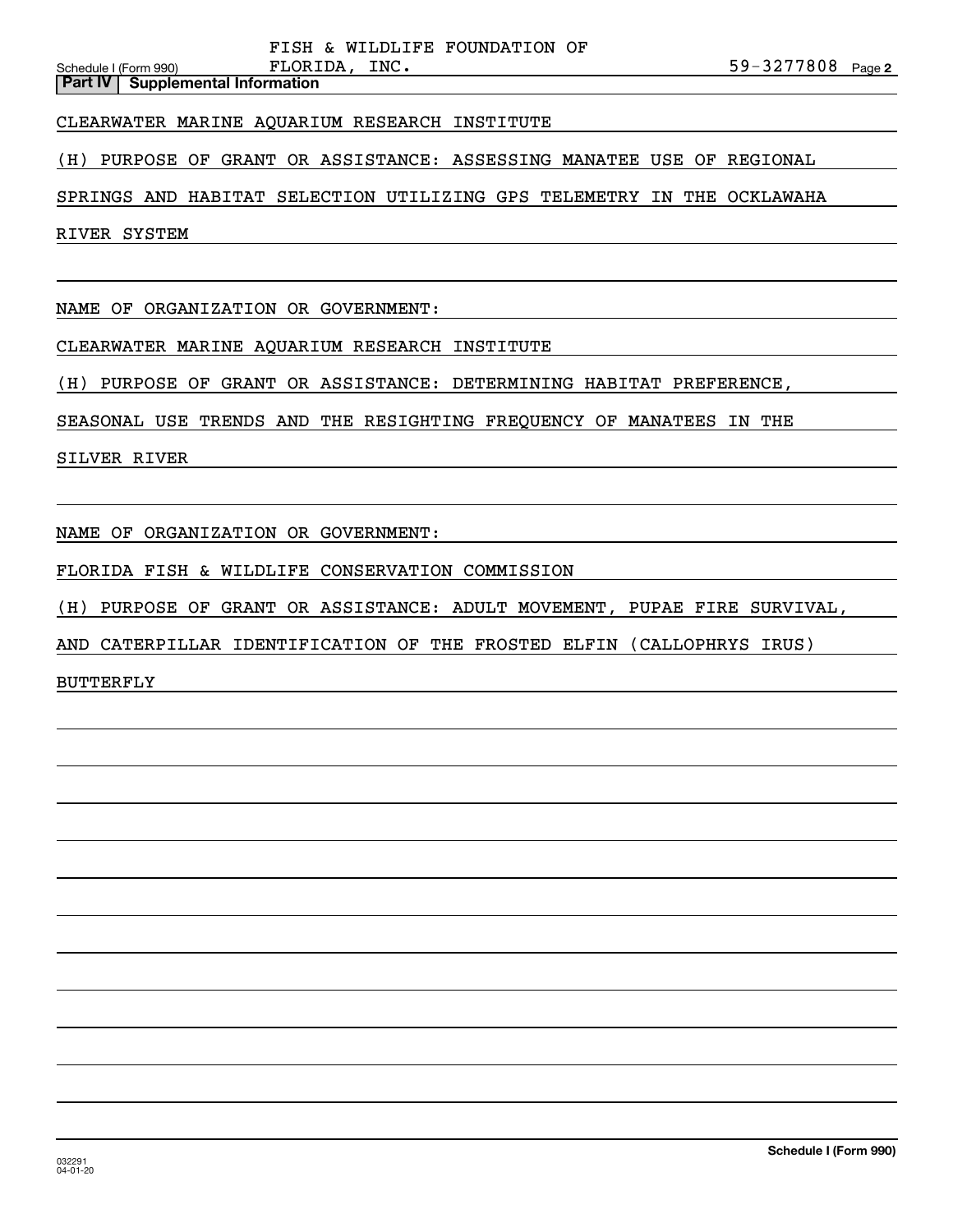|    | <b>SCHEDULE J</b>                       | <b>Compensation Information</b>                                                                                                                                                                                                      | OMB No. 1545-0047                     |            |             |
|----|-----------------------------------------|--------------------------------------------------------------------------------------------------------------------------------------------------------------------------------------------------------------------------------------|---------------------------------------|------------|-------------|
|    | (Form 990)                              | For certain Officers, Directors, Trustees, Key Employees, and Highest                                                                                                                                                                |                                       |            |             |
|    |                                         | <b>Compensated Employees</b>                                                                                                                                                                                                         | 2020                                  |            |             |
|    | Department of the Treasury              | Complete if the organization answered "Yes" on Form 990, Part IV, line 23.<br>Attach to Form 990.                                                                                                                                    | <b>Open to Public</b>                 |            |             |
|    | Internal Revenue Service                | Go to www.irs.gov/Form990 for instructions and the latest information.                                                                                                                                                               |                                       | Inspection |             |
|    | Name of the organization                | FISH & WILDLIFE FOUNDATION OF                                                                                                                                                                                                        | <b>Employer identification number</b> |            |             |
|    |                                         | FLORIDA, INC.                                                                                                                                                                                                                        | 59-3277808                            |            |             |
|    | Part I                                  | <b>Questions Regarding Compensation</b>                                                                                                                                                                                              |                                       |            |             |
|    |                                         |                                                                                                                                                                                                                                      |                                       | Yes        | No          |
| 1a |                                         | Check the appropriate box(es) if the organization provided any of the following to or for a person listed on Form 990,                                                                                                               |                                       |            |             |
|    |                                         | Part VII, Section A, line 1a. Complete Part III to provide any relevant information regarding these items.                                                                                                                           |                                       |            |             |
|    | First-class or charter travel           | Housing allowance or residence for personal use                                                                                                                                                                                      |                                       |            |             |
|    | Travel for companions                   | Payments for business use of personal residence                                                                                                                                                                                      |                                       |            |             |
|    |                                         | Health or social club dues or initiation fees<br>Tax indemnification and gross-up payments                                                                                                                                           |                                       |            |             |
|    |                                         | Discretionary spending account<br>Personal services (such as maid, chauffeur, chef)                                                                                                                                                  |                                       |            |             |
|    |                                         |                                                                                                                                                                                                                                      |                                       |            |             |
|    |                                         | <b>b</b> If any of the boxes on line 1a are checked, did the organization follow a written policy regarding payment or                                                                                                               |                                       |            |             |
|    |                                         | reimbursement or provision of all of the expenses described above? If "No," complete Part III to explain                                                                                                                             | 1b                                    |            |             |
| 2  |                                         | Did the organization require substantiation prior to reimbursing or allowing expenses incurred by all directors,                                                                                                                     |                                       |            |             |
|    |                                         |                                                                                                                                                                                                                                      | $\mathbf{2}$                          |            |             |
|    |                                         |                                                                                                                                                                                                                                      |                                       |            |             |
| з  |                                         | Indicate which, if any, of the following the organization used to establish the compensation of the organization's                                                                                                                   |                                       |            |             |
|    |                                         | CEO/Executive Director. Check all that apply. Do not check any boxes for methods used by a related organization to                                                                                                                   |                                       |            |             |
|    |                                         | establish compensation of the CEO/Executive Director, but explain in Part III.                                                                                                                                                       |                                       |            |             |
|    | $X$ Compensation committee              | Written employment contract                                                                                                                                                                                                          |                                       |            |             |
|    |                                         | $\lfloor \underline{X} \rfloor$ Compensation survey or study<br>Independent compensation consultant                                                                                                                                  |                                       |            |             |
|    |                                         | $\lfloor x \rfloor$ Approval by the board or compensation committee<br>Form 990 of other organizations                                                                                                                               |                                       |            |             |
|    |                                         |                                                                                                                                                                                                                                      |                                       |            |             |
| 4  |                                         | During the year, did any person listed on Form 990, Part VII, Section A, line 1a, with respect to the filing                                                                                                                         |                                       |            |             |
|    | organization or a related organization: |                                                                                                                                                                                                                                      |                                       |            |             |
| а  |                                         | Receive a severance payment or change-of-control payment?                                                                                                                                                                            | 4a                                    |            | х<br>X      |
| b  |                                         | Participate in or receive payment from a supplemental nonqualified retirement plan?                                                                                                                                                  | 4b                                    |            | $\mathbf x$ |
| c  |                                         | Participate in or receive payment from an equity-based compensation arrangement?                                                                                                                                                     | 4с                                    |            |             |
|    |                                         | If "Yes" to any of lines 4a-c, list the persons and provide the applicable amounts for each item in Part III.                                                                                                                        |                                       |            |             |
|    |                                         |                                                                                                                                                                                                                                      |                                       |            |             |
|    |                                         | Only section 501(c)(3), 501(c)(4), and 501(c)(29) organizations must complete lines 5-9.<br>For persons listed on Form 990, Part VII, Section A, line 1a, did the organization pay or accrue any compensation                        |                                       |            |             |
|    | contingent on the revenues of:          |                                                                                                                                                                                                                                      |                                       |            |             |
|    |                                         |                                                                                                                                                                                                                                      |                                       |            | х           |
| a  |                                         | The organization? <b>With the contract of the contract of the contract of the contract of the contract of the contract of the contract of the contract of the contract of the contract of the contract of the contract of the co</b> | 5a<br>5b                              |            | X           |
|    |                                         | If "Yes" on line 5a or 5b, describe in Part III.                                                                                                                                                                                     |                                       |            |             |
| 6  |                                         | For persons listed on Form 990, Part VII, Section A, line 1a, did the organization pay or accrue any compensation                                                                                                                    |                                       |            |             |
|    | contingent on the net earnings of:      |                                                                                                                                                                                                                                      |                                       |            |             |
|    |                                         |                                                                                                                                                                                                                                      |                                       |            | х           |
| a  |                                         |                                                                                                                                                                                                                                      | 6a<br>6b                              |            | $\mathbf X$ |
|    |                                         | If "Yes" on line 6a or 6b, describe in Part III.                                                                                                                                                                                     |                                       |            |             |
|    |                                         |                                                                                                                                                                                                                                      |                                       |            |             |
| 7  |                                         | For persons listed on Form 990, Part VII, Section A, line 1a, did the organization provide any nonfixed payments                                                                                                                     | $\overline{7}$                        |            | х           |
|    |                                         |                                                                                                                                                                                                                                      |                                       |            |             |
| 8  |                                         | Were any amounts reported on Form 990, Part VII, paid or accrued pursuant to a contract that was subject to the                                                                                                                      | 8                                     |            | х           |
|    |                                         | initial contract exception described in Regulations section 53.4958-4(a)(3)? If "Yes," describe in Part III                                                                                                                          |                                       |            |             |
| 9  |                                         | If "Yes" on line 8, did the organization also follow the rebuttable presumption procedure described in                                                                                                                               | 9                                     |            |             |
|    |                                         | LHA For Departments Reduction Act Notice, and the Instructions for Form 000                                                                                                                                                          | Schodule I (Farm 000) 2020            |            |             |

LHA For Paperwork Reduction Act Notice, see the Instructions for Form 990. Schedule J (Form 990) 2020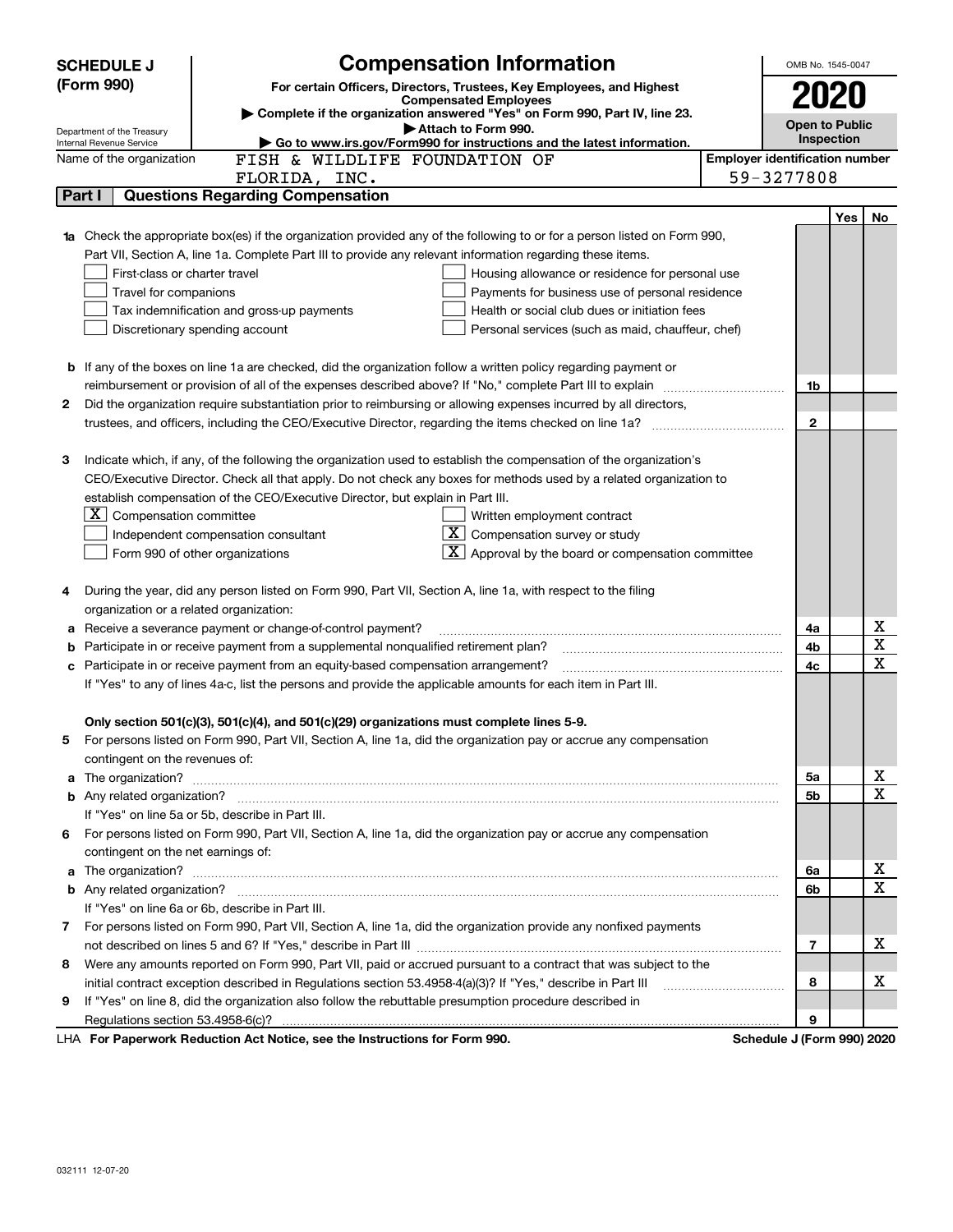FLORIDA, INC.

**Part II Officers, Directors, Trustees, Key Employees, and Highest Compensated Employees.**  Schedule J (Form 990) 2020 Page Use duplicate copies if additional space is needed.

For each individual whose compensation must be reported on Schedule J, report compensation from the organization on row (i) and from related organizations, described in the instructions, on row (ii). Do not list any individuals that aren't listed on Form 990, Part VII.

**Note:**  The sum of columns (B)(i)-(iii) for each listed individual must equal the total amount of Form 990, Part VII, Section A, line 1a, applicable column (D) and (E) amounts for that individual.

|                                |             |                          | (B) Breakdown of W-2 and/or 1099-MISC compensation |                                           | (C) Retirement and<br>other deferred | (D) Nontaxable<br>benefits | (E) Total of columns<br>$(B)(i)-(D)$ | (F) Compensation<br>in column (B)         |
|--------------------------------|-------------|--------------------------|----------------------------------------------------|-------------------------------------------|--------------------------------------|----------------------------|--------------------------------------|-------------------------------------------|
| (A) Name and Title             |             | (i) Base<br>compensation | (ii) Bonus &<br>incentive<br>compensation          | (iii) Other<br>reportable<br>compensation | compensation                         |                            |                                      | reported as deferred<br>on prior Form 990 |
| (1) ANDREW WALKER              | (i)         | 196,560.                 | $\overline{0}$ .                                   | $\overline{0}$ .                          | 6,287.                               | 13,601.                    | 216,448.                             | 0.                                        |
| PRESIDENT/CEO                  | (ii)        | 0.                       | $\overline{0}$ .                                   | $\overline{0}$ .                          | $\overline{0}$ .                     | $\overline{0}$ .           | $\overline{0}$ .                     | $\overline{0}$ .                          |
| <b>JAMES W BRADFORD</b><br>(2) | (i)         | 126,751.                 | 16,500.                                            | $\overline{0}$ .                          | 2,048.                               | 33,982.                    | 179,281.                             | $\overline{0}$ .                          |
| $\rm{co}$                      | (ii)        | 0.                       | $\overline{0}$ .                                   | $\overline{0}$ .                          | 0.                                   | $0$ .                      | $\overline{0}$ .                     | $\overline{0}$ .                          |
|                                | (i)         |                          |                                                    |                                           |                                      |                            |                                      |                                           |
|                                | (ii)        |                          |                                                    |                                           |                                      |                            |                                      |                                           |
|                                | (i)         |                          |                                                    |                                           |                                      |                            |                                      |                                           |
|                                | (ii)        |                          |                                                    |                                           |                                      |                            |                                      |                                           |
|                                | $(\sf{i})$  |                          |                                                    |                                           |                                      |                            |                                      |                                           |
|                                | (ii)        |                          |                                                    |                                           |                                      |                            |                                      |                                           |
|                                | (i)         |                          |                                                    |                                           |                                      |                            |                                      |                                           |
|                                | (ii)        |                          |                                                    |                                           |                                      |                            |                                      |                                           |
|                                | (i)         |                          |                                                    |                                           |                                      |                            |                                      |                                           |
|                                | (ii)        |                          |                                                    |                                           |                                      |                            |                                      |                                           |
|                                | (i)         |                          |                                                    |                                           |                                      |                            |                                      |                                           |
|                                | (ii)<br>(i) |                          |                                                    |                                           |                                      |                            |                                      |                                           |
|                                | (ii)        |                          |                                                    |                                           |                                      |                            |                                      |                                           |
|                                | (i)         |                          |                                                    |                                           |                                      |                            |                                      |                                           |
|                                | (ii)        |                          |                                                    |                                           |                                      |                            |                                      |                                           |
|                                | (i)         |                          |                                                    |                                           |                                      |                            |                                      |                                           |
|                                | (ii)        |                          |                                                    |                                           |                                      |                            |                                      |                                           |
|                                | (i)         |                          |                                                    |                                           |                                      |                            |                                      |                                           |
|                                | (ii)        |                          |                                                    |                                           |                                      |                            |                                      |                                           |
|                                | (i)         |                          |                                                    |                                           |                                      |                            |                                      |                                           |
|                                | (ii)        |                          |                                                    |                                           |                                      |                            |                                      |                                           |
|                                | (i)         |                          |                                                    |                                           |                                      |                            |                                      |                                           |
|                                | (ii)        |                          |                                                    |                                           |                                      |                            |                                      |                                           |
|                                | (i)         |                          |                                                    |                                           |                                      |                            |                                      |                                           |
|                                | (ii)        |                          |                                                    |                                           |                                      |                            |                                      |                                           |
|                                | (i)         |                          |                                                    |                                           |                                      |                            |                                      |                                           |
|                                | (ii)        |                          |                                                    |                                           |                                      |                            |                                      |                                           |

**2**

59-3277808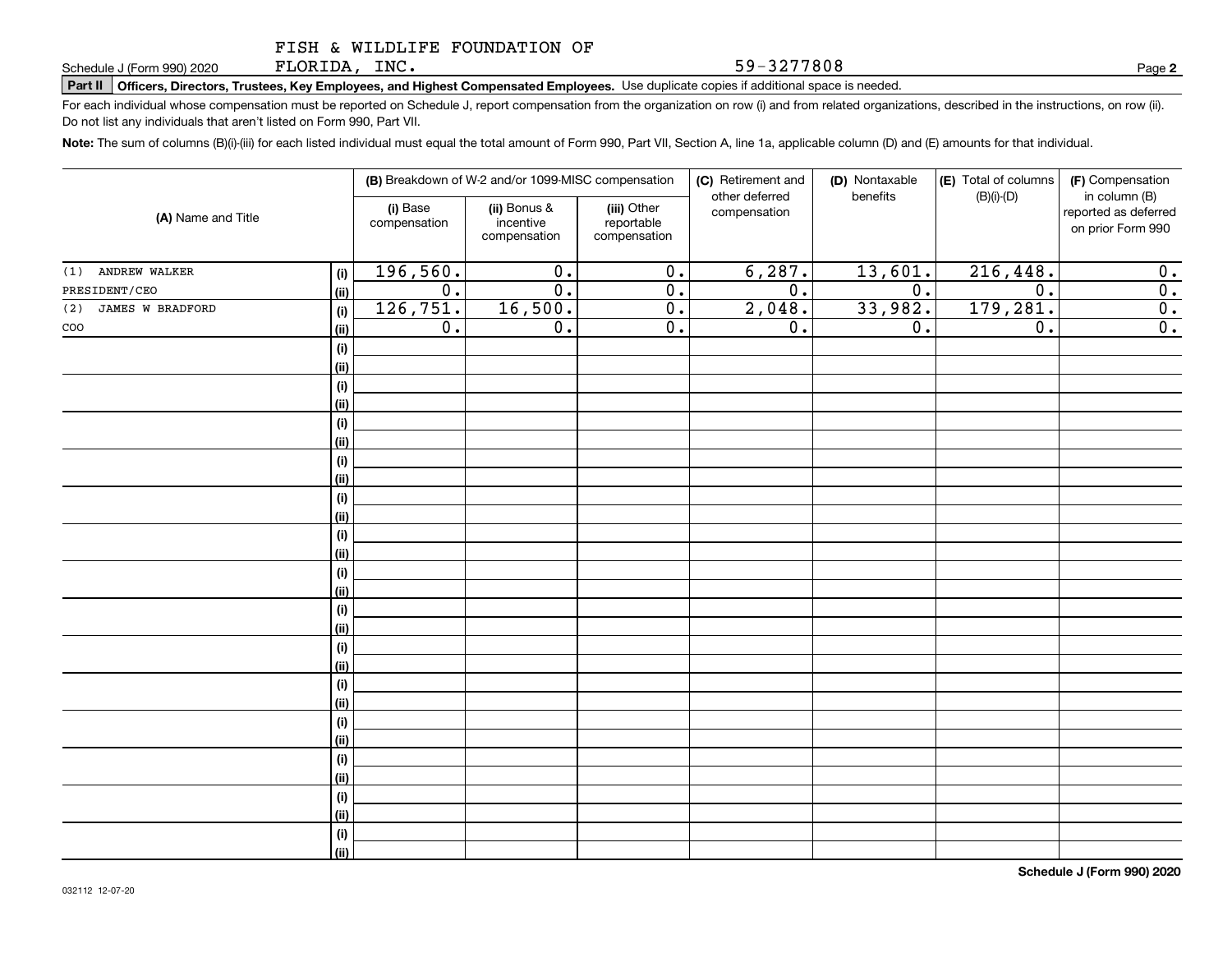|               |  | FISH & WILDLIFE FOUNDATION OF |  |
|---------------|--|-------------------------------|--|
| FLORIDA, INC. |  |                               |  |

### **Part III Supplemental Information**

Schedule J (Form 990) 2020 FLORIDA, INC.<br>Part III Supplemental Information<br>Provide the information, explanation, or descriptions required for Part I, lines 1a, 1b, 3, 4a, 4b, 4c, 5a, 5b, 6a, 6b, 7, and 8, and for Part II.

**Schedule J (Form 990) 2020**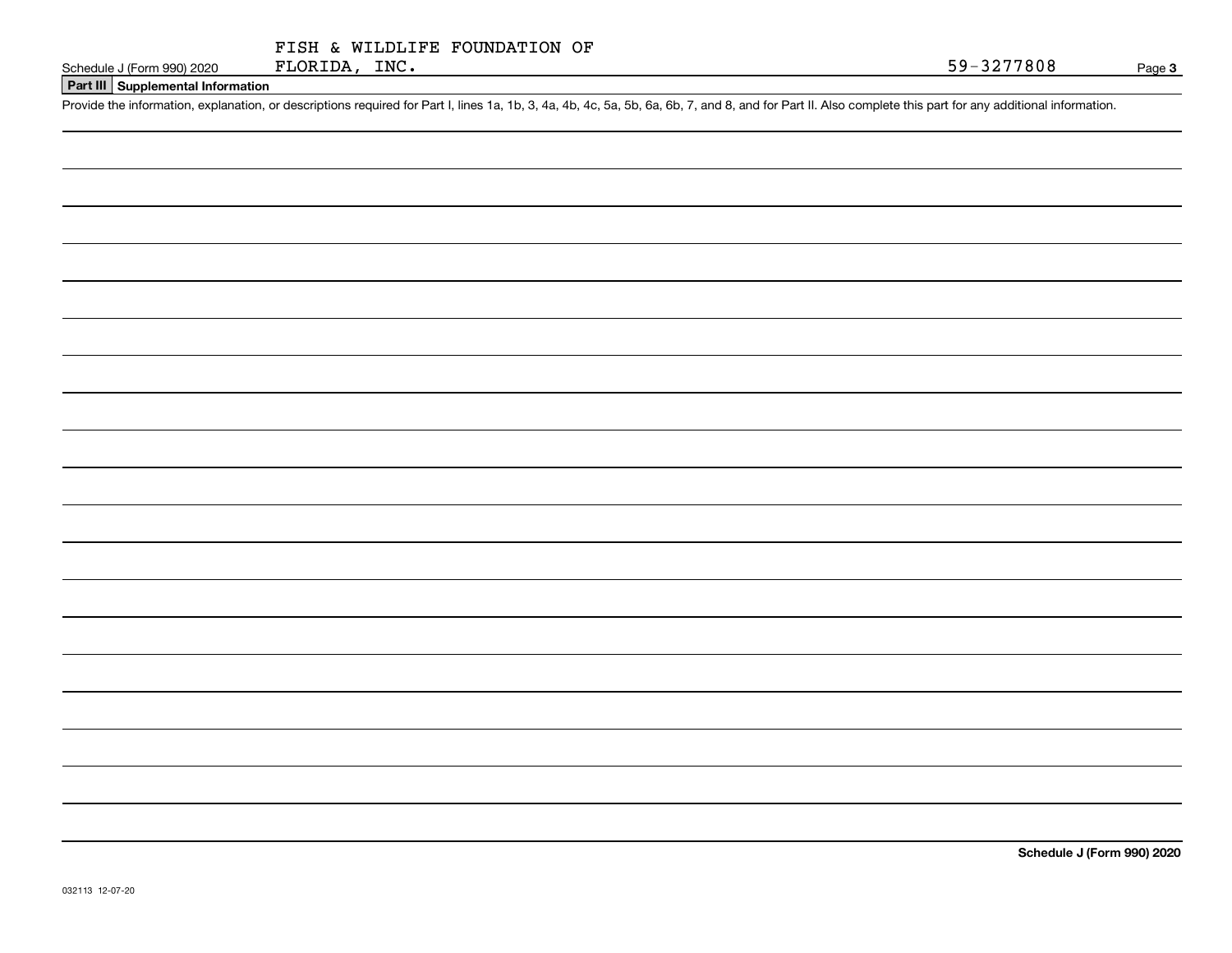**(Form 990 or 990-EZ)**

Department of the Treasury Internal Revenue Service Name of the organization

**Complete to provide information for responses to specific questions on Form 990 or 990-EZ or to provide any additional information. | Attach to Form 990 or 990-EZ. SCHEDULE O Supplemental Information to Form 990 or 990-EZ**

**| Go to www.irs.gov/Form990 for the latest information.**



FLORIDA, INC. 59-3277808

FORM 990, PART I, LINE 1, DESCRIPTION OF ORGANIZATION MISSION:

FISH & WILDLIFE FOUNDATION OF

FLORIDA'S FISH AND WILDLIFE RESOURCES AND THEIR HABITATS.

FORM 990, PART III, LINE 1, DESCRIPTION OF ORGANIZATION MISSION:

ABOUT THE NEED TO CONSERVE FISH AND WILDLIFE RESOURCES. OUR PROJECTS

WILL BE GUIDED BY STRONG CONSERVATION SCIENCE AND BE FOR THE BENEFIT

AND EDUCATION OF PEOPLE.

FORM 990, PART III, LINE 4D, OTHER PROGRAM SERVICES:

SUPPORT TO THE FLORIDA FISH AND WILDLIFE CONSERVATION COMMISSION AND

OTHER FISH AND WILDLIFE CONSERVATION GROUPS AND ASSOCIATED PROJECTS.

EXPENSES \$ 2,357,525. INCL GRANTS OF \$ 4,510,877. REVENUE \$ 178,103.

FORM 990, PART VI, SECTION B, LINE 11B:

A PDF OF THE FORM 990 IS EMAILED TO ALL BOARD MEMBERS FOR THEIR REVIEW.

THEY HAVE THE OPPORTUNITY TO RESPOND PRIOR TO FILING.

FORM 990, PART VI, SECTION B, LINE 12C:

THE EXECUTIVE COMMITTEE REVIEWS THE CONFLICT OF INTEREST ATTESTATIONS

EXECUTED ANNUALLY.

FORM 990, PART VI, SECTION B, LINE 15:

THE COMPENSATION COMMITTEE REVIEWS ANNUALLY AND MAKES RECOMMENDATIONS TO

THE BOARD OF DIRECTORS.

FORM 990, PART VI, SECTION C, LINE 19: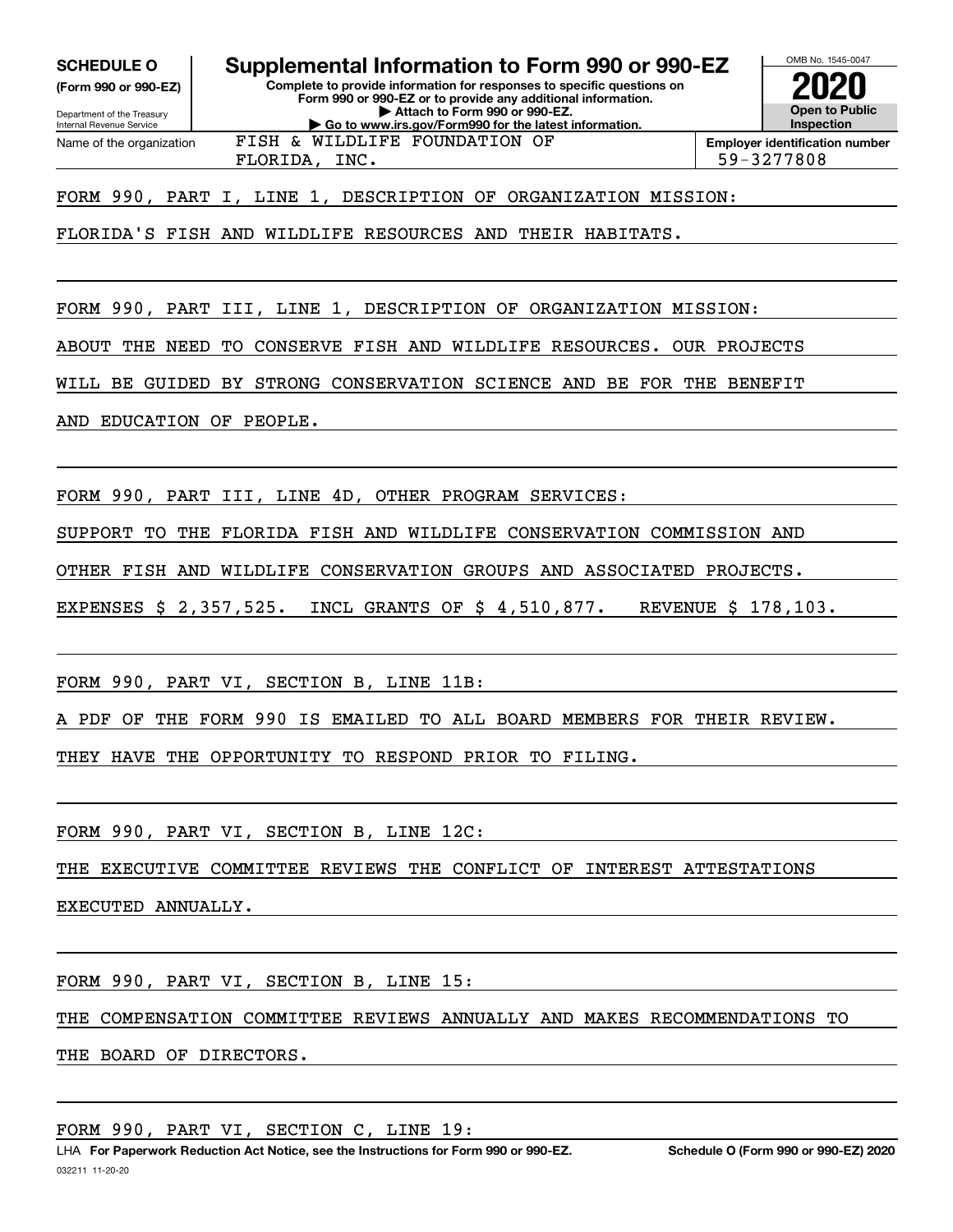| FISH & WILDLIFE FOUNDATION OF<br>Name of the organization<br><b>Employer identification number</b><br>59-3277808<br>FLORIDA, INC.<br>THE ORGANIZATION MAKES ITS GOVERNING DOCUMENTS, CONFLICT OF INTEREST POLICY<br>AND FINANCIAL STATEMENTS AVAILABLE THROUGH THE ORGANIZATION'S WEBSITE OR<br>42,634.<br>THE ORGANIZATION HAS A STANDING COMMITTEE OF NO LESS THAN 3 MEMBERS OF<br>THE BOARD OF DIRECTORS KNOWN AS THE FINANCE AND AUDIT COMMITTEE.<br>IT<br>HAS THE RESPONSIBILITY OF MAINTAINING COMMUNICATION AND OVERSIGHT OF | Schedule O (Form 990 or 990-EZ) 2020              | Page 2 |
|-------------------------------------------------------------------------------------------------------------------------------------------------------------------------------------------------------------------------------------------------------------------------------------------------------------------------------------------------------------------------------------------------------------------------------------------------------------------------------------------------------------------------------------|---------------------------------------------------|--------|
|                                                                                                                                                                                                                                                                                                                                                                                                                                                                                                                                     |                                                   |        |
|                                                                                                                                                                                                                                                                                                                                                                                                                                                                                                                                     |                                                   |        |
|                                                                                                                                                                                                                                                                                                                                                                                                                                                                                                                                     |                                                   |        |
|                                                                                                                                                                                                                                                                                                                                                                                                                                                                                                                                     | UPON REQUEST.                                     |        |
|                                                                                                                                                                                                                                                                                                                                                                                                                                                                                                                                     |                                                   |        |
|                                                                                                                                                                                                                                                                                                                                                                                                                                                                                                                                     | FORM 990, PART XI, LINE 9, CHANGES IN NET ASSETS: |        |
|                                                                                                                                                                                                                                                                                                                                                                                                                                                                                                                                     | DISCOUNT ON PLEDGE RECEIVABLE                     |        |
|                                                                                                                                                                                                                                                                                                                                                                                                                                                                                                                                     | 990 PART XII LINE 2C                              |        |
|                                                                                                                                                                                                                                                                                                                                                                                                                                                                                                                                     |                                                   |        |
|                                                                                                                                                                                                                                                                                                                                                                                                                                                                                                                                     |                                                   |        |
|                                                                                                                                                                                                                                                                                                                                                                                                                                                                                                                                     |                                                   |        |
|                                                                                                                                                                                                                                                                                                                                                                                                                                                                                                                                     | THE OUTSIDE AUDITORS.                             |        |
|                                                                                                                                                                                                                                                                                                                                                                                                                                                                                                                                     |                                                   |        |
|                                                                                                                                                                                                                                                                                                                                                                                                                                                                                                                                     |                                                   |        |
|                                                                                                                                                                                                                                                                                                                                                                                                                                                                                                                                     |                                                   |        |
|                                                                                                                                                                                                                                                                                                                                                                                                                                                                                                                                     |                                                   |        |
|                                                                                                                                                                                                                                                                                                                                                                                                                                                                                                                                     |                                                   |        |
|                                                                                                                                                                                                                                                                                                                                                                                                                                                                                                                                     |                                                   |        |
|                                                                                                                                                                                                                                                                                                                                                                                                                                                                                                                                     |                                                   |        |
|                                                                                                                                                                                                                                                                                                                                                                                                                                                                                                                                     |                                                   |        |
|                                                                                                                                                                                                                                                                                                                                                                                                                                                                                                                                     |                                                   |        |
|                                                                                                                                                                                                                                                                                                                                                                                                                                                                                                                                     |                                                   |        |
|                                                                                                                                                                                                                                                                                                                                                                                                                                                                                                                                     |                                                   |        |
|                                                                                                                                                                                                                                                                                                                                                                                                                                                                                                                                     |                                                   |        |
|                                                                                                                                                                                                                                                                                                                                                                                                                                                                                                                                     |                                                   |        |
|                                                                                                                                                                                                                                                                                                                                                                                                                                                                                                                                     |                                                   |        |
|                                                                                                                                                                                                                                                                                                                                                                                                                                                                                                                                     |                                                   |        |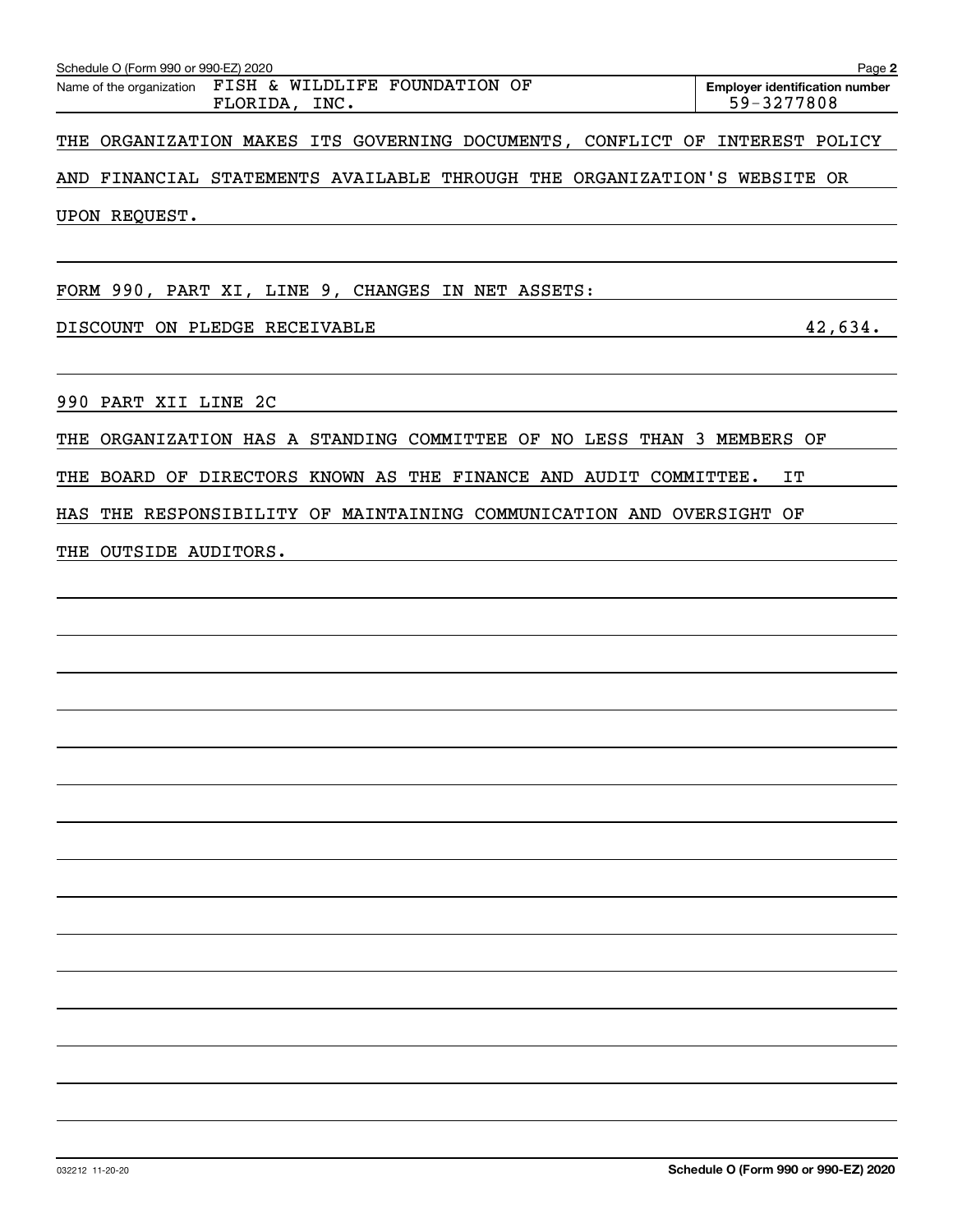| <b>SCHEDULE R</b><br>(Form 990)<br>Department of the Treasury<br>Internal Revenue Service |                                                                                   | <b>Related Organizations and Unrelated Partnerships</b><br>Complete if the organization answered "Yes" on Form 990, Part IV, line 33, 34, 35b, 36, or 37.<br>Attach to Form 990.<br>Go to www.irs.gov/Form990 for instructions and the latest information. |                                                     |                                      |                                                          |                                     |                                                                   |            |                                                            |  |  |  |
|-------------------------------------------------------------------------------------------|-----------------------------------------------------------------------------------|------------------------------------------------------------------------------------------------------------------------------------------------------------------------------------------------------------------------------------------------------------|-----------------------------------------------------|--------------------------------------|----------------------------------------------------------|-------------------------------------|-------------------------------------------------------------------|------------|------------------------------------------------------------|--|--|--|
| Name of the organization                                                                  | FLORIDA, INC.                                                                     | FISH & WILDLIFE FOUNDATION OF                                                                                                                                                                                                                              |                                                     |                                      |                                                          |                                     | Inspection<br><b>Employer identification number</b><br>59-3277808 |            |                                                            |  |  |  |
| Part I                                                                                    |                                                                                   | Identification of Disregarded Entities. Complete if the organization answered "Yes" on Form 990, Part IV, line 33.                                                                                                                                         |                                                     |                                      |                                                          |                                     |                                                                   |            |                                                            |  |  |  |
| (a)<br>Name, address, and EIN (if applicable)<br>of disregarded entity                    |                                                                                   | (b)<br>Primary activity                                                                                                                                                                                                                                    | (c)<br>Legal domicile (state or<br>foreign country) | (d)<br>Total income                  | (e)<br>End-of-year assets                                |                                     | (f)<br>Direct controlling<br>entity                               |            |                                                            |  |  |  |
|                                                                                           |                                                                                   |                                                                                                                                                                                                                                                            |                                                     |                                      |                                                          |                                     |                                                                   |            |                                                            |  |  |  |
|                                                                                           |                                                                                   |                                                                                                                                                                                                                                                            |                                                     |                                      |                                                          |                                     |                                                                   |            |                                                            |  |  |  |
| Part II                                                                                   | organizations during the tax year.                                                | Identification of Related Tax-Exempt Organizations. Complete if the organization answered "Yes" on Form 990, Part IV, line 34, because it had one or more related tax-exempt                                                                               |                                                     |                                      |                                                          |                                     |                                                                   |            |                                                            |  |  |  |
|                                                                                           | (a)<br>Name, address, and EIN<br>of related organization                          | (b)<br>Primary activity                                                                                                                                                                                                                                    | (c)<br>Legal domicile (state or<br>foreign country) | (d)<br><b>Exempt Code</b><br>section | (e)<br>Public charity<br>status (if section<br>501(c)(3) | (f)<br>Direct controlling<br>entity |                                                                   | <b>Yes</b> | $(g)$<br>Section 512(b)(13)<br>controlled<br>entity?<br>No |  |  |  |
| TALLAHASSEE FL 32302-3010                                                                 | FLORIDA FISH AND WILDLIFE CONSERVATION<br>COMMISSION - 59-3105845, P O BOX 11010, | ENSURE THE CONSERVATION OF<br>FLORIDA'S FISH AND<br>WILDLIFE RESOURCES.                                                                                                                                                                                    | FLORIDA                                             | 115(1)                               | N/A                                                      |                                     |                                                                   |            | X                                                          |  |  |  |
|                                                                                           |                                                                                   |                                                                                                                                                                                                                                                            |                                                     |                                      |                                                          |                                     |                                                                   |            |                                                            |  |  |  |
|                                                                                           |                                                                                   |                                                                                                                                                                                                                                                            |                                                     |                                      |                                                          |                                     |                                                                   |            |                                                            |  |  |  |
|                                                                                           |                                                                                   |                                                                                                                                                                                                                                                            |                                                     |                                      |                                                          |                                     |                                                                   |            |                                                            |  |  |  |

**For Paperwork Reduction Act Notice, see the Instructions for Form 990. Schedule R (Form 990) 2020**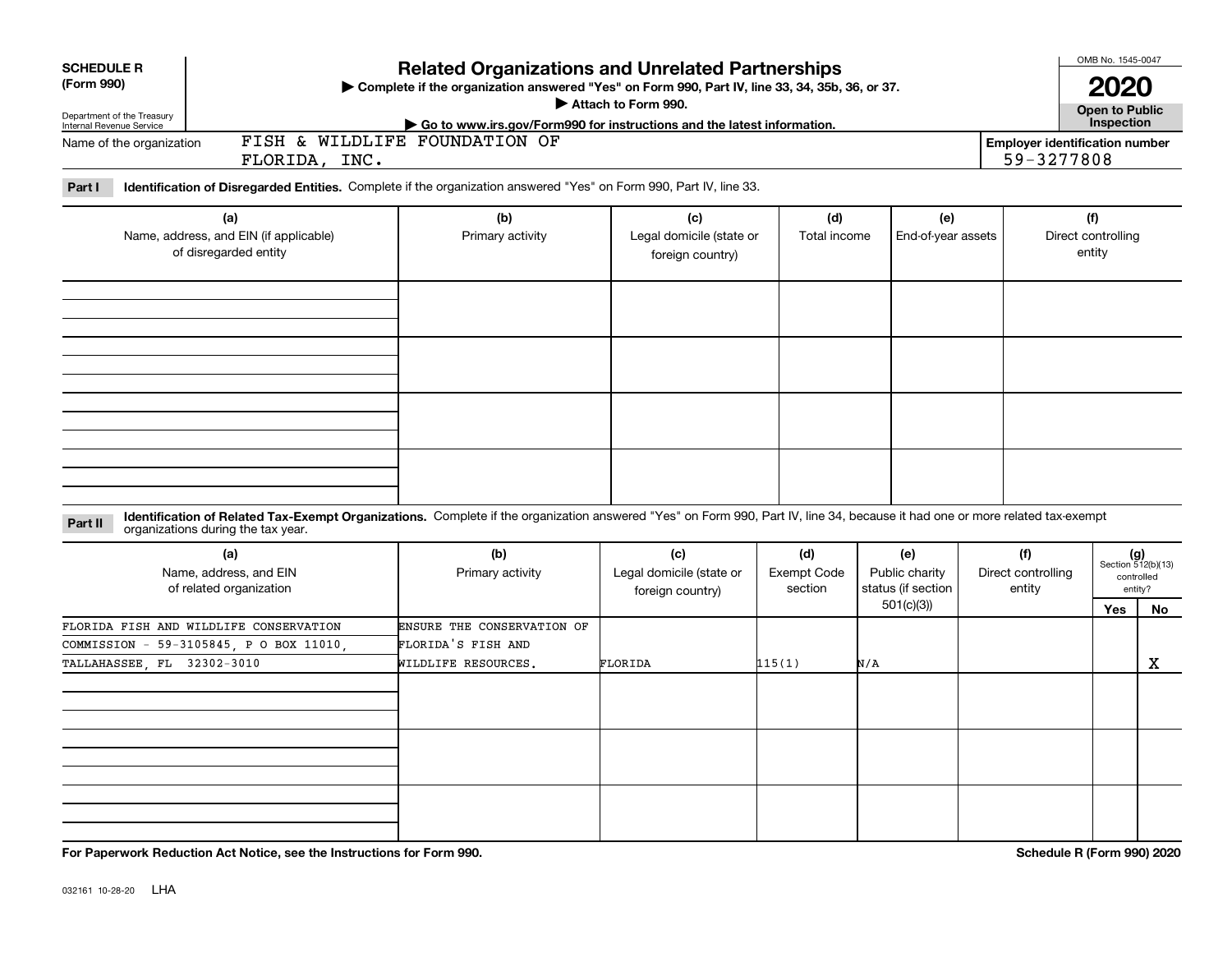#### Schedule R (Form 990) 2020 Page FLORIDA, INC.

**Identification of Related Organizations Taxable as a Partnership.** Complete if the organization answered "Yes" on Form 990, Part IV, line 34, because it had one or more related **Part III** organizations treated as a partnership during the tax year.

| (a)                                               | (b)              | (c)                  | (d)                          | (e)                                                                 | (f)                      | (g)                     |         | (h)              | (i)                                      | (j) | (k)                                                     |
|---------------------------------------------------|------------------|----------------------|------------------------------|---------------------------------------------------------------------|--------------------------|-------------------------|---------|------------------|------------------------------------------|-----|---------------------------------------------------------|
| Name, address, and EIN<br>of related organization | Primary activity | Legal<br>domicile    | Direct controlling<br>entity | Predominant income                                                  | Share of total<br>income | Share of<br>end-of-year |         | Disproportionate | Code V-UBI<br>amount in box              |     | General or Percentage<br>managing ownership<br>partner? |
|                                                   |                  | (state or<br>foreign |                              | related, unrelated,<br>excluded from tax under<br>sections 512-514) |                          | assets                  |         | allocations?     | 20 of Schedule<br>K-1 (Form 1065) Yes No |     |                                                         |
|                                                   |                  | country)             |                              |                                                                     |                          |                         | Yes $ $ | No               |                                          |     |                                                         |
|                                                   |                  |                      |                              |                                                                     |                          |                         |         |                  |                                          |     |                                                         |
|                                                   |                  |                      |                              |                                                                     |                          |                         |         |                  |                                          |     |                                                         |
|                                                   |                  |                      |                              |                                                                     |                          |                         |         |                  |                                          |     |                                                         |
|                                                   |                  |                      |                              |                                                                     |                          |                         |         |                  |                                          |     |                                                         |
|                                                   |                  |                      |                              |                                                                     |                          |                         |         |                  |                                          |     |                                                         |
|                                                   |                  |                      |                              |                                                                     |                          |                         |         |                  |                                          |     |                                                         |
|                                                   |                  |                      |                              |                                                                     |                          |                         |         |                  |                                          |     |                                                         |
|                                                   |                  |                      |                              |                                                                     |                          |                         |         |                  |                                          |     |                                                         |
|                                                   |                  |                      |                              |                                                                     |                          |                         |         |                  |                                          |     |                                                         |
|                                                   |                  |                      |                              |                                                                     |                          |                         |         |                  |                                          |     |                                                         |
|                                                   |                  |                      |                              |                                                                     |                          |                         |         |                  |                                          |     |                                                         |
|                                                   |                  |                      |                              |                                                                     |                          |                         |         |                  |                                          |     |                                                         |
|                                                   |                  |                      |                              |                                                                     |                          |                         |         |                  |                                          |     |                                                         |
|                                                   |                  |                      |                              |                                                                     |                          |                         |         |                  |                                          |     |                                                         |
|                                                   |                  |                      |                              |                                                                     |                          |                         |         |                  |                                          |     |                                                         |
|                                                   |                  |                      |                              |                                                                     |                          |                         |         |                  |                                          |     |                                                         |
|                                                   |                  |                      |                              |                                                                     |                          |                         |         |                  |                                          |     |                                                         |

**Identification of Related Organizations Taxable as a Corporation or Trust.** Complete if the organization answered "Yes" on Form 990, Part IV, line 34, because it had one or more related **Part IV** organizations treated as a corporation or trust during the tax year.

| (a)<br>Name, address, and EIN<br>of related organization | (b)<br>Primary activity | (c)<br>Legal domicile<br>(state or<br>foreign | (d)<br>Direct controlling<br>entity | (e)<br>Type of entity<br>(C corp, S corp,<br>or trust) | (f)<br>Share of total<br>income | (g)<br>Share of<br>end-of-year<br>assets | (h)<br>Percentage<br>ownership | $\begin{array}{c} \textbf{(i)}\\ \text{Section}\\ 512 \text{(b)} \text{(13)}\\ \text{controlled}\\ \text{entity?} \end{array}$ |
|----------------------------------------------------------|-------------------------|-----------------------------------------------|-------------------------------------|--------------------------------------------------------|---------------------------------|------------------------------------------|--------------------------------|--------------------------------------------------------------------------------------------------------------------------------|
|                                                          |                         | country)                                      |                                     |                                                        |                                 |                                          |                                | Yes No                                                                                                                         |
|                                                          |                         |                                               |                                     |                                                        |                                 |                                          |                                |                                                                                                                                |
|                                                          |                         |                                               |                                     |                                                        |                                 |                                          |                                |                                                                                                                                |
|                                                          |                         |                                               |                                     |                                                        |                                 |                                          |                                |                                                                                                                                |
|                                                          |                         |                                               |                                     |                                                        |                                 |                                          |                                |                                                                                                                                |
|                                                          |                         |                                               |                                     |                                                        |                                 |                                          |                                |                                                                                                                                |
|                                                          |                         |                                               |                                     |                                                        |                                 |                                          |                                |                                                                                                                                |
|                                                          |                         |                                               |                                     |                                                        |                                 |                                          |                                |                                                                                                                                |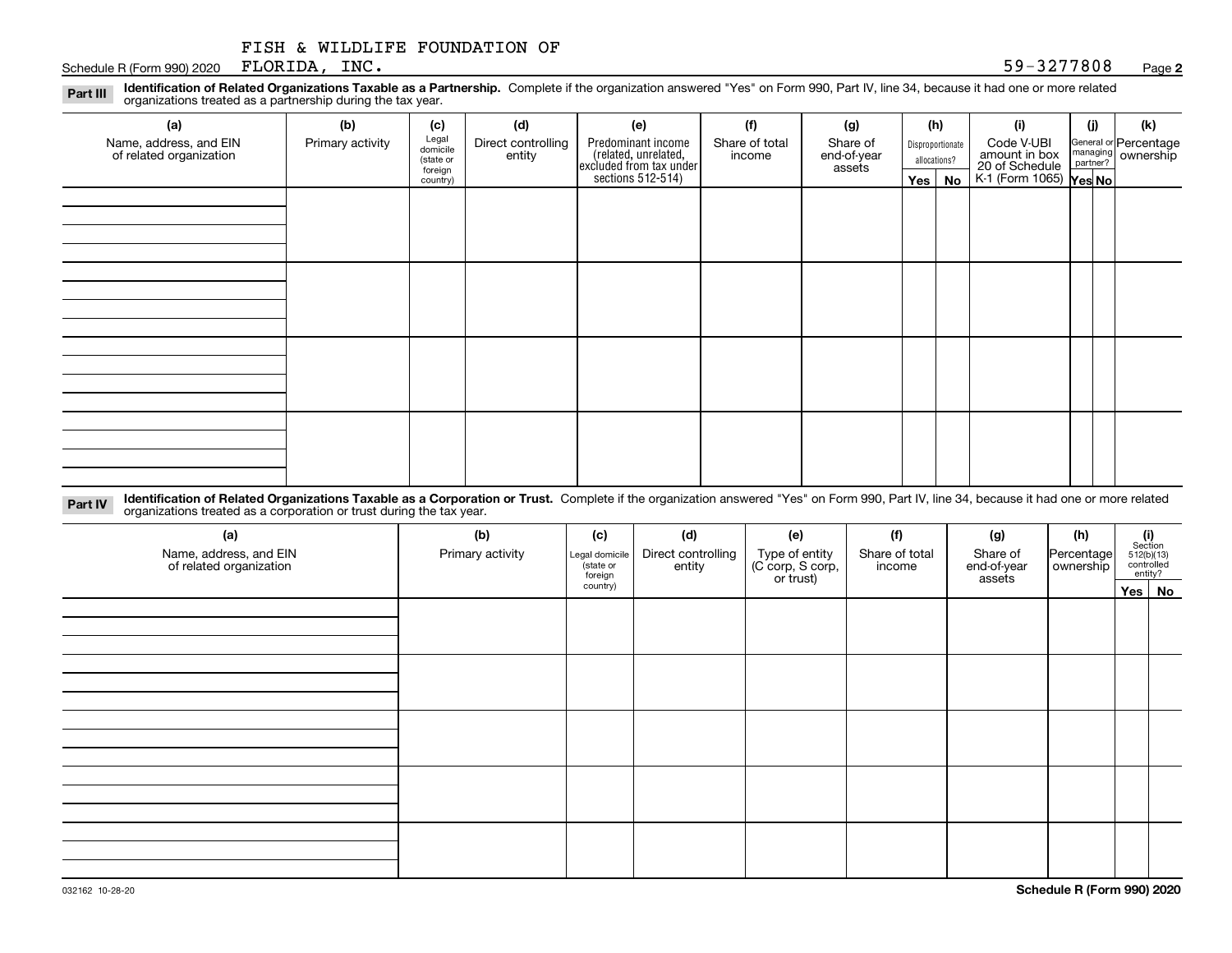Schedule R (Form 990) 2020  $\cdot$  FLORIDA, INC. FLORIDA, INC.

|  | Part V Transactions With Related Organizations. Complete if the organization answered "Yes" on Form 990, Part IV, line 34, 35b, or 36 |  |  |
|--|---------------------------------------------------------------------------------------------------------------------------------------|--|--|
|--|---------------------------------------------------------------------------------------------------------------------------------------|--|--|

| Note: Complete line 1 if any entity is listed in Parts II, III, or IV of this schedule.                                                                                                                                        |                |   |   |  |  |  |
|--------------------------------------------------------------------------------------------------------------------------------------------------------------------------------------------------------------------------------|----------------|---|---|--|--|--|
| During the tax year, did the organization engage in any of the following transactions with one or more related organizations listed in Parts II-IV?                                                                            |                |   |   |  |  |  |
|                                                                                                                                                                                                                                | 1a             |   | X |  |  |  |
| <b>b</b> Gift, grant, or capital contribution to related organization(s)                                                                                                                                                       | 1 <sub>b</sub> | Χ |   |  |  |  |
| c Gift, grant, or capital contribution from related organization(s)                                                                                                                                                            | 1c             |   | X |  |  |  |
|                                                                                                                                                                                                                                | 1d             |   | x |  |  |  |
| e Loans or loan quarantees by related organization(s)                                                                                                                                                                          | 1e             |   | X |  |  |  |
|                                                                                                                                                                                                                                |                |   |   |  |  |  |
| f Dividends from related organization(s) manufactured contains and contained a series of the contact of the contact of the contact of the contact of the contact of the contact of the contact of the contact of the contact o | 1f             |   | х |  |  |  |
| g Sale of assets to related organization(s) www.assettion.com/www.assettion.com/www.assettion.com/www.assettion.com/www.assettion.com/www.assettion.com/www.assettion.com/www.assettion.com/www.assettion.com/www.assettion.co | 1a             |   | X |  |  |  |
| h Purchase of assets from related organization(s) manufactured and content to the content of the content of the content of the content of the content of the content of the content of the content of the content of the conte | 1h             |   | X |  |  |  |
| Exchange of assets with related organization(s) www.andronomagnetic material contract and contract and contract and contract and contract and contract and contract and contract and contract and contract and contract and co | 1i.            |   | X |  |  |  |
| Lease of facilities, equipment, or other assets to related organization(s)                                                                                                                                                     | 1i.            |   | X |  |  |  |
|                                                                                                                                                                                                                                |                |   |   |  |  |  |
|                                                                                                                                                                                                                                | 1k             |   | X |  |  |  |
| Performance of services or membership or fundraising solicitations for related organization(s)                                                                                                                                 | 11             | X |   |  |  |  |
| m Performance of services or membership or fundraising solicitations by related organization(s)                                                                                                                                | 1 <sub>m</sub> | X |   |  |  |  |
|                                                                                                                                                                                                                                | 1n             | X |   |  |  |  |
| <b>o</b> Sharing of paid employees with related organization(s)                                                                                                                                                                | 1o             |   | X |  |  |  |
|                                                                                                                                                                                                                                |                |   |   |  |  |  |
| p Reimbursement paid to related organization(s) for expenses [1111] content to content the content of the content of the content of the content of the content of the content of the content of the content of the content of  | 1p             |   | х |  |  |  |
|                                                                                                                                                                                                                                | 1a             |   | X |  |  |  |
|                                                                                                                                                                                                                                |                |   |   |  |  |  |
| r Other transfer of cash or property to related organization(s)                                                                                                                                                                | 1r             |   | х |  |  |  |
|                                                                                                                                                                                                                                |                |   | X |  |  |  |

**2** If the answer to any of the above is "Yes," see the instructions for information on who must complete this line, including covered relationships and transaction thresholds.

| (a)<br>Name of related organization                      | (b)<br>Transaction<br>type (a-s) | (c)<br>Amount involved | (d)<br>Method of determining amount involved |
|----------------------------------------------------------|----------------------------------|------------------------|----------------------------------------------|
| FLORIDA FISH AND WILDLIFE CONSERVATION<br>(1) COMMISSION | B                                |                        | 329,732. ACTUAL COSTS                        |
| (2)                                                      |                                  |                        |                                              |
| (3)                                                      |                                  |                        |                                              |
| (4)                                                      |                                  |                        |                                              |
| (5)                                                      |                                  |                        |                                              |
| (6)                                                      |                                  |                        |                                              |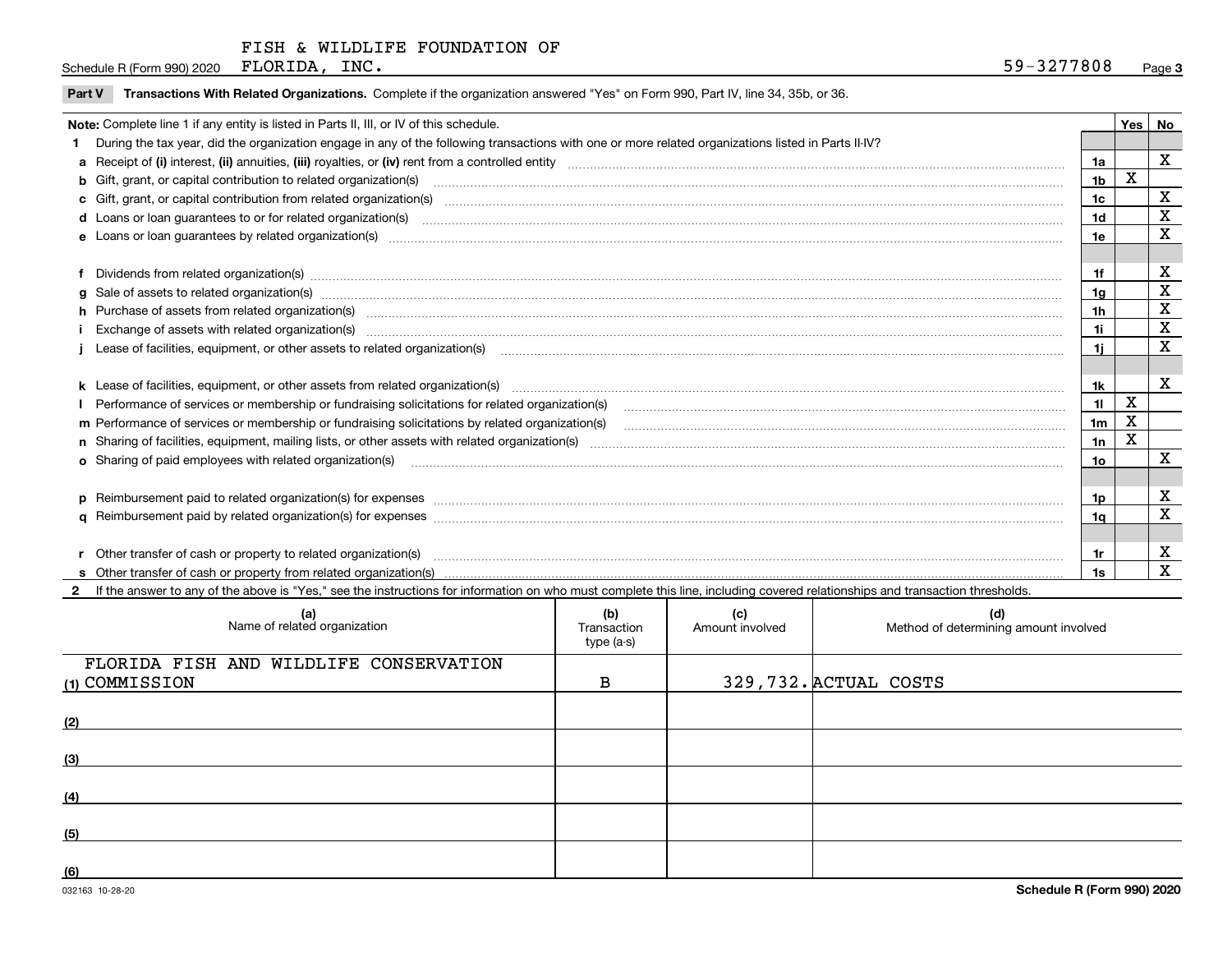Schedule R (Form 990) 2020 Page FLORIDA, INC. 59-3277808

#### **Part VI Unrelated Organizations Taxable as a Partnership. Complete if the organization answered "Yes" on Form 990, Part IV, line 37.**

Provide the following information for each entity taxed as a partnership through which the organization conducted more than five percent of its activities (measured by total assets or gross revenue) that was not a related organization. See instructions regarding exclusion for certain investment partnerships.

| that was not a related erganization. See includitions regarding excludion for contain invectment partnerompe.<br>(a) | (b)              | (c)               | (d)                                                                                        |                                                                                                                  | (f)      | (g)         | (h)                              |  | (i)                                                                                          | (i)    | (k) |  |
|----------------------------------------------------------------------------------------------------------------------|------------------|-------------------|--------------------------------------------------------------------------------------------|------------------------------------------------------------------------------------------------------------------|----------|-------------|----------------------------------|--|----------------------------------------------------------------------------------------------|--------|-----|--|
| Name, address, and EIN                                                                                               | Primary activity | Legal domicile    |                                                                                            | $\begin{array}{c} \textbf{(e)}\\ \text{Are all} \\ \text{partners sec.}\\ 501(c)(3)\\ \text{orgs.?} \end{array}$ | Share of | Share of    |                                  |  |                                                                                              |        |     |  |
| of entity                                                                                                            |                  | (state or foreign | Predominant income<br>(related, unrelated,<br>excluded from tax under<br>sections 512-514) |                                                                                                                  | total    | end-of-year | Disproportionate<br>allocations? |  | Code V-UBI<br>amount in box 20 managing<br>of Schedule K-1 partner?<br>(Form 1065)<br>ves No |        |     |  |
|                                                                                                                      |                  | country)          |                                                                                            |                                                                                                                  | income   | assets      |                                  |  |                                                                                              |        |     |  |
|                                                                                                                      |                  |                   |                                                                                            | Yes No                                                                                                           |          |             | Yes No                           |  |                                                                                              | Yes No |     |  |
|                                                                                                                      |                  |                   |                                                                                            |                                                                                                                  |          |             |                                  |  |                                                                                              |        |     |  |
|                                                                                                                      |                  |                   |                                                                                            |                                                                                                                  |          |             |                                  |  |                                                                                              |        |     |  |
|                                                                                                                      |                  |                   |                                                                                            |                                                                                                                  |          |             |                                  |  |                                                                                              |        |     |  |
|                                                                                                                      |                  |                   |                                                                                            |                                                                                                                  |          |             |                                  |  |                                                                                              |        |     |  |
|                                                                                                                      |                  |                   |                                                                                            |                                                                                                                  |          |             |                                  |  |                                                                                              |        |     |  |
|                                                                                                                      |                  |                   |                                                                                            |                                                                                                                  |          |             |                                  |  |                                                                                              |        |     |  |
|                                                                                                                      |                  |                   |                                                                                            |                                                                                                                  |          |             |                                  |  |                                                                                              |        |     |  |
|                                                                                                                      |                  |                   |                                                                                            |                                                                                                                  |          |             |                                  |  |                                                                                              |        |     |  |
|                                                                                                                      |                  |                   |                                                                                            |                                                                                                                  |          |             |                                  |  |                                                                                              |        |     |  |
|                                                                                                                      |                  |                   |                                                                                            |                                                                                                                  |          |             |                                  |  |                                                                                              |        |     |  |
|                                                                                                                      |                  |                   |                                                                                            |                                                                                                                  |          |             |                                  |  |                                                                                              |        |     |  |
|                                                                                                                      |                  |                   |                                                                                            |                                                                                                                  |          |             |                                  |  |                                                                                              |        |     |  |
|                                                                                                                      |                  |                   |                                                                                            |                                                                                                                  |          |             |                                  |  |                                                                                              |        |     |  |
|                                                                                                                      |                  |                   |                                                                                            |                                                                                                                  |          |             |                                  |  |                                                                                              |        |     |  |
|                                                                                                                      |                  |                   |                                                                                            |                                                                                                                  |          |             |                                  |  |                                                                                              |        |     |  |
|                                                                                                                      |                  |                   |                                                                                            |                                                                                                                  |          |             |                                  |  |                                                                                              |        |     |  |
|                                                                                                                      |                  |                   |                                                                                            |                                                                                                                  |          |             |                                  |  |                                                                                              |        |     |  |
|                                                                                                                      |                  |                   |                                                                                            |                                                                                                                  |          |             |                                  |  |                                                                                              |        |     |  |
|                                                                                                                      |                  |                   |                                                                                            |                                                                                                                  |          |             |                                  |  |                                                                                              |        |     |  |
|                                                                                                                      |                  |                   |                                                                                            |                                                                                                                  |          |             |                                  |  |                                                                                              |        |     |  |
|                                                                                                                      |                  |                   |                                                                                            |                                                                                                                  |          |             |                                  |  |                                                                                              |        |     |  |
|                                                                                                                      |                  |                   |                                                                                            |                                                                                                                  |          |             |                                  |  |                                                                                              |        |     |  |
|                                                                                                                      |                  |                   |                                                                                            |                                                                                                                  |          |             |                                  |  |                                                                                              |        |     |  |
|                                                                                                                      |                  |                   |                                                                                            |                                                                                                                  |          |             |                                  |  |                                                                                              |        |     |  |
|                                                                                                                      |                  |                   |                                                                                            |                                                                                                                  |          |             |                                  |  |                                                                                              |        |     |  |
|                                                                                                                      |                  |                   |                                                                                            |                                                                                                                  |          |             |                                  |  |                                                                                              |        |     |  |
|                                                                                                                      |                  |                   |                                                                                            |                                                                                                                  |          |             |                                  |  |                                                                                              |        |     |  |
|                                                                                                                      |                  |                   |                                                                                            |                                                                                                                  |          |             |                                  |  |                                                                                              |        |     |  |
|                                                                                                                      |                  |                   |                                                                                            |                                                                                                                  |          |             |                                  |  |                                                                                              |        |     |  |
|                                                                                                                      |                  |                   |                                                                                            |                                                                                                                  |          |             |                                  |  |                                                                                              |        |     |  |
|                                                                                                                      |                  |                   |                                                                                            |                                                                                                                  |          |             |                                  |  |                                                                                              |        |     |  |
|                                                                                                                      |                  |                   |                                                                                            |                                                                                                                  |          |             |                                  |  |                                                                                              |        |     |  |
|                                                                                                                      |                  |                   |                                                                                            |                                                                                                                  |          |             |                                  |  |                                                                                              |        |     |  |
|                                                                                                                      |                  |                   |                                                                                            |                                                                                                                  |          |             |                                  |  |                                                                                              |        |     |  |

**Schedule R (Form 990) 2020**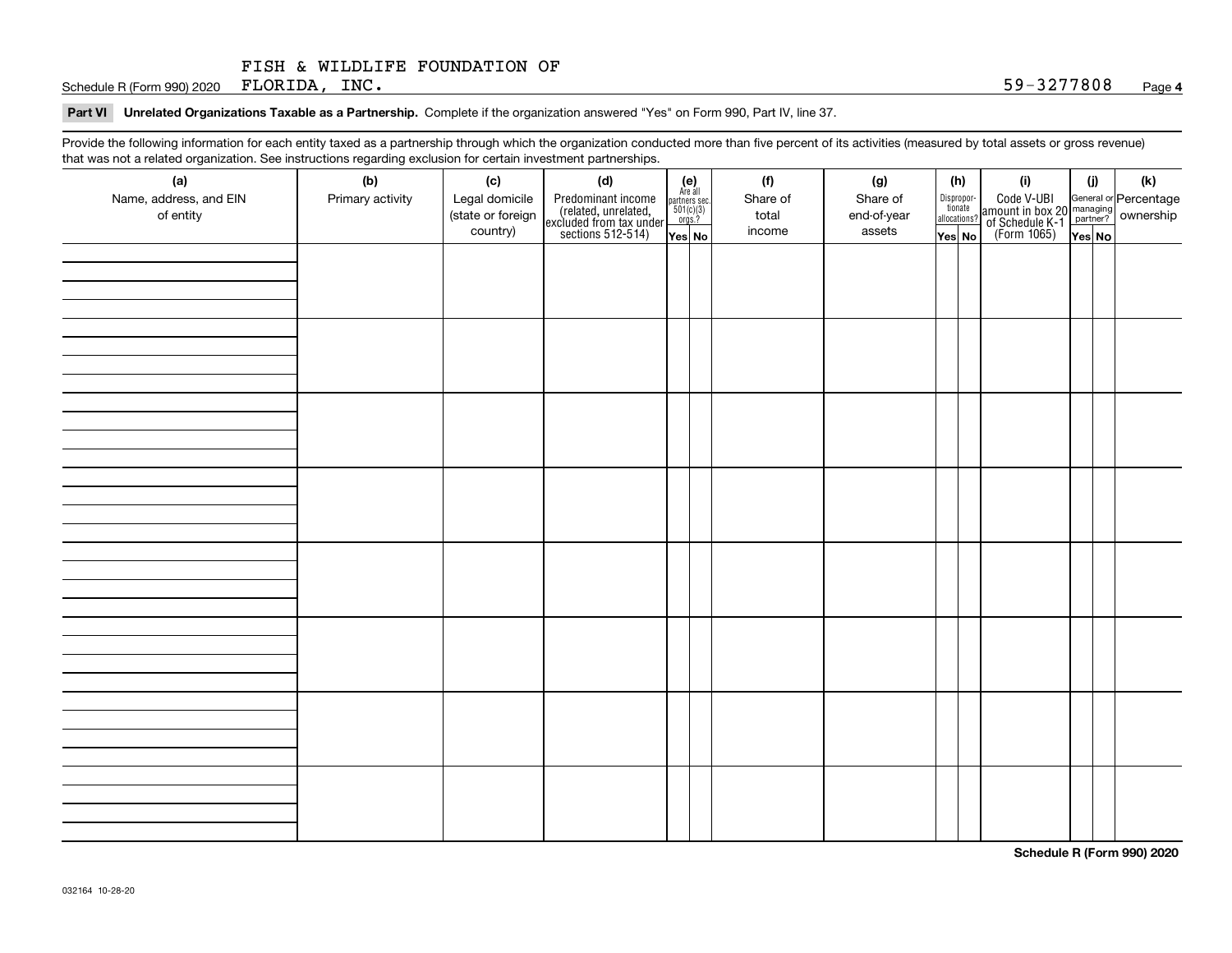# FLORIDA, INC. FISH & WILDLIFE FOUNDATION OF

# **Part VII Supplemental Information**

Provide additional information for responses to questions on Schedule R. See instructions.

| 032165 10-28-20 |
|-----------------|
|                 |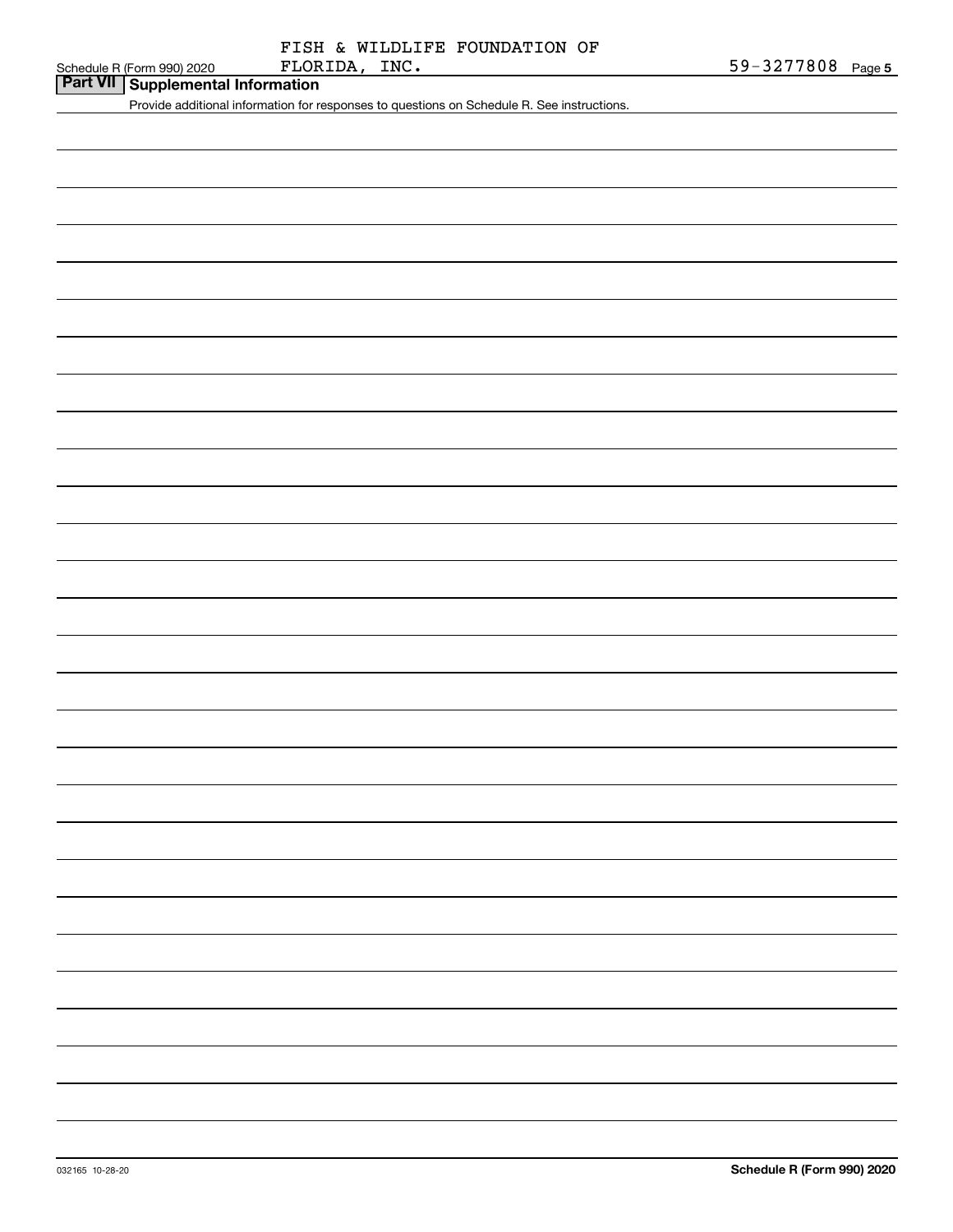#### **2020 DEPRECIATION AND AMORTIZATION REPORT**

|              | FORM 990 PAGE 10                                  |                  |        |        |                                                                    |                             | 990                 |                        |                              |                                  |                                          |                               |                                  |                                       |
|--------------|---------------------------------------------------|------------------|--------|--------|--------------------------------------------------------------------|-----------------------------|---------------------|------------------------|------------------------------|----------------------------------|------------------------------------------|-------------------------------|----------------------------------|---------------------------------------|
| Asset<br>No. | Description                                       | Date<br>Acquired | Method | Life   | $\begin{smallmatrix} 0 \\ 0 \\ 7 \end{smallmatrix}$<br>Line<br>No. | Unadjusted<br>Cost Or Basis | Bus<br>$\%$<br>Excl | Section 179<br>Expense | Reduction In<br><b>Basis</b> | <b>Basis For</b><br>Depreciation | Beginning<br>Accumulated<br>Depreciation | Current<br>Sec 179<br>Expense | <b>Current Year</b><br>Deduction | Ending<br>Accumulated<br>Depreciation |
|              | 6 FURINTURE                                       | 03/12/00         |        | 5.00   | HY16                                                               | 2,255.                      |                     |                        |                              | 2,255.                           | 2,255.                                   |                               | $\mathbf{0}$ .                   | 2,255.                                |
|              | 7 DELL LATITUDE D6                                | 02/20/00         |        | 5.00   | HY16                                                               | 1,662.                      |                     |                        |                              | 1,662.                           | 1,662.                                   |                               | 0.                               | 1,662.                                |
|              | 9 DELL LATITUDE E6                                | 01/20/12         |        | 5.00   | HY16                                                               | 1,133.                      |                     |                        |                              | 1,133.                           | 1,133.                                   |                               | $\mathbf{0}$ .                   | 1,133.                                |
|              | 10 FINE ART                                       | 01/01/15         |        | .000   | HY16                                                               | 2,800.                      |                     |                        |                              | 2,800.                           |                                          |                               | 0.                               |                                       |
|              | 11 APPLE MACBOOKS AIR 13"                         | 05/31/16         |        | 5,00   | HY16                                                               | 1,796.                      |                     |                        |                              | 1,796.                           | 1,466.                                   |                               | $\mathbf{0}$ .                   | 1,466.                                |
|              | 12 DELL VENUE 11 PRO                              | 08/17/15         |        | 5,00   | HY16                                                               | 1,610.                      |                     |                        |                              | 1,610.                           | 1,556.                                   |                               | 0.                               | 1,556.                                |
|              | 13 ASUS TOUCHSCREEN LAPTOP                        | 01/12/17         |        | 5,00   | HY16                                                               | 1,284.                      |                     |                        |                              | 1,284.                           | 899.                                     |                               | $\mathbf{0}$ .                   | 899.                                  |
|              | 14 EPSON POWERLITE PROJECTOR                      | 03/31/17         |        | $5.00$ | HY16                                                               | 776.                        |                     |                        |                              | 776.                             | 504.                                     |                               | 0.                               | 504.                                  |
|              | DELL LATI5588OUN3 W/ DELL<br>15 DOCKING STATION   | 02/23/18         |        | 5.00   | HY16                                                               | 1,170.                      |                     |                        |                              | 1,170.                           | 546.                                     |                               | $\mathbf{0}$ .                   | 546.                                  |
|              | DELL LATI55880BTX WITH DELL<br>16 DOCKING STATION | 05/23/18         |        | 5.00   | HY16                                                               | 1,374.                      |                     |                        |                              | 1,374.                           | 576.                                     |                               | 0.                               | 576.                                  |
|              | 17 DELL XPS AND DOCKING STATION 07/01/18          |                  |        | 5,00   | HY16                                                               | 1,561.                      |                     |                        |                              | 1,561.                           | 624.                                     |                               | $\mathsf{0}\,$ .                 | 624.                                  |
|              | * TOTAL 990 PAGE 10 DEPR                          |                  |        |        |                                                                    | 17,421.                     |                     |                        |                              | 17,421.                          | 11,221.                                  |                               | 0.                               | 11,221.                               |
|              |                                                   |                  |        |        |                                                                    |                             |                     |                        |                              |                                  |                                          |                               |                                  |                                       |
|              |                                                   |                  |        |        |                                                                    |                             |                     |                        |                              |                                  |                                          |                               |                                  |                                       |
|              |                                                   |                  |        |        |                                                                    |                             |                     |                        |                              |                                  |                                          |                               |                                  |                                       |
|              |                                                   |                  |        |        |                                                                    |                             |                     |                        |                              |                                  |                                          |                               |                                  |                                       |
|              |                                                   |                  |        |        |                                                                    |                             |                     |                        |                              |                                  |                                          |                               |                                  |                                       |
|              |                                                   |                  |        |        |                                                                    |                             |                     |                        |                              |                                  |                                          |                               |                                  |                                       |

(D) - Asset disposed \* ITC, Salvage, Bonus, Commercial Revitalization Deduction, GO Zone